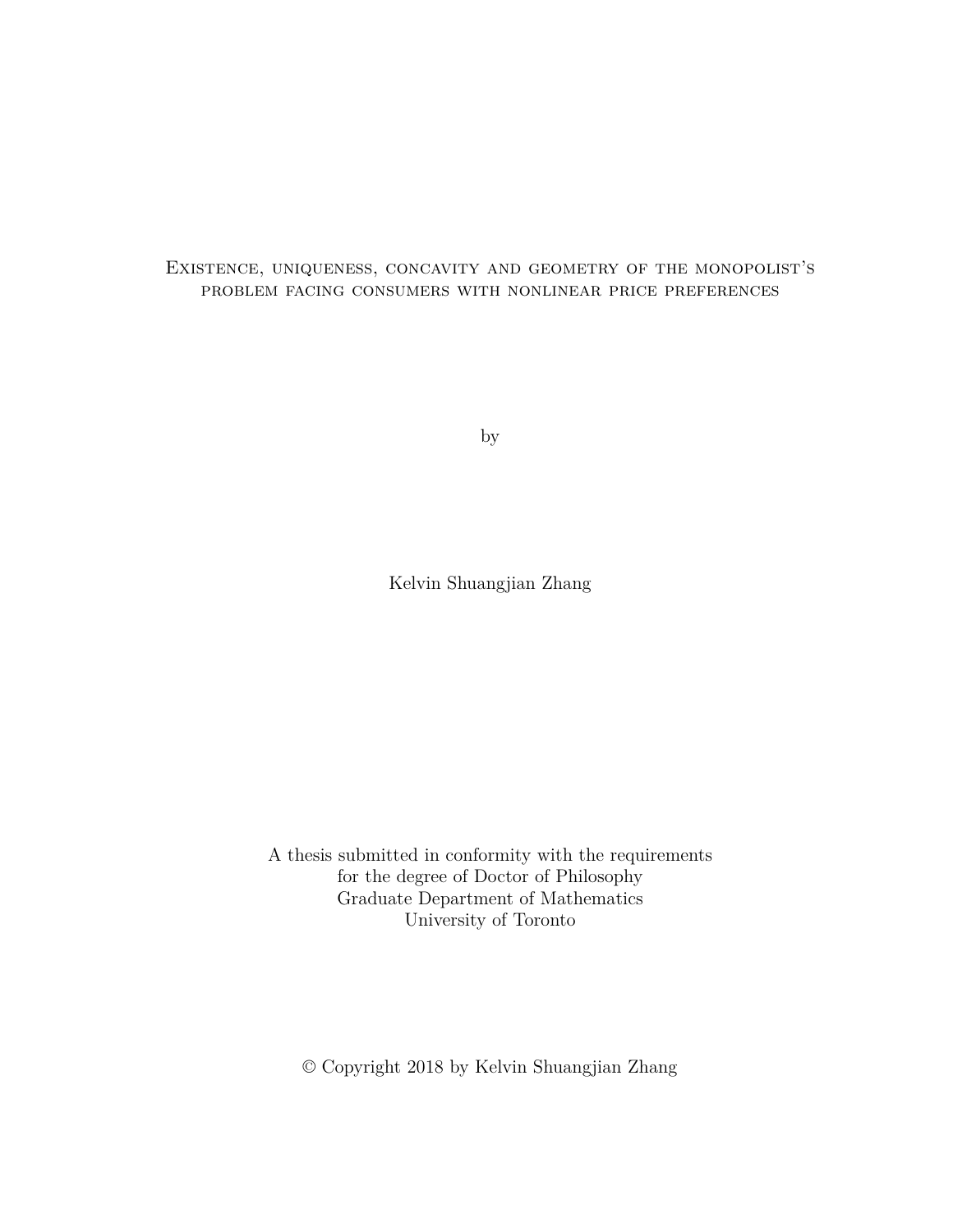#### **Abstract**

Existence, uniqueness, concavity and geometry of the monopolist's problem facing consumers with nonlinear price preferences

> Kelvin Shuangjian Zhang Doctor of Philosophy Graduate Department of Mathematics University of Toronto 2018

A monopolist wishes to maximize her profits by finding an optimal price menu. After she announces a menu of products and prices, each agent will choose to buy that product which maximizes his own utility, if positive. The principal's profits are the sum of the net earnings produced by each product sold. These are determined by the costs of production and the distribution of products sold, which in turn are based on the distribution of anonymous agents and the choices they make in response to the principal's price menu.

In this thesis, two existence results will be provided, assuming each agent's disutility is a strictly increasing but not necessarily affine (i.e. quasilinear) function of the price paid. This has been an open problem for several decades before the first multi-dimensional result given by Nöldeke and Samuelson in 2015.

Additionally, a necessary and sufficient condition for the convexity or concavity of this principal's (bilevel) optimization problem is investigated. Concavity when present, makes the problem more amenable to computational and theoretical analysis; it is key to obtaining uniqueness and stability results for the principal's strategy in particular. Even in the quasilinear case, our analysis goes beyond previous work by addressing convexity as well as concavity, by establishing conditions which are not only sufficient but necessary, and by requiring fewer hypotheses on the agents' preferences. Moreover, the analytic and geometric interpretation of certain condition that equivalent to concavity of the problem has been explored.

Finally, various examples has been given, to explain the interaction between preferences of agents' utility and monopolist's profit to concavity of the problem. In particular, an example with quasilinear preferences on *n*-dimensional hyperbolic spaces was given with explicit solutions to show uniqueness without concavity. Besides, similar results on spherical and Euclidean spaces are also provided. What is more, the solutions of hyperbolic and spherical converges to those of Euclidean space as curvature goes to 0.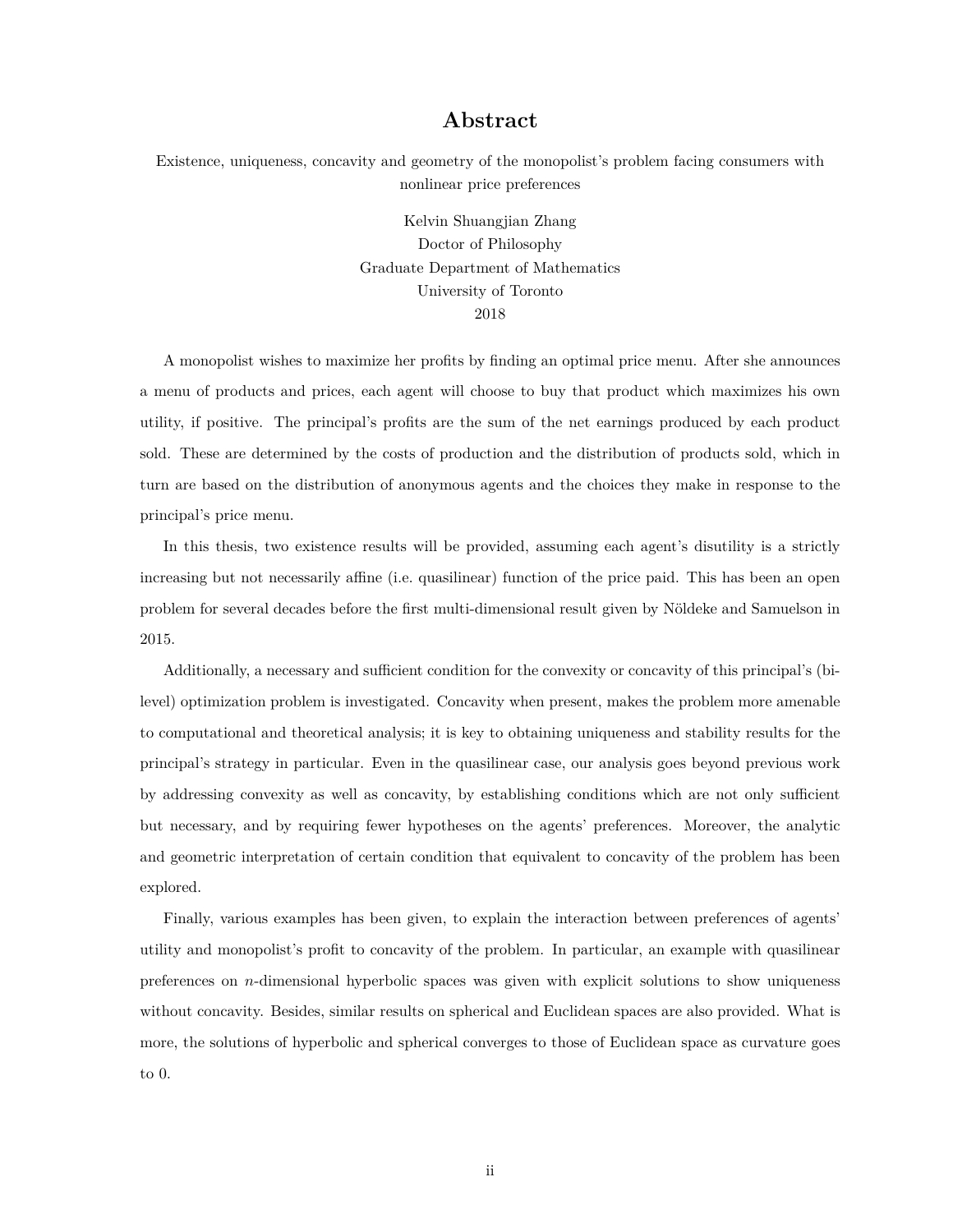To my parents and my sister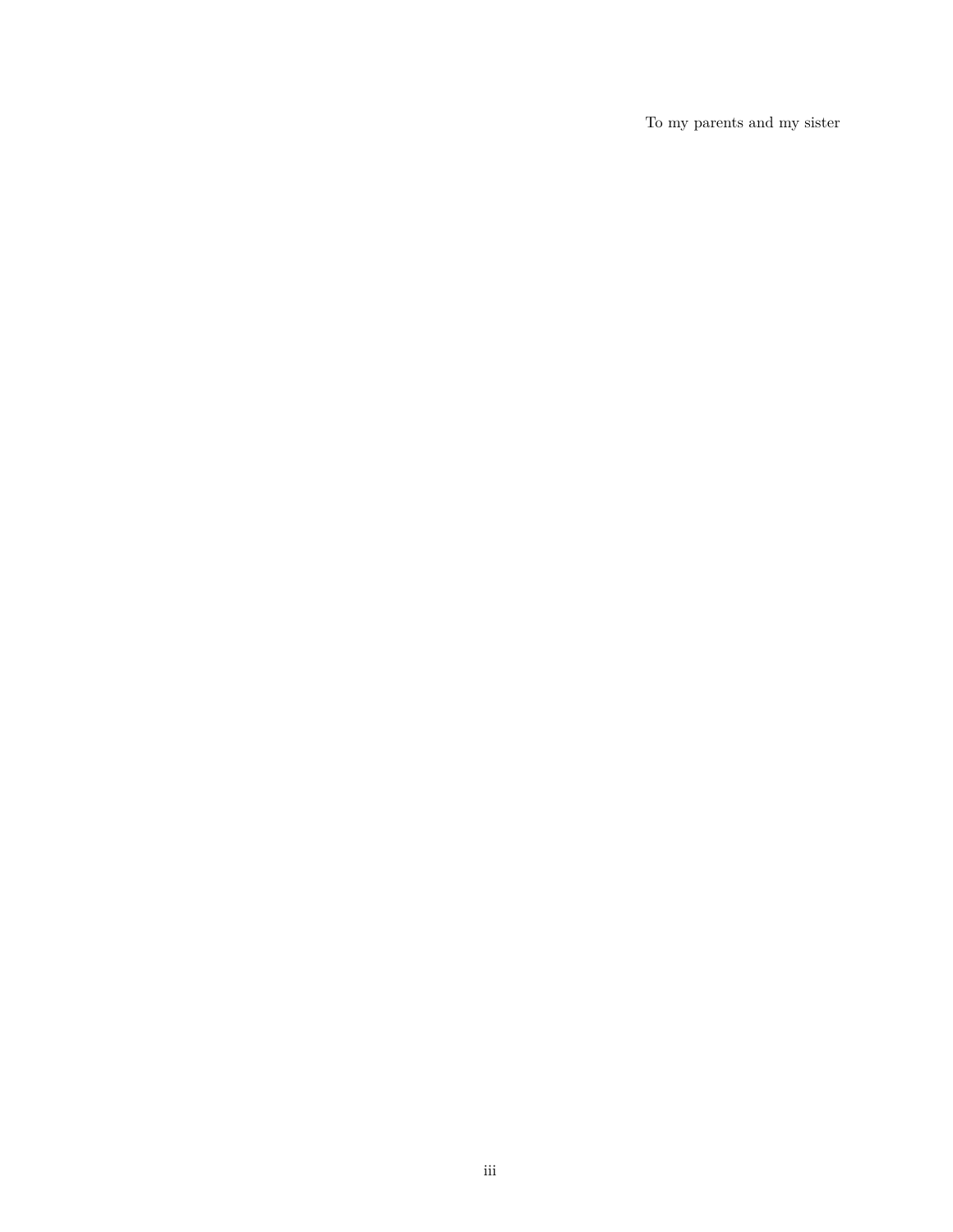#### **Acknowledgements**

First and foremost, I would like to express my deepest gratitude to my advisor, Robert J. McCann, for his generous support of inspiration, encouragement, guidance, time, and patience, as well as financial support during my graduate study. Robert led me to the principal-agent problem and kept encouraging me on research and writing process. Our meetings and discussions on this topic have been the main source of the ideas in this dissertation, most of which comes from the joint work with him.

I would like to thank my committee members, Xianwen Shi, for his guidance and encouragement in writing Economics papers and fruitful discussions in Economics topics, as well as his financial support during the summer of 2016, and Almut Burchard, for her encouragement and massive support in my early stage of graduate career.

One of the most enjoyable periods of my graduate study must be the summer and fall semester spend at MSRI, Berkeley, in 2013. I would like to thank Robert for making it happen. In MSRI, I met a lot of renown researchers in Optimal Transport and PDEs, especially Neil Trudinger, whose talk "On the local theory of prescribed Jacobian equations" inspired our work on the generalization of nonlinear pricing problem.

I also benefited much from the Fall 2014 program of the Fields Institute for the Mathematical Sciences. During this program, I met Guillaume Carlier, whose work influenced me. I would like to thank Guillaume for stimulating conversations. I would also like to thank Alfred Galichon and Robert McCann for inviting me to the NYU Workshop on Optimal Transportation, Equilibrium, and Applications to Economics, in April 2016. I would like to thank Alfred for his generous support, encouragement, and discussions.

I am grateful to Ivar Ekeland for stimulating conversations, Georg Nöldeke and Larry Samuelson for sharing vital remarks. I also got numerous help from the Optimal transport community, including but not limited to Yann Brenier, Nassif Ghoussoub, Young-Heon Kim, Brendan Pass, Shibing Chen, Nestor Guillen, Jun Kitagawa, Rosemonde Lareau-Dussault, Justin Martel, Evan Miller, and Afiny Akdemir. I great appreciate helps from professors and researchers at the University of Toronto and other institutions, including but not limited to Adrian Nachman, Luis Seco, James Colliander, Marco Gualtieri, John Bland, Israel Michael Sigal, Joe Repka, Mary Pugh, Catherine Sulem, Adam Stinchcombe, Guan Bo, Roger Grosse, and Ulrich Horst. I would like to thank some graduated/(under)graduate students and postdocs at the University of Toronto, from whom I got numerous encouragement, including but not limited to Xiao Liu, Bin Xu, the late Yuri Cher, Payman Eskandari, Xinliang An, Xin Shen, Jonathan Korman, Ming Xiao, Zhifei Zhu, Chia-Cheng Liu, Yuanyuan Zheng, Kevin Luk, Li Chen, Mary He, Amber Ma, Jia Ji, Cheng Yang, Tomas Kojar, Qingwan Yin, Kaixuan Wang, Andrew Colinet, James Lucas, Aidan Gomez, Francis Bischoff, Mykola Matviichuk and Adam Gardner.

I would also like to thank the administrative staff at the math department, in particular, the late Ida Bulat, Jemima Merisca, Patrina Seepersaud, and Sonja Injac, for all their endless help on making the graduate study more smooth and less stressful.

Last but not the least, I would like to thank my parents and sister for their unconditional love, endless encouragement, and financial support.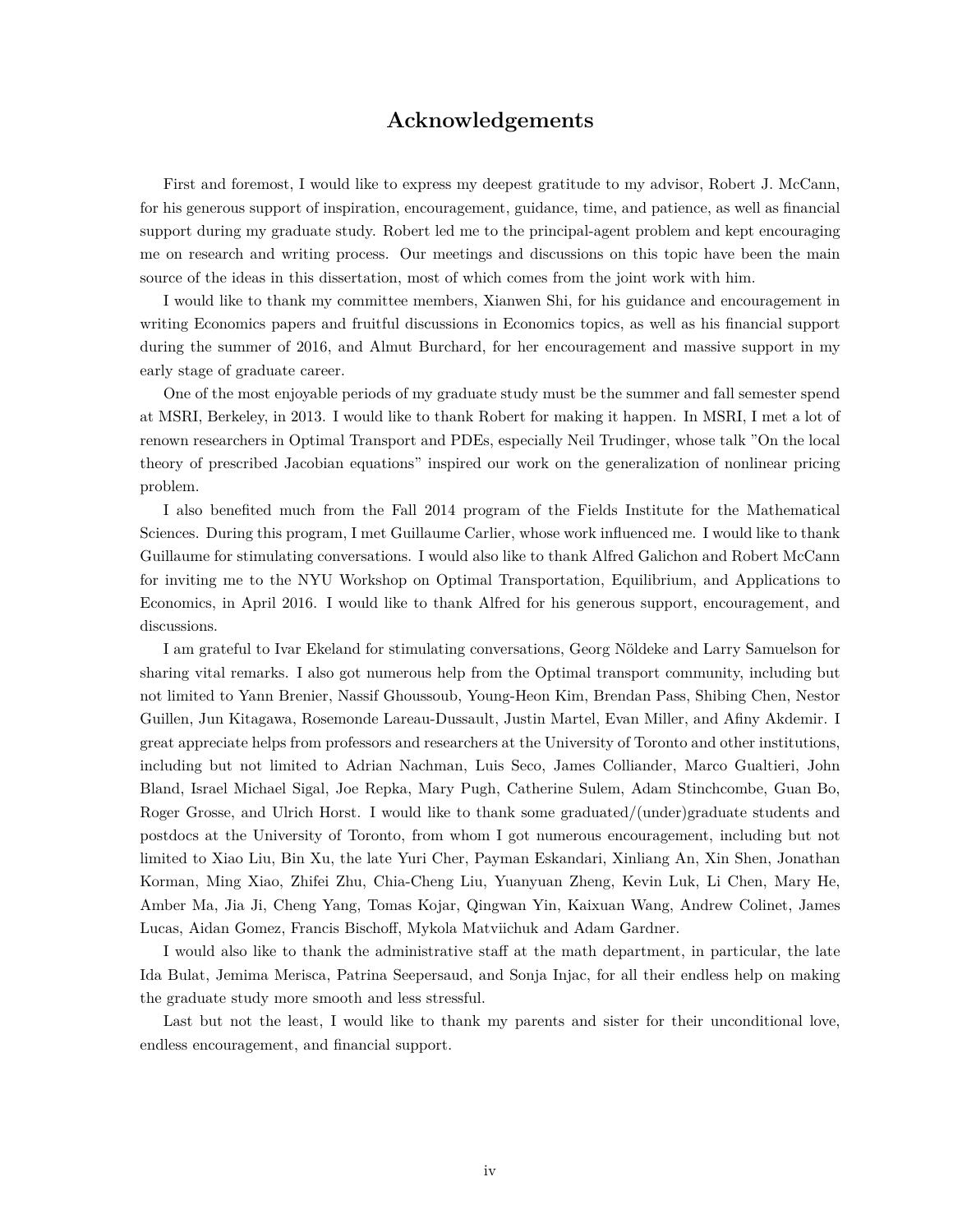# **Contents**

| Introduciton<br>$\mathbf{1}$ |                                                                                                                      |  |                |  |  |
|------------------------------|----------------------------------------------------------------------------------------------------------------------|--|----------------|--|--|
|                              | 1.1                                                                                                                  |  | $\mathbf{1}$   |  |  |
|                              | 1.2                                                                                                                  |  | 3              |  |  |
|                              | 1.3<br>Motivation                                                                                                    |  | 3              |  |  |
|                              | 1.4                                                                                                                  |  | 5              |  |  |
| $\bf{2}$                     | Preliminaries and G-convexity                                                                                        |  | 7              |  |  |
|                              | 2.1<br>preliminaries                                                                                                 |  | $\overline{7}$ |  |  |
|                              | 2.2                                                                                                                  |  | 8              |  |  |
| 3                            | Existence: unbounded product spaces<br>11                                                                            |  |                |  |  |
|                              | 3.1                                                                                                                  |  | 11             |  |  |
|                              | 3.2                                                                                                                  |  | -11            |  |  |
|                              | 3.3                                                                                                                  |  | 14             |  |  |
|                              | $3.4\,$                                                                                                              |  | -17            |  |  |
| 4                            | Existence: bounded product spaces<br>23                                                                              |  |                |  |  |
|                              | 4.1                                                                                                                  |  | 23             |  |  |
|                              | 4.2                                                                                                                  |  |                |  |  |
|                              | 4.3<br>Reformulation of the principal's program, Existence theorem 24                                                |  |                |  |  |
| 5                            | Convexity                                                                                                            |  | 30             |  |  |
|                              | 5.1                                                                                                                  |  | -30            |  |  |
|                              | 5.2                                                                                                                  |  | 30             |  |  |
|                              | Concavity of principal's objective when her utility does not depend directly on agents'<br>5.3                       |  |                |  |  |
|                              | private types: A sharper, more local result $\dots \dots \dots \dots \dots \dots \dots \dots \dots \dots \dots$      |  | -36            |  |  |
| 6                            | Analytic representation of $(G3)$                                                                                    |  | 40             |  |  |
|                              | 6.1                                                                                                                  |  | 40             |  |  |
|                              | 6.2<br>Proof and variations on Theorem $6.1.1 \ldots \ldots \ldots \ldots \ldots \ldots \ldots \ldots \ldots \ldots$ |  | 41             |  |  |
| 7                            | Geometric re-expression of (G3)<br>46                                                                                |  |                |  |  |
|                              | 7.1                                                                                                                  |  | 46             |  |  |
|                              | 7.2                                                                                                                  |  |                |  |  |
|                              | 7.3                                                                                                                  |  | -48            |  |  |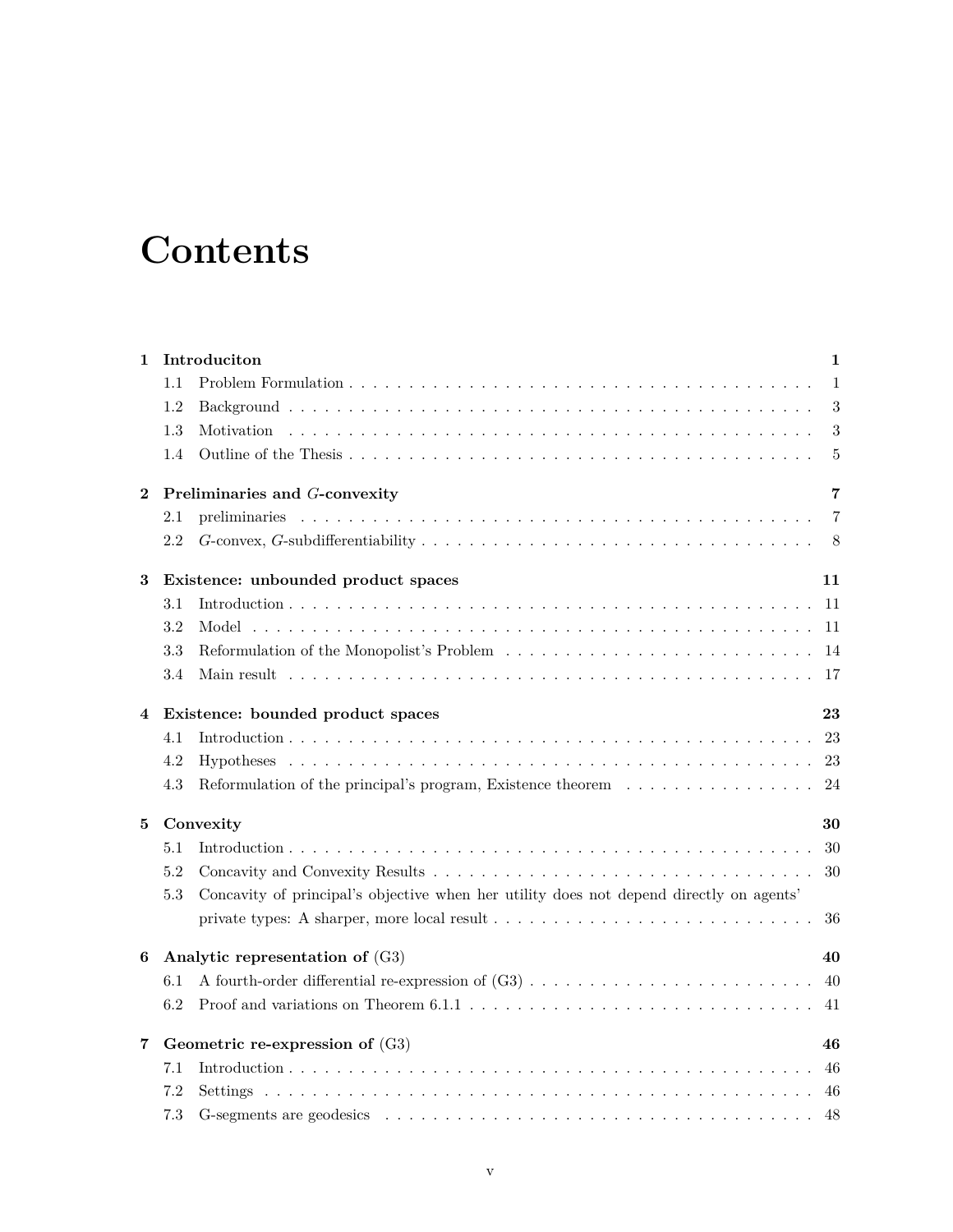|     | 7.4 (G3) is a non-negative curvature condition $\dots \dots \dots \dots \dots \dots \dots \dots \dots \dots \dots \dots$ |    |
|-----|--------------------------------------------------------------------------------------------------------------------------|----|
|     | 8 Examples                                                                                                               | 54 |
| 8.1 | Several examples for the quasilinear case with explicit solutions $\dots \dots \dots \dots \dots$                        |    |
|     | 8.2 Convexity results on several examples for the non-quasilinear case 62                                                |    |
|     | <b>Bibliography</b>                                                                                                      | 66 |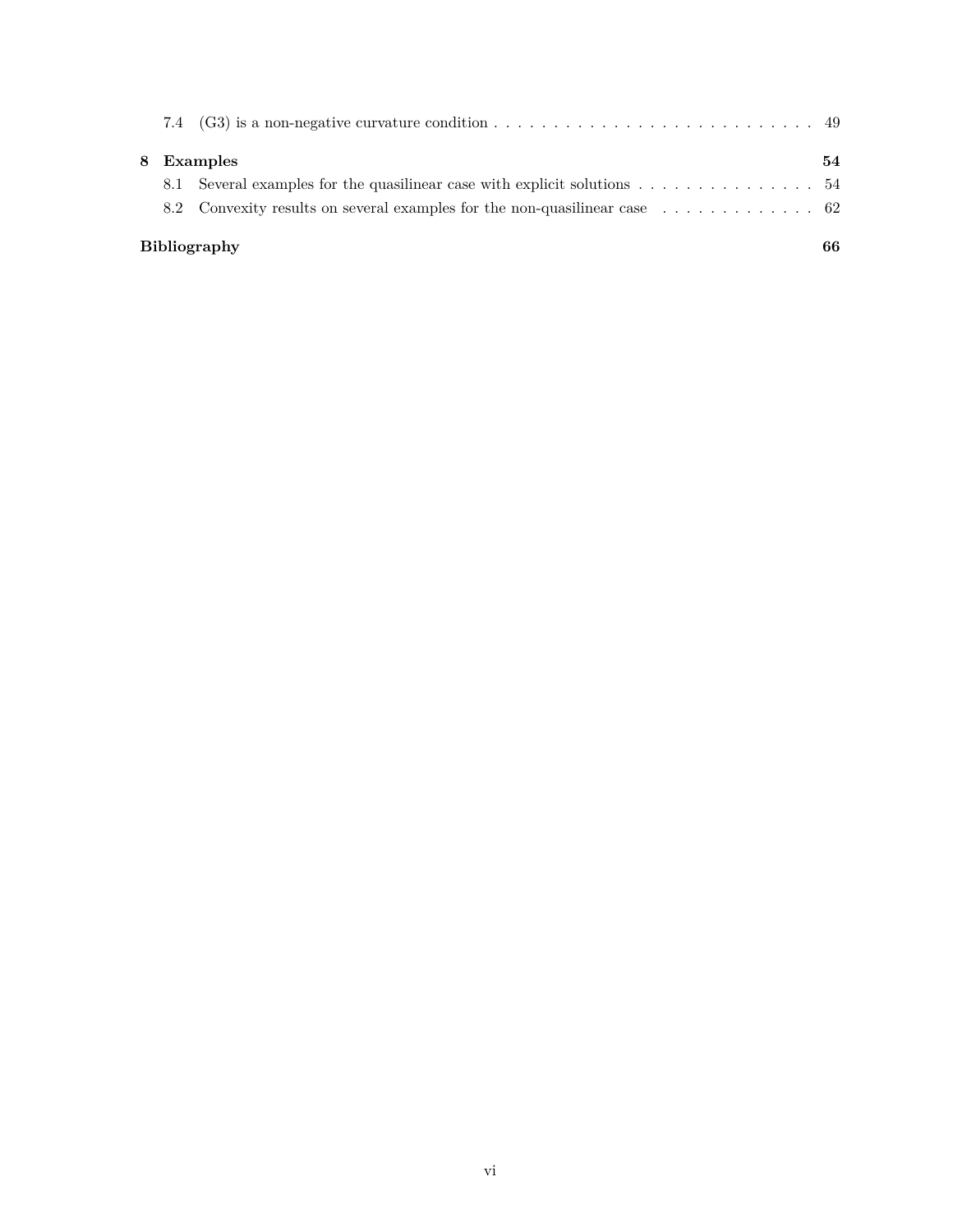## **Chapter 1**

# **Introduciton**

#### **1.1 Problem Formulation**

As one of the central problems in microeconomic theory, the *principal-agent framework* characterizes the type of non-competitive decision-making problems which involve aligning incentives so that one set of parties (the agents) finds it beneficial to act in the interests of another (the principal) despite holding private information. It arises in a variety of different contexts. Besides nonlinear pricing [1, 29, 43, 46], economists also use this framework to model many different types of transactions, including tax policy [14, 26, 35], contract theory [33], regulation of monopolies [3], product line design [37], labour market signaling [42], public utilities [34], and mechanism design [17, 23, 24, 27, 31, 45]. Many of these share the same mathematical model. In this thesis, we use nonlinear pricing to motivate the discussion, in spite of the fact that our conclusions may be equally pertinent to many other areas of application. Besides, we only consider the case where both agent types and product attributes are continuous.

Consider the problem for a multiproduct monopolist who sells indivisible products to a population of consumers, who each buy at most one unit. Assume there is neither cooperation, nor competition between agents. Additionally, assume the monopolist is able to produce enough of each product such that there are neither product supply shortages nor economies of scale. Taking into account participation constraints and incentive compatibility, the monopolist would like to find the optimal menu of prices to maximize its total profit.

Suppose the monopolist wants to maximize her profits by selecting the dependence of the price  $v(y)$ on each type  $y \in cl(Y)$  of product sold. An agent of type  $x \in X$  will choose to buy that product which maximizes his benefit

$$
u(x) := \max_{y \in cl(Y)} G(x, y, v(y)),
$$
\n(1.1.1)

where  $(x, y, z) \in X \times cl(Y) \times \mathbf{R} \mapsto G(x, y, z) \in \mathbf{R}$ , is the given direct utility function for agent type *x* to choose product type *y* at price *z*, and *X*, *Y* are open and bounded subsets in  $\mathbb{R}^m$  and  $\mathbb{R}^n$  ( $m \ge n$ ), respectively, with closures  $cl(X)$  and  $cl(Y)$ .

After agents, whose distribution  $d\mu(x)$  is known to the monopolist, have chosen their favorite items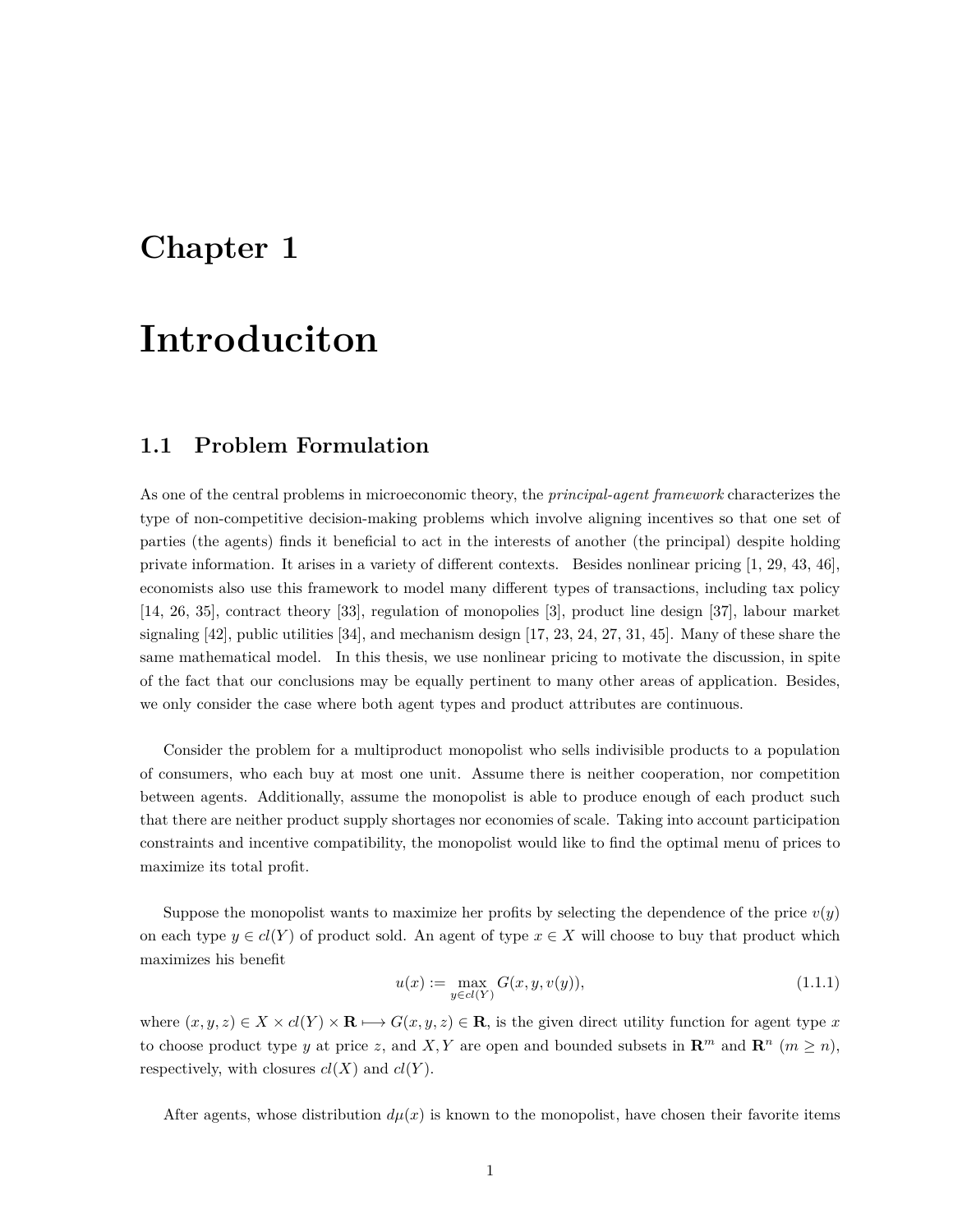to buy, the monopolist calculates her profit to be given by the functional

$$
\Pi(v, y) := \int_X \pi(x, y(x), v(y(x))) d\mu(x), \tag{1.1.2}
$$

where  $y(x)$  denotes the product type *y* which agent type *x* chooses to buy (and which maximizes  $(1.1.1)$ ),  $v(y(x))$  denotes the selling price of type  $y(x)$  and  $\pi \in C^0(cl(X \times Y) \times \mathbf{R})$  denotes the principal's net profit of selling product type  $y \in cl(Y)$  to agent type  $x \in X$  at price  $z \in \mathbb{R}$ . The monopolist wants to maximize her net profit among all lower semicontinuous pricing policies.

The following is a table of notation:

| Mathematical<br>Expression            | Economic Meaning                                                                              |
|---------------------------------------|-----------------------------------------------------------------------------------------------|
| $\boldsymbol{x}$                      | agent type                                                                                    |
| $\mathcal{Y}$                         | product type                                                                                  |
| $X \subset \mathbf{R}^m$              | (open, bounded) domain of agent types                                                         |
| $cl(Y) \subset \mathbf{R}^n$          | domain of product types, closure of $Y$                                                       |
| v(y)                                  | selling price of product type $y$ (we use $p(y)$ in Chapter 3 instead)                        |
| $v(y_{\emptyset}) \leq z_{\emptyset}$ | price normalization of the outside option $y_{\emptyset} \in cl(Y)$                           |
| u(x)                                  | indirect utility of agent type $x$                                                            |
| domDu                                 | points in $X$ where $u$ is differentiable                                                     |
| G(x, y, z)                            | direct utility of buying product $y$ at price $z$ for agent $x$                               |
| H(x, y, u)                            | price at which y brings x value u, so that $H(x, y, G(x, y, z)) = z$                          |
| $\pi(x,y,z)$                          | the principal's profit for selling product $y$ to agent $x$ at price $z$                      |
| $d\mu(x)$                             | Borel probability measure giving the distribution of agent types on $X$                       |
| $\mu \ll \mathcal{L}^m$               | $\mu$ vanishes on each subset of $\mathbb{R}^m$ having zero Lebesgue volume $\mathcal{L}^m$   |
| $\Pi(v, y)$                           | monopolist's profit facing agents' responses $y(\cdot)$ to her chosen price policy $v(\cdot)$ |
| $\Pi(u)$                              | monopolist's profit, viewed instead as a function of agents' indirect utilities $u(\cdot)$    |

Table 1.1: Notation

In economic models, incentive compatibility is needed to ensure that all the agents report their preferences truthfully. According to the revelation principle (such as [30]), this costs no generality. Decisions made by monopolist according to the information collected from agents then lead to the expected market reaction (as in [5, 37]). Individual rationality is required to ensure full participation, so that each agent will choose to play, possibly by accepting the outside option. And individual agents accept to contract only if the benefits they earn are no less than their outside option. We model this by assuming the existence of a distinguished point  $y_{\emptyset} \in cl(Y)$  which represents the outside option, and whose price cannot exceed some fixed value  $z_{\emptyset} \in \mathbb{R}$  beyond the monopolist's control. This removes any incentive for the monopolist to raise the prices of other options too high. (We can choose normalizations such as  $\pi(x, y_{\emptyset}, z_{\emptyset}) = 0 = G(x, y_{\emptyset}, z_{\emptyset})$  and  $(y_{\emptyset}, z_{\emptyset}) = (0, 0)$ , or not, as we wish.)

**Definition 1.1.1** (Incentive compatible and individually rational). A measurable map  $x \in X \mapsto$  $(y(x), z(x)) \in cl(Y \times Z)$  of agents to (product, price) pairs is called *incentive compatible* if and only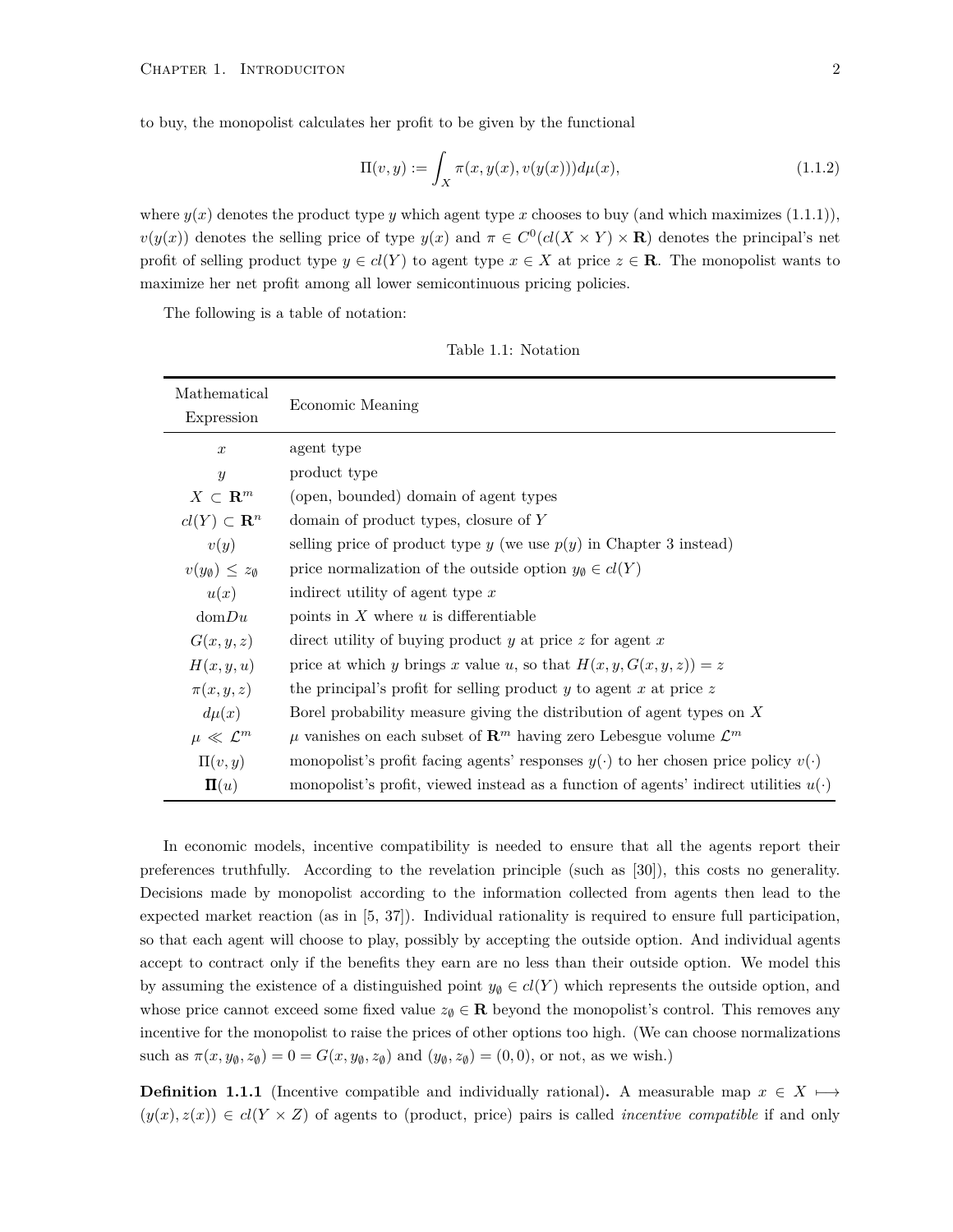if  $G(x,y(x),z(x)) \geq G(x,y(x'),z(x'))$  for all  $(x,x') \in X^2$ . Such a map offers agent x no incentive to pretend to be *x'*. It is called *individually rational* if and only if  $G(x, y(x), z(x)) \ge G(x, y_0, z_0)$  for all  $x \in X$ , meaning no individual *x* strictly prefers the outside option  $(y_0, z_0)$  to his assignment  $(y(x), z(x))$ .

**Proposition 1.1.2.** *Then principal's program can be described as follows:*

$$
(P_0)\begin{cases} \sup \Pi(v,y) = \int_X \pi(x,y(x), v(y(x))) d\mu(x) \quad among\\ x \in X \longmapsto (y(x), v(y(x))) \text{ incentive compatible, individually rational,}\\ \text{and } v: cl(Y) \longrightarrow cl(Z) \text{ lower semicontinuous with } v(y_0) \le z_0. \end{cases}
$$

#### **1.2 Background**

The thesis study a general version of a multidimensional nonlinear pricing model, which is a natural extension of the models studied by Mussa-Rosen [29], Mirrlees [26], Spence [42, 43], Myerson [31], Baron-Myerson [3], Maskin-Riley [23], Wilson [46], Rochet-Chon*e*´ [37], Monteiro-Page [27] and Carlier [5]. A major distinction lies in whether the private type is one-dimensional (such as [29, 23]), or multidimensional (such as [33, 37, 27, 5]). Another distinction is whether preferences are quasilinear on price (such as [1, 5]) or fully nonlinear (such as [32, 25]), especially for multidimensional models.

For the quasilinear case, where the utility  $G(x, y, z)$  depends linearly on its third variable, and net profit  $\pi(x, y, z) = z - a(y)$  represents difference of selling price z and manufacturing cost *a* of product type *y*, theories of existence [4, 38, 5, 27], uniqueness [6, 11, 29, 37] and robustness [4, 11] have been well studied.

When parameterization of preferences is linear in agent types and price, where  $cl(X) = cl(Y)$  $[0, \infty)^n$ ,  $G(x, y, z) = \langle x, y \rangle - z$ , and  $(y_\emptyset, z_\emptyset) = (0, 0)$ , Rochet and Choné (1998, [37]) not only obtain existence results but also partially characterize optimal solutions and expound their economic interpretations, given that monopolist profits can be characterized by the aggregate difference between selling prices and quadratic manufacturing costs. Here *⟨ , ⟩* denotes the Euclidean inner product.

More generally, Carlier ([5]) proves existence results for general quasilinear utility  $G(x, y, z)$  $b(x, y) - z$ , where agent type and product type are not necessarily of the same dimension and monopolist profit equals selling price minus some linear manufacturing cost.

Figalli-Kim-McCann [11] reveals the equivalence of function space convexity to the non-negative fourth order cross-curvature condition, and conditions of functional concavity, where uniqueness and stability of the monopolist's maximizing strategy follow from strict concavity.

#### **1.3 Motivation**

Starting from celebrated work of Nobel Laureates Mirrlees [26] and Spence [42], there are two main types of generalizations. One generalization is in terms of dimension, from 1-dimensional to multi-dimensional. The other generalization is in utility functional form, from quasilinear to non-quasilinear.

The generalization of quasilinear to nonlinear preferences has many potential applications. For example, the benefit function  $G(x, y, v(y)) = b(x, y) - v^2(y)$  models agents who are more sensitive to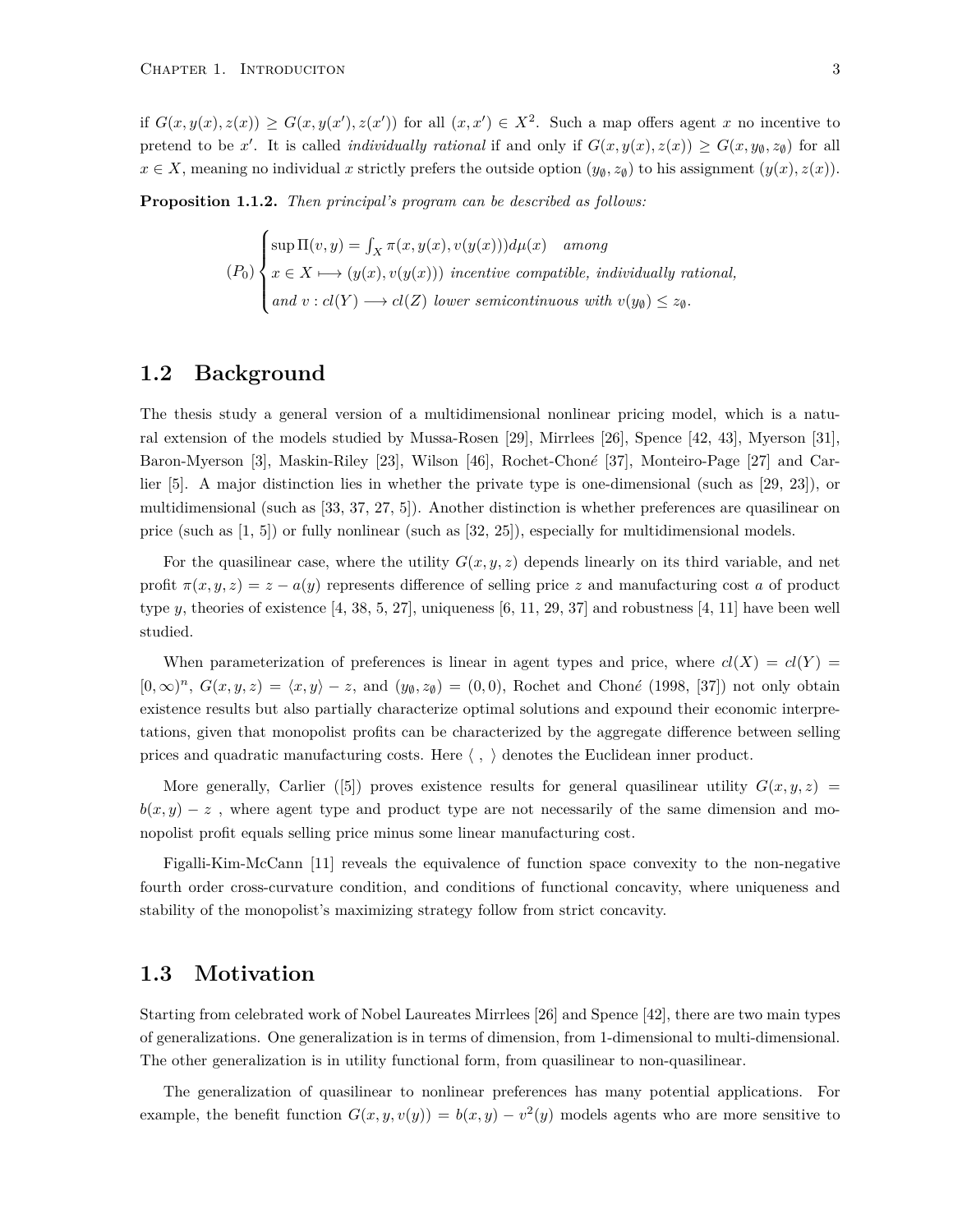higher prices, while another function  $G(x, y, v(y)) = b(x, y) - v^{\frac{1}{2}}(y)$  models agents who are less sensitive to higher prices, and utility  $G(x, y, v(y)) = b(x, y) - f(x, v(y))$  describes the scenario when different agents might have different sensitivities to the same price. See Wilson [46, Chapter 7] for the importance of taking income effects into account. Very few results are known for such nonlinearities, due to the complications which they entail.

In 2013, Trudinger's lecture at the optimal transport program at MSRI inspired us to try generalizing Carlier [5] and Figalli-Kim-McCann [11] to the non-quasilinear case. With the tools developed by Trudinger [44] and others [2, 41], we are able to provide existence, convexity and concavity theorems for general utility and net profit functions.

The generalized existence problem was also mentioned as a conjecture by Basov [4, Chapter 8]. Recently, Nöldeke and Samuelson (2015, [32]) provided a general existence result for  $cl(X)$ ,  $cl(Y)$  being compact and the utility *G* being decreasing with respect to its third variable, by implementing a duality argument based on Galois Connections.

The equivalence of concavity to the corresponding non-negative cross-curvature condition revealed by Figalli-Kim-McCann [11] directly inspires our work. In addition to the quaslinearity of  $G(x, y, z) =$  $b(x, y) - z$  essential to their model, they require additional restrictions such as  $m = n$  and  $b \in C^4(cl(X \times$ *Y*)) which are not economically motivated and which we shall relax or remove. However, we shall eventually show that under certain conditions the concavity or convexity of *G* and  $\pi$  (or their derivatives) with respect to *v* tends to be reflected by concavity or convexity of Π, not with respect to *v* or *y*, but rather with respect to the agents indirect utility *u*, in terms of which the principal's maximization is reformulated below. Moreover, our results allow for the monopolist's profit *π* to depend in a general way both on monetary transfers and on the agents' types *x*, revealed after contracting. Such dependence plays an important role in applications such as insurance marketing.

Inspired by Kim-McCann [18], which expressed the fourth-order Ma-Trudinger-Wang condition in optimal transportation theory via non-negativity of the sectional curvature in some pseudo-Riemannian geometry, we would like to explore the geometric interpretations of some hypothesis to the concavity results.

Figalli-Kim-McCann [11] provides a non-negative definiteness condition of some fourth order differential expression (B3), which not only is equivalent to the convexity of function space, but also implies concavity of the maximization functional, and thus uniqueness follows from a strict version of (B3). One may wonder what happens if this curvature condition (B3) is dissatisfied. Inspired by Loeper [20], which claims that, for quasilinear Riemannian quadratic utility, (B3) is satisfied if and only if the Riemannian sectional curvature is non-negative, some part of the thesis aims to investigate uniqueness without concavity on the hyperbolic spaces with constant negative curvatures. Besides, previously there are few explicit results on spaces with dimensionality greater than two.

It is worth mentioning that given the technical arguments exploited in this thesis, it may be very fruitful to study possible generalizations of other known results for convex functions to *G*-convex functions.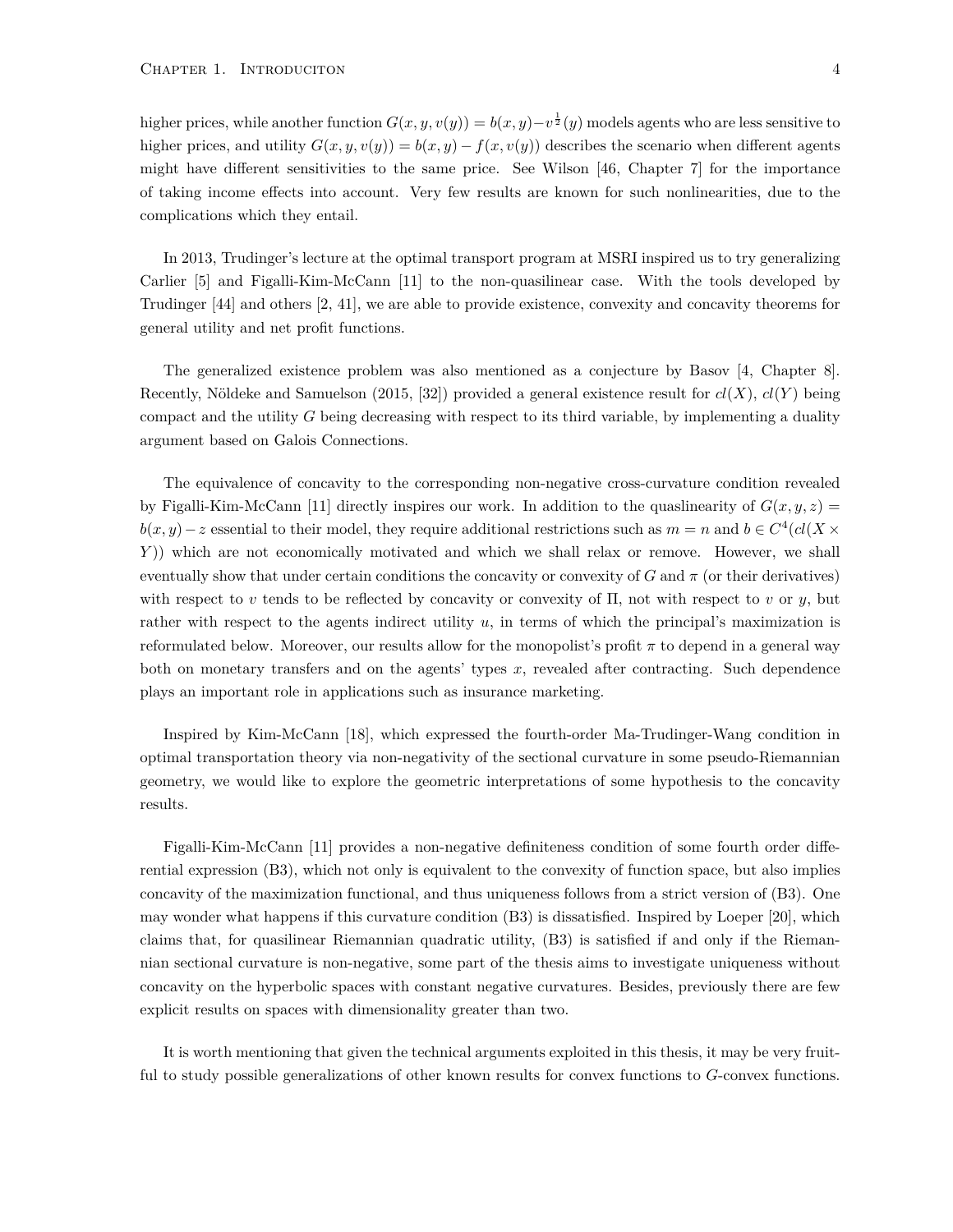#### **1.4 Outline of the Thesis**

Chapter 2 provides some preliminaries and, in particular, a generalized notion of convex functions: the *G*-convex function (c.f. [44, 2, 41]). We'll also see that the incentive compatibility is conveniently encoded via the *G*-convexity of the agents' indirect utility *u*, which is an analog of Carlier [5].

Initialed independently of [32], chapter 3 provides a general existence result for the multidimensional monopolist model with general nonlinear preferences with less restriction on boundedness of the product domain, by extending Carlier [5] to fully nonlinear preferences. Due to lack of natural compactness, the proof of this work is quite different from that of Nöldeke-Samuelson. Furthermore, *G*-convex analysis, which is strongly tied to Trudinger's theory on regularity of nonlinear PDEs [44] developed for vastly different purposes, is employed to deal with the difficulty of non-quasilinear preferences.

Chapter 4 presents another general existence result given the generalized single-crossing condition and boundedness of the consumer-type and product-type spaces. This result is also shown using *G*-convex analysis, but the proof is different from chapter 3, since most assumptions are different.

We will show convexity results in chapter 5. In Chapter 5, we generalize uniqueness and concavity results of Figalli-Kim-McCann to the non-quasilinear case. In this work, we first give a necessary and sufficient condition (G3) under which the function space  $\mathcal{U}_{\emptyset}$  is convex.

We then provide the equivalent conditions, respectively, to the concavity, convexity, uniform concavity, and uniform convexity of the functional  $\Pi$ . We also give sufficient conditions for strict concavity, which implies uniqueness for this problem. Besides, the maximizers of  $\Pi$  may not be unique under convexity, but are attained at extreme points of the function space  $\mathcal{U}_{\emptyset}$ .

We also show that the concavity (uniform concavity) condition is equivalent to non-positive (uniform negative) definiteness of some quadratic form on  $\mathbb{R}^{n+1}$ .

The condition (G3) is so crucial to the concavity result that we want to investigate it a bit more. Chapter 6 shows that (G3) is equivalent to the non-positive definiteness of some fourth order differential expression along affinely parametrized line segments, which is an analog of the non-negative definiteness of the fourth order condition adopted in Trudinger [44] for regularity of prescribed Jacobian equations. It also coincides in the quasilinear case with the fourth order condition provided in Figalli-Kim-McCann [11], which corresponds to the Ma-Trudinger-Wang condition [21] in regularity theory of Optimal Transport.

Motived by Kim-McCann [18], in chapter 7, we will show that (G3) is equivalent to non-negativity of the sectional curvature in some natural pseudo-Riemannian geometry.

Oriented by Loeper's work [20], chapter 8 proves uniqueness by showing (in exact form) the unique solutions of special examples with quasilinear preferences where domains are symmetric disks on *n*dimensional hyperbolic  $\mathbf{H}^n$ , and the utility is a quasilinear quadratic hyperbolic distance. It also shows solutions on spherical  $\mathbf{S}^n$  and Euclidean spaces  $\mathbf{R}^n$ , where the utility is a quasilinear quadratic spherical or Euclidean distance. Moreover, the solutions on  $S<sup>n</sup>$  and  $H<sup>n</sup>$  converge to those on  $\mathbb{R}^n$ , as curvature goes to 0.

For non-quasilinear preferences, we specialize the form obtained from chapter 5 into various examples and give the equivalent conditions to the concavity/convexity of the maximization problem.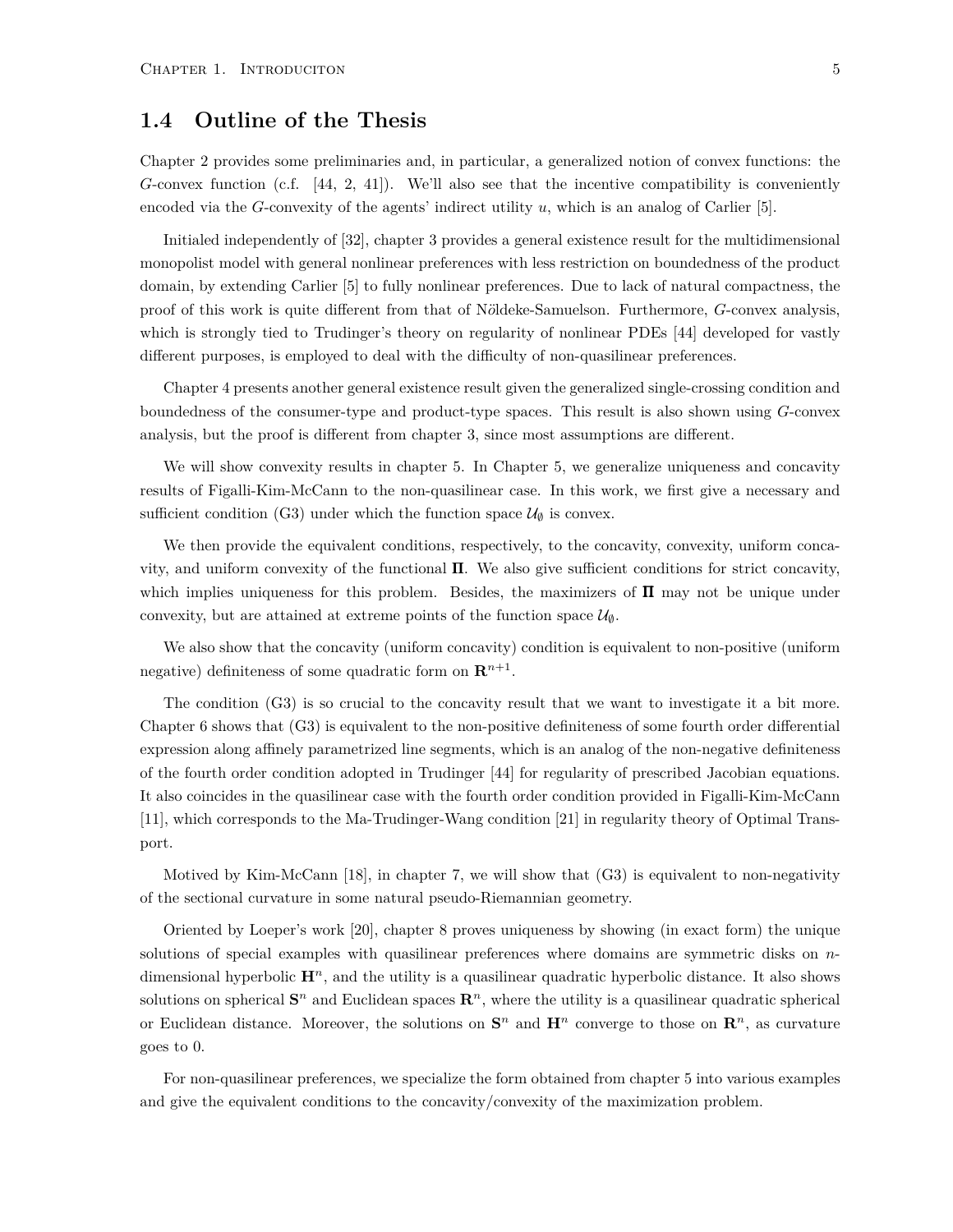*Remark* 1.4.1*.* Chapter 4, 5, 6, 7 and second part of chapter 8 are joint work with my advisor Robert J. McCann. It should be mentioned here that neither the convexity work, nor the earlier two existence results, require the monopolist profit to take on a special form, which is a generalization from much of the literature. And the *G*-convexity method in this thesis is potentially applicable to other problems under the same principal-agent framework, such as the study of tax policy ([26]) and other regulatory policies ([3]). For an application of *G*-convexity to geometric optics, see [16].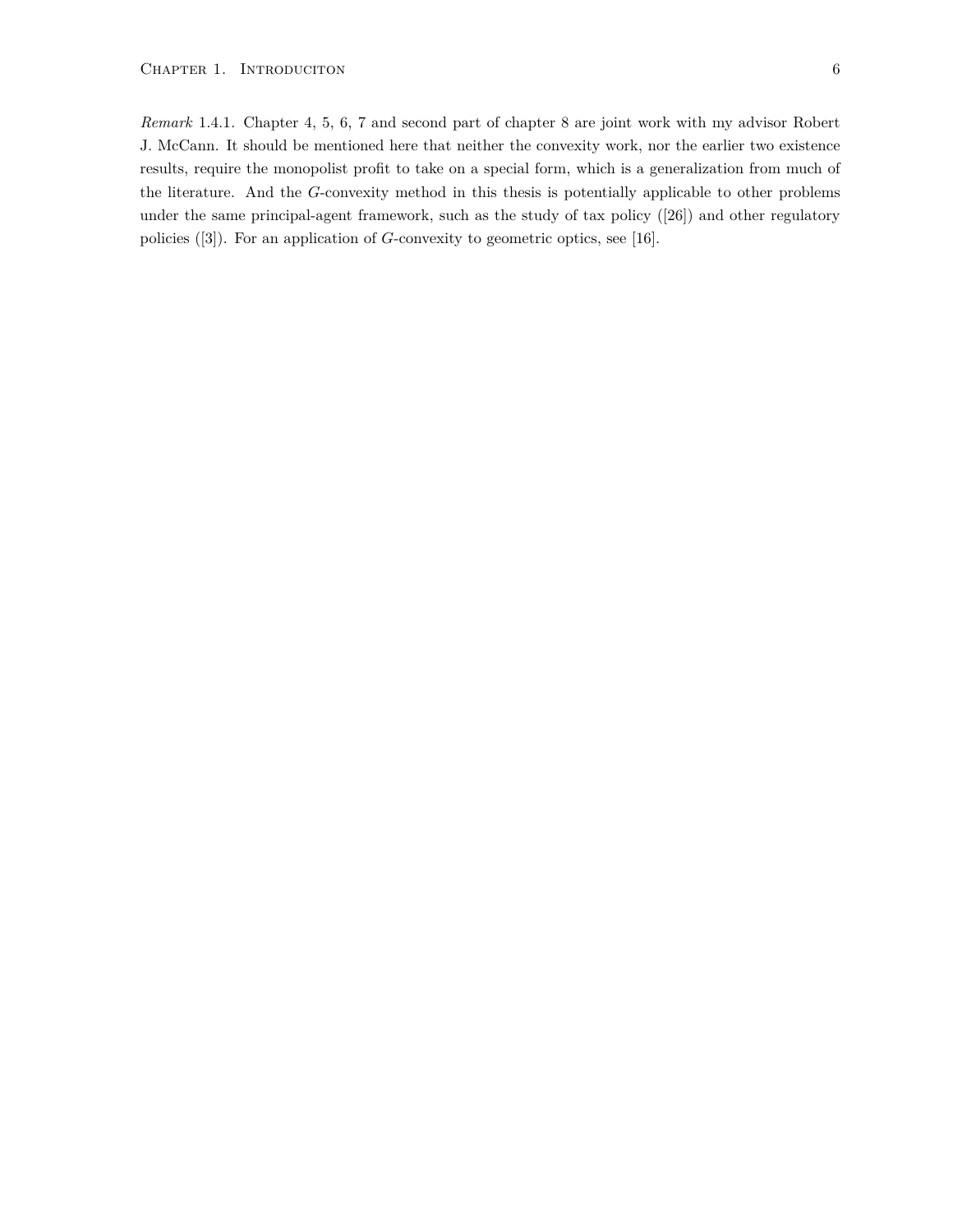## **Chapter 2**

## **Preliminaries and** *G***-convexity**

#### **2.1 preliminaries**

Let *X* be a subset of  $\mathbb{R}^m$  and *S* be any set of functions on *X*, i.e.,  $S \subset \{f : X \longrightarrow \mathbb{R}\}.$ 

**Definition 2.1.1** (Convex Sets). A set  $A \subset \mathbb{R}^m$  or  $A \subset S$  is called convex if and only if for any  $x, y \in A$ , and any  $t \in [0, 1], tx + (1 - t)y \in A$ .

**Definition 2.1.2** ((Strictly) Convex Functions). Let *X* be a convex set in  $\mathbb{R}^m$  and let  $f: X \longrightarrow \mathbb{R}$ be a function. Then *f* is called (strictly) convex if for any  $x_1, x_2 \in X$  and any  $t \in (0,1)$ , the following inequality holds.

$$
f(tx_1 + (1-t)x_2)(<) \le tf(x_1) + (1-t)f(x_2). \tag{2.1.1}
$$

A function *f* : *X −→* **R** is said to be (strictly) concave is *−f* is (strictly) convex.

**Definition 2.1.3** (Subdifferential). Recall that the subdifferential of a (convex) function  $u : X \longrightarrow \mathbf{R}$ at  $x_0 \in X$  is defined as the set:

$$
\partial u(x_0) := \{ y \in \mathbf{R}^m | u(x) - u(x_0) \ge \langle x - x_0, y \rangle, \text{ for all } x \in X \}. \tag{2.1.2}
$$

Here *⟨,⟩* denotes the Euclidean inner product.

**Lemma 2.1.4.** *This set defined in* (2.1.2) *is nonempty for every*  $x_0 \in X$  *if and only if u is convex.* 

We give a proof below for a generalized version of this lemma.

For any vectors  $p, w \in \mathbb{R}^n$ , we denote  $p \parallel w$  if  $p$  and  $w$  are parallel.

We use  $\mathcal{L}^m$  to denote Lebesgue measure, which characterizes  $m$ -dimensional volume. A non-negative measure  $\mu$  is said to be absolutely continuous with respect to  $\mathcal{L}^m$  if for every measurable set  $A, \mathcal{L}^m(A) = 0$ implies  $\mu(A) = 0$ . This is written as  $\mu \ll \mathcal{L}^m$ .

Here we use  $G_x = \left(\frac{\partial G}{\partial x^1}, \frac{\partial G}{\partial x^2}, \dots, \frac{\partial G}{\partial x^m}\right), G_y = \left(\frac{\partial G}{\partial y^1}, \frac{\partial G}{\partial y^2}, \dots, \frac{\partial G}{\partial y^n}\right), G_z = \frac{\partial G}{\partial z}$  to denote derivatives with respect to  $x \in X \subset \mathbb{R}^m$ ,  $y \in Y \subset \mathbb{R}^n$ , and  $z \in \mathbb{R}$ , respectively. Also, for second partial derivatives, we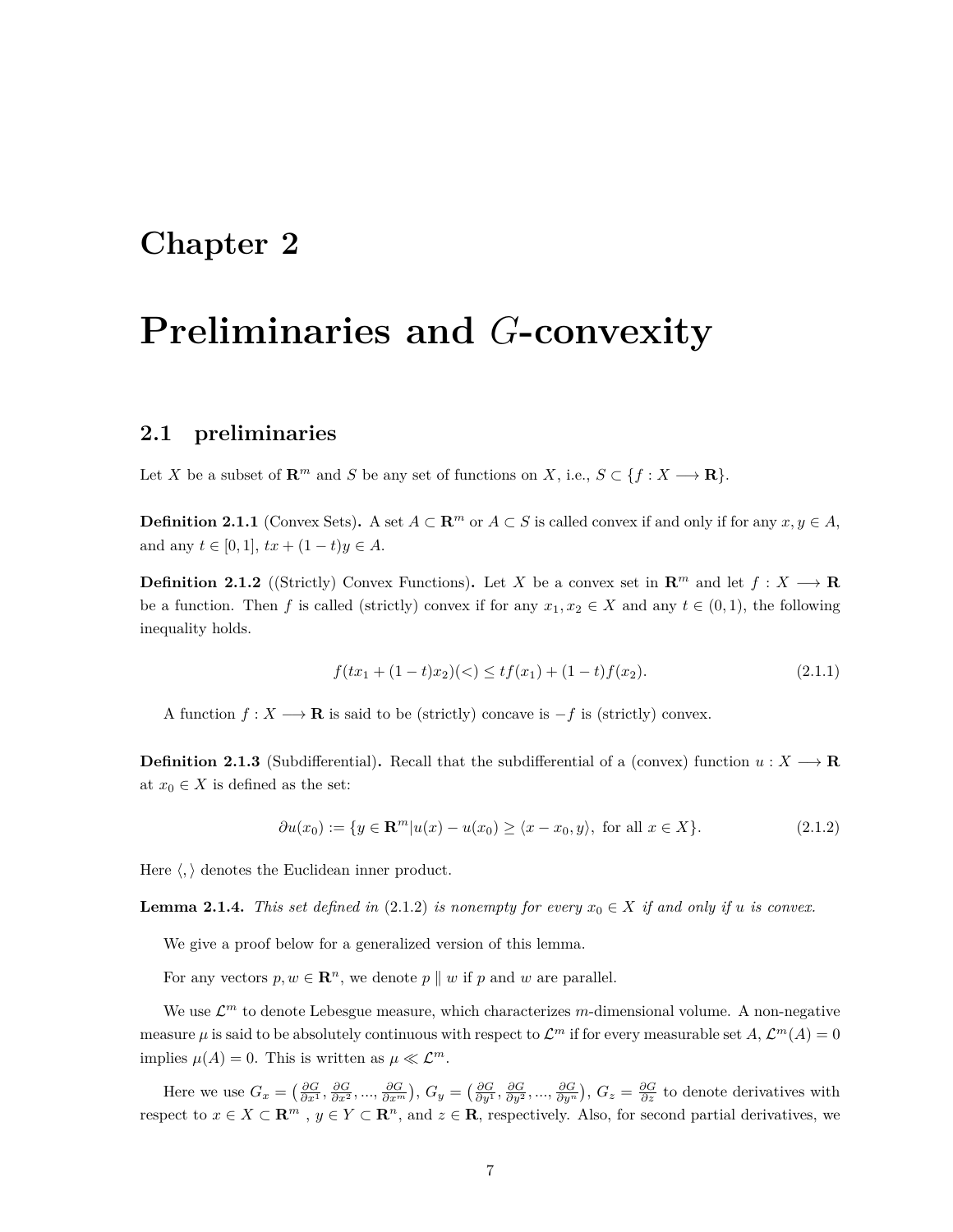adopt following notations

$$
G_{x,y} = \begin{bmatrix} \frac{\partial^2 G}{\partial x^1 \partial y^1} & \frac{\partial^2 G}{\partial x^1 \partial y^2} & \cdots & \frac{\partial^2 G}{\partial x^1 \partial y^n} \\ \frac{\partial^2 G}{\partial x^2 \partial y^1} & \frac{\partial^2 G}{\partial x^2 \partial y^2} & \cdots & \frac{\partial^2 G}{\partial x^2 \partial y^n} \\ \vdots & \vdots & \ddots & \vdots \\ \frac{\partial^2 G}{\partial x^m \partial y^1} & \frac{\partial^2 G}{\partial x^m \partial y^2} & \cdots & \frac{\partial^2 G}{\partial x^m \partial y^n} \end{bmatrix},
$$

and  $G_{x,z} = \left(\frac{\partial^2 G}{\partial x^1 \partial z}, \frac{\partial^2 G}{\partial x^2 \partial z}, ..., \frac{\partial^2 G}{\partial x^m \partial z}\right)$ .

We say  $G \in C^1(cl(X \times Y \times Z))$ , if all the partial derivatives  $\frac{\partial G}{\partial x^1}, \dots, \frac{\partial G}{\partial x^n}, \frac{\partial G}{\partial y^1}, \dots, \frac{\partial G}{\partial y^n}, \frac{\partial G}{\partial z}$  exist and are continuous. Also, we say  $G \in C^2(cl(X \times Y \times Z))$ , if all the partial derivatives up to second order (i.e.  $\frac{\partial^2 G}{\partial \alpha \partial \beta}$ , where  $\alpha, \beta = x^1, ..., x^m, y^1, ..., y^n, z)$  exist and are continuous. Any bijective continuous function whose inverse is also continuous, is called a homeomorphism (a.k.a. bicontinuous).

#### **2.2** *G***-convex,** *G***-subdifferentiability**

In this section, we introduce some tools from convex analysis and the notion of *G*-convexity (c.f. [44, 2, 41]), which is a generalization of ordinary convexity.

Let *X*, *Y*, and *Z* be subsets of  $\mathbb{R}^m$ ,  $\mathbb{R}^n$ , and **R** respectively. Assume  $G: X \times Y \times Z \longrightarrow \mathbb{R}$ is any function which is strictly decreasing on its last variable. For each  $(x, y) \in X \times cl(Y)$  and  $u \in G(x, y, cl(Z))$ , define  $H(x, y, u) := z$  whenever  $G(x, y, z) = u$ , i.e.,  $H(x, y, \cdot) = G^{-1}(x, y, \cdot)$ . In the context of nonlinear pricing,  $G(x, y, z)$  represents the utility that consumer x obtains for purchasing product *y* at price *z*, while  $H(x, y, u)$  denotes the price paid by agent *x* for product *y* when receiving value *u*.

From Lemma 2.1.4, for any convex function *u* on *X* and any fixed point  $x_0 \in X$ , there exists  $y_0 \in \partial u(x_0)$ , satisfying

$$
u(x) \ge \langle x, y_0 \rangle - (\langle x_0, y_0 \rangle - u(x_0)), \text{ for all } x \in X,
$$
\n
$$
(2.2.1)
$$

where equality holds at  $x = x_0$ . On the other hand, if for any  $x_0 \in X$ , there exists  $y_0$ , such that (2.2.1) holds for all  $x \in X$ , then *u* is convex. The following definition is analogous to this property, which is a special case of *G*-convexity, when  $G(x, y, z) = \langle x, y \rangle - z$ . In this case, we have  $H(x, y, u) = \langle x, y \rangle - u$ .

**Definition 2.2.1** (*G*-convexity). A function  $u \in C^0(X)$  is called *G*-convex if for each  $x_0 \in X$ , there exist  $y_0 \in cl(Y)$ , and  $z_0 \in cl(Z)$  such that  $u(x_0) = G(x_0, y_0, z_0)$ , and  $u(x) \geq G(x, y_0, z_0)$ , for all  $x \in X$ .

Similarly, one can also generalize the definition of subdifferential from  $(2.2.1)$ .

**Definition 2.2.2** (*G*-subdifferentiability). The *G*-subdifferential of a function  $u : X \longrightarrow \mathbf{R}$  is a pointto-set mapping defined by

$$
\partial^{G} u(x) := \{ y \in cl(Y) | u(x') \ge G(x', y, H(x, y, u(x))), \text{ for all } x' \in X \}.
$$

A function *u* is said to be *G*-subdifferentiable at *x* if and only if  $\partial^G u(x) \neq \emptyset$ <sup>1</sup>

<sup>1</sup> In Trudinger [44], this point-to-set mapping *∂Gu* is also called *G*-*normal* mapping; see paper for more properties related to *G*-convexity.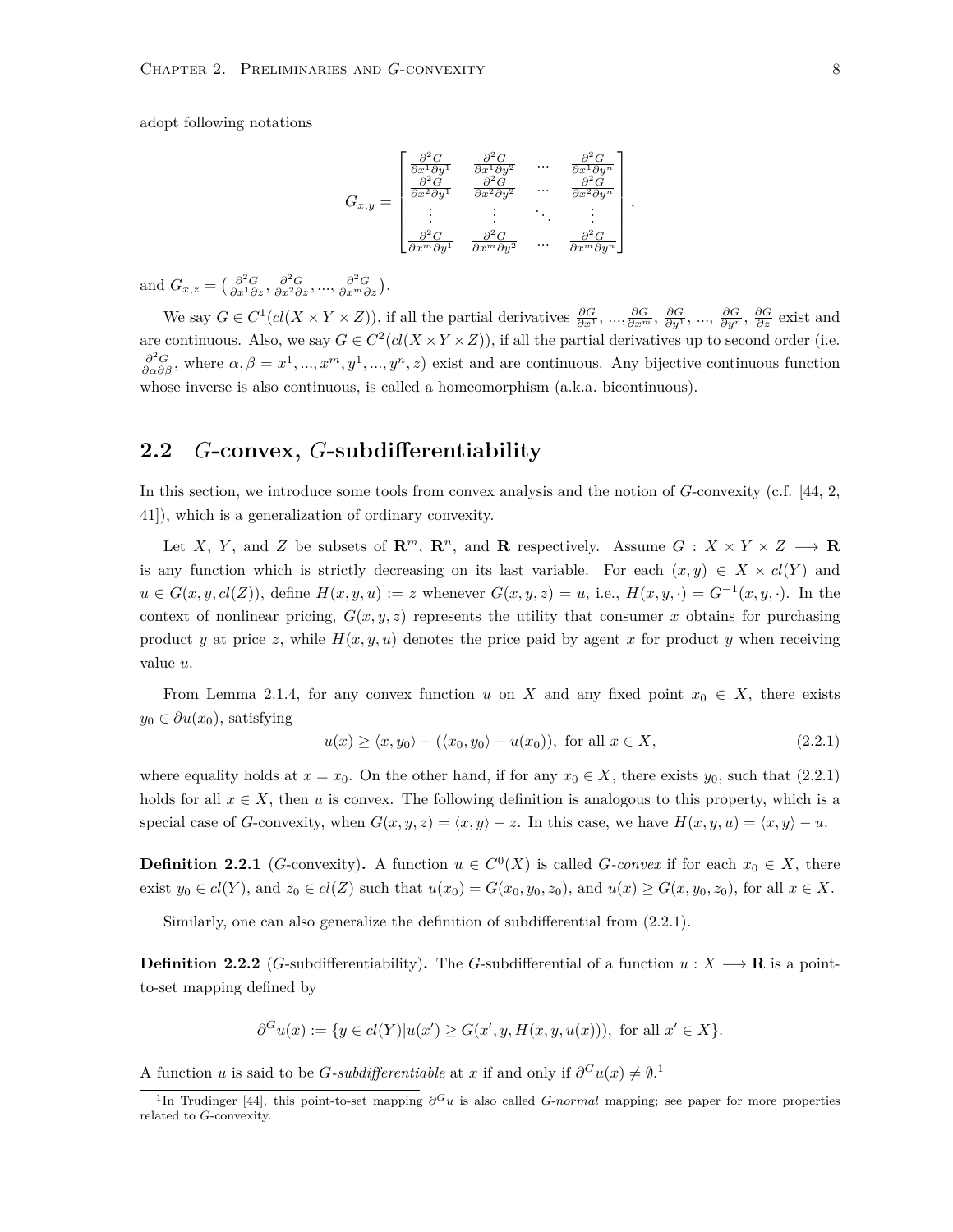In particular, if  $G(x, y, z) = \langle x, y \rangle - z$ , then the *G*-subdifferential coincides with the subdifferential. There are other generalizations of convexity and subdifferentiability. For instance, *h*-convexity in Carlier [5], or equivalently, *b*-convexity in Figalli-Kim-McCann [11], or *c*-convexity in Gangbo-McCann [12], is a special form of *G*-convexity, where  $G(x, y, z) = h(x, y) - z$ , which serves an important role in the quasilinear case. For more references of convexity generalizations, see Kutateladze-Rubinov [19], Elster-Nehse [9], Balder [2], Dolecki-Kurcyusz [7], Singer [41], Rubinov [40], and Martínez-Legaz [22].

As mentioned above, it is known in convex analysis that a function is convex if and only if it is subdifferentiable everywhere. The following lemma adapts this to the notion of *G*-convexity.

**Lemma 2.2.3.** *A function*  $u : X \to \mathbf{R}$  *is G-convex if and only if it is G-subdifferentiable everywhere.* 

*Proof.* Assume *u* is *G*-convex, want to show *u* is *G*-subdifferentiable everywhere, i.e., need to prove  $\partial^G u(x_0) \neq \emptyset$  for all  $x_0 \in X$ .

Since *u* is *G*-convex, by definition, for each  $x_0$ , there exists  $y_0, z_0$ , such that  $u(x_0) = G(x_0, y_0, z_0)$ , and for all  $x \in X$ ,

$$
u(x) \ge G(x, y_0, z_0) = G(x, y_0, H(x_0, y_0, u(x_0))).
$$

By the definition of *G*-subdifferentiability,  $y_0 \in \partial^G u(x_0)$ , i.e.  $\partial^G u(x_0) \neq \emptyset$ .

On the other hand, assume *u* is *G*-subdifferentiable everywhere, then for each  $x_0 \in X$ , there exists  $y_0 \in \partial^G u(x_0)$ . Set  $z_0 := H(x_0, y_0, u(x_0))$  so that  $u(x_0) = G(x_0, y_0, z_0)$ .

Since  $y_0 \in \partial^G u(x_0)$ , for all  $x \in X$ , we have

$$
u(x) \ge G(x, y_0, H(x_0, y_0, u(x_0))) = G(x, y_0, z_0).
$$

By definition, *u* is *G*-convex.

Using Lemma 2.2.3, one can show the following result, which plays the role of bridge connecting incentive compatibility in the economic context with *G*-convexity and *G*-subdifferentiability in mathematical analysis, generalizing the results of Rochet [36] and Carlier [5].

**Proposition 2.2.4** (*G*-convex utilities characterize incentive compatibility)**.** *Let* (*y, z*) *be a pair of mappings from X to*  $cl(Y) \times cl(Z)$ *. This (product, price) pair is incentive compatible if and only if*  $u(\cdot) := G(\cdot, y(\cdot), z(\cdot))$  is G-convex and  $y(x) \in \partial^G u(x)$  for each  $x \in X$ .

*Proof.* "  $\Rightarrow$  ". Suppose  $(y, z)$  is incentive compatible. For any fixed  $x_0 \in X$ , let  $y_0 = y(x_0)$  and  $z_0 = z(x_0)$ . Then  $u(x_0) = G(x_0, y(x_0), z(x_0)) = G(x_0, y_0, z_0)$ . By incentive compatibility of the contract  $(y, z)$ , for any  $x \in X$ , one has  $G(x, y(x), z(x)) \geq G(x, y(x_0), z(x_0))$ . This implies  $u(x) \geq G(x, y_0, z_0)$ , for any  $x \in X$ , since  $u(x) = G(x, y(x), z(x))$ ,  $y_0 = y(x_0)$  and  $z_0 = z(x_0)$ . By definition, *u* is *G*-convex.

Since  $u(x_0) = G(x_0, y_0, z_0)$ , by definition of function *H*, one has  $z_0 = H(x_0, y_0, u(x_0))$ . Combining with  $u(x) \ge G(x, y_0, z_0)$ , for any  $x \in X$ , which is concluded from above, we have  $u(x) \ge$  $G(x, y_0, H(x_0, y_0, u(x_0)))$ , for any  $x \in X$ . By definition of G-subdifferentiability, one has  $y_0 \in \partial^G u(x_0)$ , and thus  $y(x_0) = y_0 \in \partial^G u(x_0)$ .

"  $∈$ ". Assume that  $u = G(x, y(x), z(x))$  is *G*-convex, and  $y(x) ∈ ∂<sup>G</sup>u(x)$ , for any  $x ∈ X$ . For any fixed  $x \in X$ , since  $y(x) \in \partial^G u(x)$ , for any  $x' \in X$ , one has

$$
u(x') \ge G(x', y(x), H(x, y(x), u(x)))\tag{2.2.2}
$$

 $\Box$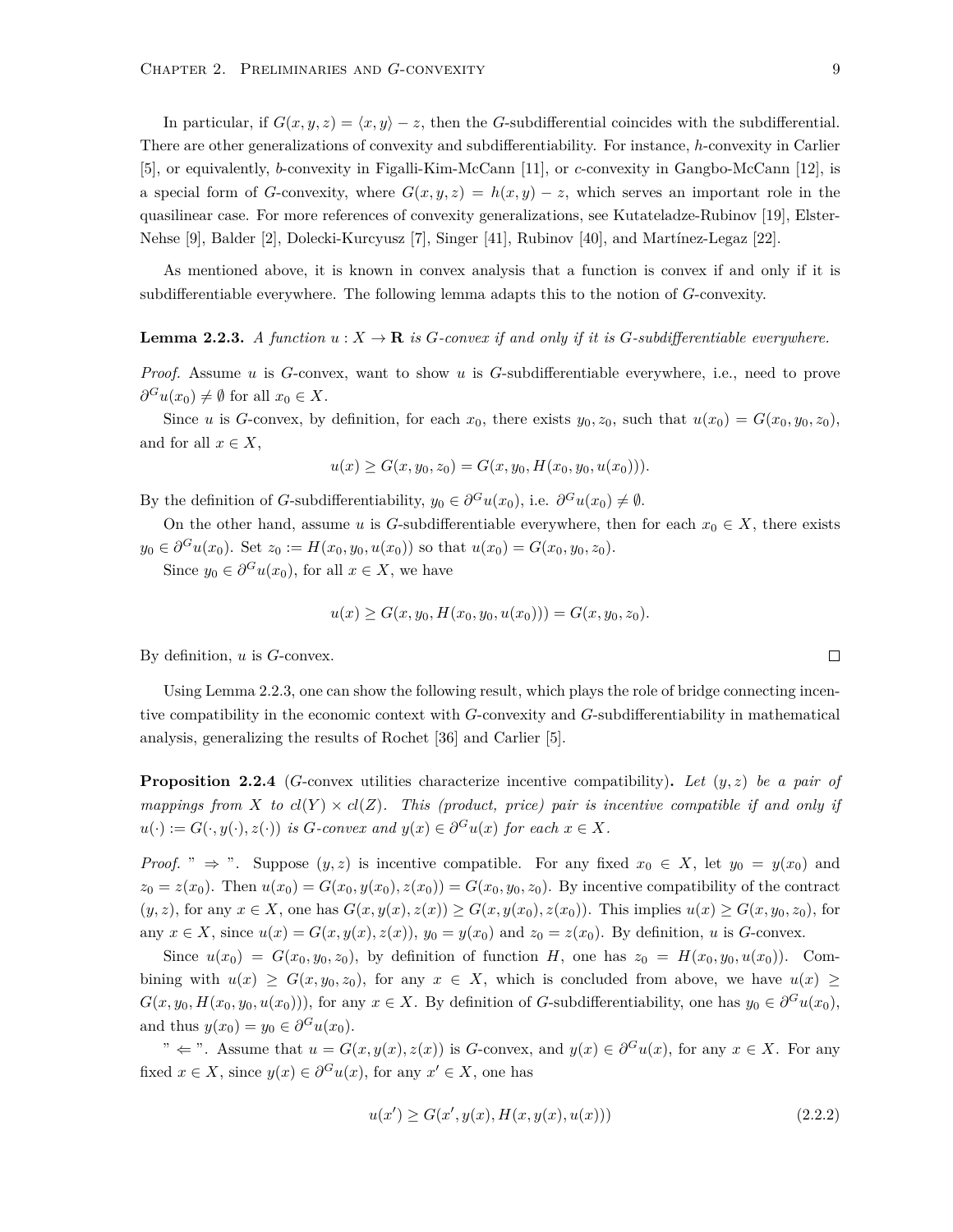Since  $u(x) = G(x, y(x), z(x))$ , by definition of function *H*, one has  $z(x) = H(x, y(x), u(x))$ . Combining with the inequality (2.2.2), we have  $u(x') \ge G(x', y(x), z(x))$ . Noticing  $u(x') = G(x', y(x'), z(x'))$ , one has  $G(x', y(x'), z(x')) = u(x') \ge G(x', y(x), z(x))$ . By definition, (y,z) is incentive compatible.  $\Box$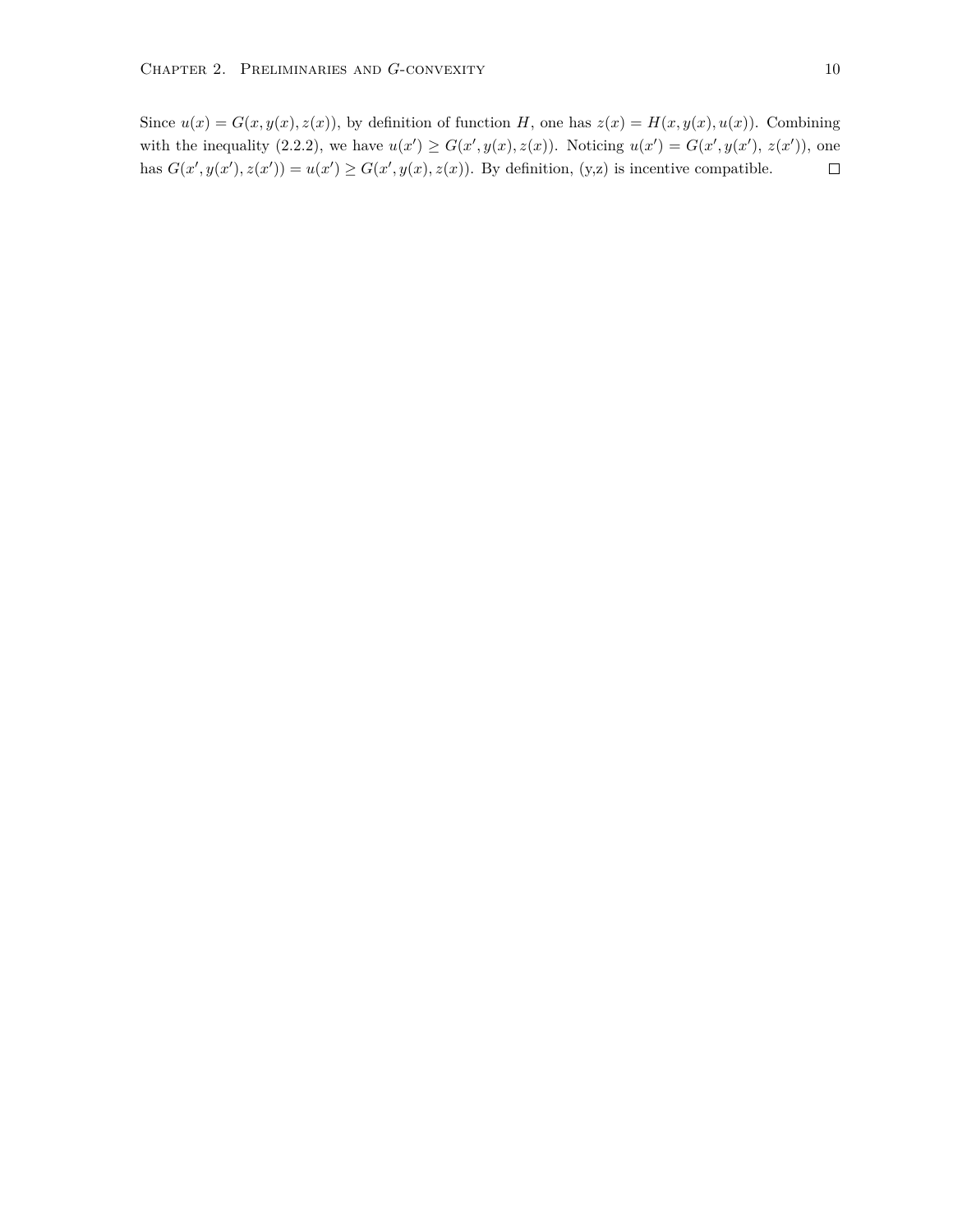## **Chapter 3**

# **Existence: unbounded product spaces**

#### **3.1 Introduction**

Recently, Nöldeke-Samuelson (2015, [32]) provide a general existence result given that the consumer and product space are compact, by implementing a duality argument based on Galois Connections. In this chapter, we explore existence using *G*-convex analysis, which is introduced in Section 2.2, but with less restriction on boundedness of the product domain and without assuming the generalized singlecrossing condition. As a result of lack of natural compactness, the proof of this result is quite different from [32]. It should be mentioned here that the existence results from this chapter, chapter 4, and N<sub>o</sub> Note the Samuelson require no restrictions of the monopolist profit to take on a special form, which is a generalization from much of the literature.

In Section 2.2, we identify incentive compatibility with a *G*-convexity constraint. In this chapter, we will rewrite the maximization problem by converting the optimization variables from a product-price pair of mappings to a product-value pair. It can then be shown that the product-value pair converges under the *G*-convexity constraint. The existence result follows.

The remainder of this chapter is organized as follows. Section 3.2 states the mathematical model and assumptions. Section 3.3 reformulates the monopolist's problem and prepares some propositions for the next section. In Section 3.4, we state the existence theorem as well as the convergence proposition.

#### **3.2 Model**

This model is a bilevel optimization. After a monopolist publishes its price menu, each agent maximizes his utility through the purchase of at most one product. Knowing only the distribution of agent types, the monopolist maximizes aggregate profits based on agents' choices, which are eventually based on the price menus.

Suppose agents' preferences are given by some parametrized utility function  $G(x, y, z)$ , where *x* is a *M*-dimensional vector of consumer characteristics, *y* is a *N*-dimensional vector of attributes of each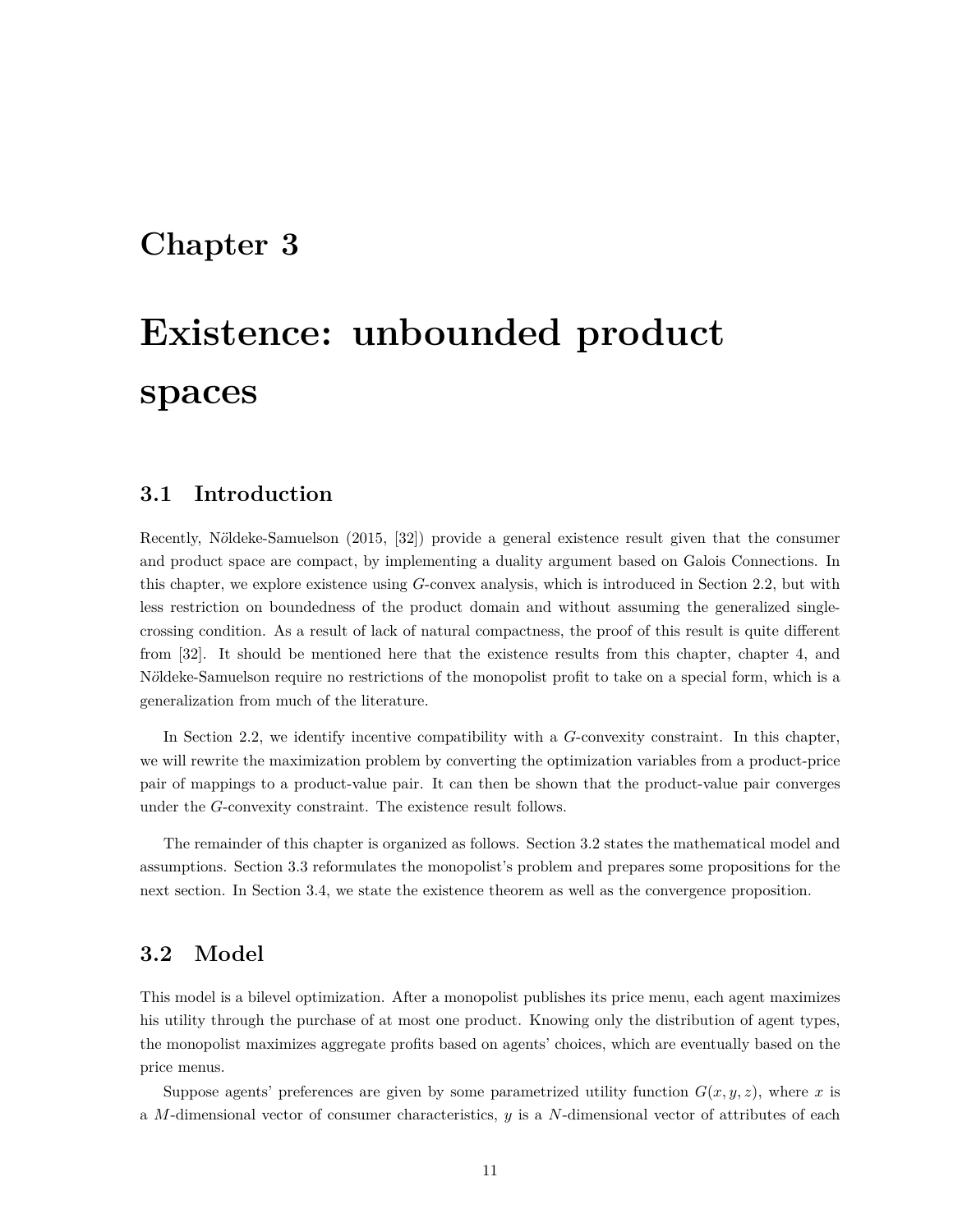product, and *z* represents the price of each product. Denote by *X* the space of agent types, by *Y* the space of products, by  $cl(Y)$  the closure of Y, by Z the space of prices, and by  $cl(Z)$  the closure of Z.

The monopolist sells indivisible products to agents. Each agent buys at most one unit of product. We assume no competition, cooperation or communication between agents. For any given price menu  $p: cl(Y) \to cl(Z)$ , agent  $x \in X$  knows his utility  $G(x, y, p(y))$  for purchasing each product *y* at price  $p(y)$ . It follows that every agent solves the following maximization problem

$$
u(x) := \max_{y \in cl(Y)} G(x, y, p(y)),
$$
\n(3.2.1)

where  $u(x)$  represents the maximal utility agent x can obtain, and  $u: X \longrightarrow \mathbf{R}$  is also called the value function or indirect utility function. At this point, it is assumed that the maximum in (3.2.1) is attained for each agent *x*.

If agent x purchases product y at price  $p(y)$ , the monopolist would earn from this transaction a profit of  $\pi(x, y, p(y))$ . For example, monopolist profit can take the form  $\pi(x, y, p(y)) = p(y) - c(y)$ . where  $c(y)$  is a variable manufacturing cost function. Summing over all agents in the distribution  $d\mu(x)$ , the monopolist's total profit is characterized by

$$
\Pi(p, y) := \int_X \pi(x, y(x), p(y(x))) d\mu(x), \tag{3.2.2}
$$

which depends on her price menu  $p: cl(Y) \to cl(Z)$  and agents' choices  $y: X \to cl(Y)$ .<sup>1</sup>

Since the monopolist only observes the overall distribution of agent attributes, and is unable to distinguish individual agent characteristics, the monopolist takes into account the following incentivecompatibility constraint when determining product-price pairs  $(y, p(y))$ , which ensures that no agent has incentive to pretend to be another agent type.

In addition, we adopt a participation constraint in order to rule out the possibility of the monopolist charging exorbitant prices and the agents still having to make transactions despite this: each agent  $x \in X$  will refuse to participate in the market if the maximum utility he can obtain is less than his reservation value  $u_{\emptyset}(x)$ , where the function  $u_{\emptyset}: X \to \mathbf{R}$  is given in the form  $u_{\emptyset}(x) := G(x, y_{\emptyset}, z_{\emptyset})$ , for some  $(y_0, z_0) \in cl(Y \times Z)$ , where  $y_0$  represents the outside option, whose price equals to some fixed value  $z_{\emptyset} \in \mathbf{R}$  beyond the monopolist's control.

For monopolist profit, some literature assumes  $\pi(x, y_0, z_0) \geq 0$  for all  $x \in X$  to ensure that the outside option is harmless to the monopolist. Here, it is not necessary to adopt such assumption for the

$$
\max_{y \in \tilde{Y}} G(x, y, \tilde{p}(y)) := u(x).
$$

<sup>&</sup>lt;sup>1</sup>It is worth mentioning that in some literature, the monopolist's objective is to design a product line  $\tilde{Y}$  (i.e. a subset of  $cl(Y)$  and a price menu  $\tilde{p}: \tilde{Y} \to \mathbf{R}$  that jointly maximize overall monopolist profit. Then, given  $\tilde{Y}$  and  $\tilde{p}$ , an agent of type *x* chooses the product  $y(x)$  that solves

Allowing price to take value  $\bar{z}$  (which may be  $+\infty$ ), and assuming Assumption 1 below, the effect of designing product line  $\tilde{Y}$  and price menu  $\tilde{p}: \tilde{Y} \to \mathbf{R}$  is equivalent to that of designing a price menu  $p: cl(Y) \to (-\infty, +\infty]$ , which equals  $\tilde{p}$ on  $\tilde{Y}$  and maps  $cl(Y) \setminus \tilde{Y}$  to  $\bar{z}$ , such that no agents choose to purchase any product from  $cl(Y) \setminus \tilde{Y}$ , which is less attractive than the outside option  $y_{\emptyset}$  according to Assumption 1. In this paper, we use the latter as the monopolist's objective.

For any given price menu  $p : cl(Y) \to (-\infty, +\infty]$ , one can construct a mapping  $y : X \to cl(Y)$  such that each  $y(x)$ solves the maximization problem in (3.2.1). But such mapping is not unique, for some fixed price menu, without the single-crossing type assumptions. Therefore, we adopt in  $(3.2.2)$  the total profit as a functional of both price menu  $p$  and its corresponding mapping *y*.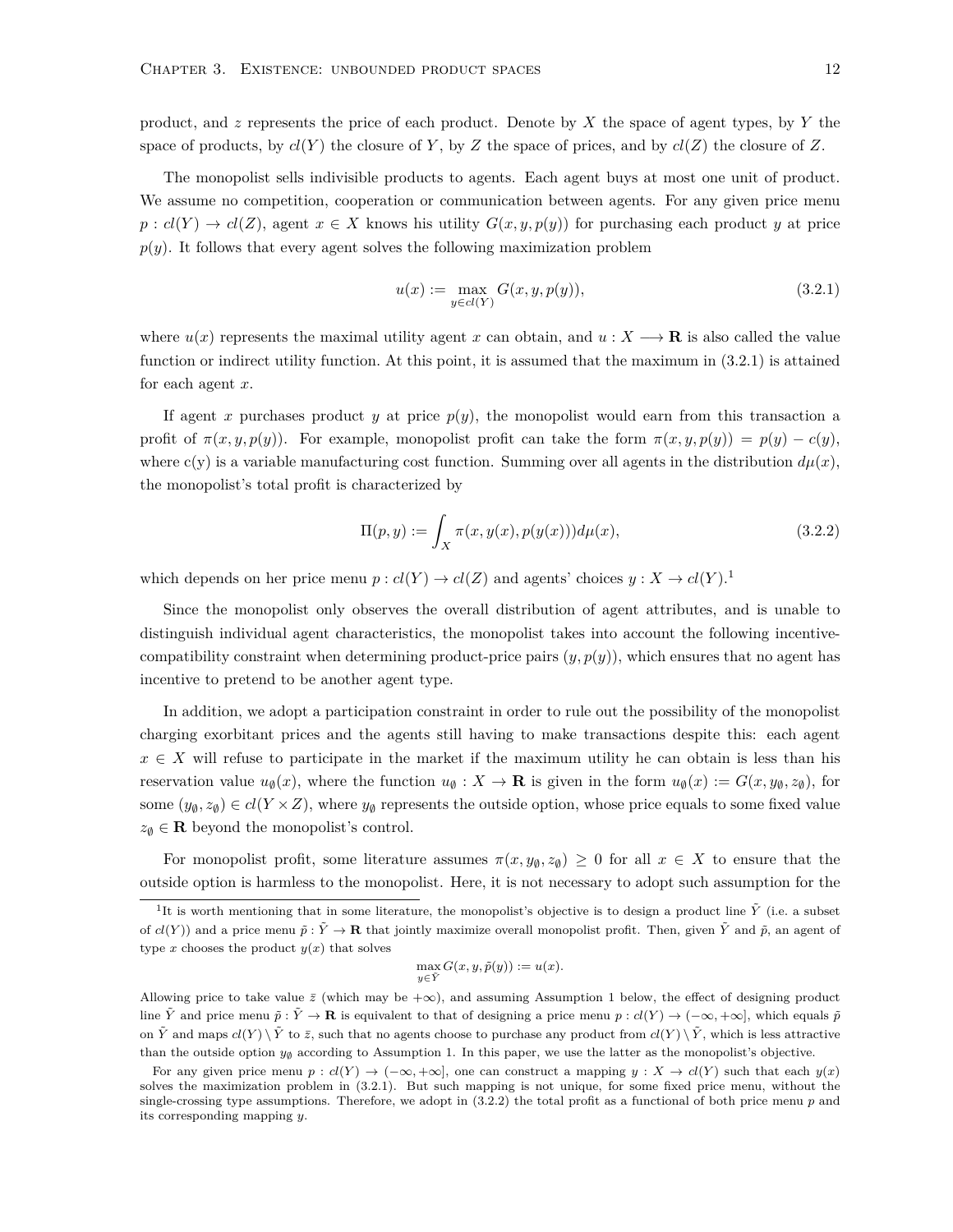sake of generality.

Then the monopolist's problem can be described as follows:

$$
(P_1)\begin{cases} \sup \Pi(p,y) = \int_X \pi(x,y(x),p(y(x))) \ d\mu(x) \\ s.t. \ (y,p(y)) \text{ is incentive compatible;} \\ s.t. \ G(x,y(x),p(y(x))) \ge u_\emptyset(x) \text{ for all } x \in X; \\ s.t. \ p \text{ is lower semicontinuous.} \end{cases} \tag{3.2.3}
$$

We assume that *p* is lower semicontinuous, without which the maximum in (3.2.1) may not be attained. However, in the equivalence form of  $(P_0)$ , this restriction will be encoded in *G*-convexity of the value functions, which will be shown in Proposition 3.3.4.

This paper makes the followings assumptions. We use  $C<sup>0</sup>(X)$  to denote the space of all continuous functions on X, and use  $C^1(X)$  to denote the space of all differentiable functions on X whose derivative is continuous.

**Assumption 1.** *Agents' utility*  $G \in C^1(cl(X \times Y \times Z))$ , where the space of agents X is a bounded *open convex subset in*  $\mathbb{R}^M$  *with*  $C^1$  *boundary, the space of products*  $Y \subset \mathbb{R}^N$ *, and range of prices*  $Z = (\underline{z}, \overline{z})$  with  $-\infty < \underline{z} < \overline{z} \leq +\infty$ . Assume  $G(x, y, \overline{z}) := \lim_{z \to \overline{z}} G(x, y, z) \leq G(x, y_0, z_0)$ , for all  $(x, y) \in X \times cl(Y)$ ; and assume this inequality is strict when  $\overline{z} = +\infty$ .

Here we do not necessarily assume *X*, *Y* , and *Z* are compact spaces; in particular, *Y* and *Z* are potentially unbounded (i.e. we do not set *a priori* bounds for product attributes or an *a priori* upper bound for price). However, we do specify a lower bound for the price range, since the monopolist has no incentive to set price close to negative infinity.

**Assumption 2.**  $G(x, y, z)$  is strictly decreasing in *z* for each  $(x, y) \in cl(X \times Y)$ .

This is to say that, the higher the price paid to the monopolist, the lower the utility that will be left for the agent, for any given product.

**Assumption 3.** *G is coordinate-monotone in x.* That is, for each  $(y, z) \in cl(Y \times Z)$ *, and for all*  $(\alpha, \beta) \in X^2$ , if  $\alpha_i \geq \beta_i$  for all  $i = 1, 2, ..., M$ , then  $G(\alpha, y, z) \geq G(\beta, y, z)$ .

In Assumption 3, we assume that agent utility increases along each consumer attribute coordinate.

In the following, we use  $D_x G(x, y, z) := \left(\frac{\partial G}{\partial x_1}, \frac{\partial G}{\partial x_2}, \dots, \frac{\partial G}{\partial x_M}\right)(x, y, z)$  to denote derivative with respect to *x*. For any vector in  $\mathbf{R}^M$  or  $\mathbf{R}^N$ , we use  $||\cdot||$  and  $||\cdot||_{\alpha}$  to denote its Euclidean 2-norm and  $\alpha$ -norm  $(\alpha \geq 1)$ , respectively. For example, for  $x \in \mathbf{R}^M$ , we have  $||x|| = \sqrt{\sum_{i=1}^M x_i^2}$  and  $||x||_{\alpha} = (\sum_{i=1}^M |x_i|^{\alpha})^{\frac{1}{\alpha}}$ . We use *H* defined in section 2.2 as the inverse of *G* with respect to the third variable, i.e., for each  $(x, y) \in X \times cl(Y)$ ,  $H(x, y, \cdot) = G^{-1}(x, y, \cdot)$ . Here,  $H(x, y, u)$  represents the price paid by agent *x* for product *y* when receiving value *u*.

In Rochet-Choné's model,  $H(x, y, u) = x \cdot y - u$  and  $\pi(x, y, z) = z - C(y)$ , for some superlinear cost function *C*. In this case,  $\pi(x, y, H(x, y, u)) = x \cdot y - u - C(y)$ . Since *C* is superlinear, it is reasonable to assume the following: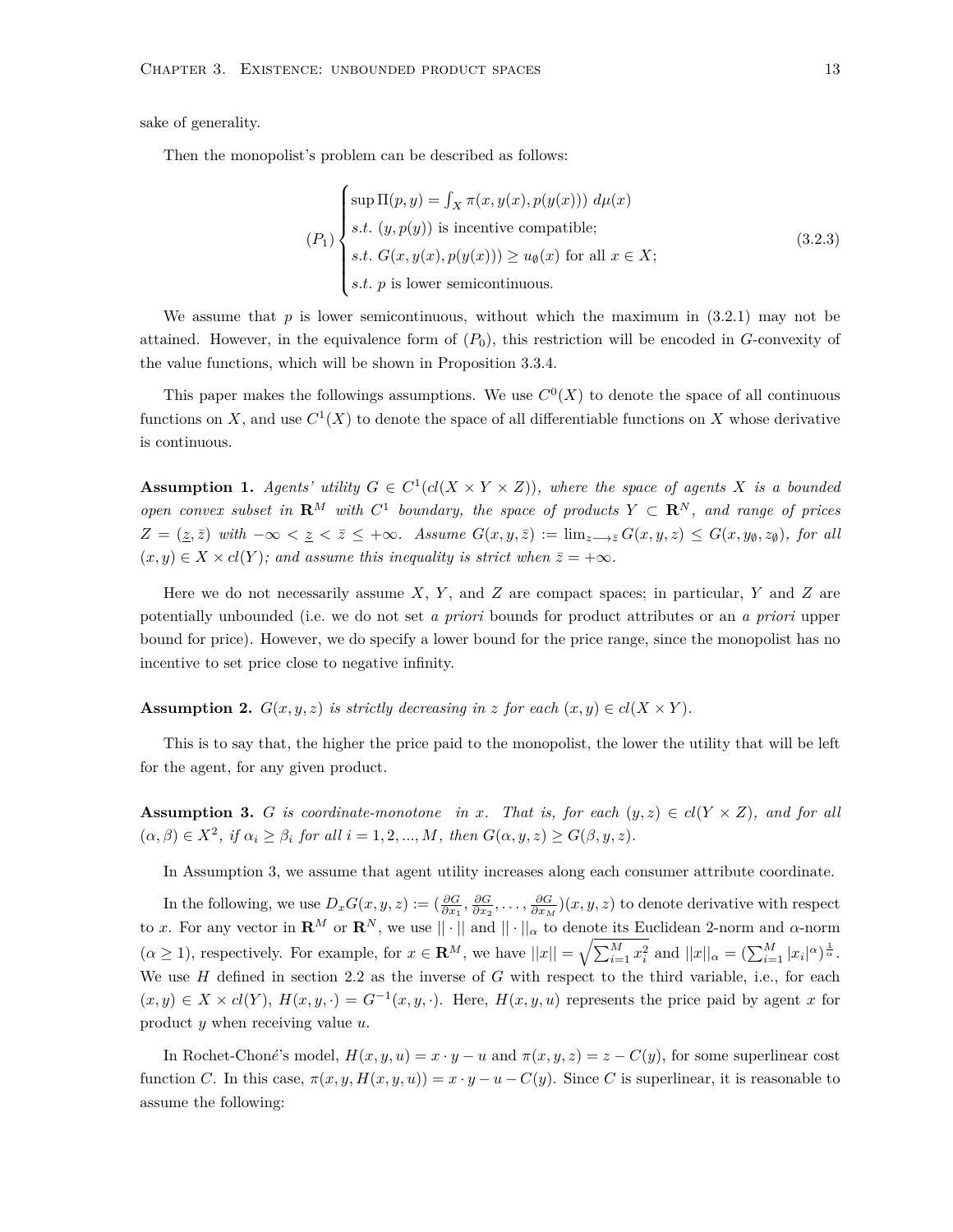**Assumption 4.**  $\pi(x, y, H(x, y, u))$  *is super-linearly decreasing in y. That is, there exist*  $\alpha \geq 1$ ,  $a_1, a_2 > 0$ and  $b \in \mathbf{R}$ , such that  $\pi(x, y, H(x, y, u)) \leq -a_1 ||y||_{\alpha}^{\alpha} - a_2 u + b$  for all  $(x, y, u) \in X \times cl(Y) \times \mathbf{R}$ , or equivalently,  $\pi(x, y, z) + a_2 G(x, y, z) \leq -a_1 ||y||_{\alpha}^{\alpha} + b$  for all  $(x, y, z) \in X \times cl(Y) \times \mathbf{R}$ .

As shown in the alternative formulation, Assumption 4 requires the existence of some weighted surplus which is super-linearly decreasing in product.

Assumptions 5-7 are some technical assumptions on  $D_x G$ .

**Assumption 5.**  $D_xG(x, y, z)$  *is Lipschitz in x, uniformly in*  $(y, z)$ *, meaning there exists*  $k$  *such that*  $||D_xG(x,y,z) - D_xG(x',y,z)|| \le k||x - x'||$  for all  $(x, x', y, z) \in X^2 \times cl(Y) \times cl(Z)$ .

**Assumption 6.**  $||D_xG(x,y,z)||_1$  *increases sub-linearly in y. That is, there exist*  $\beta \in (0,\alpha], c > 0$ *, and*  $d \in \mathbf{R}$ , such that  $||D_xG(x,y,z)||_1 \le c||y||^{\beta}_{\beta} + d$  for all  $(x,y,z) \in X \times cl(Y) \times cl(Z)$ .

**Assumption 7.** Coercivity of 1*-norm of*  $(D_x G)$ *. For all*  $s > 0$ *, there exists*  $r > 0$ *, such that*  $\sum_{i=1}^{M} |D_{x_i}G(x, y, z)| \geq s$ , for all  $(x, y, z) \in X \times cl(Y) \times cl(Z)$ , whenever  $||y|| \geq r$ .

Allowing Assumption 3, the derivatives  $D_{x_i}G$  are always nonnegative; therefore, we no longer need to take absolute values of  $D_{x_i}G$  in the inequality of Assumption 7. And then Assumption 7 says that the marginal utility of agents who select the same product *y* will increase to infinity as *||y||* approaches infinity, uniformly for all agents and prices. For instance, when  $M = N$ , utility  $G(x, y, z) = \sum_{i=1}^{M} x_i y_i^2 - z_i^2$ satisfies Assumption 7, because  $\sum_{i=1}^{M} |D_{x_i}G(x, y, z)| = \sum_{i=1}^{M} D_{x_i}G(x, y, z) = \sum_{i=1}^{M} y_i^2 \to +\infty$  as  $||y|| \to$ +*∞*.

Assumptions 8 states constraints on the continuity of principal's profit function  $\pi$ , integrability of participation constraint  $u_{\emptyset}$ , and absolutely continuity of measure  $\mu$  with respect to the Lebesgue measure.

**Assumption 8.** Profit function  $\pi$  is continuous on  $cl(X \times Y \times Z)$ . The participation constraint  $u_{\emptyset}$  is *integrable with respect to*  $d\mu$ *, where the measure*  $\mu$  *is absolutely continuous with respect to the Lebesgue measure and has X as its support.*

For  $\alpha \geq 1$ , denote  $L^{\alpha}(X)$  as the space of functions for which the  $\alpha$ -th power of the absolute value is Lebesgue integrable with respect to the measure  $d\mu$ . That is, a function  $f: X \longrightarrow \mathbf{R}$  is in  $L^{\alpha}(X)$  if and only if  $\int_X |f|^\alpha d\mu < +\infty$ . For instance, Assumption 8 implies  $u_\emptyset \in L^1(X)$ .

#### **3.3 Reformulation of the Monopolist's Problem**

The purpose of this section is to fix terminology and prepare the preliminaries for the main results of the next section. We also rewrite the monopolist's problem in Proposition 3.3.4, which is an equivalent form of (3.2.3).

We introduce implementability here, which is closely related to incentive-compatibility and can also be exhibited by *G*-convexity and *G*-subdifferential.

**Definition 3.3.1** (implementability). A function  $y: X \to cl(Y)$  is called *implementable* if and only if there exists a function  $z : X \to \mathbf{R}$  such that the pair  $(y, z)$  is incentive compatible.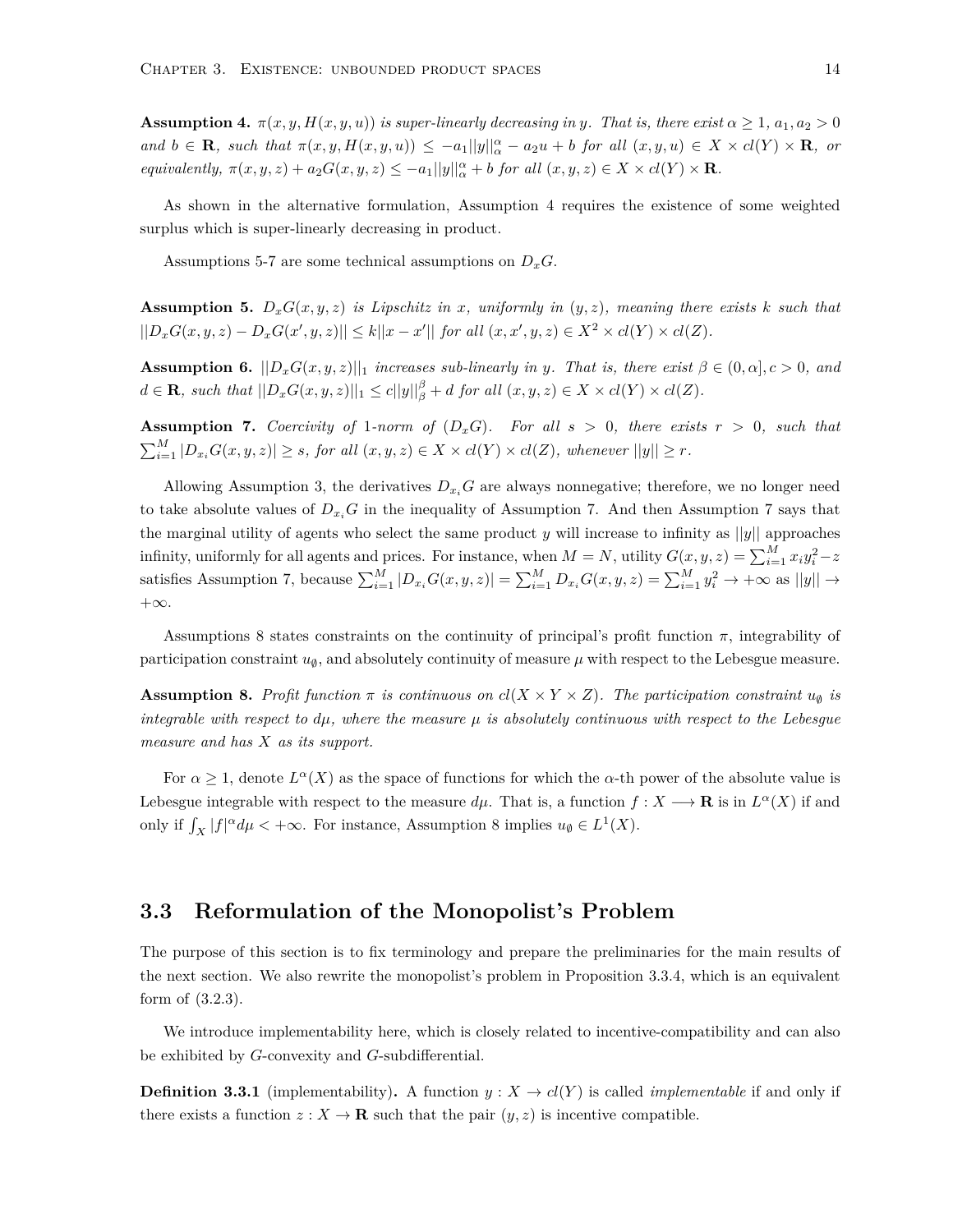*Remark* 3.3.2*.* Allowing Assumption 2, a function *y* is implementable if and only if there exists a price menu  $p: cl(Y) \to \mathbf{R}$  such that the pair  $(y, p(y))$  is incentive compatible.

*Proof.* One direction is easier: given *p* and *y*, define  $z(\cdot) := p(y(\cdot))$ . Then the conclusion follows directly. Given an incentive-compatible pair  $(y, z) : X \to cl(Y) \times \mathbf{R}$ , we need to construct a price menu  $p: cl(Y) \to \mathbf{R}$ . If  $y = y(x)$  for some  $x \in X$ , define  $p(y) := z(x)$ ; for any other  $y \in cl(Y)$ , define  $p(y) := \overline{z}$ .

We first show p is well-defined. Suppose  $y(x) = y(x')$  with  $x \neq x'$ , from incentive compatibility of  $(p, y)$ , we have  $G(x, y(x), z(x)) \ge G(x, y(x'), z(x')) = G(x, y(x), z(x'))$ . Since G is strictly decreasing on its third variable, the above inequality implies  $z(x) \leq z(x')$ . Similarly, one has  $z(x) \geq z(x')$ . Therefore,  $z(x) = z(x')$  and thus *p* is well-defined.

 $\Box$ The incentive compatibility of  $(y, p(y))$  follows from that of  $(y, z)$  and definition of  $p$ .

As a corollary of Proposition 2.2.4, implementable functions can be characterized as *G*-subdifferential of *G*-convex functions.

**Corollary 3.3.3.** *Given Assumption 2, a function*  $y: X \to cl(Y)$  *is implementable if and only if there exists a G*-convex function  $u(\cdot)$  *such that*  $y(x) \in \partial^G u(x)$  for each  $x \in X$ .

*Proof.* One direction is immediately derived from the definition of implementability and Proposition 2.2.4.

Suppose there exists some convex function *u* such that  $y(x) \in \partial^G u(x)$  for each X. Define  $z(\cdot) :=$  $H(\cdot, y(\cdot), u(\cdot))$ , then  $u(x) = G(x, y(x), z(x))$ . Proposition 2.2.4 implies  $(y, z)$  is incentive compatible, and thus *y* is implementable.  $\Box$ 

When parameterization of preferences is linear in agent types and price, Corollary 3.3.3 says that a function is implementable if and only if it is monotone increasing. In general quasilinear cases, this coincides with Proposition 1 of Carlier [5].

From the original monopolist's problem (3.2.3), we replace product-price pair (*p, y*) by the valueproduct pair  $(u, y)$ , using  $u(\cdot) = G(\cdot, y(\cdot), p(y(\cdot)))$ . Combining this with Proposition 2.2.4, the incentivecompatibility constraint  $(y, p(y))$  is equivalent to *G*-convexity of  $u(\cdot)$  and  $y(x) \in \partial^G u(x)$  for all  $x \in X$ . Therefore, one can rewrite the monopolist's problem as follows.

**Proposition 3.3.4.** *Given Assumptions 1 and 2, the monopolist's problem* (*P*1) *is equivalent to*

$$
(P_2)\begin{cases} \sup \tilde{\Pi}(u, y) := \int_X \pi(x, y(x), H(x, y(x), u(x))) d\mu(x) \\ s.t. \ u \ is \ G\text{-convex ;} \\ s.t. \ y(x) \in \partial^G u(x) \ and \ u(x) \ge u_\emptyset(x) \ for \ all \ x \in X. \end{cases} \tag{3.3.1}
$$

*Proof.* We need to prove both directions for equivalence of  $(P_1)$  and  $(P_2)$ .

1. For any incentive-compatible pair  $(y, p(y))$ , define  $u(\cdot) := G(\cdot, y(\cdot), p(y(\cdot)))$ . Then by Proposition 2.2.4, we have  $u(\cdot)$  is *G*-convex and  $y(x) \in \partial^G u(x)$  for all  $x \in X$ . From the participation constraint,  $G(x,y(x),p(y(x))) \geq u_{\emptyset}(x)$  for all  $x \in X$ . This implies  $u(x) \geq u_{\emptyset}(x)$  for all  $x \in X$ . Besides, two integrands are equal:  $\pi(x, y(x), p(y(x))) = \pi(x, y(x), H(x, y(x), u(x)))$ . Therefore,  $(P_1) \leq (P_2)$ .

2. On the other hand, assume  $u(\cdot)$  is G-convex,  $y(x) \in \partial^G u(x)$  and  $u(x) \geq u_{\emptyset}(x)$  for all  $x \in X$ . From Corollary 3.3.3 and Remark 3.3.2, we know *y* is implementable and there exists a price menu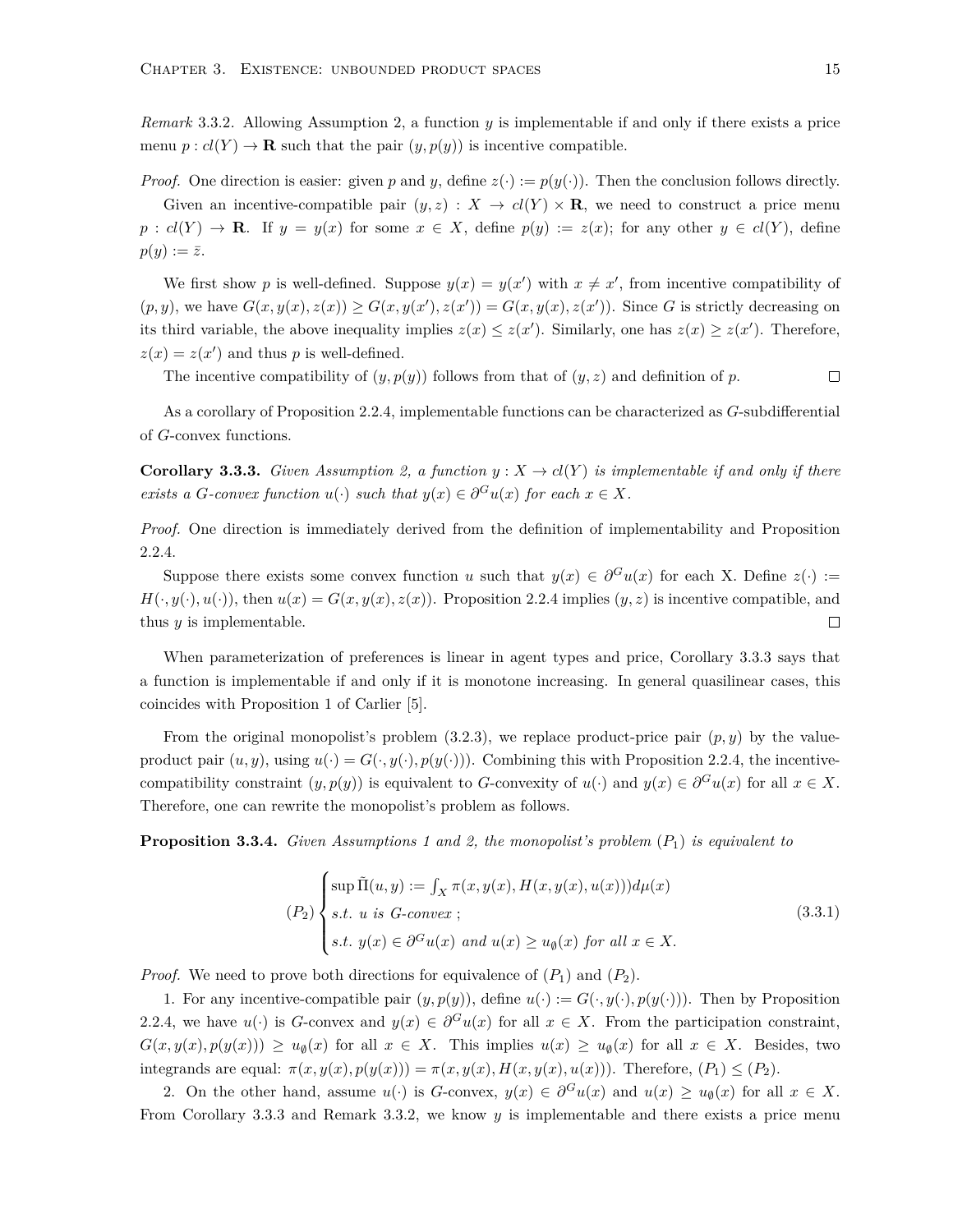$p : cl(Y) \to \mathbf{R}$ , such that the pair  $(y, p(y))$  is incentive compatible, where  $p(y) = H(x, y(x), u(x))$  for  $y = y(x) \in y(X) := \{y(x) \in cl(Y)|x \in X\};$   $p(y) = \overline{z}$  for other  $y \in cl(Y)$ . Firstly, the mapping p is well-defined, using the same argument as that in Remark 3.3.2. Secondly, the participation constraint holds since  $G(x, y(x), p(y(x))) = u(x) \ge u_{\emptyset}(x)$  for all  $x \in X$ .

Thirdly, let us show this price menu  $p$  is lower semicontinuous. Let  $\tilde{p}$  be the restriction of  $p$  on  $y(X)$ . Suppose that  $\{y_k\} \subset y(X)$  converges  $y_0 \in y(X)$  with  $y_k = y(x_k)$  and  $y_0 = y(x_0)$ , satisfying  $\lim_{k\to\infty}\tilde{p}(y_k)=\liminf_{y\to y_0}\tilde{p}(y)$ . Let  $z_k:=\tilde{p}(y_k)$  and  $z_\infty:=\lim_{k\to\infty}z_k$ . To prove lower semicontinuity of  $\tilde{p}$ , we need to show  $\tilde{p}(y_0) \leq z_\infty$ . Since  $y_k \in \partial^G u(x_k)$ , we have  $u(x) \geq G(x, y_k, H(x_k, y_k, u(x_k))) = G(x, y_k, z_k)$ . Taking  $k \to \infty$ , we have  $u(x) \ge G(x, y_0, z_\infty)$ . This implies  $G(x_0, y_0, \tilde{p}(y_0)) = u(x_0) \ge G(x_0, y_0, z_\infty)$ . By Assumption 2, we know  $\tilde{p}(y_0) \leq z_{\infty}$ . Thus  $\tilde{p}$  is lower semicontinuous. Since p is an extension of  $\tilde{p}$  from  $y(X)$  to  $cl(Y)$  as its lower semicontinuous hull, satisfying  $v(y) = \overline{z}$  for all  $y \in cl(Y) \setminus y(X)$ , we know *p* is also lower semicontinuous.

Lastly, two integrands are equal:  $\pi(x, y(x), p(y(x))) = \pi(x, y(x), H(x, y(x), u(x)))$ . Therefore,  $(P_1) \geq$  $(P_2)$ .  $\Box$ 

In the next section, we will show the existence result of the rewritten monopolist's problem  $(P_2)$ given in (3.3.1). For preparation of the main result, we introduce the following lemma and propositions.

Proposition 3.3.5 shows that the inverse function of *G* is also continuous, because *G* is continuous and monotonic on the price variable.

#### **Proposition 3.3.5.** *Given Assumption 1 and Assumption 2, function H is continuous.*

*Proof.* (Proof by contradiction). Suppose *H* is not continuous, then there exists a sequence  $(x_n, y_n, z_n) \subset$  $cl(X \times Y \times Z)$  converging to  $(x, y, z)$  and  $\varepsilon > 0$  such that  $|H(x_n, y_n, z_n) - H(x, y, z)| > \varepsilon$  for all  $n \in \mathbb{N}$ . Without loss of generality, we assume  $H(x_n, y_n, z_n) - H(x, y, z) > \varepsilon$  for all  $n \in \mathbb{N}$ . Therefore, we have  $H(x_n, y_n, z_n) > H(x, y, z) + \varepsilon$ . By Assumption 2, this implies  $z_n < G(x_n, y_n, H(x, y, z) + \varepsilon)$  for all  $n \in \mathbb{N}$ . Taking limit  $n \to \infty$  at both sides, since *G* is continuous from Assumption 1, we have  $z \le G(x, y, H(x, y, z) + \varepsilon)$ . It implies  $H(x, y, z) \ge H(x, y, z) + \varepsilon$ . Contradiction!  $\Box$ 

Given coordinate monotonicity of *G* in the first variable, one can show that all the *G*-convex functions are nondecreasing. Therefore, the value functions are also monotonic with respect to agents' attributes.

#### **Proposition 3.3.6.** *Given Assumption 3, G-convex functions are nondecreasing in coordinates.*

*Proof of Proposition 3.3.6.* Let *u* be any *G*-convex function, and let  $\alpha$ ,  $\beta$  be any two agent types in *X* with  $\alpha \geq \beta$ . By *G*-convexity of *u*, for this  $\beta$ , there exist  $y \in cl(Y)$  and  $z \in cl(Z)$ , such that  $u(\beta) = G(\beta, y, z)$  and  $u(x) \ge G(x, y, z)$ , for any  $x \in X$ . Since  $\alpha \ge \beta$ , by Assumption 3, we have  $G(\alpha, y, z) \ge G(\beta, y, z)$ . Combining with  $u(\alpha) \ge G(\alpha, y, z)$  and  $u(\beta) = G(\beta, y, z)$ , one has  $u(\alpha) \ge u(\beta)$ .  $\Box$ Thus, *u* is nondecreasing.

Proposition 3.3.7 presents that uniform boundedness of agents' value functions on some compact subset implies uniform boundedness of corresponding agents' choices of their favorite products.

**Proposition 3.3.7.** *Given Assumptions 1, 2, 3, 7, and let*  $u(\cdot)$  *be a G-convex function on*  $X$ *,*  $\omega$  *be a* compact subset of X,  $\delta > 0, R > 0$ , satisfying  $\omega + \delta \overline{B(0,1)} \subset X$  and  $|u(x)| \leq R$  for all  $x \in \omega + \delta \overline{B(0,1)}$ *(here,*  $\overline{B(0,1)}$  *denotes the closed unit ball of*  $\mathbb{R}^M$ *). Then, there exists*  $T = T(\omega, \delta, R) > 0$ *, such that*  $||y|| \leq T$  *for any*  $x \in \omega$  *and any*  $y \in \partial^G u(x)$ *.*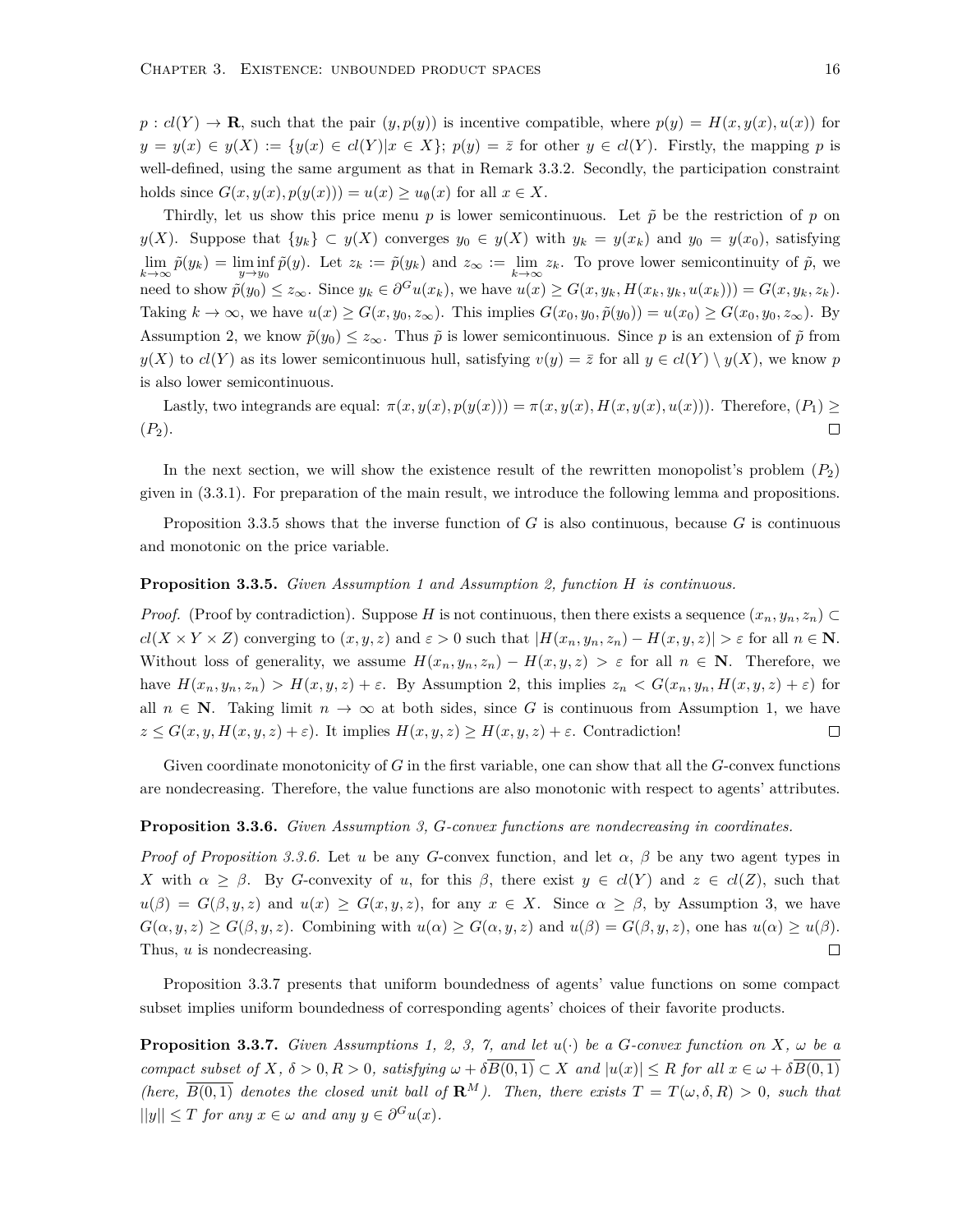*Proof.* (Proof by contradiction).By Assumption 3 and Assumption 7, for  $s = \frac{4R\sqrt{M}}{\delta}$ , there exists  $r >$ 0, such that for any  $(x, y, z) \in X \times cl(Y) \times cl(Z)$ , whenever  $||y|| \geq r$ , we have  $\sum_{i=1}^{M}$  $\sum_{i=1}$   $D_{x_i}$ *G*(*x*, *y*, *z*) ≥  $\frac{4R\sqrt{M}}{\delta}$ . Assume the boundedness conclusion of this proposition is not true. Then for this *r*, there exist *√*  $x_0 \in \omega$  and  $y_0 \in \partial^G u(x_0)$ , such that  $||y_0|| \geq r$ . Thus,

$$
\sum_{i=1}^{M} D_{x_i} G(x, y_0, z) \ge \frac{4R\sqrt{M}}{\delta}, \qquad \text{for all } x \in X, z \in \mathbf{R}.
$$
 (3.3.2)

Since  $y_0 \in \partial^G u(x_0)$ , by definition of *G*-subdifferential, we have  $u(x) \ge G(x, y_0, H(x_0, y_0, u(x_0)))$ , for any  $x \in X$ . Take  $x = x_0 + \delta x_{-1}$ , where  $x_{-1} := (\frac{1}{\sqrt{2}})$  $\frac{1}{M}$ <sup>,</sup>  $\frac{1}{\sqrt{l}}$  $\frac{1}{M}$ <sup>*, ·*··</sup> *,*  $\frac{1}{\sqrt{l}}$  $\frac{1}{M}$ ) is a unit vector in **R**<sup>*M*</sup> with each coordinate equal to *√* 1  $\frac{1}{M}$ . Then

$$
u(x_0 + \delta x_{-1}) \ge G(x_0 + \delta x_{-1}, y_0, H(x_0, y_0, u(x_0))).
$$
\n(3.3.3)

For any  $x \in \omega + \delta \overline{B(0,1)}$ , from conditions in the proposition, we have  $||u(x)|| \leq R$ . Therefore,

$$
2R \ge |u(x_0 + \delta x_{-1})| + |u(x_0)|
$$
  
\n
$$
\ge |u(x_0 + \delta x_{-1}) - u(x_0)|
$$
 (By Triangular Inequality)  
\n
$$
\ge u(x_0 + \delta x_{-1}) - u(x_0)
$$
  
\n
$$
\ge G(x_0 + \delta x_{-1}, y_0, H(x_0, y_0, u(x_0)))
$$
 (By Inequality (3.3.3)) and (By definition  
\n
$$
-G(x_0, y_0, H(x_0, y_0, u(x_0)))
$$
  
\n
$$
= \int_0^1 \delta(x_{-1}, D_x G(x_0 + t \delta x_{-1}, y_0, H(x_0, y_0, u(x_0))))dt
$$
 (By Fundamental Theorem of Calculus)  
\n
$$
= \frac{\delta}{\sqrt{M}} \int_0^1 \sum_{i=1}^M D_{x_i} G(x_0 + t \delta x_{-1}, y_0, H(x_0, y_0, u(x_0)))dt
$$
  
\n
$$
\ge \frac{\delta}{\sqrt{M}} \int_0^1 \frac{4R\sqrt{M}}{\delta} dt
$$
 (By Inequality (3.3.2))  
\n
$$
= \frac{\delta}{\sqrt{M}} \cdot \frac{4R\sqrt{M}}{\delta}
$$
  
\n
$$
= \frac{4R}{\sqrt{M}}
$$

Contradiction! Thus, our assumption is wrong. The boundedness conclusion of this proposition is true. That is, there exists  $T > 0$ , such that for any  $x \in \omega$ ,  $y \in \partial^G u(x)$ , one has  $||y|| \leq T$ . In addition, here  $T = T(\omega, \delta, R)$  is independent of *u*. In fact, from the above argument, we can see that  $T \leq r$ , which does not depend on *u*.  $\Box$ 

The above two propositions will also be employed in the proof of Proposition 3.4.3.

#### **3.4 Main result**

In this section, we state the existence theorem, the proof of which is provided in the end of this section.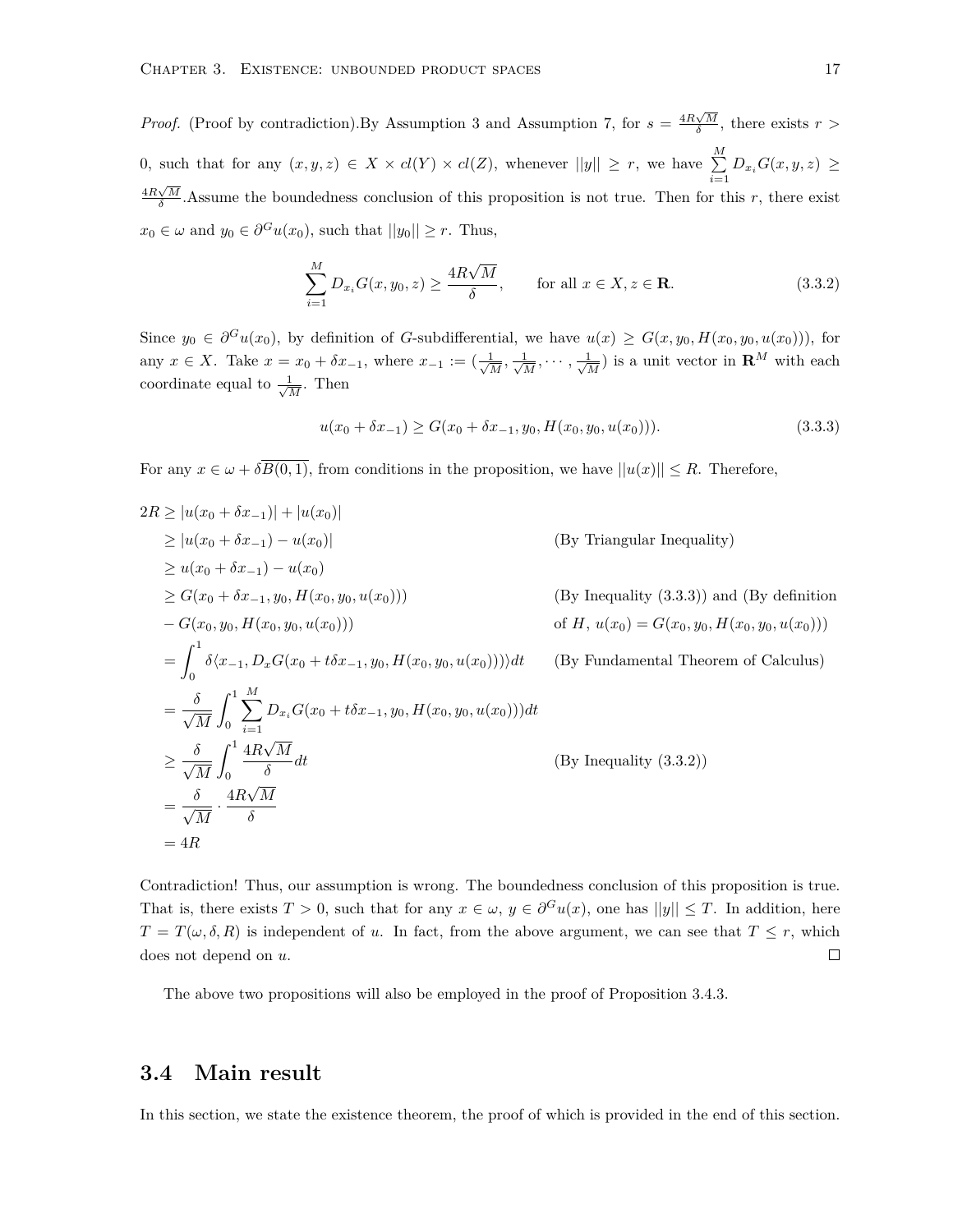**Theorem 3.4.1** (Existence)**.** *Under Assumptions 1 - 8, assume µ is equivalent to the Lebesgue measure on X, then the monopolist's problem* (*P*2) *admits at least one solution.*

Technically, in order to demonstrate existence, we start from a sequence of value-product pairs, whose total profits have a limit that is equal to the supreme of  $(P_2)$ . Then we need to show that this sequence converges, up to a subsequence, to a pair of limit mappings. Then we show this limit value-product pair satisfies the constraints of  $(P_2)$ ; and its corresponding total payoff is better (or no worse) than those of any other admissible pairs.

In the following, we denote  $W^{1,1}(X)$  as the Sobolev space of  $L^1$  functions whose first derivatives exist in the weak sense and belong to  $L^1(X)$ . For more properties of Sobolev spaces and weak derivatives, see Evans [10, Chapter 5]. If  $\omega$  is some open subset of X, notation  $\omega \subset \subset X$  means the closure of  $\omega$  is also included in *X*.

Lemma 3.4.2 provides sequence convergence results of convex functions, which are uniformly bounded in Sobolev spaces on open convex subsets. We state this classical result without proof, which can be found in Carlier [5].

**Lemma 3.4.2.** Let  $\{u_n\}$  be a sequence of convex functions in X such that, for every open convex set *ω ⊂⊂ X, the following holds:*

$$
\sup_n ||u_n||_{W^{1,1}(\omega)} < +\infty
$$

*Then, there exists a function*  $u^*$  *which is convex in*  $X$ *, a measurable subset*  $A$  *of*  $X$  *and a subsequence again labeled {un} such that*

1.  ${u_n}$  *converges to*  $u^*$  *uniformly on compact subsets of*  $X$ ;

2.  $\{\nabla u_n\}$  converges to  $\nabla u^*$  pointwise in A and  $\dim_H(X \setminus A) \leq M-1$ , where  $\dim_H(X \setminus A)$  is the *Hausdorff dimension of*  $X \setminus A$ *.* 

We extend the above convergence result to *G*-convex functions in the following proposition, which is required in the proof of the Existence Theorem, as it extracts a limit function from a converging sequence of value functions.

**Proposition 3.4.3.** Assume Assumptions 1, 2, 3, 5, 7, and let  $\{u_n\}$  be a sequence of  $G$ -convex functions *in X such that for every open convex set*  $\omega \subset \subset X$ *, the following holds:* 

$$
\sup_n ||u_n||_{W^{1,1}(\omega)} < +\infty
$$

*Then there exists a function*  $u^*$  *which is*  $G$ *-convex in*  $X$ *, a measurable subset*  $A$  *of*  $X$ *, and a subsequence again labeled {un} such that*

1.  ${u_n}$  *converges to*  $u^*$  *uniformly on compact subsets of*  $X$ ;

2.  $\{\nabla u_n\}$  converges to  $\nabla u^*$  pointwise in *A* and  $\dim_H(X \setminus A) \leq M - 1$ .

*Proof.* In this proof, we will show that the sequence of *G*-convex functions is convergent by applying results from Lemma 3.4.2, then prove that the limit function is also *G*-convex. Assume  $\{u_n\}$  is a sequence of *G*-convex functions in *X* such that for every open convex set  $\omega \subset \subset X$ , the following holds:

$$
\sup_n ||u_n||_{W^{1,1}(\omega)} < +\infty.
$$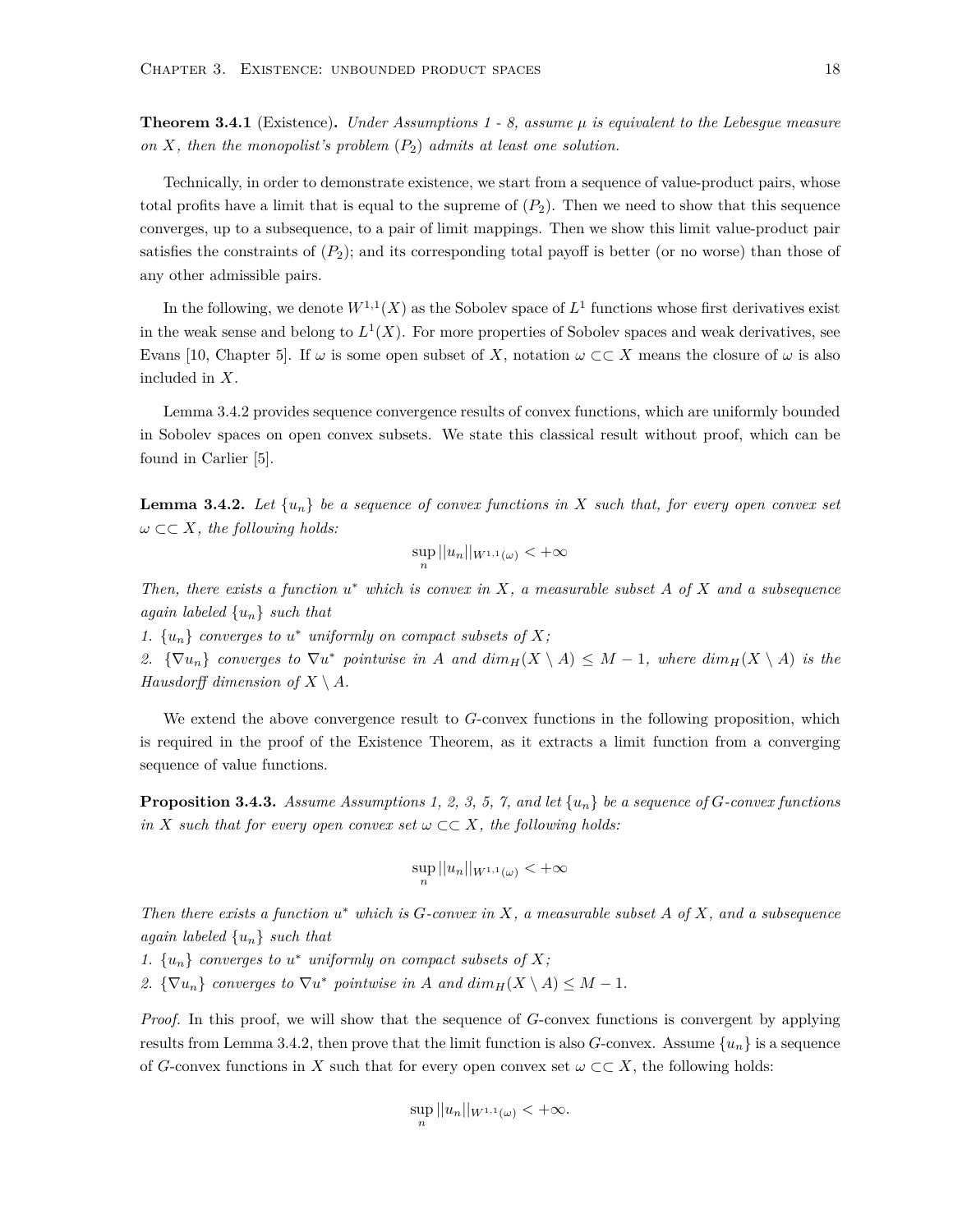**Step 1:** By Assumption 5, there exists  $k > 0$ , such that for any  $(x, x') \in X^2$ ,  $y \in cl(Y)$  and  $z \in cl(Z)$ , one has  $||D_xG(x,y,z) - D_xG(x',y,z)|| \le k||x - x'||$ . Denote  $G_{\lambda}(x,y,z) := G(x,y,z) + \lambda ||x||^2$ , where  $\lambda \geq \frac{1}{2}$  Lip(*D<sub>x</sub>G*), with Lip(*D<sub>x</sub>G*) := supplies *{*(*x,x′ ,y,z*)*∈X×X×cl*(*Y* )*×cl*(*Z*): *x̸*=*x′} ||DxG*(*x,y,z*)*−DxG*(*x ′ ,y,z*)*|| ,z*)−*D*<sub>*x*</sub>G(*x ,y,z*)|| .<br>||*x*−*x'*|| Then, for any  $(x, x') \in X^2$ , by Cauchy–Schwarz inequality, one has

$$
\langle D_x G_\lambda(x, y, z) - D_x G_\lambda(x', y, z), x - x' \rangle
$$
  
\n
$$
= \langle D_x G(x, y, z) - D_x G(x', y, z), x - x' \rangle + 2\lambda ||x - x'||^2
$$
 (By Definition of  $G_\lambda(x, y, z)$ )  
\n
$$
\ge -||D_x G(x, y, z) - D_x G(x', y, z)|| ||x - x'|| + 2\lambda ||x - x'||^2
$$
 (By Cauchy–Schwarz Inequality)  
\n
$$
\ge [2\lambda - \text{Lip}(D_x G)] ||x - x'||^2
$$
 (By Definition of Lip( $D_x G$ ))  
\n
$$
\ge 0.
$$

Thus,  $G_{\lambda}(\cdot, y, z)$  is a convex function on *X*, for any fixed  $(y, z) \in cl(Y) \times cl(Z)$ .

**Step 2:** Since  $u_n$  is *G*-convex, by Lemma 2.2.3, we know

$$
u_n(x) = \max_{x' \in X, y \in \partial^G u_n(x')} G(x, y, H(x', y, u_n(x'))).
$$

Define  $v_n(x) := u_n(x) + \lambda ||x||^2$ . Then

$$
v_n(x) = \max_{x' \in X, y \in \partial^G u_n(x')} G(x, y, H(x', y, u_n(x'))) + \lambda ||x||^2
$$
  
= 
$$
\max_{x' \in X, y \in \partial^G u_n(x')} (G(x, y, H(x', y, u_n(x'))) + \lambda ||x||^2)
$$
  
= 
$$
\max_{x' \in X, y \in \partial^G u_n(x')} G_{\lambda}(x, y, H(x', y, u_n(x'))).
$$

Since  $G_{\lambda}(\cdot, y, H(x', y, u_n(x')))$  is convex for each  $(x', y)$ , we have  $v_n(x)$ , as supremum of convex functions, is also convex, for all  $n \in \mathbb{N}$ .

**Step 3:** Since  $v_n := u_n + \lambda ||x||^2$  and  $\sup ||u_n||_{W^{1,1}(\omega)} < +\infty$ , one has  $\sup ||v_n||_{W^{1,1}(\omega)} < +\infty$ , for any *n n ω ⊂⊂ X*. Hence *{vn}* satisfies all the assumptions of Lemma 3.4.2. So, by conclusion of Lemma 3.4.2, there exists a convex function  $v^*$  in *X* and a measurable set  $A \subset X$ , such that  $dim(X \setminus A) \leq M - 1$  and up to a subsequence,  $\{v_n\}$  converges to  $v^*$  uniformly on compact subset of X and  $(\nabla v_n)$  converges to *∇v <sup>∗</sup>* pointwise in A.

Let  $u^*(x) := v^*(x) - \lambda ||x||^2$ , then  $(u_n)$  converges to  $u^*$  uniformly on compact subset of X and  $(\nabla u_n)$ converges to  $\nabla u^*$  pointwise in A.

**Step 4:** Finally, let us prove that  $u^*$  is G-convex. Define  $\Gamma(x) := \bigcap_{i \geq 1} \overline{\bigcup_{n \geq i} \partial^G u_n(x)}$ , for all  $x \in X$ .

**Step 4.1.** Claim: For any  $x' \in X$ , we have  $\Gamma(x') \neq \emptyset$ . Proof of this Claim:

**Step 4.1.1.** Let us first show for any  $\omega \subset \subset X$ ,  $\sup_{n} ||u_n||_{L^{\infty}(\bar{\omega})} < +\infty$ .

If not, then there exits a sequence  $\{x_n\}_{n=1}^{\infty} \subset \bar{\omega}$ , such that  $\limsup_{n} |u_n(x_n)| = +\infty$ .

Since  $\bar{\omega}$  is compact, there exists  $\bar{x} \in \bar{\omega}$ , such that, up to a subsequence,  $x_n \to \bar{x}$ . Again up to a subsequence, we may assume that  $u_n(x_n) \to +\infty$ .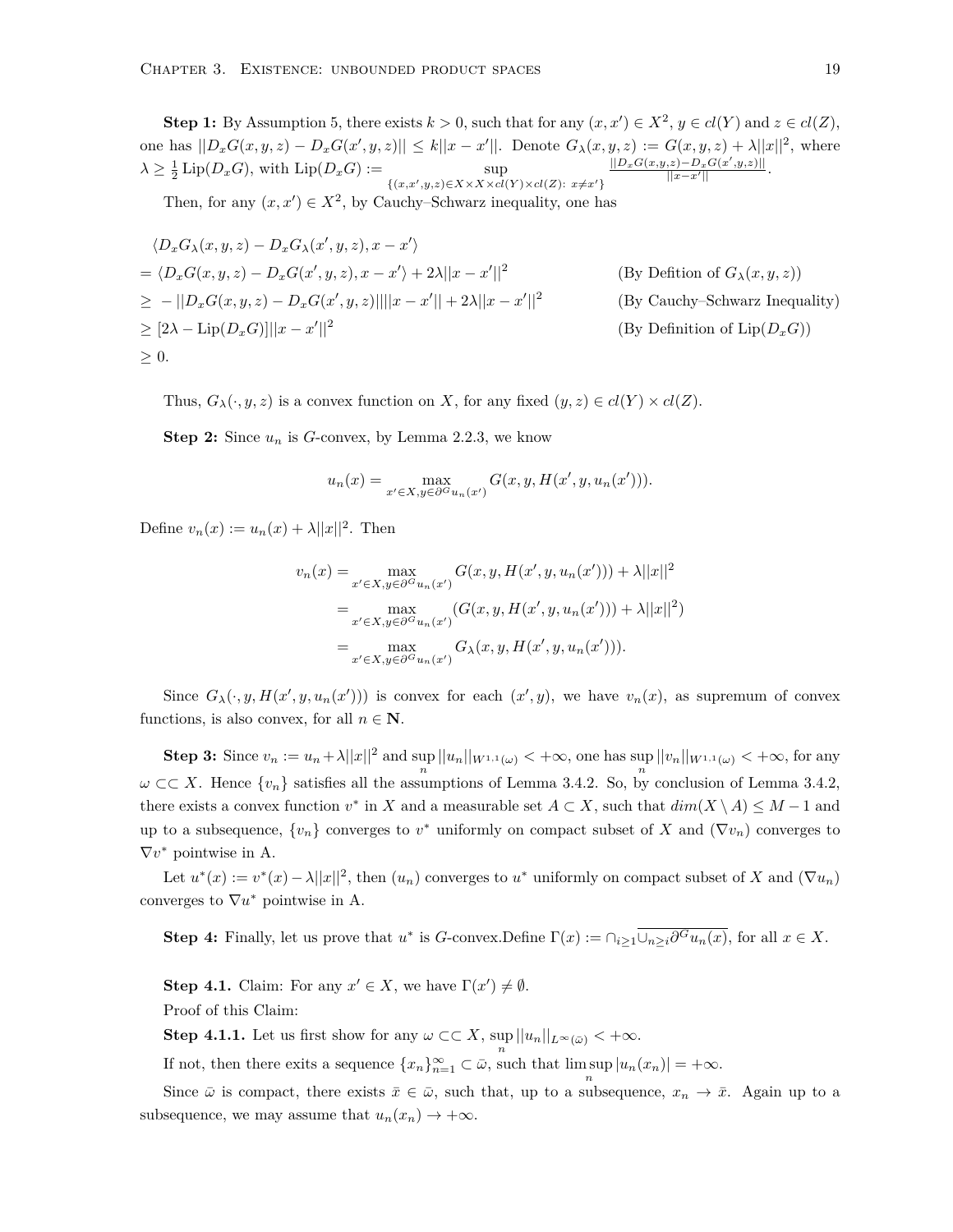Since  $\bar{x} \in \bar{\omega} \subset \subset X$ , there exists  $\delta > 0$ , such that  $\bar{x} + \delta x_{-1} \in X$ , where  $x_{-1} := (\frac{1}{\sqrt{\delta}})$  $\frac{1}{M}$ *,*  $\frac{1}{\sqrt{l}}$  $\frac{1}{M}$ <sup>*, ·*··</sup> *,*  $\frac{1}{\sqrt{l}}$  $\frac{1}{M}$ is a unit vector in **R**<sup>*M*</sup> with each coordinate equal to  $\frac{1}{\sqrt{2}}$  $\frac{1}{M}$ . For any  $x > \bar{x} + \delta x_{-1}$ , there exists  $n_0$ , such that for any  $n > n_0$ , we have  $x > x_n$ . By Proposition 3.3.6,  $u_n$  are nondecreasing, and thus

$$
\int_{\{x \in X, x > \bar{x} + \delta x_{-1}\}} u_n(x) dx \ge m\{x \in X, x > \bar{x} + \delta x_{-1}\} u_n(x_n) \to +\infty
$$
\n(3.4.1)

where  $m\{x \in X, x > \bar{x} + \delta x_{-1}\}\)$  denotes Lebesgue measure of  $\{x \in X, x > \bar{x} + \delta x_{-1}\}\)$ , which is positive.

Therefore, we have  $||u_n||_{W^{1,1}(\omega')}\geq ||u_n||_{L^1(\omega')}\geq \int_{\omega'} u_n(x)dx\to +\infty$ . This implies  $\sup_n ||u_n||_{W^{1,1}(\omega')}=$ +*∞*.

On the other hand, denote  $\omega' := \{x \in X | x > \bar{x} + \delta x_{-1}\}\$ , then  $\omega' = X \cap \{x \in \mathbb{R}^M | x > \bar{x} + \delta x_{-1}\}\$ . Since both *X* and  $\{x \in \mathbf{R}^M | x > \bar{x} + \delta x_{-1}\}$  are open and convex, we have  $\omega'$  is also open and convex. Therefore, by assumption, we have  $\sup ||u_n||_{W^{1,1}(\omega')} < +\infty$ .

Contradiction! Thus, for any  $\omega \subset \subset X$ , we have  $\sup ||u_n||_{L^{\infty}(\bar{\omega})} < +\infty$ .

**Step 4.1.2.** For any fixed  $x' \in X$ , there exists an open set  $\omega \subset \subset X$  and  $\delta > 0$ , such that  $x' \in \omega$  and  $\omega + \delta \overline{B(0,1)}$  ⊂⊂ *X*.

From Step 4.1.1, we know  $\sup_{n} ||u_n||_{L^{\infty}(\omega + \delta \overline{B(0,1)})} < +\infty$ . So there exists  $R > 0$ , such that for all  $n \in \mathbb{N}$ , we have  $|u_n(x)| \leq R$ , for all  $x \in \omega + \delta \overline{B(0,1)}$ . Since  $u_n$  are *G*-convex functions, by Proposition 3.3.7, there exists  $T = T(\omega, \delta, R) > 0$ , independent of *n*, such that  $||y|| \leq T$ , for any  $y \in \partial^G u_n(x')$  and any  $n \in \mathbb{N}$ . Thus, there exists a sequence  $\{y_n\}$ , such that  $y_n \in \partial^G u_n(x')$  and  $||y_n|| \leq T$ , for all  $n \in \mathbb{N}$ .

By compactness theorem for sequence  $\{y_n\}$ , there exists  $y'$ , such that, up to a subsequence,  $y_n \to y'$ . Thus, we have  $y' \in \overline{\bigcup_{n \geq i} \partial^G u_n(x')}$ , for all  $i \in \mathbb{N}$ . It implies  $y' \in \bigcap_{i \geq 1} \overline{\bigcup_{n \geq i} \partial^G u_n(x')} = \Gamma(x')$ .

Therefore  $\Gamma(x') \neq \emptyset$ , for all  $x' \in X$ .

**Step 4.2.** Now for any fixed  $x \in X$ , and any  $y \in \Gamma(x)$ , by Cantor's diagonal argument, there exists  $\{y_{n_k}\}_{k=1}^{\infty}$ , such that  $y_{n_k} \in \partial^G u_{n_k}(x)$  and  $\lim_{k \to \infty} y_{n_k} = y$ . For any  $k \in \mathbb{N}$ , by definition of Gsubdifferentiability,  $u_{n_k}(x') \ge G(x', y_{n_k}, H(x, y_{n_k}, u_{n_k}(x)))$ , for any  $x' \in X$ . Take limit  $k \to \infty$  at both sides, we get  $u^*(x') \ge G(x', y, H(x, y, u^*(x)))$ , for any  $x' \in X$ . Here we use the fact that both functions *G* and *H* are continuous by Assumption 1 and Proposition 3.3.5. Then by definition of *G*subdifferentiability, the above inequality implies  $y \in \partial^G u^*(x)$ .

So  $\partial^G u^*(x) \neq \emptyset$ , for any  $x \in X$ , which means  $u^*$  is G-subdifferentiable everywhere. By Lemma 2.2.3, *u ∗* is *G*-convex.  $\Box$ 

Lastly, we show the proof of the main theorem.

*Proof of the Existence Theorem.* Step 1: Define  $\Phi_u : x \mapsto argmin_{\partial^G u(x)} - \pi(x, \cdot, H(x, \cdot, u(x))),$  then by Proposition 3.3.7, the measurable section theorem (cf. [8, Theorem 1.2, Chapter VIII]) and Lusin Theorem, one has  $\Phi_u$  admits measurable selections.

Let  $\{(u_n, y_n)\}\$ be a maximizing sequence of  $(P_2)$ , where maps  $u_n: X \to \mathbf{R}$  and  $y_n: X \to cl(Y)$ , for all  $n \in \mathbb{N}$ . Without loss of generality, we may assume that for all  $n, y_n(\cdot)$  is measurable and  $y_n(x) \in \Phi_{u_n}(x)$ , for each  $x \in X$ . Starting from  $\{(u_n, y_n)\}$ , we would find an value-product pair  $(u^*, y^*)$  satisfying all the constraints in (3.3.1), and show that it is actually a maximizer.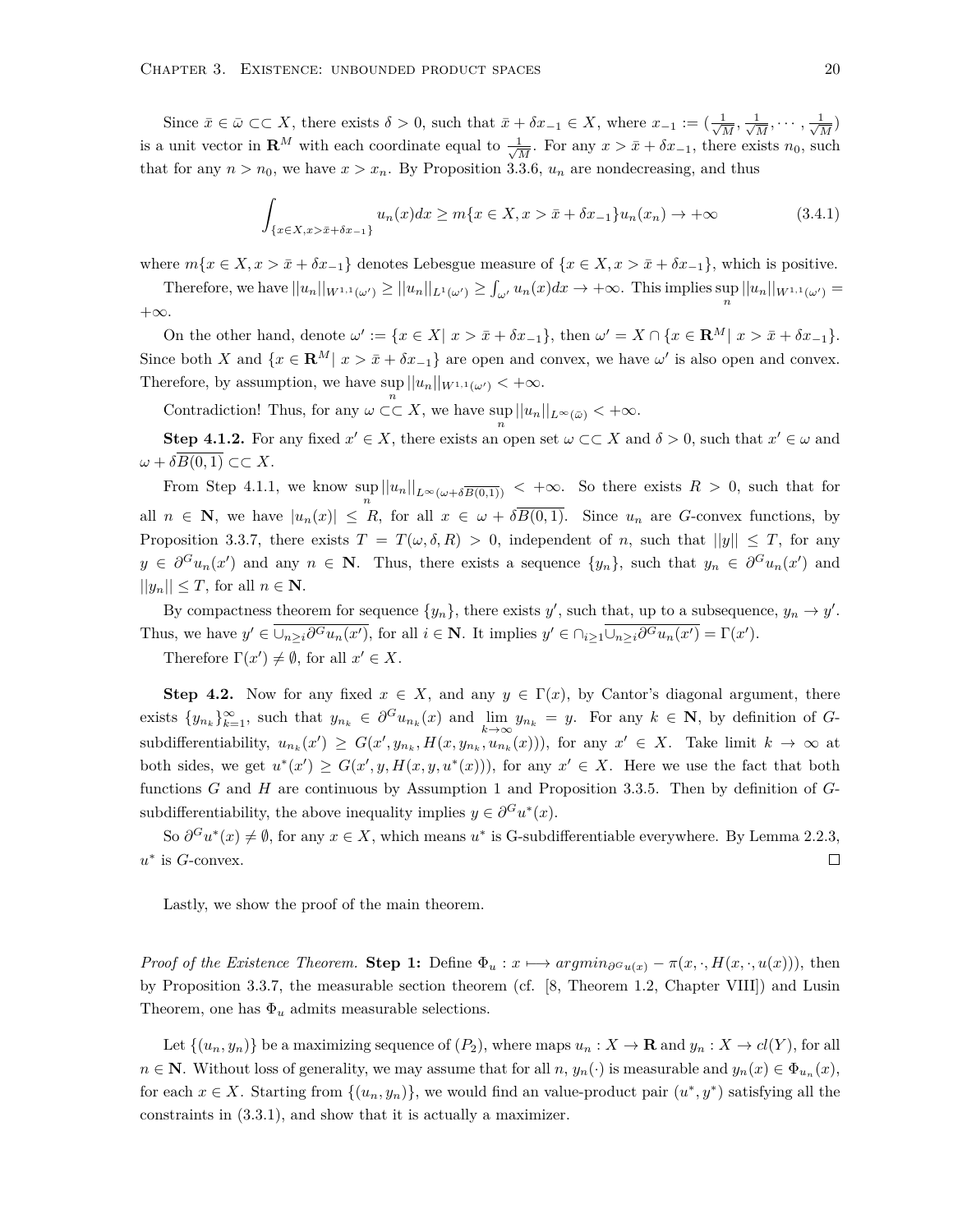**Step 2:** From Assumption 4, there exist  $\alpha \geq 1$ ,  $a_1, a_2 > 0$  and  $b \in \mathbb{R}$ , such that for each  $x \in X$  and *n ∈* **N**,

$$
a_1||y_n(x)||^{\alpha}_{\alpha} \leq -\pi(x, y_n(x), H(x, y_n(x), u_n(x))) - a_2u_n(x) + b
$$
  

$$
\leq -\pi(x, y_n(x), H(x, y_n(x), u_n(x))) - a_2u_{\emptyset}(x) + b,
$$

where the second inequality comes from  $u_n \geq u_{\emptyset}$ . Together with Assumption 8, this implies  $\{y_n\}$  is bounded in  $L^{\alpha}(X)$ .

By participation constraint and Assumption 4, we know

$$
u_{\emptyset}(x) \le u_n(x) = G(x, y_n(x), H(x, y_n(x), u_n(x))) \le \frac{1}{a_2}(b - \pi(x, y_n(x), H(x, y_n(x), u_n(x))))
$$

Together with Assumption 8, we know  $\{u_n\}$  is bounded in  $L^1(X)$ .

By *G*-subdifferentiability,  $Du_n(x) = D_x G(x, y_n(x), H(x, y_n(x), u_n(x)))$ . By Assumption 6, we have  $||Du_n||_1 \le c||y_n||_\beta^{\beta} + d \le c(N+||y_n||_\alpha^{\alpha}) + d$ . The last inequality holds because  $\beta \in (0, \alpha]$ . Because X is bounded and  $\{y_n\}$  is bounded in  $L^{\alpha}(X)$ , we know  $\{Du_n\}$  is bounded in  $L^1(X)$ .

Since both  $\{u_n\}$  and  $\{Du_n\}$  are bounded in  $L^1(X)$ , one has  $\{u_n\}$  is bounded in  $W^{1,1}(X)$ . By Proposition 3.4.3, there exists a *G*-convex function  $u^*$  on *X*, such that, up to a subsequence,  $\{u_n\}$ converges to  $u^*$  in  $L^1$  and uniformly on compact subset of *X*, and  $\nabla u_n$  converges to  $\nabla u^*$  almost everywhere.

**Step 3:** Denote  $y^*(x)$  as a measurable selection of  $\Phi_{u^*}$ . Let us show  $(u^*, y^*)$  is a maximizer of the principal's program (*P*2).

**Step 3.1:** By Assumption 4, for all  $x$ ,  $y_n(x)$  and  $u_n(x)$ , one has

$$
- \pi(x, y_n(x), H(x, y_n(x), u_n(x)))
$$
  
\n
$$
\ge a_2 G(x, y_n(x), H(x, y_n(x), u_n(x))) - b
$$
  
\n
$$
= a_2 u_n(x) - b
$$
  
\n
$$
\ge a_2 u_\emptyset(x) - b.
$$

By Assumption 8,  $u_{\emptyset}$  is measurable, thus one can apply Fatou's Lemma and get

$$
\sup \tilde{\Pi}(u, y) = \limsup_{n} \tilde{\Pi}(u_n, y_n)
$$
  
= 
$$
-\liminf_{n} \int_X -\pi(x, y_n(x), H(x, y_n(x), u_n(x))) d\mu(x)
$$
  

$$
\leq -\int_X \liminf_{n} -\pi(x, y_n(x), H(x, y_n(x), u_n(x))) d\mu(x).
$$
 (3.4.2)

Let  $\gamma(x) := \liminf_{n} -\pi(x, y_n(x), H(x, y_n(x), u_n(x)))$ . For each  $x \in X$ , by extracting a subsequence of  $\{y_n\}$ , which is denoted as  $\{y_{n_x}\}$ , we assume  $\gamma(x) = \lim_{n_x} -\pi(x, y_{n_x}(x), H(x, y_{n_x}(x), u_{n_x}(x))).$ 

**Step 3.2:** For any fixed  $x \in X$ , since  $u_{n_x}$  are *G*-convex functions and  $\{u_{n_x}\}$  is bounded in  $L^1(X)$ , by Proposition 3.3.6, it is also bounded in  $L_{loc}^{\infty}(X)$ . Then by Proposition 3.3.7,  $\{y_{n_x}\}$  is also bounded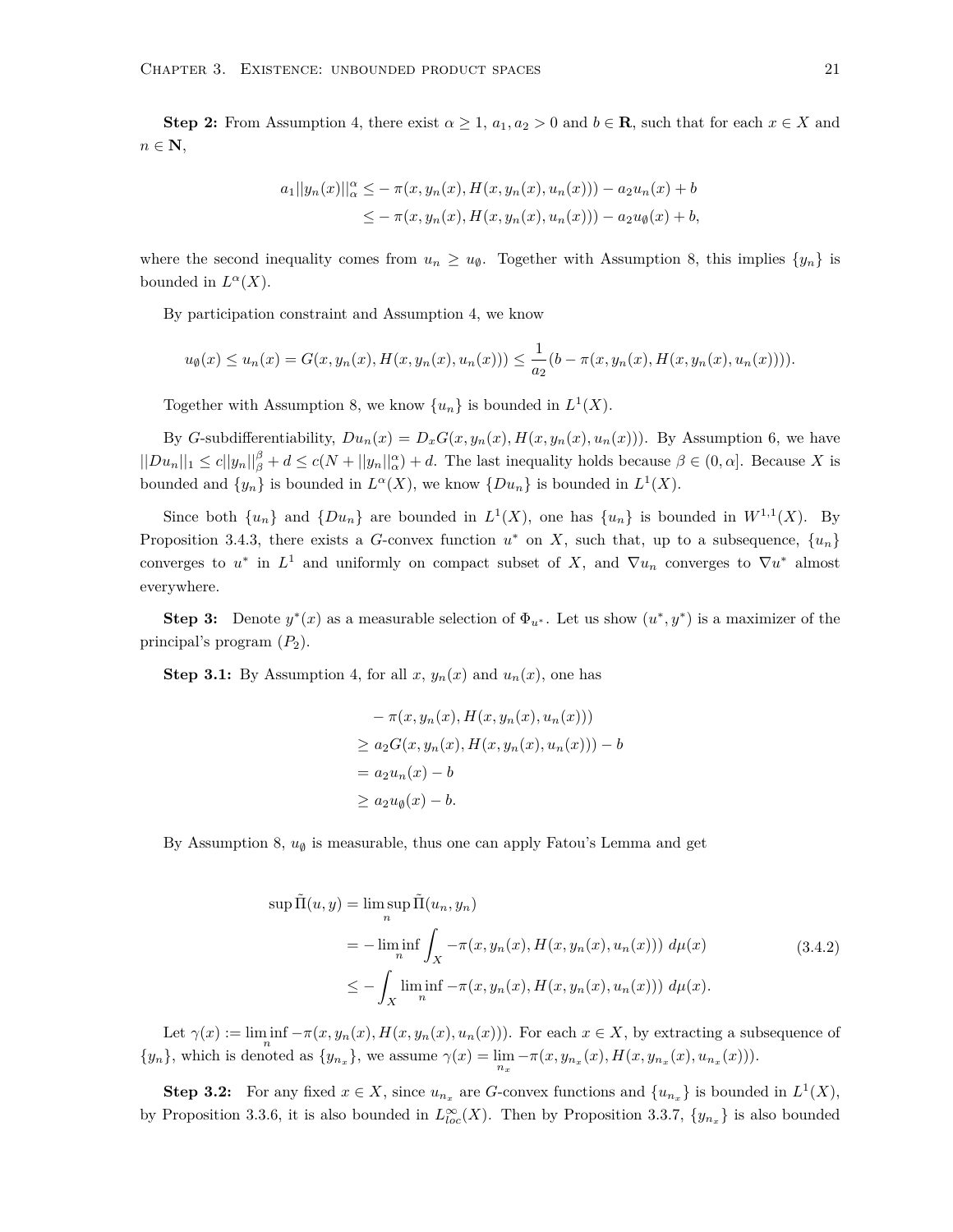in  $L_{loc}^{\infty}(X)$ . Thus there exists a subsequence of  $\{y_{n_x}(x)\}$ , again denoted as  $\{y_{n_x}(x)\}$ , that converges. Denote  $\tilde{y}$  a mapping on *X* such that  $y_{n_x}(x) \to \tilde{y}(x)$ .

Since  $\pi$  and  $H$  are continuous, we have  $\gamma(x) = -\pi(x, \tilde{y}(x), H(x, \tilde{y}(x), u^*(x)))$ .

For each fixed  $x \in X$ , since  $u_{n_x}$  are G-convex and  $y_{n_x}(x) \in \partial^G u_{n_x}(x)$ , for any  $x' \in X$ , we have

$$
u_{n_x}(x') \ge G(x', y_{n_x}(x), H(x, y_{n_x}(x), u_{n_x}(x))).
$$

Take limit  $n_x \to +\infty$  at both sides, we get  $u^*(x') \ge G(x', \tilde{y}(x), H(x, \tilde{y}(x), u^*(x)))$ , for any  $x' \in X$ . By definition of *G*-subdifferentiability, we have  $\tilde{y}(x) \in \partial^G u^*(x)$ .

**Step 3.3:** By definition of  $y^*$ , one has

$$
-\pi(x, y^*(x), H(x, y^*(x), u^*(x))) \le -\pi(x, \tilde{y}(x), H(x, \tilde{y}(x), u^*(x))) = \gamma(x)
$$

So, together with (3.4.2), we know

.

$$
\sup \tilde{\Pi}(u, y) \le -\int_X \gamma(x) d\mu(x) \le -\int_X -\pi(x, y^*(x), H(x, y^*(x), u^*(x))) d\mu(x) = \tilde{\Pi}(u^*, y^*). \tag{3.4.3}
$$

Since  $\{u_n\}$  converges to  $u^*$ , and  $u_n(x) \ge u_\emptyset(x)$  for all  $n \in \mathbb{N}$  and  $x \in X$ , we have  $u^*(x) \ge u_\emptyset(x)$ for all  $x \in X$ . In addition, because  $u^*$  is G-convex and  $y^*(x) \in \partial^G u^*(x)$ , we know  $(u^*, y^*)$  satisfies all the constraints in (3.3.1). Together with (3.4.3), we proved  $(u^*, y^*)$  is a solution of the principal's  $\Box$ program.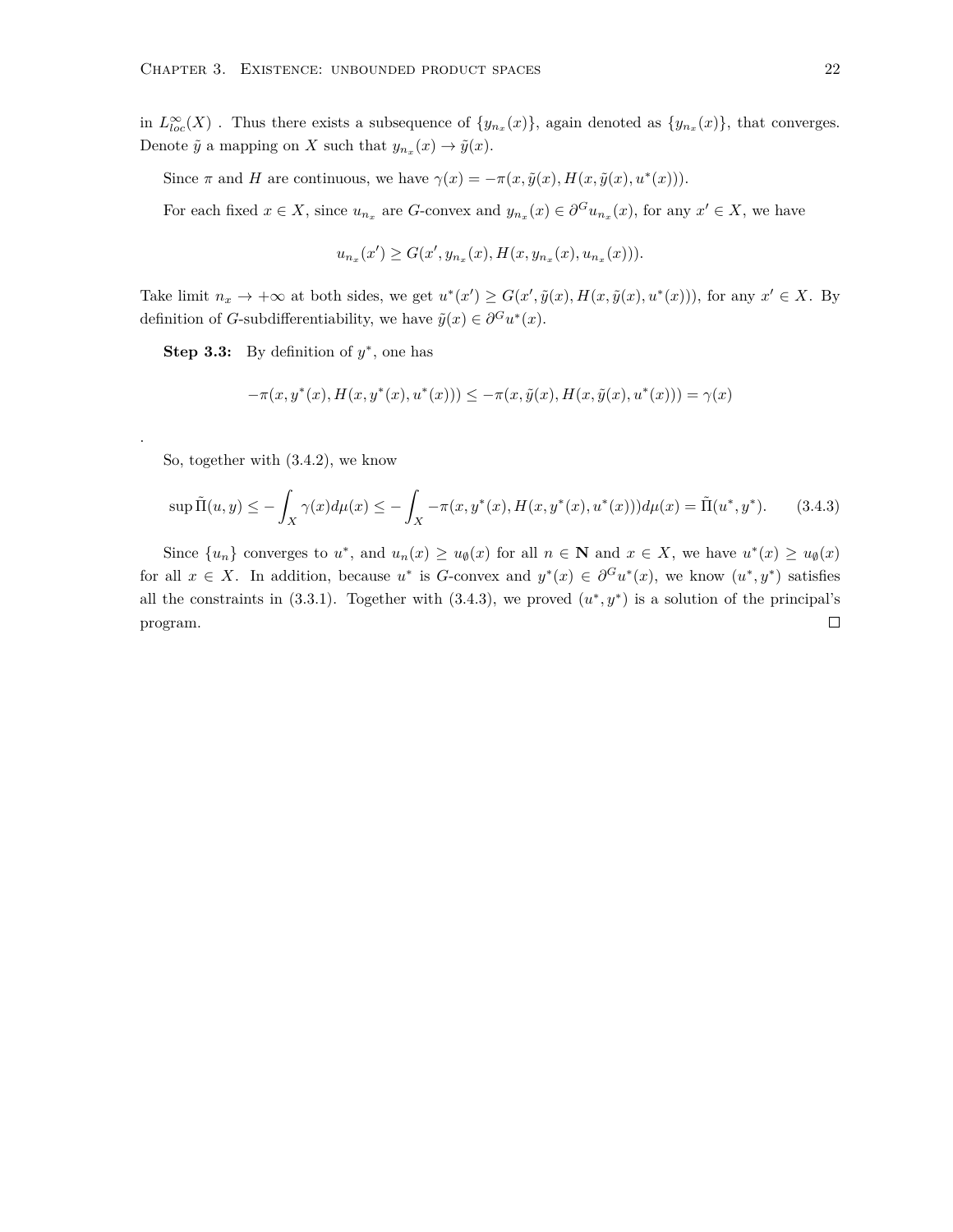## **Chapter 4**

## **Existence: bounded product spaces**

#### **4.1 Introduction**

In this chapter, we will first state the hypotheses that will be need for this and most of the following chapters. The purpose of section 4.2 is to fix terminology for the main results of the following chapters.

In section 4.3, we will reformulate the principal's program in the language of *G*-convexity and *G*subdifferentiability, state and prove the existence theorem, where the product space is bounded.

#### **4.2 Hypotheses**

For notational convenience, we adopt the following technical hypotheses, inspired by those of Trudinger [44] and Figalli-Kim-McCann [11].

The following hypotheses will be relevant: (G1)-(G3) represent partial analogs of the twist, domain convexity, and non-negative cross-curvature hypotheses from the quasilinear setting [11] [20]; (G4) encodes a form of the desirability of money to each agent, while (G5) quantifies the assertion that the maximum price  $\bar{z}$  is high enough that no agent prefers paying it for any product *y* to the outside option.

- (G0)  $G \in C^1(cl(X \times Y \times Z))$ , where  $X \subset \mathbb{R}^m$ ,  $Y \subset \mathbb{R}^n$  are open and bounded and  $Z = (\underline{z}, \overline{z})$  with *−∞ <* z *< z*¯ *≤* +*∞*.
- (G1) For each  $x \in X$ , the map  $(y, z) \in cl(Y \times Z) \longmapsto (G_x, G)(x, y, z)$  is a homeomorphism onto its range;
- (G2) its range  $(cl(Y \times Z))_x := (G_x, G)(x, cl(Y \times Z)) \subset \mathbf{R}^{m+1}$  is convex.

For each  $x_0 \in X$  and  $(y_0, z_0), (y_1, z_1) \in cl(Y \times Z)$ , define  $(y_t, z_t) \in cl(Y \times Z)$  such that the following equation holds:

$$
(G_x, G)(x_0, y_t, z_t) = (1 - t)(G_x, G)(x_0, y_0, z_0) + t(G_x, G)(x_0, y_1, z_1),
$$
  
for each  $t \in [0, 1].$  (4.2.1)

By (G1) and (G2),  $(y_t, z_t)$  is uniquely determined by (4.2.1). We call  $t \in [0,1] \mapsto (x_0, y_t, z_t)$  the *G*-segment connecting  $(x_0, y_0, z_0)$  and  $(x_0, y_1, z_1)$ .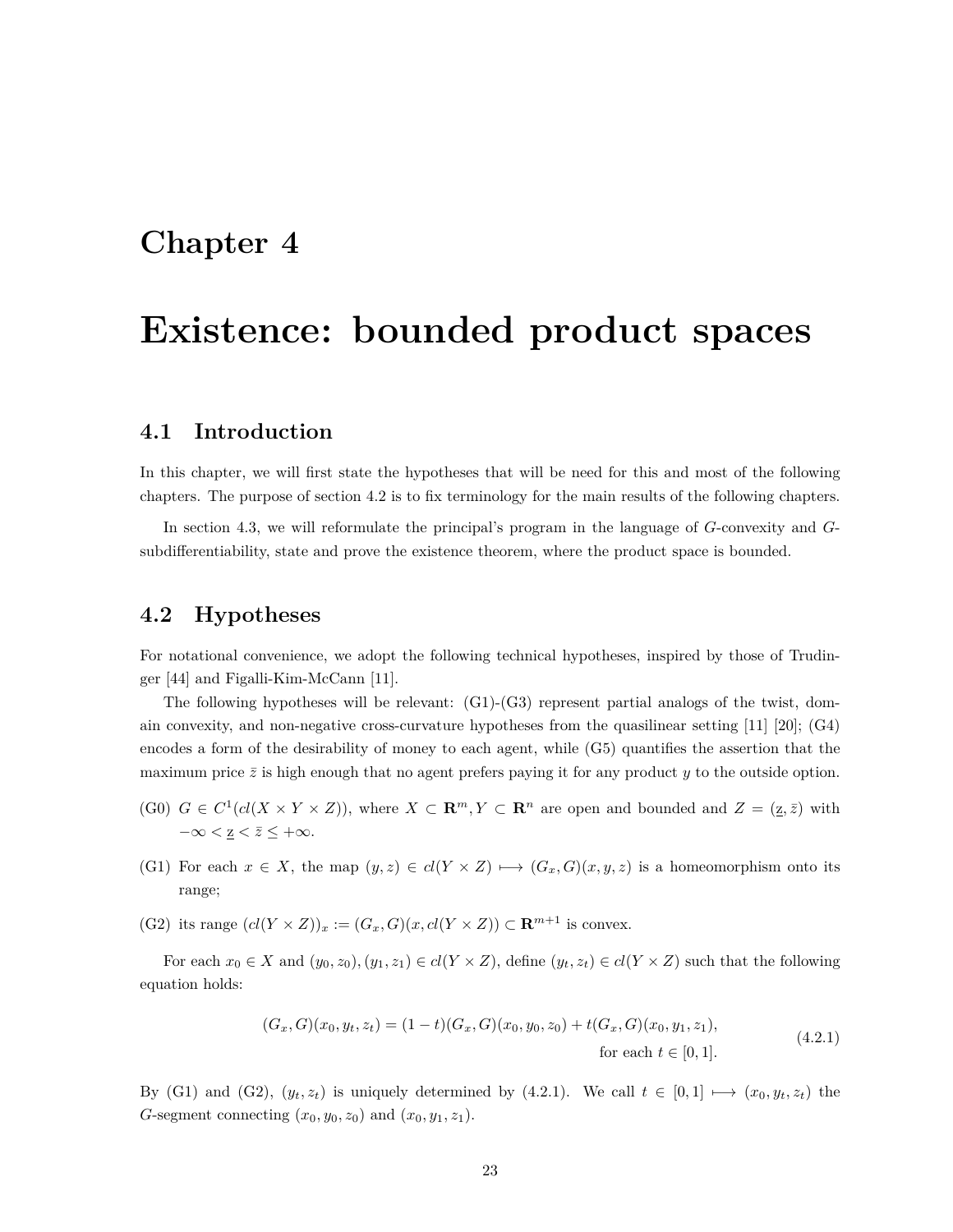- (G3) For each  $x, x_0 \in X$ , assume  $t \in [0, 1] \mapsto G(x, y_t, z_t)$  is convex along all *G*-segments (4.2.1).
- (G4) For each  $(x, y, z) \in X \times cl(Y) \times cl(Z)$ , assume  $G_z(x, y, z) < 0$ .

(G5)  $\pi \in C^0(cl(X \times Y \times Z))$  and  $u_{\emptyset}(x) := G(x, y_{\emptyset}, z_{\emptyset})$  for some fixed  $(y_{\emptyset}, z_{\emptyset}) \in cl(Y \times Z)$  satisfying

$$
G(x, y, \bar{z}) := \lim_{z \to \bar{z}} G(x, y, z) \le G(x, y_{\emptyset}, z_{\emptyset})
$$
 for all  $(x, y) \in X \times cl(Y)$ .

When  $\bar{z} = +\infty$  assume this inequality is strict, and moreover that *z* sufficiently large implies

$$
G(x, y, z) < G(x, y_{\emptyset}, z_{\emptyset}) \text{ for all } (x, y) \in X \times cl(Y).
$$

For each  $u \in \mathbf{R}$ , (G4) allows us to define  $H(x, y, u) := z$  if  $G(x, y, z) = u$ , i.e.  $H(x, y, \cdot) = G^{-1}(x, y, \cdot)$ .

### **4.3 Reformulation of the principal's program, Existence theorem**

In this section, we'll reformulate the principal's program using *u* as a proxy for the prices *v* controlled by the principal, thus generalizing Carlier's approach [5] to the non-quasilinear setting. Moreover, the agent's indirect utility *u* and product selling price *v* are *G*-dual to each other in the sense of [44].

We now show each *G*-convex function defined in Definition 2.2.1 can be achieved by some price menu *v*, and conversely each price menu yields a *G*-convex indirect utility [44]. We require either (G5) or (4.3.1), which asserts all agents are repelled by the maximum price, and insensitive to which contract they receive at that price.

**Proposition 4.3.1** (Duality between prices and indirect utilities)**.** *Assume* (G0) *and* (G4)*.* (a) *If*

$$
G(x, y, \bar{z}) := \lim_{z \to \bar{z}} G(x, y, z) = \inf_{(\tilde{y}, \tilde{z}) \in cl(Y \times Z)} G(x, \tilde{y}, \tilde{z}),
$$
  
for all  $(x, y) \in X \times cl(Y)$ , (4.3.1)

*then a function*  $u \in C^0(X)$  *is G-convex if and only if there exist a lower semicontinuous*  $v : cl(Y) \longrightarrow$  $cl(Z)$  such that  $u(x) = \max_{y \in cl(Y)} G(x, y, v(y))$ . (b) If instead of (4.3.1) we assume (G5), then  $u_{\emptyset} \leq$  $u \in C^0(X)$  *is G-convex if and only if there exists a lower semicontinuous function*  $v : cl(Y) \longrightarrow cl(Z)$ *with*  $v(y_0) \leq z_0$  *such that*  $u(x) = \max_{y \in cl(Y)} G(x, y, v(y))$ .

*Proof.* 1. Suppose *u* is *G*-convex. Then for any agent type  $x_0 \in X$ , there exists a product and price  $(y_0, z_0) \in cl(Y \times Z)$ , such that  $u(x_0) = G(x_0, y_0, z_0)$  and  $u(x) \ge G(x, y_0, z_0)$ , for all  $x \in X$ .

Let  $A := \bigcup_{x \in X} \partial^G u(x)$  denote the corresponding set of products. For  $y_0 \in A$ , define  $v(y_0) = z_0$ , where  $z_0 \in cl(Z)$  and  $x_0 \in X$  satisfy  $u(x_0) = G(x_0, y_0, z_0)$  and  $u(x) \geq G(x, y_0, z_0)$  for all  $x \in X$ . We shall shortly show this makes  $v : A \longrightarrow cl(Z)$  (i) well-defined and (ii) lower semicontinuous. Taking (i) for granted, our construction yields

$$
u(x) = \max_{y \in A} G(x, y, v(y)) \qquad \forall x \in X.
$$
\n(4.3.2)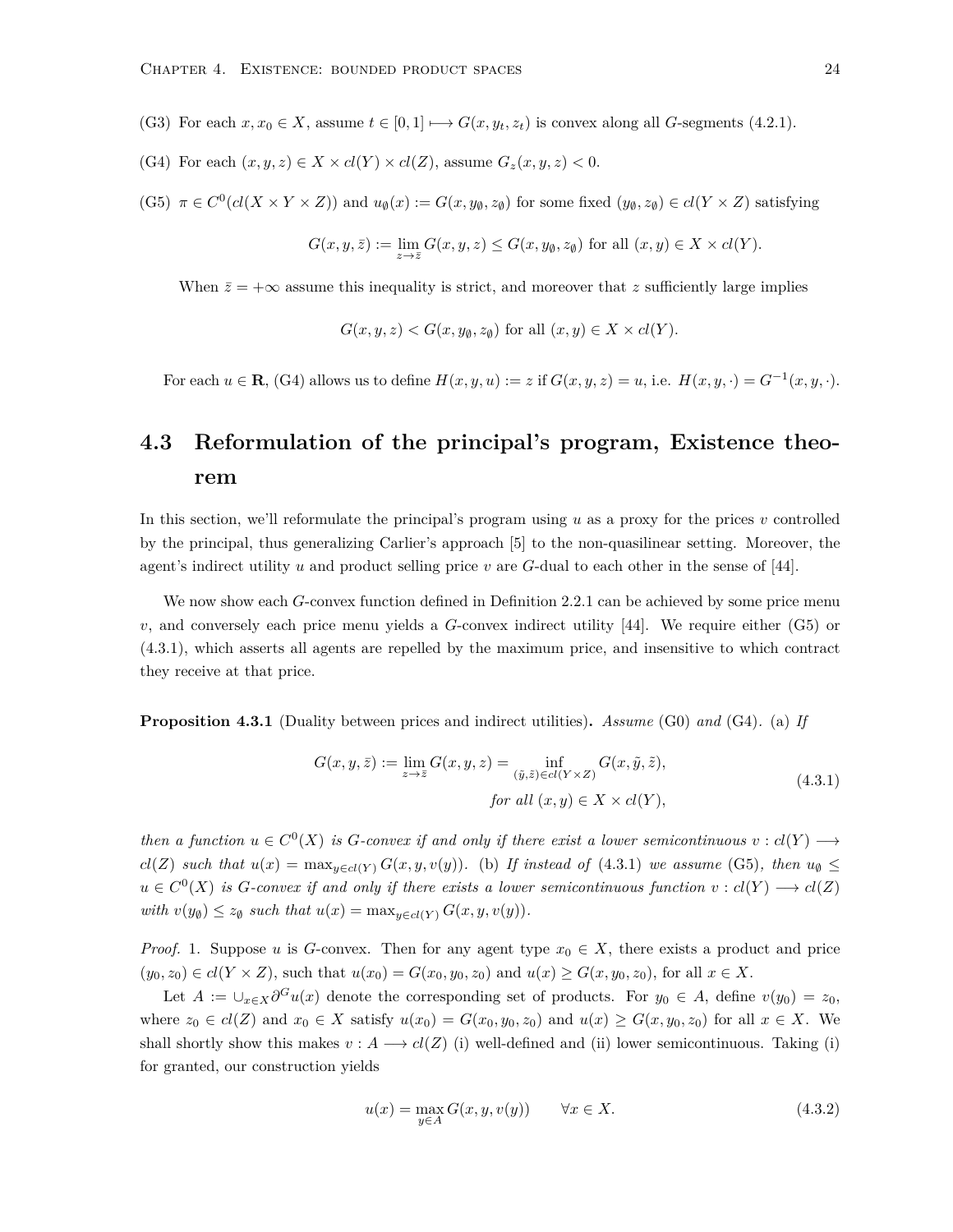(i) Now for  $y_0 \in A$ , suppose there exist  $(x_0, z_0), (x_1, z_1) \in X \times cl(Z)$  with  $z_0 \neq z_1$ , such that  $u(x_i) = G(x_i, y_0, z_i)$  and  $u(x) \ge G(x, y_0, z_i)$  for all  $x \in X$  and  $i = 0, 1$ . Without loss of generality, assume  $z_0 < z_1$ . By (G4), we know  $u(x_1) = G(x_1, y_0, z_1) < G(x_1, y_0, z_0)$ , contradicting  $u(x) \ge G(x, y_0, z_0)$ , for all  $x \in X$ . Having shown  $v : A \longrightarrow cl(Z)$  is well-defined, we now show it is lower semicontinuous.

(ii) Suppose  $\{y_k\} \subset A$  converges to  $y_0 \in A$  and  $z_\infty := \lim_{k \to \infty} v(y_k) = \liminf_{y \to y_0} v(y)$ . We need to show *v*(*y*<sub>0</sub>) ≤ *z*<sub>∞</sub>. Letting *z*<sub>*k*</sub> := *v*(*y*<sub>*k*</sub>) for each *k*, there exists *x*<sub>*k*</sub> ∈ *X* such that

$$
u(x) \ge G(x, y_k, z_k)
$$
  $\forall x \in X \text{ and } k = 0, 1, 2, ...,$  (4.3.3)

with equality holding at  $x = x_k$ . In case (b) we deduce  $z_\infty < \infty$  from

$$
G(x_k, y_k, z_k) = u(x_k) \ge G(x_k, y_{\emptyset}, z_{\emptyset})
$$

and (G5). Taking  $k \to \infty$ , (G0) (or (4.3.1) in case (a) when  $z_{\infty} = +\infty$ ) implies

$$
u(x) \ge G(x, y_0, z_{\infty}) \qquad \forall x \in X. \tag{4.3.4}
$$

Applying (G4) to  $G(x_0, y_0, z_0) = u(x_0) \ge G(x_0, y_0, z_\infty)$  yields the desired semicontinuity:  $z_0 \le z_\infty$ .

(iii) We extend *v* from *A* to  $cl(Y)$  by taking its lower semicontinuous hull; this does not change the values of *v* on *A*, but satisfies  $v(y_0) := \overline{z}$  on  $y_0 \notin cl(A)$ . We now show this choice of price menu *v* yields (1.1.1). Recall for each  $x \in X$ , there exists  $(y_0, z_0) \in cl(Y \times Z)$  such that

$$
u(x) = G(x, y_0, z_0) \ge (u_\emptyset(x) := G(x, y_\emptyset, z_\emptyset) \ge) \sup_{y \in cl(Y) \setminus cl(A)} G(x, y, v(y)),
$$

in view of (4.3.1) (or (G5)), and the fact that  $v(y) = \overline{z}$  for each *y* outside  $c l(A)$ . Thus to establish  $(1.1.1)$ , we need only show that  $(4.3.2)$  remains true when the domain of the maximum is enlarged from *A* to *cl*(*A*). Since we have chosen the *largest* lower semicontinuous extension of *v* outside of *A*, each  $y_0 \in cl(A) \setminus A$  is approximated by a sequence  $\{y_k\} \subset A$  for which  $z_k := v(y_k)$  converges to  $z_\infty := v(y_0)$ . As before, (4.3.3) holds and implies (4.3.4), showing (4.3.2) indeed remains true when the domain of the maximum is enlarged from *A* to  $cl(A)$ , and establishing (1.1.1). Finally, if  $v(y_0) > z_0$  in case (b) then (G4) yields  $u(x) \geq u_{\emptyset}(x) > G(x, y_{\emptyset}, v(y_{\emptyset}))$ , and we may redefine  $v(y_{\emptyset}) := z_{\emptyset}$  without violating either (1.1.1) or the lower semicontinuity of *v*.

2. Conversely, suppose there exist a lower semicontinuous function  $v : cl(Y) \longrightarrow cl(Z)$ , such that  $u(x) = \max_{y \in cl(Y)} G(x, y, v(y))$ . Then for any  $x_0 \in X$ , there exists  $y_0 \in cl(Y)$ , such that  $u(x_0) =$  $G(x_0, y_0, v(y_0))$ . Let  $z_0 := v(y_0)$ , then  $u(x_0) = G(x_0, y_0, z_0)$ , and for all  $x \in X$ ,  $u(x) \ge G(x, y_0, z_0)$ . By definition, u is G-convex. If  $v(y_\emptyset) \le z_\emptyset$  then  $u(\cdot) \ge G(\cdot, y_\emptyset, v(y_\emptyset)) \ge u_\emptyset(\cdot)$  by (1.1.1) and (G4).  $\Box$ 

*Remark* 4.3.2 (Optimal agent strategies). Assume (G0) and (G4). When  $\bar{z} < \infty$ , lower semicontinuity of  $v : cl(Y) \longrightarrow cl(Z)$  is enough to ensure the maximum (1.1.1) is attained. However, when  $\overline{z} = +\infty$  we can reach the same conclusion either by assuming the limit (4.3.1) converges uniformly with respect to  $y \in cl(Y)$ , or else by assuming  $v(y_{\emptyset}) \leq z_{\emptyset}$  and (G5).

*Proof.* For any fixed  $x \in X$  let  $u(x) = \sup G(x, y, v(y))$ . We will show that the maximum is attained. *y∈cl*(*Y* ) Since  $cl(Y)$  is compact, suppose  $\{y_k\} \subset cl(Y)$  converges to  $y_0 \in cl(Y)$ ,  $z_{\infty} := \limsup_{k \to \infty} v(y_k)$  and  $u(x) =$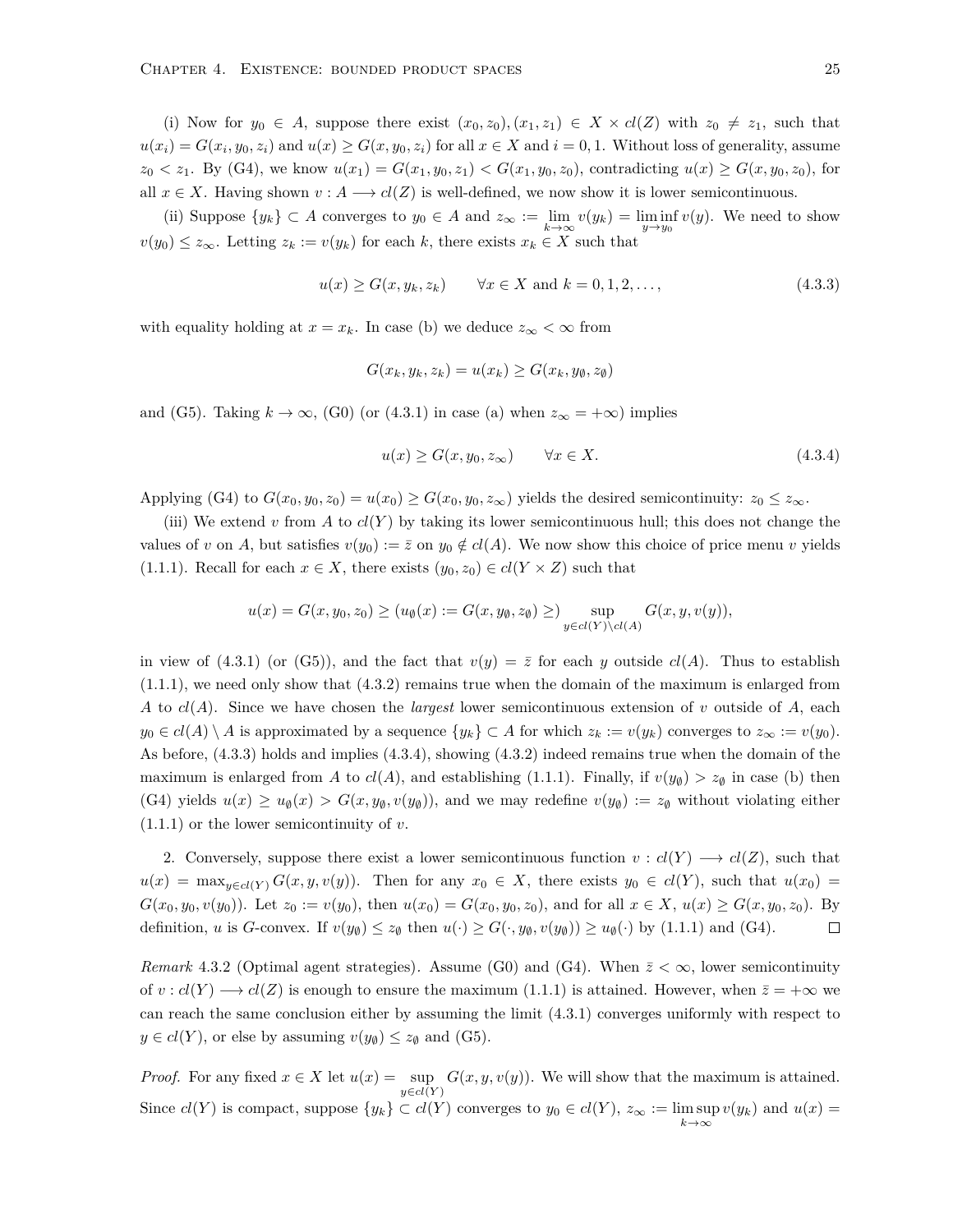$\lim_{k\to\infty} G(x, y_k, v(y_k))$ . By extracting subsequence of  $\{y_k\}$  and relabelling, without loss of generality, assume  $\lim_{k \to \infty} v(y_k) = z_{\infty}$ .

1. If  $z_{\infty} < \bar{z}$  then lower semicontinuity of *v* yields  $v(y_0) \leq z_{\infty} < +\infty$ . By (G4), one has

$$
G(x, y_0, v(y_0)) \ge G(x, y_0, z_{\infty}) = \lim_{k \to \infty} G(x, y_k, v(y_k))
$$
  
=  $u(x) = \sup_{y \in cl(Y)} G(x, y, v(y)).$  (4.3.5)

Therefore, the maximum is attained by  $y_0$ .

2. If  $z_{\infty} = \overline{z}$  then  $\lim_{k \to \infty} v(y_k) = \overline{z} = +\infty$ .

2.1. By assuming the limit (4.3.1) converges uniformly with respect to  $y \in cl(Y)$ , we have

$$
\inf_{(\tilde{y},\tilde{z}) \in cl(Y \times Z)} G(x,\tilde{y},\tilde{z}) = G(x,y_0,\bar{z}) = \lim_{k \to \infty} G(x,y_k,v(y_k))
$$

$$
= u(x) = \sup_{y \in cl(Y)} G(x,y,v(y)).
$$

In this case, the maximum is attained by  $y_0$ .

2.2. By assuming (G5), for sufficient large *k*, we have  $G(x, y_k, v(y_k)) < G(x, y_\emptyset, z_\emptyset)$ . Taking  $k \to \infty$ , by  $v(y_0) \leq z_0$  and (G4), one has

$$
\sup_{y \in cl(Y)} G(x, y, v(y)) = u(x) = \lim_{k \to \infty} G(x, y_k, v(y_k))
$$
  

$$
\leq G(x, y_{\emptyset}, z_{\emptyset}) \leq G(x, y_{\emptyset}, v(y_{\emptyset})).
$$

Thus, the maximum is attained by  $y_{\emptyset}$ .

From the definition of *G*-convexity, we know if *u* is a *G*-convex function, for any  $x \in X$  where *u* happens to be differentiable, denoted  $x \in \text{dom}Du$ , there exists  $y \in cl(Y)$  and  $z \in cl(Z)$  such that

$$
u(x) = G(x, y, z), \quad Du(x) = D_x G(x, y, z). \tag{4.3.6}
$$

Conversely, when (4.3.6) holds, one can identify  $(y, z) \in cl(Y \times Z)$  in terms of  $u(x)$  and  $Du(x)$ , according to Condition (G1). We denote it as

$$
\bar{y}_G(x, u(x), Du(x)) := (y_G, z_G)(x, u(x), Du(x)),
$$

and drop the subscript *G* when it is clear from context. Under our hypotheses,  $\bar{y}_G$  is a continuous function on the relevant domain of definition.<sup>1</sup> It will often prove convenient to augment the types  $x$ and *y* with an extra real variable; here and later we use the notation  $\bar{x} \in \mathbb{R}^{m+1}$  and  $\bar{y} \in \mathbb{R}^{n+1}$  to signify this augmentation. In addition, the set  $X \setminus \text{dom}Du$  has Lebesgue measure zero, which will be shown in the proof of Theorem 4.3.3.

The following proposition not only reformulates the principal's problem, but manifests the existence of maximizer(s). Besides chapter 3 which relaxes relative compactness of the domain, for other existence

 $\Box$ 

<sup>&</sup>lt;sup>1</sup>Namely  $(id_X, G, G_x)(\{(x, y, z) \in cl(X \times Y \times Z) \mid G(x, y, z) \ge G(x, y_0, z_0)\}).$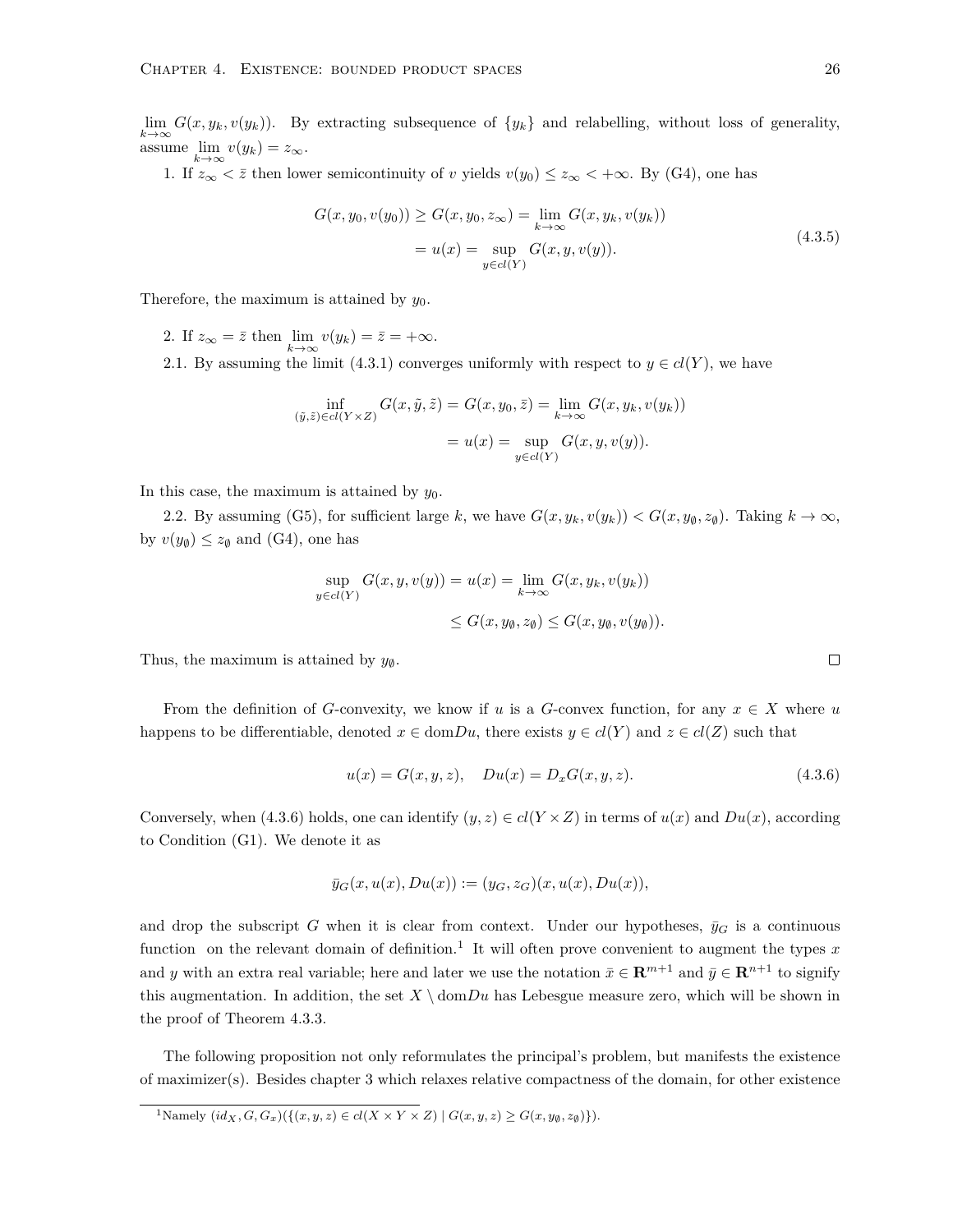results guaranteeing this supremum is attained in the non-quasilinear setting, see Nöldeke-Samuelson [32] who require mere continuity of the direct utility *G*.

**Theorem 4.3.3** (Reformulating the principal's program using the agents' indirect utilities)**.** *Assume hypotheses* (G0)-(G1) *and* (G4)-(G5)*,*  $\bar{z}$  < + $\infty$  *and*  $\mu \ll L^m$ *. Setting* 

$$
\tilde{\Pi}(u, y) = \int_X \pi(x, y(x), H(x, y(x), u(x))) d\mu(x),
$$

*the principal's problem*  $(P_0)$  *is equivalent to* 

$$
(P_3)\begin{cases} \max \tilde{\Pi}(u, y) \\ \text{among } G\text{-convex } u(x) \ge u_{\emptyset}(x) \text{ with } y(x) \in \partial^G u(x) \text{ for all } x \in X. \end{cases}
$$

*This maximum is attained. Moreover, <i>u determines*  $y(x)$  *uniquely for a.e.*  $x \in X$ .

*Proof.* 1. Proposition 4.3.1 encodes a bijective correspondence between lower semicontinuous price menus  $v: cl(Y) \longrightarrow cl(Z)$  with  $v(y_{\emptyset}) \leq z_{\emptyset}$  and *G*-convex indirect utilities  $u \geq u_{\emptyset}$ ; it also shows (1.1.1) is attained. Fix a *G*-convex  $u \geq u_{\emptyset}$  and the corresponding price menu *v*. For each  $x \in X$  let  $y(x)$ denote the point achieving the maximum (1.1.1), so that  $u(x) = G(x, y(x), z(x))$  with  $z(x) := v(y(x)) =$  $H(x, y(x), u(x))$  and  $\Pi(v, y) = \Pi(u, y)$ . From (1.1.1) we see

$$
G(\cdot, y(\cdot), v \circ y(\cdot)) = u(\cdot) \ge G(\cdot, y(x), H(x, y(x), u(x))),\tag{4.3.7}
$$

so that  $y(x) \in \partial^G u(x)$ . Apart from the measurability established below, Proposition 2.2.4 asserts incentive compatibility of  $(y, v \circ y)$ , while  $u \geq u_{\emptyset}$  shows individual rationality, so  $(P_3) \leq (P_0)$ .

2. The reverse inequality begins with a lower semicontinuous price menu  $v : cl(Y) \longrightarrow cl(Z)$  with  $v(y_{\emptyset}) \leq z_{\emptyset}$  and an incentive compatible, individually rational map  $(y, v \circ y)$  on *X*. Proposition 2.2.4 then asserts G-convexity of  $u(\cdot) := G(\cdot, y(\cdot), v(y(\cdot)))$  and that  $y(x) \in \partial^G u(x)$  for each  $x \in X$ . Choosing  $\cdot = x$ in the corresponding inequality (4.3.7) produces equality, whence (G4) implies  $v(y(x)) = H(x, y(x), u(x))$ and  $\Pi(v, y) = \Pi(u, y)$ . Since  $u \geq u_{\emptyset}$  follows from individual rationality, we have established equivalence of  $(P_3)$  to  $(P_0)$ . Let us now argue the supremum  $(P_3)$  is attained.

3. Let us first show  $\pi(x, y(x), H(x, y(x), u(x)))$  is measurable on X for all *G*-convex *u* and  $y(x) \in$ *∂ <sup>G</sup>u*(*x*).

By (G0), we know *G* is Lipschitz, i.e., there exists  $L > 0$ , such that  $|G(x_1, y_1, z_1) - G(x_2, y_2, z_2)|$  $L||(x_1-x_2,y_1-y_2,z_1-z_2)||$ , for all  $(x_1,y_1,z_1), (x_2,y_2,z_2) \in cl(X \times Y \times Z)$ . Since u is G-convex, for any  $x_1, x_2 \in X$ , there exist  $(y_1, z_1), (y_2, z_2) \in cl(Y \times Z)$ , such that  $u(x_i) = G(x_i, y_i, z_i)$ , for  $i = 1, 2$ . Therefore,

$$
u(x_1) - u(x_2) \ge G(x_1, y_2, z_2) - G(x_2, y_2, z_2) > -L||x_1 - x_2||;
$$
  

$$
u(x_1) - u(x_2) \le G(x_1, y_1, z_1) - G(x_2, y_1, z_1) < L||x_1 - x_2||.
$$

That is to say, *u* is also Lipschitz with Lipschitz constant *L*. By Rademacher's theorem and  $\mu \ll \mathcal{L}^m$ , we have  $\mu(X \setminus \text{dom}Du) = \mathcal{L}^m(X \setminus \text{dom}Du) = 0$ . Moreover, since *u* is continuous,  $\frac{\partial u(x)}{\partial x_j} = \lim_{h \to 0}$ *u*(*x*+*he<sup>j</sup>* )*−u*(*x*) *h* is measurable on dom $Du$ , for  $j = 1, 2, ..., m$ , where  $e_j = (0, ..., 0, 1, 0, ..., 0)$  is the unit vector in  $\mathbb{R}^m$  with *j*-th coordinate nonzero. Thus, *Du* is also Borel on dom*Du*.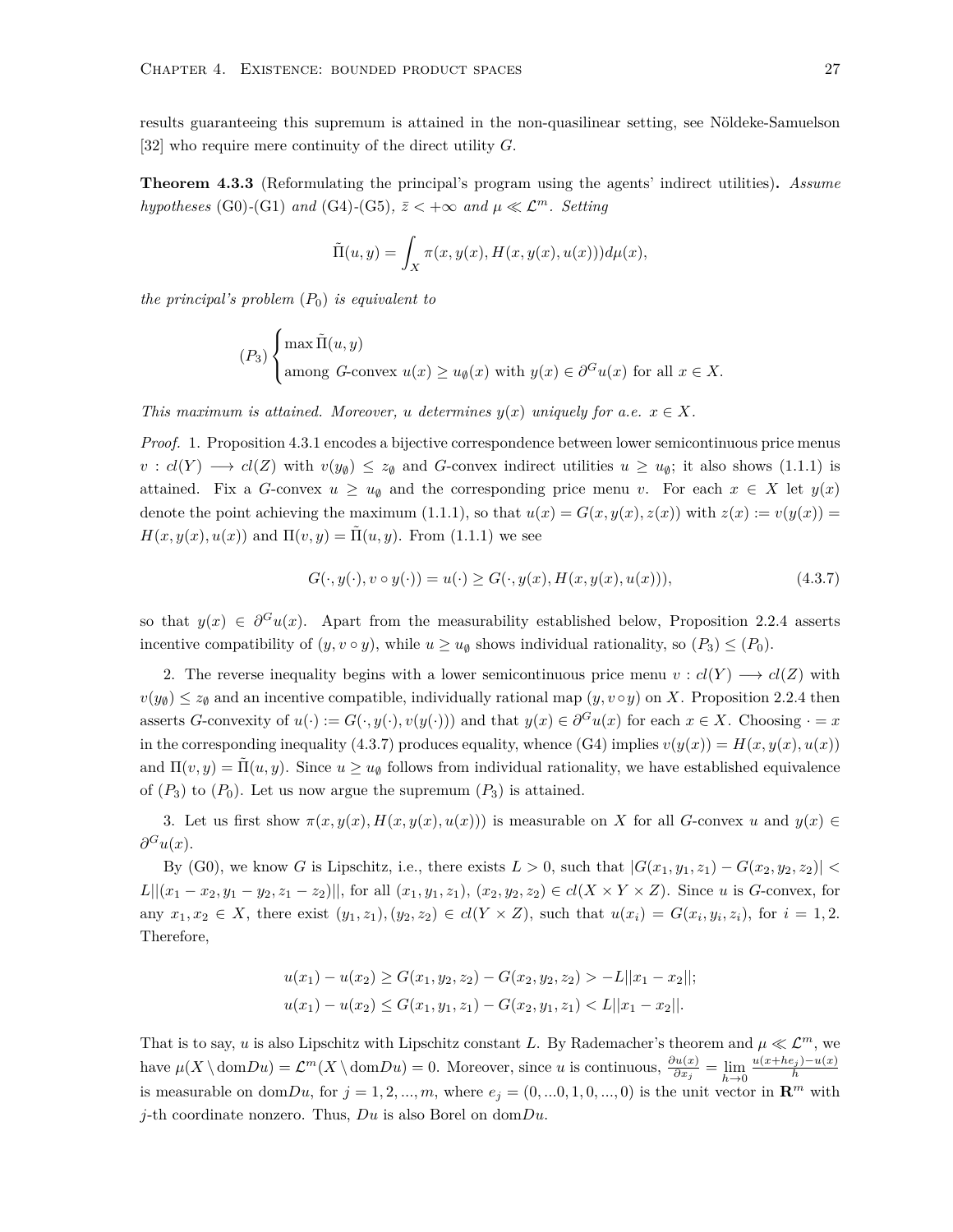Since  $y(x) \in \partial^G u(x)$ , for all  $x \in \text{dom}Du$ , we have

$$
u(x) = G(x, y(x), H(x, y(x), u(x))),
$$
  
\n
$$
Du(x) = D_x G(x, y(x), H(x, y(x), u(x))).
$$
\n(4.3.8)

By (G1), there exists a continuous function  $y_G$ , such that

$$
y(x) = y_G(x, u(x), Du(x)).
$$

Thus  $y(x)$  is Borel on dom $Du$ , which implies  $\pi(x, y(x), H(x, y(x), u(x)))$  is measurable on *X*, given  $\pi \in C^0(cl(X \times Y \times Z))$  and  $\mu \ll \mathcal{L}^m$ . Here we use the fact that *H* is also continuous since *G* is continuous and strictly decreasing with respect to its third variable.

4. To show the supremum is attained, let  ${u_k}_{k \in \mathbb{N}}$  be a sequence of *G*-convex functions,  $u_k(x) \geq u_\emptyset(x)$ and  $y_k(x) \in \partial^G u_k(x)$  for any  $x \in X$  and  $k \in \mathbb{N}$ , such that  $\lim_{k \to \infty} \tilde{\Pi}(u_k, y_k) = \sup \tilde{\Pi}(u, y)$ , among all feasible  $(u, y)$ . Below we construct a feasible pair  $(u_{\infty}, y_{\infty})$  attaining the maximum.

4.1. Claim: There exists  $M > 0$ , such that  $|u(x)| < M$ , for any *G*-convex *u* and any  $x \in X$ . Thus  ${u_k}_{k \in \mathbb{N}}$  is uniformly bounded.

Proof: Since *u* is *G*-convex, for any  $x \in X$ , there exists  $(y, z) \in cl(Y \times Z)$ , such that  $u(x) = G(x, y, z)$ . Notice that *G* is bounded, since *G* is continuous on a compact set. Thus, there exists  $M > 0$ , such that  $|u(x)| = |G(x, y, z)| < M$  is also bounded.

4.2. From part 1, we know  $\{u_k\}_{k\in\mathbb{N}}$  are uniformly Lipschitz with Lipschitz constant *L*, thus  $\{u_k\}_{k\in\mathbb{N}}$ are uniformly equicontinuous.

4.3. By Arzelà-Ascoli theorem, there exists a subsequence of  $\{u_k\}_{k\in\mathbb{N}}$ , again denoted as  $\{u_k\}_{k\in\mathbb{N}}$ , and  $u_{\infty}: X \longrightarrow \mathbf{R}$  such that  $\{u_k\}_{k \in \mathbb{N}}$  converges uniformly to  $u_{\infty}$  on X.

4.4. Claim:  $u_{\infty}$  is also Lipschitz.

Proof: For any  $\varepsilon > 0$ , any  $x_1, x_2 \in X$ , since  $\{u_k\}_{k \in \mathbb{N}}$  converges to  $u_\infty$  uniformly, there exist  $K > 0$ , such that for any  $k > K$ , we have  $|u_k(x_i) - u_\infty(x_i)| < \varepsilon$ , for  $i = 1, 2$ . Therefore,

$$
|u_{\infty}(x_1) - u_{\infty}(x_2)|
$$
  
\n
$$
\leq |u_k(x_1) - u_{\infty}(x_1)| + |u_k(x_2) - u_{\infty}(x_2)| + |u_k(x_1) - u_k(x_2)|
$$
  
\n
$$
< 2\varepsilon + L||x_1 - x_2||.
$$

Since the above inequality is true for all  $\varepsilon > 0$ , thus  $u_{\infty}$  is also Lipschitz.

4.5. For any  $x \in X$ , since  $u_k(x) \ge u_\emptyset(x)$  and  $\lim_{k \to \infty} u_k(x) = u_\infty(x)$ , we have  $u_\infty(x) \ge u_\emptyset(x)$ . Therefore,  $u_{\infty}$  satisfies the participation constraint.

4.6. For any fixed  $x \in X$ , since  $\{y_k(x)\}_{k \in \mathbb{N}} \subset cl(Y)$  which is compact, there exists a subsequence  $\{y_{k_l}(x)\}_{l\in\mathbb{N}}$  which converges. Define  $y_\infty(x) := \lim_{l\to\infty} y_{k_l}(x) \in cl(Y)$ . For each  $l \in \mathbb{N}$ , because  $y_{k_l}(x) \in cl(Y)$ .  $\partial^G u_{k_l}(x)$ , by definition, we have  $u_{k_l}(x_0) \geq G(x_0, y_{k_l}(x), H(x, y_{k_l}(x), u_{k_l}(x)))$ , for any  $x_0 \in X$ . This implies, for all  $x_0 \in X$ , we have

$$
u_{\infty}(x_0) = \lim_{l \to \infty} u_{k_l}(x_0) \ge \lim_{l \to \infty} G(x_0, y_{k_l}(x), H(x, y_{k_l}(x), u_{k_l}(x)))
$$
  

$$
\ge G(x_0, y_{\infty}(x), H(x, y_{\infty}(x), u_{\infty}(x))).
$$

Thus,  $y_{\infty}(x) \in \partial^{G} u_{\infty}(x)$ .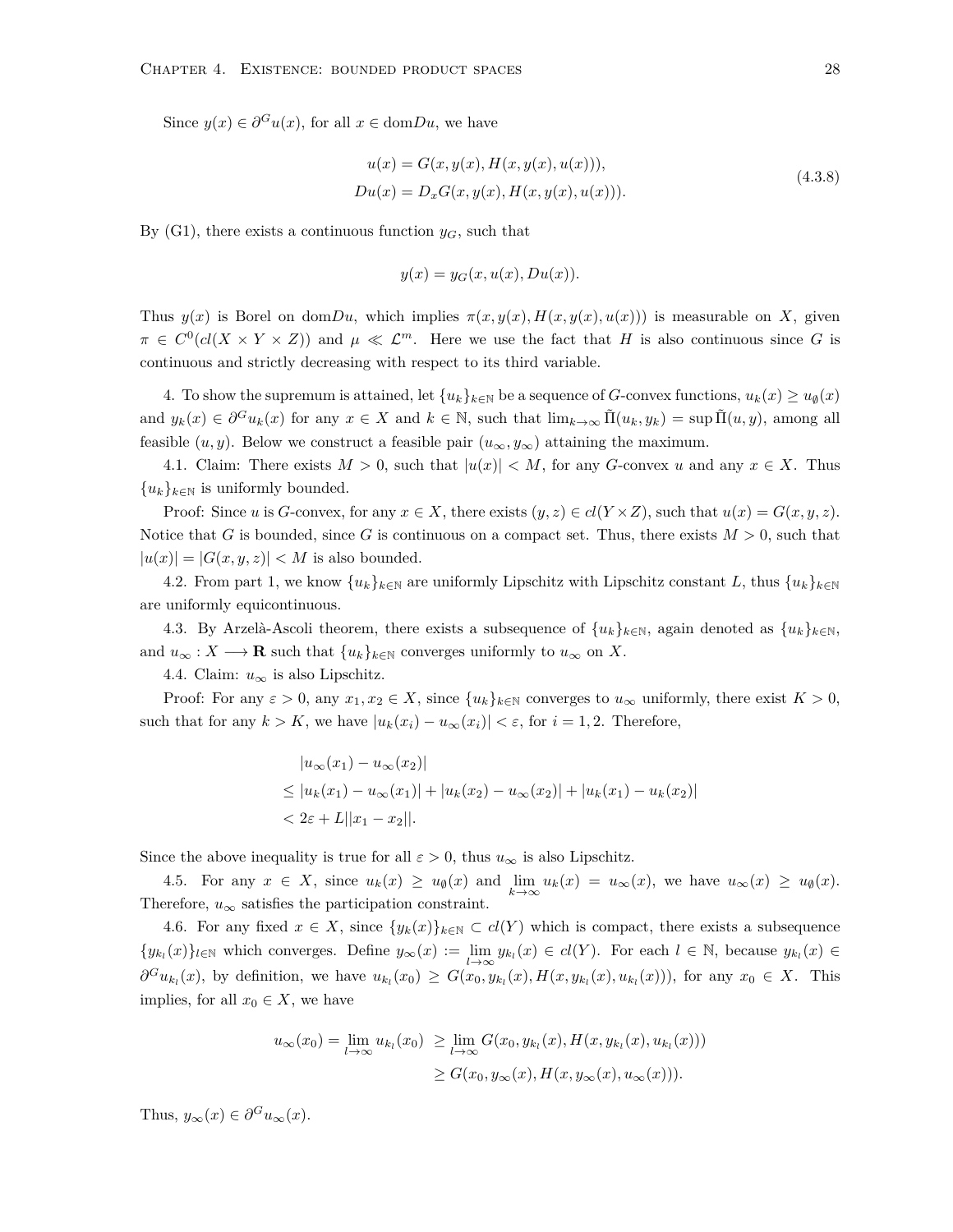Therefore,  $\partial^G u_{\infty}(x) \neq \emptyset$ , for any  $x \in X$ . By Lemma 2.2.3, this implies  $u_{\infty}$  is *G*-convex. At this point, we have found a feasible pair  $(u_{\infty}, y_{\infty})$ , satisfying all the constraints in  $(P_3)$ . 4.7. Claim: For any  $x \in \text{dom}Du_{\infty}$ , the sequence  $\{y_k(x)\}_{k \in \mathbb{N}} \subset cl(Y)$  converges to  $y_{\infty}(x)$ . Proof: Since  $u_{\infty}$  is Lipschitz, by Rademacher's theorem,  $u_{\infty}$  is differentiable almost everywhere in

 $X$ , i.e.  $\mu(X \setminus \text{dom}Du_{\infty}) = \mathcal{L}^m(X \setminus \text{dom}Du_{\infty}) = 0.$ 

For any  $x \in \text{dom}Du_{\infty}$  and any  $\tilde{y} \in \partial^G u_{\infty}(x)$ , we have

$$
\tilde{y}(x) = y_G(x, u_{\infty}(x), Du_{\infty}(x)),
$$

according to equation (4.3.8) and hypothesis (G1). This implies  $\partial^G u_{\infty}(x)$  is a singleton for each  $x \in$ dom $Du_{\infty}$ , i.e.  $\partial^G u_{\infty}(x) = \{y_{\infty}(x)\}.$ 

For any  $x \in \text{dom}Du_{\infty}$ , by similar argument to that above in part 4.6, we can show that any (other) accumulation points of  $\{y_k(x)\}_{k\in\mathbb{N}}$  are elements in the set  $\partial^G u_\infty(x) = \{y_\infty(x)\}\$ , i.e. the sequence  ${y_k(x)}_{k \in \mathbb{N}}$  converges to  $y_\infty(x)$ .

4.8. Finally, since  $\mu \ll \mathcal{L}^m$ , by Fatou's lemma, we have

$$
\tilde{\Pi}(u_{\infty}, y_{\infty}) = \int_X \pi(x, y_{\infty}(x), H(x, y_{\infty}(x), u_{\infty}(x))) d\mu(x)
$$

$$
= \int_X \limsup_{k \to \infty} \pi(x, y_k(x), H(x, y_k(x), u_k(x))) d\mu(x)
$$
  
\n
$$
\geq \limsup_{k \to \infty} \int_X \pi(x, y_k(x), H(x, y_k(x), u_k(x))) d\mu(x)
$$
  
\n
$$
= \lim_{k \to \infty} \tilde{\Pi}(u_k, y_k)
$$
  
\n
$$
= \sup \tilde{\Pi}(u, y),
$$

among all feasible (u,y). Thus, the supremum is attained.

*Remark* 4.3.4 (More Singular measures). If  $G \in C^2$  (uniformly in  $z \in Z$ ) the same conclusions extend to  $\mu$ which need not be absolutely continuous with respect to Lebesgue, provide  $\mu$  vanishes on all hypersurfaces parameterized locally as a difference of convex functions [11] [13], essentially because *G*-convexity then implies semiconvexity of *u*. On the other hand, apart from its final sentence, the proposition extends to all probability measures  $\mu$  if  $G$  is merely continuous, according to Nöldeke-Samuelson [32]. Our argument is simpler than theirs on one point however: Borel measurability of  $y(x)$  on dom $Du$  follows automatically from  $(G0) - (G1)$ ; in the absence of these extra hypotheses, they are required to make a measurable selection from among each agent's preferred products to define  $y(x)$ .

*Remark* 4.3.5 (Tie-breaking rules for singular measures)*.* When an agent *x* finds more than one product which maximize his utility, in order to reduce the ambiguity, it is convenient to assume the principal has satisfactory persuasion to convince the agent to choose one of those products which maximize the principal's profit. According to equation (4.3.6) and condition (*G*1), this scenario would occur only for  $x \in X \setminus \text{dom}Du$ , which has Lebesgue measure zero. Thus this convention has no effect for absolutely continuous measures, but can be used as in Figalli-Kim-McCann [11] to extend our result to singular measures.

 $\Box$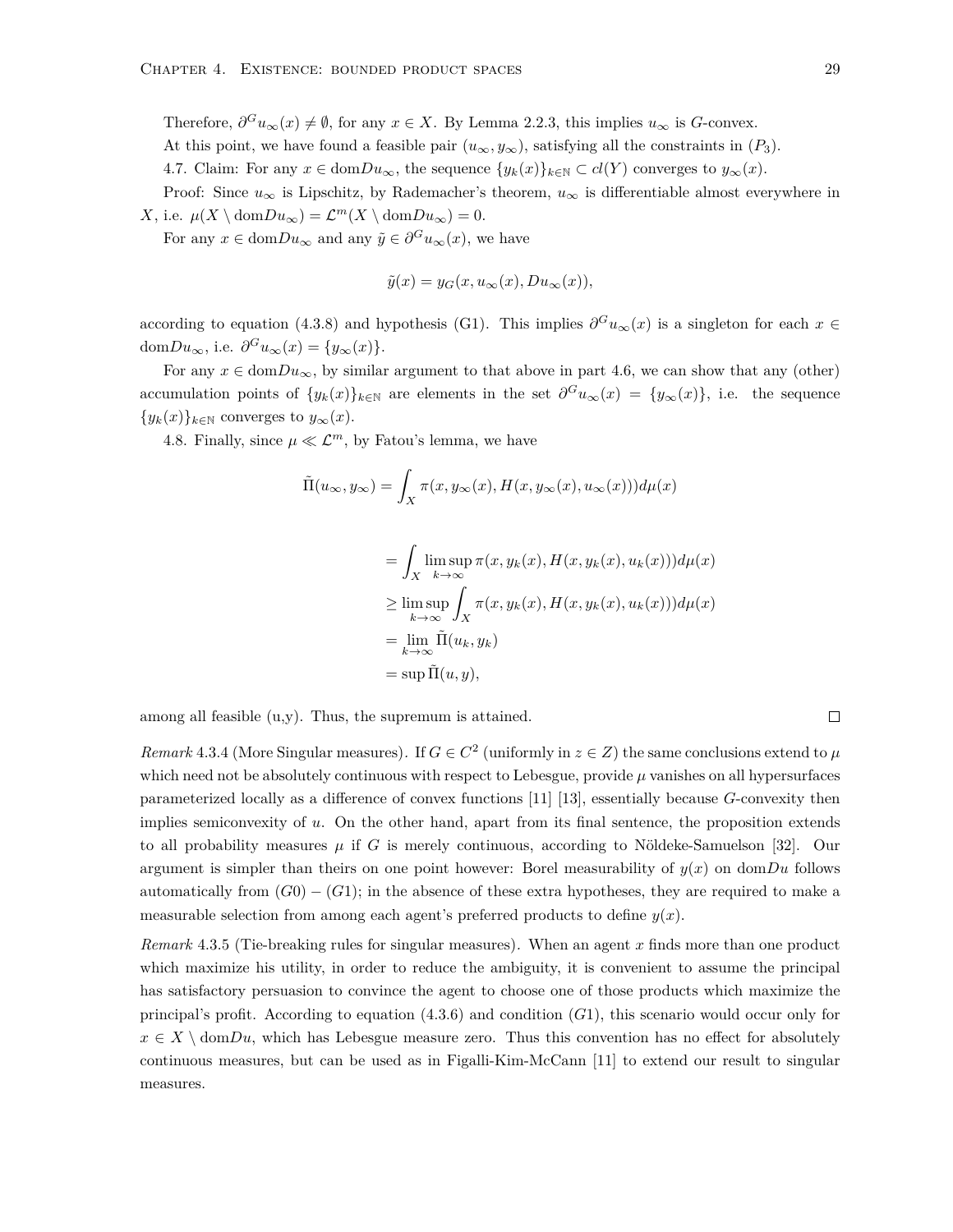## **Chapter 5**

# **Convexity**

#### **5.1 Introduction**

In this chapter, we will show concavity and uniqueness results of the principal's problem, under the settings in section 4.2.

In section 5.2, we will first rewrite the principal's problem as (5.2.1), then state the equivalent condition to convexity of the functional domain  $\mathcal{U}_{\emptyset}$ . Then we will show a variety of necessary and sufficient conditions for concavity (and convexity) of the principal's problem, and the resulting uniqueness of her optimal strategy.

In section 5.3, we assume the monopolist's utility does not depend on the agent's private information, which in certain circumstances allows us to provide a necessary and sufficient condition for concavity of her profit functional.

#### **5.2 Concavity and Convexity Results**

The advantage of the reformulation from Section 4.3 is to make the principal's objective Π depend on a scalar function *u* instead of a vector field *y*. By (G1), the optimal choice  $y(x)$  of Lebesgue almost every agent  $x \in X$  is uniquely determined by *u*. Recall that  $\bar{y}_G(x, u(x), Du(x))$  is the unique solution  $(y, z)$  of the system (4.3.6), for any  $x \in \text{dom}Du$ . Then the principal's problem ( $P_3$ ) can be rewritten as maximizing a functional depending only on the agents' indirect utility *u*:

$$
(P_4) \qquad \max_{\substack{u \ge u_{\emptyset} \\ u \text{ is } G\text{-convex}}} \Pi(u) := \max_{\substack{u \ge u_{\emptyset} \\ u \text{ is } G\text{-convex}}} \int_X \pi(x, \bar{y}_G(x, u(x), Du(x))) d\mu(x). \tag{5.2.1}
$$

Define  $\mathcal{U} := \{u : X \longrightarrow \mathbf{R} \mid u \text{ is } G\text{-convex}\}\$  and  $\mathcal{U}_{\emptyset} := \{u \in \mathcal{U} \mid u \geq u_{\emptyset}\}\.$  Then the problem becomes to maximize  $\Pi$  on  $\mathcal{U}_{\emptyset}$ . In this section, we give conditions under which the function space  $\mathcal{U}_{\emptyset}$  is convex and the functional  $\Pi$  is concave, often strictly. Uniqueness and stability of the principal's maximizing strategy follow from strict concavity as in [11]. We also provide conditions under which  $\Pi$  is convex. In this situation, the maximizers of  $\Pi$  may not be unique, but are attained at extreme points of  $\mathcal{U}_{\emptyset}$ . (Recall that  $u \in \mathcal{U}$  is called *extreme* if  $u$  does not lie at the midpoint of any segment in  $\mathcal{U}$ .)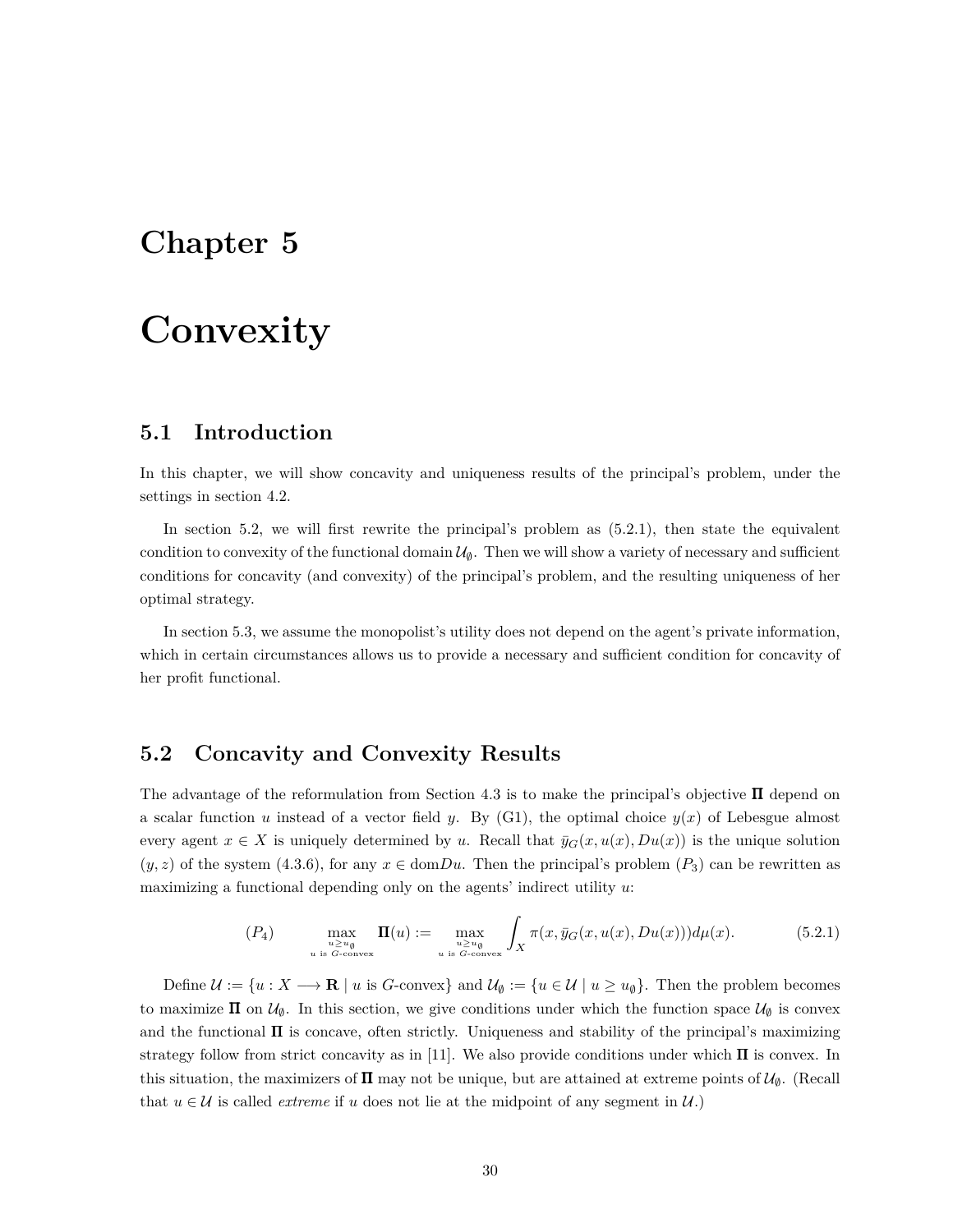**Theorem 5.2.1** (*G*-convex functions form a convex set). *If*  $G : cl(X \times Y \times Z) \longrightarrow \mathbf{R}$  *satisfies* (G0) $\text{-}$ (G2)*, then* (G3) *becomes necessary and sufficient for the convexity of the set U.*

*Proof.* Assuming (G0)-(G2), for any  $u_0, u_1 \in \mathcal{U}$ , define  $u_t(x) := (1-t)u_0(x) + tu_1(x), t \in (0,1)$ . We want to show  $u_t$  is *G*-convex as well, for each  $t \in (0, 1)$ .

For any fixed  $x_0 \in X$ , since  $u_0, u_1$  are *G*-convex, there exist  $(y_0, z_0), (y_1, z_1) \in cl(Y \times Z)$ , such that  $u_0(x_0) = G(x_0, y_0, z_0), u_1(x_0) = G(x_0, y_1, z_1), u_0(x) \ge G(x, y_0, z_0)$  and  $u_1(x) \ge G(x, y_1, z_1)$ , for all *x ∈ X*.

Denote  $(x_0, y_t, z_t)$  the G-segment connecting  $(x_0, y_0, z_0)$  and  $(x_0, y_1, z_1)$ . Then  $u_t(x_0) = (1-t)u_0(x_0) +$  $tu_1(x_0) = (1-t)G(x_0, y_0, z_0) + tG(x_0, y_1, z_1) = G(x_0, y_t, z_t)$ , where the last equality comes from (4.2.1). In order to prove  $u_t$  is *G*-convex, it remains to show  $u_t(x) \ge G(x, y_t, z_t)$ , for all  $x \in X$ .

By (G3),  $G(x, y_t, z_t)$  is convex in t, i.e.,  $G(x, y_t, z_t) \leq (1-t)G(x, y_0, z_0) + tG(x, y_1, z_1)$ . So,  $u_t(x) =$  $(1-t)u_0(x) + tu_1(x) \ge (1-t)G(x, y_0, z_0) + tG(x, y_1, z_1) \ge G(x, y_t, z_t)$ , for each  $x \in X$ . By definition,  $u_t$  is *G*-convex, i.e.,  $u_t \in \mathcal{U}$ , for all  $t \in (0,1)$ . Thus,  $\mathcal{U}$  is convex.

Conversely, assume U is convex. For any fixed  $x_0 \in X$ ,  $(y_t, z_t) \in cl(Y \times Z)$  with  $(x_0, y_t, z_t)$  being a G-segment, we would like to show  $G(x, y_t, z_t) \leq (1-t)G(x, y_0, z_0) + tG(x, y_1, z_1)$ , for any  $x \in X$ .

Define  $u_i(x) := G(x, y_i, z_i)$ , for  $i = 0, 1$ . Then by definition of *G*-convexity,  $u_0, u_1 \in \mathcal{U}$ . Denote  $u_t := (1-t)u_0 + tu_1$ , for all  $t \in (0,1)$ . Since *U* is a convex set,  $u_t$  is also *G*-convex. For this  $x_0$  and each  $t \in (0,1)$ , there exists  $(\tilde{y}_t, \tilde{z}_t) \in cl(Y \times Z)$ , such that  $u_t(x) \ge G(x, \tilde{y}_t, \tilde{z}_t)$ , for all  $x \in X$ , and equality holds at  $x_0$ . Thus,  $Du_t(x_0) = D_x G(x_0, \tilde{y}_t, \tilde{z}_t)$ .

Since  $(x_0, y_t, z_t)$  is a G-segment, from (4.2.1), we know  $D_xG(x_0, y_t, z_t) = (1-t)D_xG(x_0, y_0, z_0) +$  $tD_xG(x_0, y_1, z_1) = (1-t)Du_0(x_0) + tDu_1(x_0) = Du_t(x_0)$ . Thus, by (G1),  $(\tilde{y}_t, \tilde{z}_t) = (y_t, z_t)$ , for each  $t \in (0,1)$ . Therefore,  $(1-t)G(x, y_0, z_0) + tG(x, y_1, z_1) = u_t \geq G(x, \tilde{y}_t, \tilde{z}_t) = G(x, y_t, z_t)$ , for all  $x \in X$ , i.e.,  $G(x, y_t, z_t)$  is convex in *t* along any *G*-segment  $(x_0, y_t, z_t)$ .  $\Box$ 

The following theorem provides a sufficient and necessary condition for the functional  $\Pi(u)$  to be concave. It reveals the relationship between linear interpolations on the function space  $U$  and  $G$ -segments on the underlying type space  $cl(Y \times Z)$ .

**Theorem 5.2.2** (Concavity of the principal's objective). If G and  $\pi$  :  $cl(X \times Y \times Z) \longrightarrow \mathbb{R}$  satisfy (G0)*-*(G5)*, the following statements are equivalent:*

- $(i)$   $t \in [0,1] \rightarrow \pi(x, y_t, z_t)$  *is concave along all G-segments*  $(x, y_t, z_t)$ ;
- (*ii*)  $\Pi(u)$  *is concave in U for all*  $\mu \ll L^m$ .

*Proof.* (*i*)  $\Rightarrow$  (*ii*). For any  $u_0, u_1 \in \mathcal{U}$ ,  $t \in (0,1)$ , define  $u_t = (1-t)u_0 + tu_1$ . We want to prove  $\Pi(u_t) \geq (1-t)\Pi(u_0) + t\Pi(u_1)$ , for any  $\mu \ll \mathcal{L}^m$ .

Equations (4.3.6) implies that there exist  $y_0, y_1$  : dom $Du \longrightarrow cl(Y)$  and  $z_0, z_1$  : dom $Du \longrightarrow cl(Z)$ such that

$$
(G_x, G)(x, y_0(x), z_0(x)) = (Du_0, u_0)(x),(G_x, G)(x, y_1(x), z_1(x)) = (Du_1, u_1)(x).
$$
\n(5.2.2)

For each  $x \in \text{dom}Du$ ,  $(y_0(x), z_0(x)), (y_1(x), z_1(x)) \in cl(Y \times Z)$ , let  $t \in [0, 1] \mapsto (x, y_t(x), z_t(x))$  be the *G*-segment connecting  $(x, y_0(x), z_0(x))$  and  $(x, y_1(x), z_1(x))$ . Combining (5.2.2) and (4.2.1), we have

$$
(G_x, G)(x, y_t(x), z_t(x)) = (Du_t, u_t)(x).
$$
\n(5.2.3)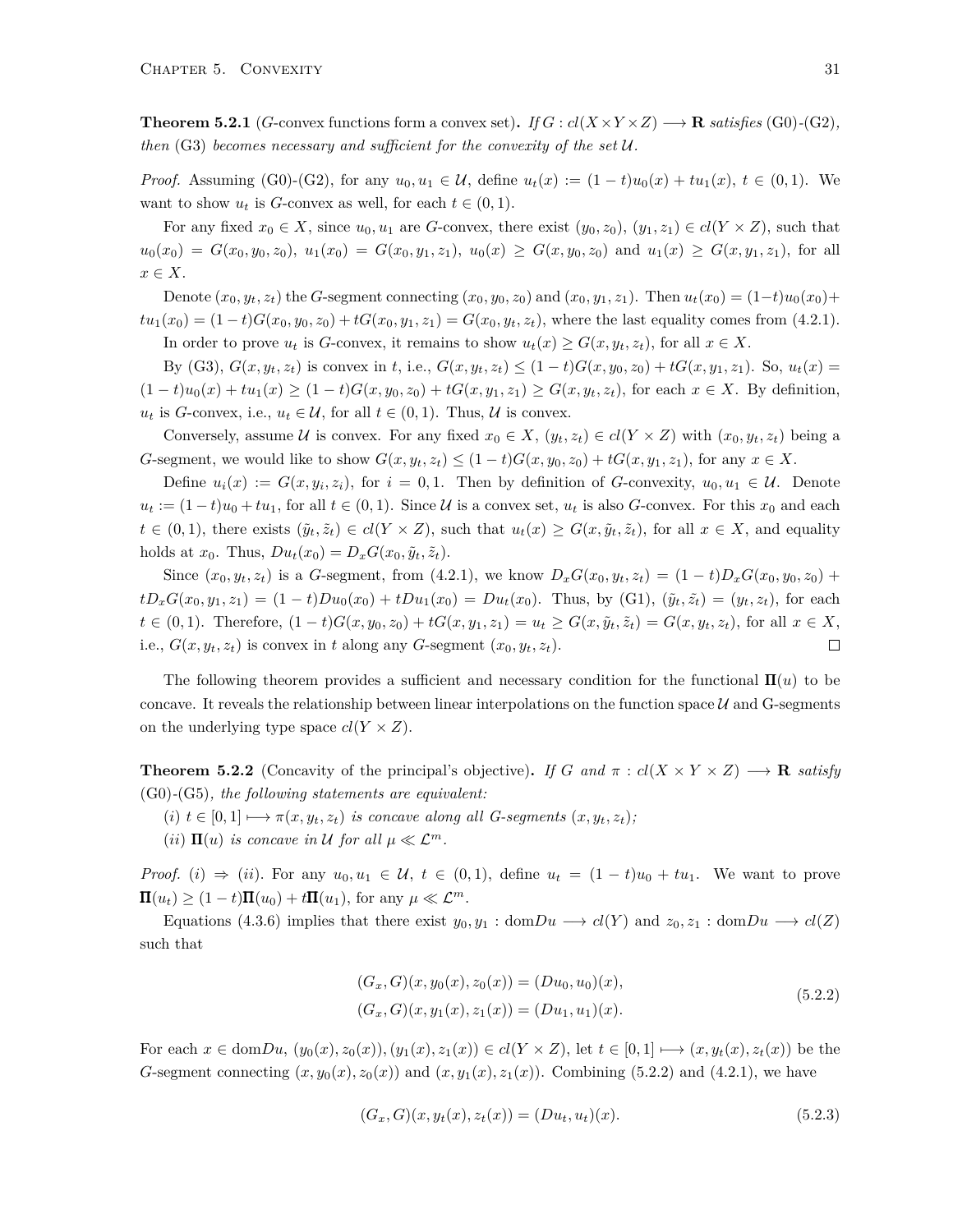Thus, by concavity of  $\pi$  on *G*-segments, for every  $t \in [0, 1]$ ,

$$
\Pi(u_t) = \int_X \pi(x, y_t(x), z_t(x)) d\mu(x)
$$
  
\n
$$
\geq \int_X (1-t) \pi(x, y_0(x), z_0(x)) + t \pi(x, y_1(x), z_1(x)) d\mu(x)
$$
  
\n
$$
= (1-t) \Pi(u_0) + t \Pi(u_1).
$$

Thus,  $\Pi$  is concave in  $\mathcal{U}$ .

 $(i) \Rightarrow (i)$ . To derive a contradiction, assume (*i*) fails. Then there exists a *G*-segment  $(x_0, y_t(x_0), z_t(x_0))$ and  $t_0 \in (0,1)$  such that

$$
\pi(x_0, y_{t_0}(x_0), z_{t_0}(x_0)) < (1-t_0)\pi(x_0, y_0(x_0), z_0(x_0)) + t_0\pi(x_0, y_1(x_0), z_1(x_0)).
$$

Let  $u_0(x) := G(x, y_0(x_0), z_0(x_0))$ ,  $u_1(x) := G(x, y_1(x_0), z_1(x_0))$  and  $u_{t_0} = (1 - t_0)u_0 + t_0u_1$ . Then  $u_0, u_1, u_{t_0} \in \mathcal{U}$ . From (5.2.2) we know,  $y_i(x) \equiv y_i(x_0), z_i(x) \equiv z_i(x_0)$ , for  $i = 0, 1$ . Let  $t \in [0, 1] \mapsto$  $(x, y_t(x), z_t(x))$  be the *G*-segment connecting  $(x, y_0(x), z_0(x))$  and  $(x, y_1(x), z_1(x))$ . And combining (4*.*3*.*6) and (4*.*2*.*1), we have

$$
(G_x, G)(x, y_0(x_0), z_0(x_0)) = (Du_0, u_0)(x),
$$
  
\n
$$
(G_x, G)(x, y_1(x_0), z_1(x_0)) = (Du_1, u_1)(x).
$$
  
\n
$$
(G_x, G)(x, y_{t_0}(x), z_{t_0}(x)) = (Du_{t_0}, u_{t_0})(x).
$$

Since  $\pi$ ,  $y_{t_0}$  and  $z_{t_0}$  are continuous, there exists  $\varepsilon > 0$ , such that for all  $x \in B_{\varepsilon}(x_0)$ , one has

$$
\pi(x, y_{t_0}(x), z_{t_0}(x)) < (1-t_0)\pi(x, y_0(x_0), z_0(x_0)) + t_0\pi(x, y_1(x_0), z_1(x_0)).
$$

Here we use  $B_{\varepsilon}(x_0)$  denote the open ball in  $\mathbb{R}^m$  centered at  $x_0$  with radius  $\varepsilon$ . Take  $d\mu = d\mathcal{L}^m|_{B_{\varepsilon}(x_0)}$  $\ell^m(B_\varepsilon(x_0))$  to be uniform measure on  $B_\varepsilon(x_0)$ . Thus,

$$
\Pi(u_{t_0}) = \int_X \pi(x, y_{t_0}(x), z_{t_0}(x)) d\mu(x)
$$
  
< 
$$
< \int_X (1 - t_0) \pi(x, y_0(x_0), z_0(x_0)) + t_0 \pi(x, y_1(x_0), z_1(x_0)) d\mu(x)
$$
  

$$
= (1 - t_0) \Pi(u_0) + t_0 \Pi(u_1).
$$

This contradicts the concavity of Π.

A similar proof shows the following result. Corollary 5*.*2*.*3 implies that concavity of the principal's profit is equivalent to concavity of principal's utility along qualified *G*-segments. Moreover, Theorem 5.2.1 and Corollary 5.2.3 together imply that the principal's profit  $\Pi$  is a concave functional on a convex space, under assumptions (G0)-(G5),  $\mu \ll \mathcal{L}^m$ , and (*i*)' below.

#### **Corollary 5.2.3.** *If G* and  $\pi$  *satisfy* (G0)-(G5)*, the following are equivalent:*

 $(i)'$   $t \in [0,1] \longmapsto \pi(x, y_t(x), z_t(x))$  is concave along all G-segments  $(x, y_t(x), z_t(x))$  whose endpoints  $satisfy \min\{G(x,y_0(x),z_0(x)), G(x,y_1(x),z_1(x))\} \geq u_{\emptyset}(x);$ 

 $\Box$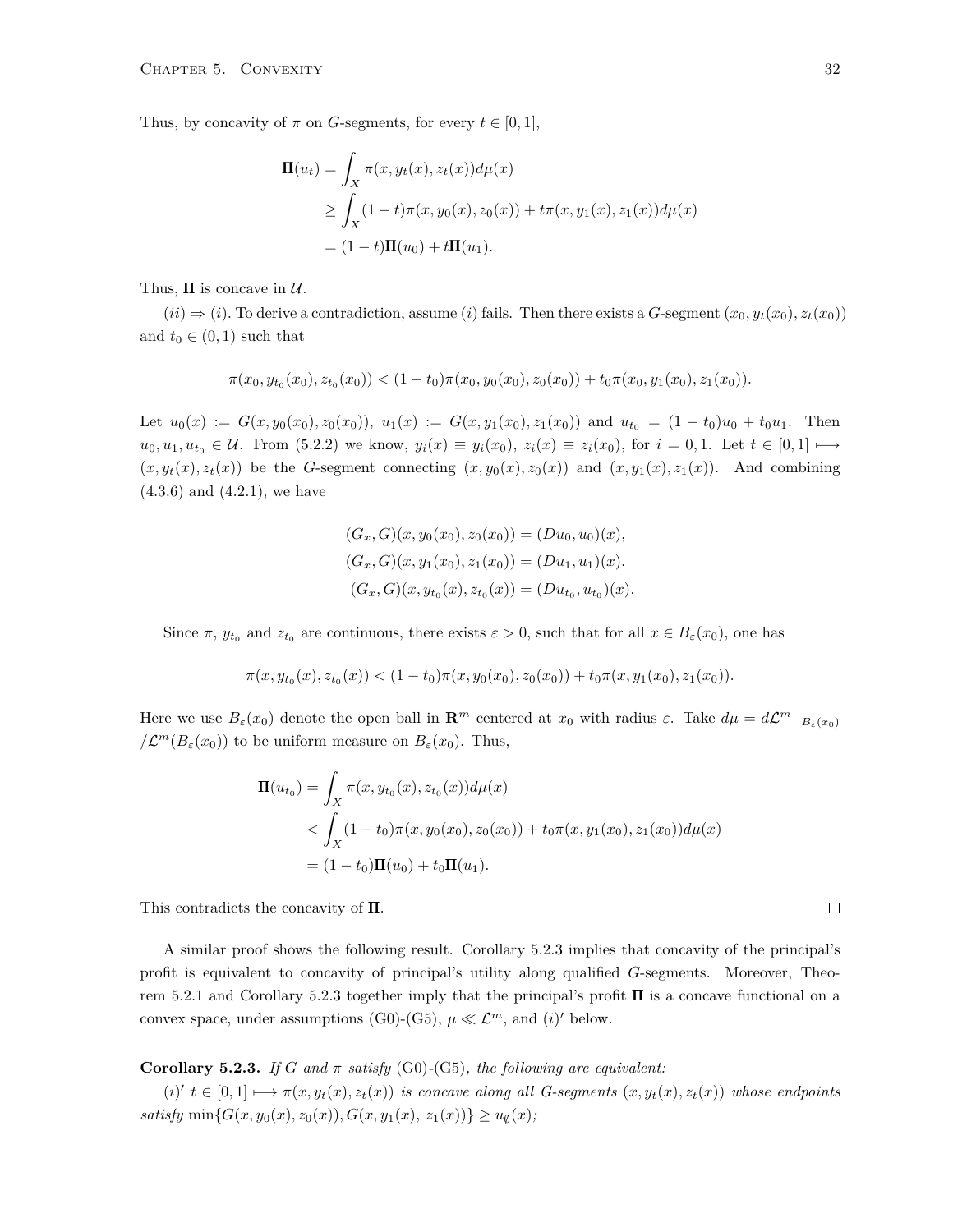$(iii)'$  **II** $(u)$  *is concave in*  $\mathcal{U}_{\emptyset}$  *for all*  $\mu \ll \mathcal{L}^m$ *.* 

To obtain uniqueness and stability of optimizers requires a stronger form of convexity. Recall that a function *f* defined on a convex subset of a normed space is said to be strictly convex if  $f((1-t)x+ty)$  $(1-t)f(x) + tf(y)$  whenever  $0 < t < 1$  and  $x \neq y$ . It is said to be  $(2-)$ uniformly concave, if there exists  $\lambda > 0$ , such that for any *x, y* in the domain of *f* and  $t \in [0,1]$ , the following inequality holds.

$$
f((1-t)x + ty) - (1-t)f(x) - tf(y) \ge t(1-t)\lambda ||x - y||^2.
$$

For such strengthenings, it is necessary to view indirect utilities  $u \in \mathcal{U}$  as equivalence classes of functions which differ only on sets of  $\mu$  measure zero. More precisely, it is natural to adopt the Sobolev norm

$$
||u||_{W^{1,2}(X,d\mu)}^2 := \int_X (|u|^2 + |Du|^2) d\mu(x)
$$

on  $U$  and  $U$ <sup> $\emptyset$ </sup>. We then have the following results:

#### **Corollary 5.2.4.** *Let*  $\pi$  *and*  $G$  *satisfy* (G0) $-(G5)$ *. If*

 $(iii)$   $t \in [0,1] \rightarrow \pi(x, y_t, z_t)$  *is strictly concave along all G-segments*  $(x, y_t, z_t)$ *, then* 

 $(iv)$   $\Pi(u)$  *is strictly concave in*  $\mathcal{U} \subset W^{1,2}(X, d\mu)$  *for all*  $\mu \ll \mathcal{L}^m$ *. If* 

 $(iii)'$   $t \in [0,1] \longmapsto \pi(x,y_t(x),z_t(x))$  is strictly concave along all G-segments  $(x,y_t(x),z_t(x))$  whose *endpoints satisfy* min ${G(x, y_0(x), z_0(x))}, G(x, y_1(x), z_1(x)) \ge u_\emptyset(x), \text{ then}$ 

 $(iv)'$   $\Pi(u)$  is strictly concave in  $\mathcal{U}_{\emptyset} \subset W^{1,2}(X, d\mu)$  for all  $\mu \ll \mathcal{L}^m$ .

In addition, Theorem 5*.*2*.*1 and Corollary 5*.*2*.*4 together imply strict concavity of principal's profit on a convex space, which guarantees a unique solution to the monopolist's problem.

Define  $\bar{G}(\bar{x}, \bar{y}) = \bar{G}(x, x_0, y, z) := x_0 G(x, y, z)$ , where  $\bar{x} = (x, x_0), \bar{y} = (y, z)$  and  $x_0 \in X_0$ , where *X*<sub>0</sub>  $\subset$  ( $-\infty$ , 0) is an open bounded interval containing  $-1$ . Hereafter, except in chapter 6, we use *x*<sub>0</sub> to denote a number in *X*0. For further applications, we need the following non-degeneracy assumption.

(G6)  $G \in C^2(cl(X \times Y \times Z))$ , and  $D_{\bar{x}, \bar{y}}(\bar{G})(x, -1, y, z)$  has full rank, for each  $(x, y, z) \in cl(X \times Y \times Z)$ .

Since (G1) implies  $m \ge n$ , full rank means  $D_{\bar{x}, \bar{y}}(\bar{G})(x, -1, y, z)$  has rank  $n + 1$ .

**Theorem 5.2.5** (Uniform concavity of the principal's objective). Assume  $G \in C^2(cl(X \times Y \times Z))$ *satisfies* (G0)-(G6)*.* In case  $\bar{z} = +\infty$ , assume the homeomorphisms of (G1) are uniformly bi-Lipschitz. *Then the following statements are equivalent:*

(*v*) *Uniform concavity of*  $\pi$  *along G*-segments, *i.e.*, *there exists*  $\lambda > 0$ *, for any G*-segment  $(x, y_t, z_t)$ *, and any*  $t \in [0, 1]$ *,* 

$$
\pi(x, y_t(x), z_t(x)) - (1 - t)\pi(x, y_0(x), z_0(x)) - t\pi(x, y_1(x), z_1(x))
$$
  
\n
$$
\geq t(1 - t)\lambda ||(y_1(x) - y_0(x), z_1(x) - z_0(x))||^2_{\mathbf{R}^{n+1}}
$$
\n(5.2.4)

(*vi*)  $\mathbf{\Pi}(u)$  *is uniformly concave in*  $\mathcal{U} \subset W^{1,2}(X, d\mu)$ *, uniformly for all*  $\mu \ll \mathcal{L}^m$ *.* 

*Proof.* (*v*)  $\Rightarrow$  (*vi*). With the same notation as last proof, we want to prove there exists  $\lambda > 0$ , such that  $\Pi(u_t) - (1-t)\Pi(u_0) - t\Pi(u_1) \ge t(1-t)\tilde{\lambda}||u_1 - u_0||_{W^{1,2}(X,d\mu)}^2$ , for any  $\mu \ll \mathcal{L}^m$ ,  $u_0, u_1 \in \mathcal{U}$  and  $t \in (0,1)$ .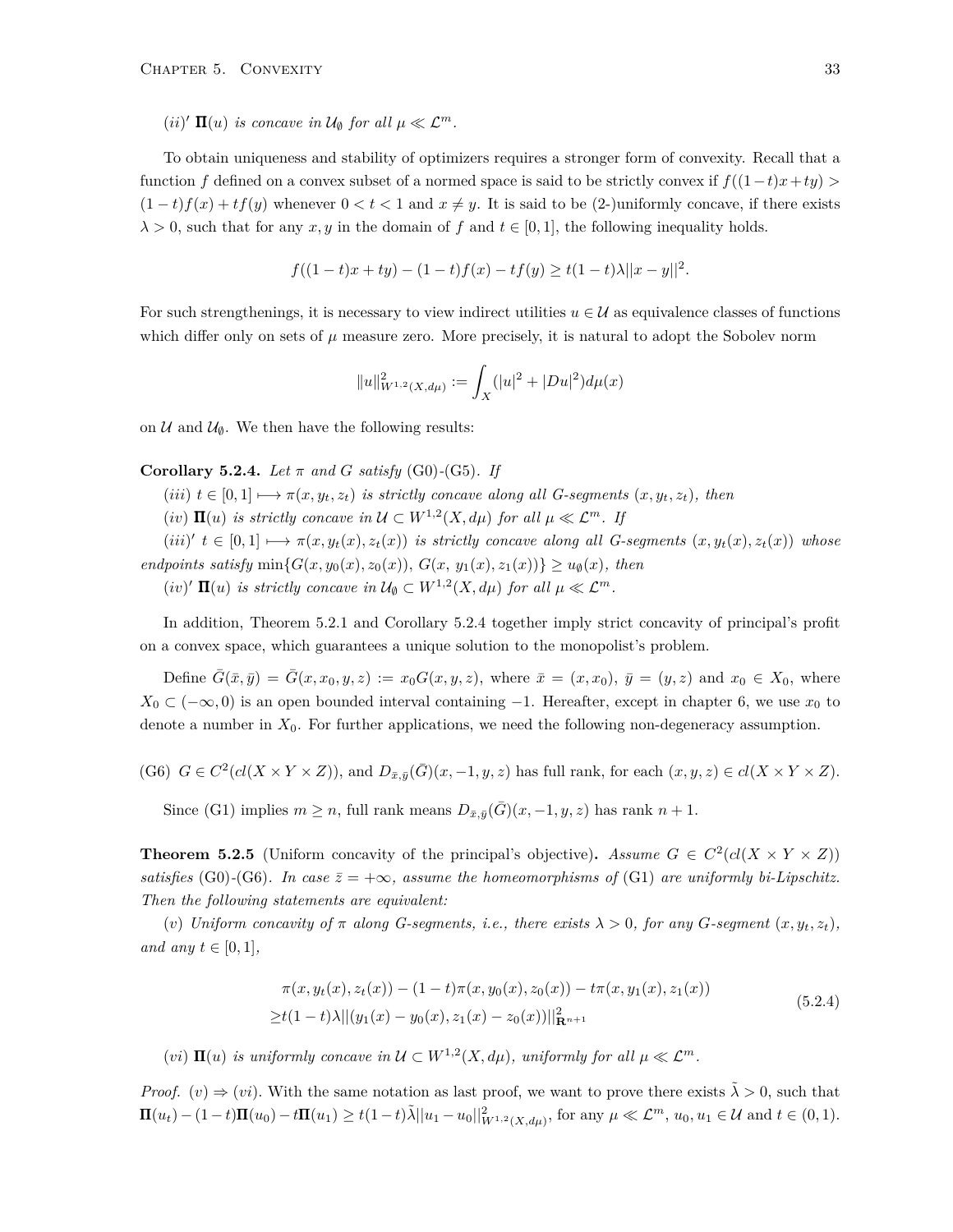Similar to last proof, we have (5.2.2) and (5.2.3). Denote  $\text{Lip}(G_x, G)$  the uniform Lipschitz constant of the map  $(x, y, z) \in X \times Y \times Z \longmapsto (G_x, G)(x, y, z).$ 

Thus by uniform concavity of  $\pi$  on *G*-segments, there exists  $\lambda > 0$ , such that for every  $t \in [0, 1]$ ,

$$
\Pi(u_t) - (1 - t)\Pi(u_0) - t\Pi(u_1)
$$
  
=  $\int_X \pi(x, y_t(x), z_t(x)) - (1 - t)\pi(x, y_0(x), z_0(x)) - t\pi(x, y_1(x), z_1(x))d\mu(x)$ 

$$
\geq \int_X t(1-t)\lambda ||(y_1(x) - y_0(x), z_1(x) - z_0(x))||^2_{\mathbf{R}^{n+1}} d\mu(x)
$$
  
\n
$$
\geq \int_X t(1-t)\lambda ||(Du_1(x) - Du_0(x), u_1(x) - u_0(x))||^2_{\mathbf{R}^{n+1}} / \mathrm{Lip}^2(G_x, G) d\mu(x)
$$
  
\n
$$
= t(1-t) \frac{\lambda}{\mathrm{Lip}^2(G_x, G)} ||u_1 - u_0||_{W^{1,2}(X, d\mu)}.
$$

Thus, **Π** is uniformly concave in  $\mathcal{U}$ , with  $\tilde{\lambda} = \frac{\lambda}{\text{Lip}^2(G_x, G)} > 0$ .

 $(vi) \Rightarrow (v)$ . To derive a contradiction, assume  $(v)$  fails. Then for any  $\lambda > 0$ , there exists a *G*-segment  $(x^0, y_t(x^0), z_t(x^0))$ , and some  $\tau \in (0, 1)$ , such that  $\pi(x^0, y_\tau(x^0), z_\tau(x^0)) - (1 - \tau)\pi(x^0, y_0(x^0), z_0(x^0))$  $\tau\pi(x^0, y_1(x^0), z_1(x^0)) < \tau(1-\tau)\lambda ||(y_1(x^0) - y_0(x^0), z_1(x^0) - z_0(x^0))||^2_{\mathbf{R}^{n+1}}.$ 

Take  $u_0(x) := G(x, y_0(x^0), z_0(x^0))$ ,  $u_1(x) := G(x, y_1(x^0), z_1(x^0))$  and for  $t \in (0, 1)$ , assign  $u_t := (1$  $t)u_0 + tu_1$ . Then  $u_t \in \mathcal{U}$ , for  $t \in [0,1]$ . From  $(5.2.2)$  we know,  $y_i(x) \equiv y_i(x^0)$ ,  $z_i(x) \equiv z_i(x^0)$ , for  $i = 0,1$ . Let  $t \in [0,1] \mapsto (x, y_t(x), z_t(x))$  be the G-segment connecting  $(x, y_0(x), z_0(x))$  and  $(x, y_1(x), z_1(x))$ . And combining (4*.*3*.*6) and (4*.*2*.*1), we have

$$
(G_x, G)(x, y_0(x^0), z_0(x^0)) = (Du_0, u_0)(x),
$$
  
\n
$$
(G_x, G)(x, y_1(x^0), z_1(x^0)) = (Du_1, u_1)(x).
$$
  
\n
$$
(G_x, G)(x, y_t(x), z_t(x)) = (Du_t, u_t)(x).
$$

Since  $\pi$ ,  $y_{\tau}$  and  $z_{\tau}$  are continuous, there exists  $\varepsilon > 0$ , such that for all  $x \in B_{\varepsilon}(x^0)$ ,

$$
\pi(x, y_{\tau}(x), z_{\tau}(x)) - (1 - \tau)\pi(x, y_0(x^0), z_0(x^0)) - \tau\pi(x, y_1(x^0), z_1(x^0))
$$
  

$$
< \tau(1 - \tau)\lambda||(y_1(x^0) - y_0(x^0), z_1(x^0) - z_0(x^0))||_{\mathbf{R}^{n+1}}^2.
$$

Here we use  $B_{\varepsilon}(x^0)$  denote the open ball in  $\mathbf{R}^m$  centered at  $x^0$  with radius  $\varepsilon$ . Take  $d\mu = d\mathcal{L}^m|_{B_{\varepsilon}(x^0)}$  $/ \mathcal{L}^m(B_\varepsilon(x^0))$  to be uniform measure on  $B_\varepsilon(x^0)$ . By (G6), the map  $\bar{y}_G : (x, p, q) \longmapsto (y, z)$ , which solves equation (4.3.6), is uniformly Lipschitz on  $X \times \mathbf{R} \times \mathbf{R}^m$ . Denote Lip( $\bar{y}_G$ ) its Lipschitz constant.

Thus for such  $\tau$ ,  $u_0$ ,  $u_1$  and  $\mu$ , we have

$$
\Pi(u_{\tau}) - (1 - \tau)\Pi(u_0) - \tau\Pi(u_1)
$$
\n
$$
= \int_X \pi(x, y_{\tau}(x), z_{\tau}(x)) - (1 - \tau)\pi(x, y_0(x^0), z_0(x^0)) - \tau\pi(x, y_1(x^0), z_1(x^0))d\mu(x)
$$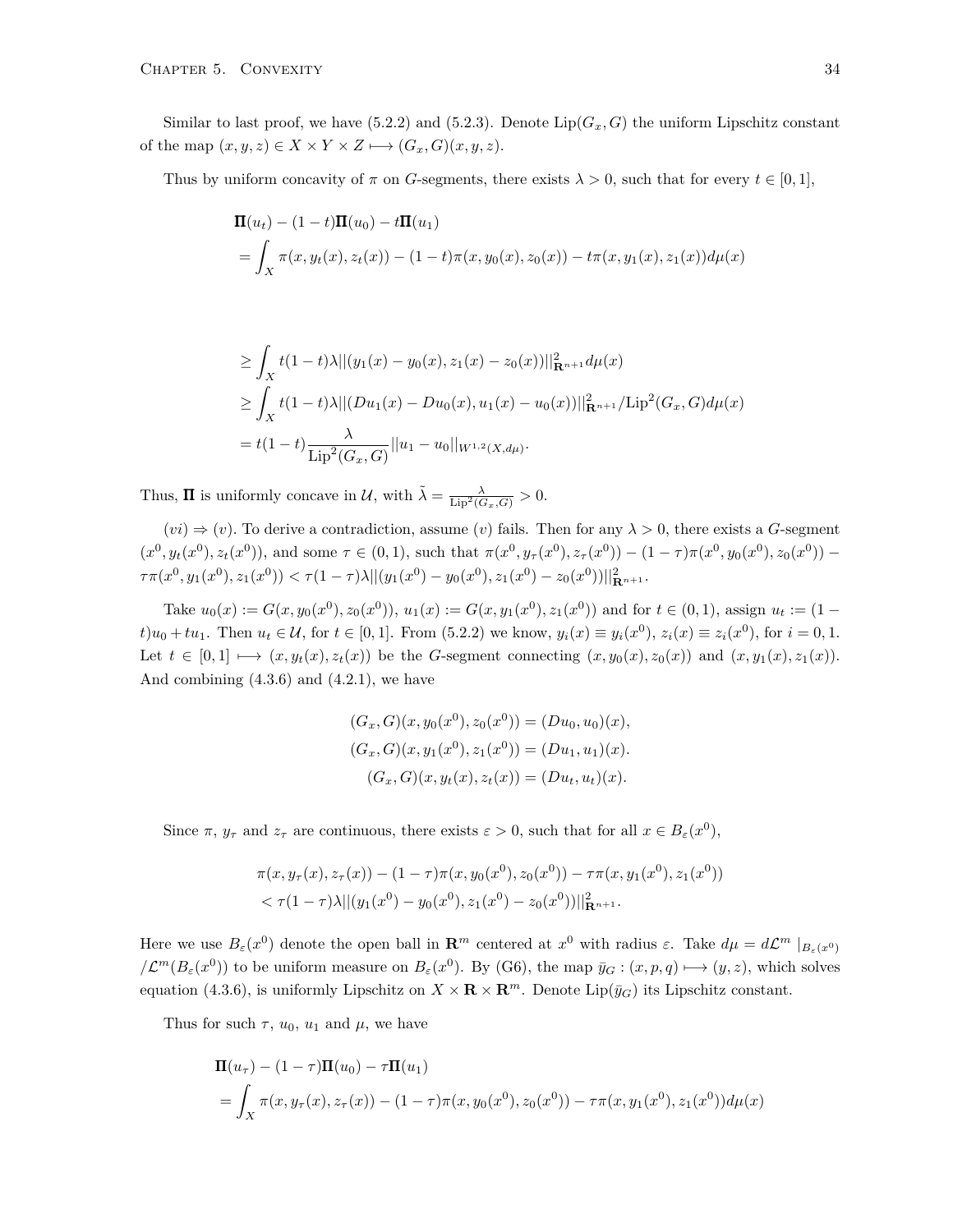$$
\begin{aligned} &< \int_X \tau (1-\tau)\lambda ||(y_1 - y_0, z_1 - z_0)||^2_{\mathbf{R}^{n+1}} d\mu(x) \\ &< \tau (1-\tau)\lambda \text{Lip}^2(\bar{y}_G) ||u_1 - u_0||^2_{W^{1,2}(X, d\mu)}.\end{aligned}
$$

This contradicts the uniform concavity of  $\Pi$ .

A similar argument implies the following equivalence. Theorem 5*.*2*.*1 and Corollary 5*.*2*.*6 together imply that the principal's profit  $\Pi$  is a uniformly concave functional on a convex space, under assumptions  $(G0)$ - $(G6)$ ,  $\mu \ll \mathcal{L}^m$ , and  $(v)'$ .

**Corollary 5.2.6.** *Under the same assumptions as in Theorem 5.2.5, the following are equivalent:*

 $(v)'$  *Uniform concavity of*  $\pi$  *(in the sense of equation (5.2.4)) along G-segments*  $(x, y_t(x), z_t(x))$  *whose*  $\{ \text{endpoints satisfy } \min \{ G(x, y_0(x), z_0(x)), G(x, y_1(x), z_1(x)) \} \geq u_{\emptyset}(x);$ 

 $(vi)'$   $\Pi(u)$  *is uniformly concave in*  $\mathcal{U}_{\emptyset} \subset W^{1,2}(X, d\mu)$  *uniformly for all*  $\mu \ll \mathcal{L}^m$ .

The preceding concavity results also have convexity analogs. Unlike strict concavity, strict convexity does not imply uniqueness of the principal's profit-maximizing strategy, though it suggests it should only be attained at extreme points of the strategy space  $U$ , where extreme point needs to be interpreted appropriately.

*Remark* 5.2.7 (Convexity of principal's objective). If  $\pi$  and *G* satisfy (G0)-(G5), the equivalences  $(i) \Leftrightarrow$  $(ii)$  and  $(i)' \Leftrightarrow (ii)'$  and implications  $(iii) \Rightarrow (iv)$  and  $(iii)' \Rightarrow (iv)'$  remain true when all occurences of concavity are replaced by convexity. Similarly, the equivalences  $(v) \Leftrightarrow (vi)$  and  $(v)' \Leftrightarrow (vi)'$  remain true when both occurences of uniform concavity are replaced by uniform convexity in Theorem 5.2.5.

Assuming (G6), we denote  $(\bar{G}_{\bar{x},\bar{y}})^{-1}$  the left inverse of  $D_{\bar{x},\bar{y}}(\bar{G})(x,x_0,y,z)$ . We will use Einstein notation for simplifying expressions including summations of vectors, matrices, and general tensors for higher order derivatives. There are essentially three rules of Einstein summation notation, namely: 1. repeated indices are implicitly summed over; 2. each index can appear at most twice in any term; 3. both sides of an equation must contain the same non-repeated indices. For example,  $a_{ij}v_i = \sum_i a_{ij}v_i$ ,  $a_{ij}b^{kj}v_k = \sum_j \sum_k a_{ij}b^{kj}v_k$ . We also use comma to separate subscripts: the subscripts before comma represent derivatives with respect to first variable and those after comma represent derivatives with respect to second variable. For instance, for  $b = b(x, y)$ ,  $b_{k}l$  represents second derivatives with respect of *y* only. And for  $G = G(x, y, z)$ , where  $z \in \mathbf{R}$ ,  $G_{i, iz}$  denotes third order derivatives with respect of *x*, *y* and *z*, instead of using another comma to separate subscripts corresponding to *y* and *z*. Starting from now, for subscripts, we use  $i, k, j, l, \alpha, \beta$  denoting integers from either  $\{1, ..., m\}$  or  $\{1, ..., n\}$ , and  $\overline{i}, \overline{k}, \overline{j}, \overline{l}$  denoting augmented indices from  $\{1, ..., m+1\}$  or  $\{1, ..., n+1\}$ . For instance,  $\pi_{i}$ , denotes first order derivative with respect to *x* only,  $\pi_{\bar{k}\bar{j}}$  represents Hessian matrix with respect to  $\bar{y}$  only, and  $\bar{G}_{\bar{i},\bar{k}\bar{j}}$ denotes a third order derivative tensor which can be viewed as taking  $\bar{x}$ -derivative of  $\bar{G}_{,\bar{k}\bar{j}}$ .

The following remark reformulates concavity of *π* on *G*-segments using non-positive definiteness of a matrix. This equivalent form provides a simple method to verify concavity condition stated in Theorem 5*.*2*.*2. We will apply this matrix form to establish Corollary 5*.*3*.*2 and Example 8*.*2*.*1 *−* 8*.*2*.*3.

**Lemma 5.2.8** (Characterizing concavity of principal's profit in the smooth case). *When*  $G \in C^3(cl(X \times$  $(Y \times Z)$ ) satisfies (G0)-(G6) and  $\pi \in C^2(cl(X \times Y \times Z))$ , then differentiating  $\pi$  along an arbitrary G-

 $\Box$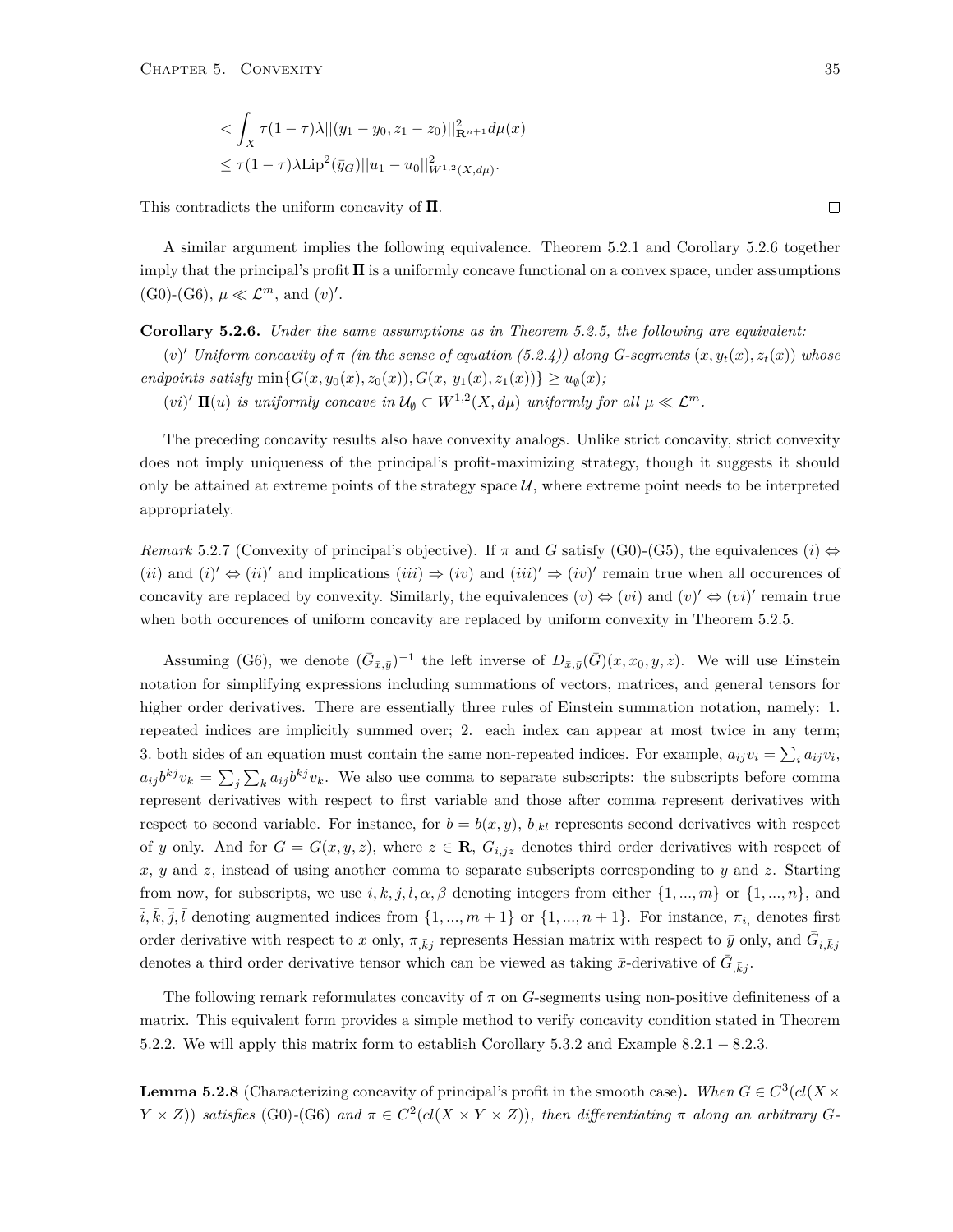$segment t \in [0, 1] \longrightarrow (x, y_t, z_t)$  *yields* 

$$
\frac{d^2}{dt^2}\pi(x, y_t, z_t) = (\pi_{,\bar{k}\bar{j}} - \pi_{,\bar{l}}\bar{G}^{\bar{i},\bar{l}}\bar{G}_{\bar{i},\bar{k}\bar{j}})\dot{\bar{y}}^{\bar{k}}\dot{\bar{y}}^{\bar{j}} \tag{5.2.5}
$$

where  $\bar{G}^{\bar{i},\bar{l}}$  denotes the left inverse of the matrix  $\bar{G}_{\bar{i},\bar{k}}$  and  $\dot{y}^{\bar{k}} = (\frac{d}{dt})\bar{y}^{\bar{k}}_t$ . Thus (i) in Theorem 5.2.2 is equivalent to non-positive definiteness of the quadratic form  $\pi_{,\bar{k} \bar{j}} - \pi_{,\bar{l}} \bar{G}^{\bar{i},\bar{l}} \bar{G}_{\bar{i},\bar{k} \bar{j}}$  on  $T_{\bar{y}}(Y \times Z) = \mathbf{R}^{n+1}$ , *for each*  $(x, \bar{y}) \in X \times Y \times Z$ *. Similarly, Theorem 5.2.5* (*v*) *is equivalent to uniform negative definiteness of the same form.*

*Proof.* For any G-segments  $(x, y_t, z_t)$  satisfying equation (5.2.3) and  $\pi \in C^2(cl(X \times Y \times Z))$ ,  $t \in [0, 1] \mapsto$  $\pi(x, y_t, z_t)$  is concave [uniformly concave] if and only if  $\frac{d^2}{dt^2} \pi(x, y_t, z_t) \leq 0 \leq -\lambda ||(\dot{y}_t, \dot{z}_t)||^2_{\mathbf{R}^{n+1}} < 0$ , for all *t* ∈ [0, 1].

On the one hand, since  $\frac{d}{dt}\pi(x, y_t, z_t) = \pi_{\bar{k}}\dot{\bar{y}}^{\bar{k}}$ , taking another derivative with respect of *t* gives

$$
\frac{d^2}{dt^2}\pi(x, y_t, z_t) = \pi_{,\bar{k}\bar{j}}\dot{\bar{y}}^{\bar{k}}\dot{\bar{y}}^{\bar{j}} + \pi_{,\bar{l}}\ddot{\bar{y}}^{\bar{l}}.\tag{5.2.6}
$$

On the other hand, taking second derivative with respect of t at both sides of equation (5.2.3), which is equivalent to  $\bar{G}_{\bar{i}}(x, x_0, y_t(x), z_t(x)) = (x_0 D u_t, u_t)(x)$ , for some fixed  $x_0 \in X_0$ , implies

$$
\bar{G}_{\bar{i},\bar{k}\bar{j}}\dot{\bar{y}}^{\bar{k}}\dot{\bar{y}}^{\bar{j}} + \bar{G}_{\bar{i},\bar{k}}\ddot{\bar{y}}^{\bar{k}} = 0
$$
\n(5.2.7)

Combining equations (5.2.6) with (5.2.7) yields (5.2.5). For  $x \in X$ , there is a *G*-segment with any given tangent direction through  $\bar{y} = (y, z) \in Y \times Z$ . Thus, the non-positivity of  $\frac{d^2}{dt^2} \pi(x, y_t, z_t)$  along all G-segments  $(x, y_t, z_t)$  is equivalent to non-positive definiteness of the matrix  $(\pi_{,\bar{k}\bar{j}} - \pi_{,\bar{l}}\bar{G}^{\bar{i},\bar{l}}\bar{G}_{\bar{i},\bar{k}\bar{j}})$  on  $T_{\bar{y}}(Y \times Z) = \mathbf{R}^{n+1}$ .

In addition, the uniform concavity of  $\pi(x, y_t, z_t)$  along all G-segments  $(x, y_t, z_t)$  is equivalent to uniform negative definiteness of  $(\pi_{\bar{k}\bar{j}} - \pi_{\bar{j}}\bar{G}^{\bar{i},\bar{l}}\bar{G}_{\bar{i},\bar{k}\bar{j}})$  on  $\mathbf{R}^{n+1}$ .  $\Box$ 

### **5.3 Concavity of principal's objective when her utility does not depend directly on agents' private types: A sharper, more local result**

In this section, we reveal a necessary and sufficient condition for the concavity of principal's maximization problem, not for some specific examples in chapter 8, but for many other private-value circumstances, where principal's utility only directly depends on the products sold and their selling prices, but not the buyer's type.

Before we state the results, we need the following definition, which is a generalized Legendre transform (see Moreau [28], Kutateladze-Rubinov [19], Elster-Nehse [9], Balder [2], Dolecki-Kurcyusz [7], Gangbo-McCann<sup>[12]</sup>, Singer<sup>[41]</sup>, Rubinov<sup>[40</sup>, 39], and Martínez-Legaz [22] for more references).

**Definition 5.3.1** ( $\bar{G}$ -concavity,  $\bar{G}$ <sup>\*</sup>-concavity). A function  $\phi : cl(X \times X_0) \longrightarrow \mathbf{R}$  is called  $\bar{G}$ -concave if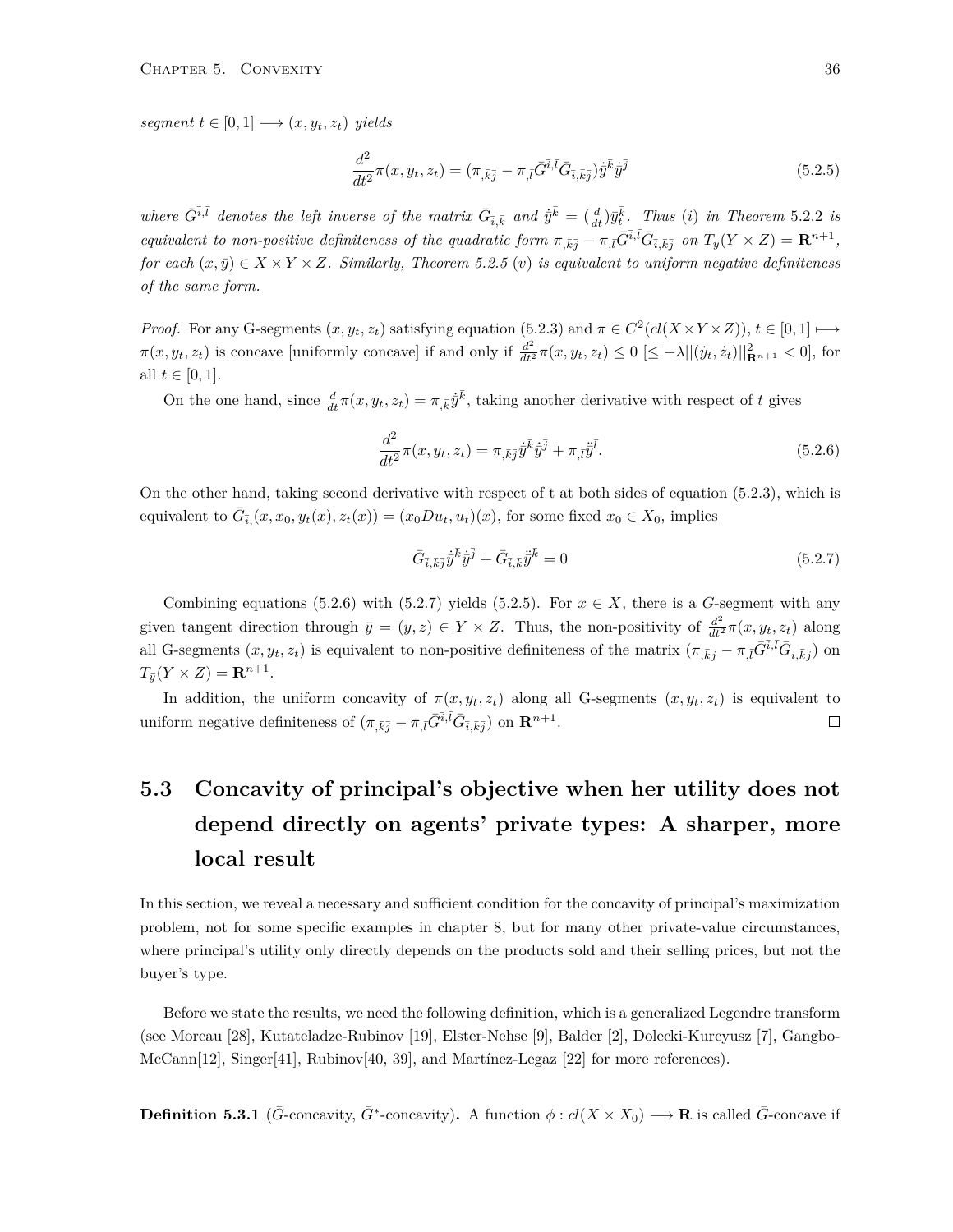$\phi = (\phi^{\bar{G}^*})^{\bar{G}}$  and a function  $\psi : cl(Y \times Z) \longrightarrow \mathbf{R}$  is called  $\bar{G}^*$ -concave if  $\psi = (\psi^{\bar{G}})^{\bar{G}^*}$ , where

$$
\psi^{\bar{G}}(\bar{x}) = \min_{\bar{y} \in cl(Y \times Z)} \bar{G}(\bar{x}, \bar{y}) - \psi(\bar{y}),
$$
  
and 
$$
\phi^{\bar{G}^*}(\bar{y}) = \min_{\bar{x} \in cl(X \times X_0)} \bar{G}(\bar{x}, \bar{y}) - \phi(\bar{x}).
$$
\n(5.3.1)

We say  $\psi$  is strictly  $\bar{G}^*$ -concave, if in addition  $\psi^{\bar{G}} \in C^1(X \times X_0)$ .

Note that, apart from an overall sign and the extra variables, Definition 5.3.1 coincides with a quasilinear version  $G(\bar{x}, \bar{y}, z) = \bar{G}(\bar{x}, \bar{y}) - z$  of Definition 2.2.1.

The following corollary characterizes the concavity of principal's profit when her utility on one hand is not influenced by the agents' identity, and on the other hand has adequate generality to encompass a tangled nonlinear relationship between products and selling prices. It generalizes the convexity result in Figalli-Kim-McCann [11], where  $G(x, y, z) = b(x, y) - z$  and  $\pi(x, y, z) = z - a(y)$ .

**Corollary 5.3.2** (Concavity of principal's objective with her utility not depending on agents' types)**.** If  $G \in C^3(cl(X \times Y \times Z))$  satisfies (G0)-(G6),  $\pi \in C^2(cl(Y \times Z))$  is  $\overline{G}^*$ -concave and  $\mu \ll \mathcal{L}^m$ , then  $\Pi$ *is concave.*

*Proof.* According to Lemma 5.2.8, for concavity, we only need to show non-positive definiteness of  $(\pi_{\bar{k}\bar{j}} - \pi_{\bar{l}}\bar{G}^{\bar{i},\bar{l}}\bar{G}_{\bar{i},\bar{k}\bar{j}})$  on  $\mathbf{R}^{n+1}$ , i.e., for any  $\bar{x} = (x, x_0) \in X \times X_0$ ,  $\bar{y} \in Y \times Z$  and  $\xi \in \mathbf{R}^{n+1}$ ,  $(\pi_{\bar{k}\bar{j}}(\bar{y}) - \pi_{\bar{k}\bar{j}}(\bar{y}))$  $\pi_{\bar{l}}(\bar{y})\bar{G}^{\bar{i},\bar{l}}(\bar{x},\bar{y})\bar{G}_{\bar{i},\bar{k}\bar{j}}(\bar{x},\bar{y})\big)\xi^{\bar{k}}\xi^{\bar{j}}\leq 0.$ 

For any fixed  $\bar{x} = (x, x_0) \in X \times X_0$ ,  $\bar{y} \in Y \times Z$ ,  $\xi \in \mathbb{R}^{n+1}$ , there exist  $\delta > 0$  and  $t \in (-\delta, \delta) \longmapsto \bar{y}_t \in \mathbb{R}$  $Y \times Z$ , such that  $\bar{y}_t|_{t=0} = \bar{y}, \, \dot{\bar{y}}|_{t=0} = \xi$  and  $\frac{d^2}{dt^2} \bar{G}_{\bar{i},\bar{y}}(\bar{x}, \bar{y}_t) = 0$ . Thus,

$$
0 = \frac{d^2}{dt^2} \bigg|_{t=0} \bar{G}_{\bar{i},\bar{t}}(\bar{x}, \bar{y}_t) = \bar{G}_{\bar{i},\bar{k}\bar{j}}(\bar{x}, \bar{y}) \xi^{\bar{k}} \xi^{\bar{j}} + \bar{G}_{\bar{i},\bar{k}}(\bar{x}, \bar{y}) (\ddot{\bar{y}}_t)^{\bar{k}} \bigg|_{t=0}.
$$
 (5.3.2)

Since  $\pi$  is  $\bar{G}^*$ -concave, we have  $\pi(\bar{y}) = \min_{\tilde{x} \in cl(X \times X_0)} \bar{G}(\tilde{x}, \bar{y}) - \phi(\tilde{x})$ , for some  $\bar{G}$ -concave function  $\phi$ . Since  $cl(X \times X_0)$  is compact, for this  $\bar{y}$ , there exists  $\bar{x}^* = (x^*, x_0^*) \in cl(X \times X_0)$ , such that  $\pi_{\bar{l}}(\bar{y}) = \bar{G}_{,\bar{l}}(\bar{x}^*, \bar{y})$  for each  $\bar{l} = 1, 2, ..., n + 1$  and  $\pi_{\bar{k}\bar{j}}(\bar{y})\xi^{\bar{k}}\xi^{\bar{j}} \leq \bar{G}_{,\bar{k}\bar{j}}(\bar{x}^*, \bar{y})\xi^{\bar{k}}\xi^{\bar{j}}$  for each  $\xi \in \mathbb{R}^{n+1}$ . Combined with (5.3.2) this yields

$$
\begin{aligned} & \left( \pi_{\bar{k}\bar{j}}(\bar{y}) - \pi_{\bar{l}}(\bar{y}) \bar{G}^{\bar{i},\bar{l}}(\bar{x},\bar{y}) \bar{G}_{\bar{i},\bar{k}\bar{j}}(\bar{x},\bar{y}) \right) \xi^{\bar{k}} \xi^{\bar{j}} \\ &\leq \left( \bar{G}_{,\bar{k}\bar{j}}(\bar{x}^*,\bar{y}) - \bar{G}_{,\bar{l}}(\bar{x}^*,\bar{y}) \bar{G}^{\bar{i},\bar{l}}(\bar{x},\bar{y}) \bar{G}_{\bar{i},\bar{k}\bar{j}}(\bar{x},\bar{y}) \right) \xi^{\bar{k}} \xi^{\bar{j}} \\ &= \bar{G}_{,\bar{k}\bar{j}}(\bar{x}^*,\bar{y}) \xi^{\bar{k}} \xi^{\bar{j}} + \bar{G}_{,\bar{l}}(\bar{x}^*,\bar{y}) \cdot (\bar{\ddot{y}}_t)^{\bar{l}} \Big|_{t=0} \end{aligned}
$$

$$
= \frac{d^2}{dt^2} \Big|_{t=0} \overline{G}(\bar{x}^*, \bar{y}_t)
$$
  
=  $x_0^* \cdot \frac{d^2}{dt^2} \Big|_{t=0} G(x^*, \bar{y}_t)$   
 $\leq 0.$ 

The last inequality comes from  $x_0^* \leq 0$  and (G3).

 $\Box$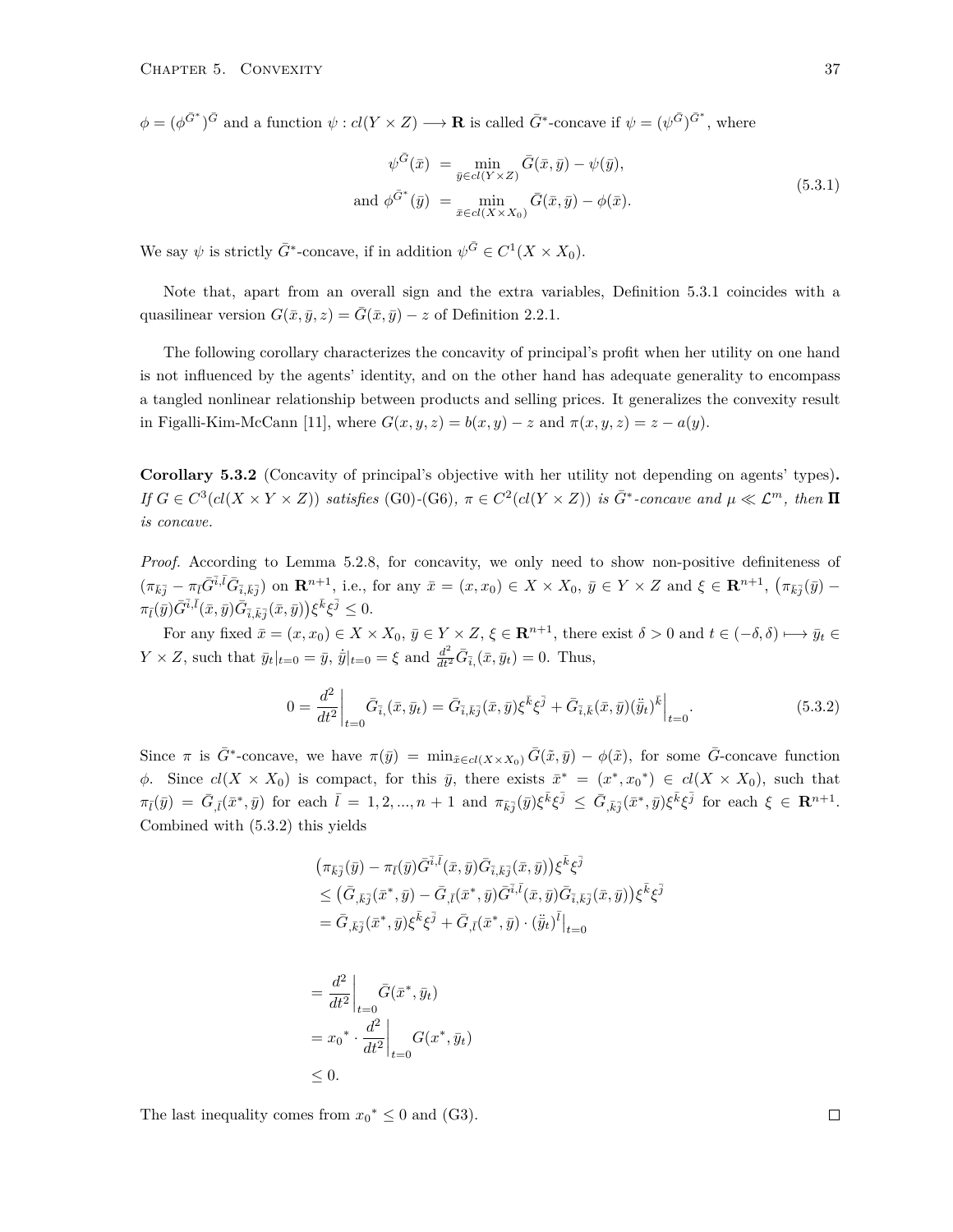The following proposition shows a version of sufficient and necessary condition to concavity in corollary 5.3.2.

**Proposition 5.3.3** (Concavity of principal's objective when her payoff is independent of agents' types)**.** Suppose  $G \in C^3(cl(X \times Y \times Z))$  satisfies (G0)-(G6),  $\pi \in C^2(cl(Y \times Z))$ , and assume there exists a set  $J \subset cl(X)$  such that for each  $\bar{y} \in Y \times Z$ ,  $0 \in (\pi_{\bar{y}} + G_{\bar{y}})(cl(J), \bar{y})$ . Then the following statements are *equivalent:*

- (i) local  $\bar{G}^*$ -concavity of  $\pi$ : *i.e.*  $\pi_{\bar{y}\bar{y}}(\bar{y}) + G_{\bar{y}\bar{y}}(x,\bar{y})$  *is non-positive definite whenever*  $(x,\bar{y}) \in cl(J) \times$  $Y \times Z$  *satisfies*  $\pi_{\bar{y}}(\bar{y}) + G_{\bar{y}}(x, \bar{y}) = 0$ ;
- *(ii)*  $\Pi$  *is concave on U for all*  $\mu \ll L^m$ *.*

*Remark* 5.3.4*.* The sufficient condition, i.e., existence of  $J \subset cl(X)$ , such that for each  $\bar{y} \in Y \times Z$ ,  $0 \in (\pi_{\bar{y}} + G_{\bar{y}})(cl(J), \bar{y}))$ , make the statement more general than taking some specific subset of  $cl(X)$ instead. In particular, if  $J = cl(X)$ , this condition is equivalent to: for each  $\bar{y} \in Y \times Z$ , there exists  $x \in cl(X)$ , such that  $(\pi_{\bar{y}} + G_{\bar{y}})(x, \bar{y}) = 0$ . One of its economic interpretations is that for each productprice type, there exists a customer type, such that his marginal disutility, the gradient with respect to product type (e.g., quality, quantity, etc.) and price type, coincides with the marginal utility of the monopolist.

*Proof of Proposition 5.3.3.* (*i*)  $\Rightarrow$  (*ii*). Similar to the proof of Corollary 5.3.2, we only need to show non-positive definiteness of  $(\pi_{\bar{k}\bar{j}} - \pi_{\bar{l}}\bar{G}^{\bar{i},\bar{l}}\bar{G}_{\bar{i},\bar{k}\bar{j}})$ , i.e., for any  $\bar{x} = (x, x_0) \in X \times X_0$ ,  $\bar{y} \in Y \times Z$  and  $\xi \in \mathbf{R}^{n+1}, \ (\pi_{\bar{k}\bar{j}}(\bar{y}) - \pi_{\bar{l}}(\bar{y}) \bar{G}^{\bar{i},\bar{l}}(\bar{x},\bar{y}) \bar{G}_{\bar{i},\bar{k}\bar{j}}(\bar{x},\bar{y})) \xi^{\bar{k}} \xi^{\bar{j}} \leq 0.$ 

For any fixed  $\bar{x} = (x, x_0) \in X \times X_0$ ,  $\bar{y} \in Y \times Z$ ,  $\xi \in \mathbb{R}^{n+1}$ , there exist  $\delta > 0$  and a curve  $t\in(-\delta,\delta)\longmapsto\bar{y}_t\in Y\times Z$ , such that  $\bar{y}_t|_{t=0}=\bar{y}$ ,  $\dot{\bar{y}}_t|_{t=0}=\xi$  and  $\frac{d^2}{dt^2}\bar{G}_{\bar{i},\bar{y}_t}(\bar{x},\bar{y}_t)=0$ . Thus,

$$
0 = \frac{d^2}{dt^2} \bigg|_{t=0} \bar{G}_{\bar{i},\bar{k}}(\bar{x}, \bar{y}_t) = \bar{G}_{\bar{i},\bar{k}\bar{j}}(\bar{x}, \bar{y}) \xi^{\bar{k}} \xi^{\bar{j}} + \bar{G}_{\bar{i},\bar{k}}(\bar{x}, \bar{y}) \cdot (\ddot{y}_t)^{\bar{k}} \big|_{t=0}
$$
(5.3.3)

For this  $\bar{y}$ , since  $0 \in (\pi_{\bar{y}} + G_{\bar{y}})(cl(J), \bar{y})$ , there exists  $x^* \in cl(J)$ , such that  $(\pi_{\bar{y}} + G_{\bar{y}})(x^*, \bar{y}) = 0$ . By property (*i*), one has  $(\pi_{\bar{y}\bar{y}}(\bar{y}) + G_{\bar{y}\bar{y}}(x^*, \bar{y}))\xi^{\bar{k}}\xi^{\bar{j}} \leq 0$ . Let  $\bar{x}^* = (x^*, -1)$ , then  $\pi_{\bar{l}}(\bar{y}) = \bar{G}_{,\bar{l}}(\bar{x}^*, \bar{y})$  and  $\pi_{\bar{k}\bar{j}}(\bar{y})\xi^{\bar{k}}\xi^{\bar{j}} \leq \bar{G}_{,\bar{k}\bar{j}}(\bar{x}^*,\bar{y})\xi^{\bar{k}}\xi^{\bar{j}}$ , for each  $\bar{l}=1,2,...,n+1$ . Thus, combining (5.3.3) and (G3), we have

$$
(\pi_{\bar{k}_{J}}(\bar{y}) - \pi_{\bar{l}}(\bar{y})\bar{G}^{\bar{i},\bar{l}}(\bar{x},\bar{y})\bar{G}_{\bar{i},\bar{k}\bar{j}}(\bar{x},\bar{y}))\xi^{\bar{k}}\xi^{\bar{j}}\n\leq (\bar{G}_{,\bar{k}_{J}}(\bar{x}^{*},\bar{y}) - \bar{G}_{,\bar{l}}(\bar{x}^{*},\bar{y})\bar{G}^{\bar{i},\bar{l}}(\bar{x},\bar{y})\bar{G}_{\bar{i},\bar{k}\bar{j}}(\bar{x},\bar{y}))\xi^{\bar{k}}\xi^{\bar{j}}\n= \bar{G}_{,\bar{k}\bar{j}}(\bar{x}^{*},\bar{y})\xi^{\bar{k}}\xi^{\bar{j}} + \bar{G}_{,\bar{l}}(\bar{x}^{*},\bar{y}) \cdot (\ddot{y}_{t})^{\bar{l}}|_{t=0}\n= \frac{d^{2}}{dt^{2}}\Big|_{t=0} \bar{G}(\bar{x}^{*},\bar{y}_{t})\n= -\frac{d^{2}}{dt^{2}}\Big|_{t=0} G(x^{*},\bar{y}_{t})\n\leq 0.
$$
\n(5.3.4)

 $(ii) \Rightarrow (i)$ . For any  $(x,\bar{y}) \in cl(J) \times Y \times Z$ , satisfying  $\pi_{\bar{y}}(\bar{y}) + G_{\bar{y}}(x,\bar{y}) = 0$ , we would like to show  $(\pi_{\bar{k}\bar{j}}(\bar{y})+G_{,\bar{k}\bar{j}}(x,\bar{y}))\xi^{\bar{k}}\xi^{\bar{j}}\leq 0$ , for any  $\xi \in \mathbf{R}^{n+1}$ . Let  $\bar{x}=(x,-1)$ , there exist  $\delta>0$  and a curve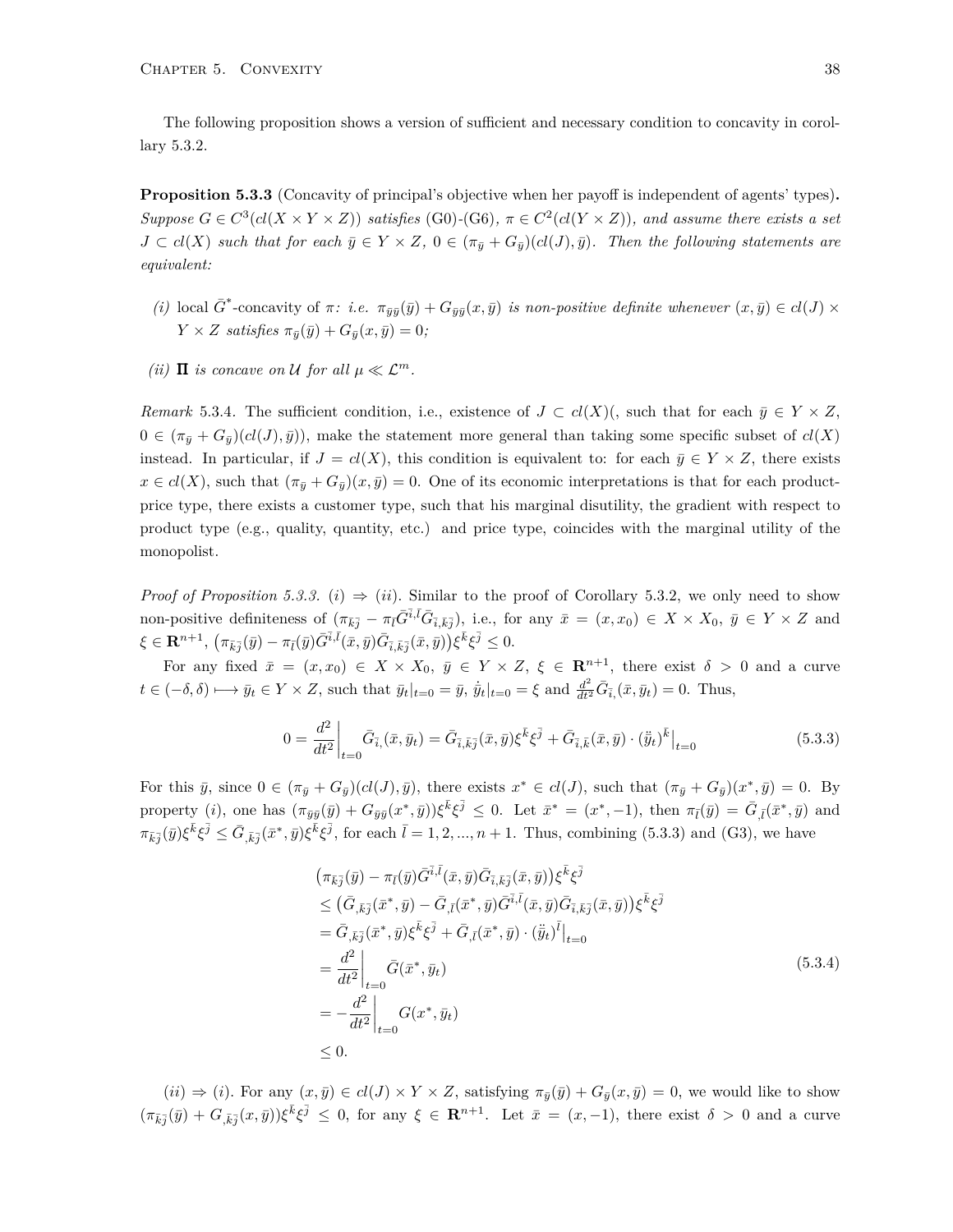$t\in(-\delta,\delta)\longmapsto\bar{y}_t\in Y\times Z$ , such that  $\bar{y}_t|_{t=0}=\bar{y},\dot{\bar{y}}_t|_{t=0}=\xi$  and  $\frac{d^2}{dt^2}\bar{G}_{\bar{i},\bar{y}_t}(\bar{x},\bar{y}_t)=0$ . Thus, equation (5.3.3) holds.

Since Π is concave, by Theorem 5*.*2*.*2 and Lemma 5*.*2*.*8 as well as equation (5.3.3), we have

$$
0 \geq (\pi_{\bar{k}\bar{j}}(\bar{y}) - \pi_{\bar{l}}(\bar{y})\bar{G}^{\bar{i},\bar{l}}(\bar{x},\bar{y})\bar{G}_{\bar{i},\bar{k}\bar{j}}(\bar{x},\bar{y}))\xi^{\bar{k}}\xi^{\bar{j}}
$$
  
\n
$$
= (\pi_{\bar{k}\bar{j}}(\bar{y}) - \bar{G}_{,\bar{k}\bar{j}}(\bar{x},\bar{y}) + \bar{G}_{,\bar{k}\bar{j}}(\bar{x},\bar{y}) - \bar{G}_{,\bar{l}}(\bar{x},\bar{y})\bar{G}^{\bar{i},\bar{l}}(\bar{x},\bar{y})\bar{G}_{\bar{i},\bar{k}\bar{j}}(\bar{x},\bar{y}))\xi^{\bar{k}}\xi^{\bar{j}}
$$
  
\n
$$
= (\pi_{\bar{k}\bar{j}}(\bar{y}) - \bar{G}_{,\bar{k}\bar{j}}(\bar{x},\bar{y}))\xi^{\bar{k}}\xi^{\bar{j}} + \frac{d^2}{dt^2}\Big|_{t=0} \bar{G}(\bar{x},\bar{y}_t)
$$
  
\n
$$
= (\pi_{\bar{k}\bar{j}}(\bar{y}) - \bar{G}_{,\bar{k}\bar{j}}(\bar{x},\bar{y}))\xi^{\bar{k}}\xi^{\bar{j}}
$$
  
\n
$$
= (\pi_{\bar{k}\bar{j}}(\bar{y}) + \bar{G}_{,\bar{k}\bar{j}}(\bar{x},\bar{y}))\xi^{\bar{k}}\xi^{\bar{j}},
$$

which completes the proof.

The following remark provides an equivalent condition for uniform concavity of principal's maximization problem. Its proof is very similar to that of the above proposition.

*Remark* 5.3.5. In addition to the hypotheses of Proposition 5.3.3, when  $\bar{z} = +\infty$  assume the homeomorphisms of (G1) are uniformly bi-Lipschitz. Then the following statements are equivalent:

- (i)  $\pi_{\bar{y}\bar{y}}(\bar{y}) + G_{\bar{y}\bar{y}}(x, \bar{y})$  is uniformly negative definite for all  $(x, \bar{y}) \in cl(J) \times Y \times Z$  such that  $\pi_{\bar{y}}(\bar{y}) +$  $G_{\bar{y}}(x,\bar{y}) = 0;$
- (ii) **Π** is uniformly concave on  $\mathcal{U} \subset W^{1,2}(X, d\mu)$ , uniformly for all  $\mu \ll \mathcal{L}^m$ .

When  $m = n$ ,  $G(x, y, z) = b(x, y) - z \in C^{3}(cl(X \times Y \times Z))$  satisfies (G0)-(G8), and  $\pi(y, z) = z - a(y) \in$  $C^2(cl(Y \times Z))$ , then Corollary 5.3.2 shows *b*<sup>\*</sup>-convexity of *a* is a sufficient condition for concavity of  $\Pi$ for all  $\mu \ll \mathcal{L}^m$ . One may wonder under what hypotheses it would become a necessary condition as well. From Theorem A.1 in [18], under the same assumptions as above, the manufacturing cost *a* is *b ∗* -convex if and only if it satisfies the following local *b*<sup>\*</sup>-convexity hypothesis:  $D^2a(y) \ge D^2_{yy}b(x, y)$  whenever  $Da(y) = D_yb(x, y).$ 

Combined with Proposition 5.3.3, we have the following corollary.

**Corollary 5.3.6.** *Adopting the terminology of Figalli-Kim-McCann [11], i.e.* (B0)-(B3),  $G(x, y, z) =$  $b(x,y) - z \in C^{3}(cl(X \times Y \times Z)$  and  $\pi(x,y,z) = z - a(y) \in C^{2}(cl(Y \times Z)$ , then  $a(y)$  is  $b^{*}$ -convex if and only if  $\Pi$  is concave on U and for every  $y \in Y$ , there exists  $x \in cl(X)$  such that  $Da(y) = D_vb(x, y)$ .

*Proof.* Assume *a* is *b*<sup>\*</sup>-convex, by definition, there exists a function  $a^*$ :  $cl(X) \rightarrow \mathbf{R}$ , such that for any  $y \in Y$ ,  $a(y) = \max_{x \in cl(X)} b(x, y) - a^*(x)$ . Therefore, for any  $y_0 \in Y$ , there exists  $x_0 \in cl(X)$ , such that  $a(y) \ge b(x_0, y) - a^*(x_0)$  for all  $y \in Y$ , with equality holds at  $y = y_0$ . This implies,  $Da(y_0) = D_yb(x_0, y_0)$ . Taking  $J = cl(X)$  and applying Proposition 5.3.3, we have concavity of **Π**, since local  $b^*$ -convexity of *a* is automatically satisfied by a *b ∗* -convex function *a*.

On the other hand, assuming **Π** is concave on *U* and for every  $y \in Y$ , there exists  $x \in cl(X)$  such that  $Da(y) = D_yb(x, y)$ , Proposition 5.3.3 implies local *b*<sup>\*</sup>-convexity of *a*. Together with Theorem A.1 in [18], we know  $a$  is  $b^*$ -convex.  $\Box$ 

 $\Box$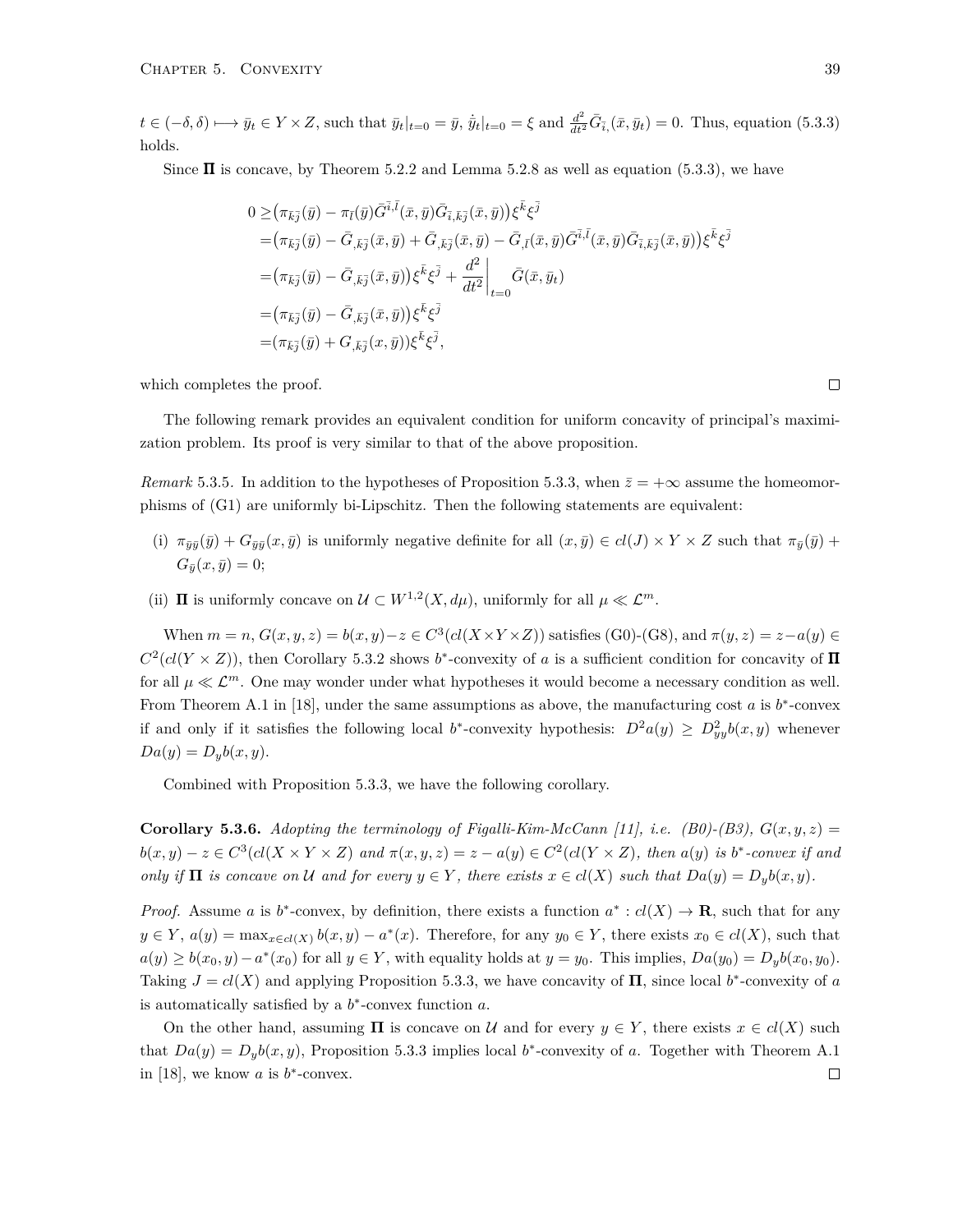## **Chapter 6**

# **Analytic representation of** (G3)

#### **6.1 A fourth-order differential re-expression of** (G3)

In our convexity argument, hypothesis (G3) plays a crucial role. In this chapter, we localize this hypothesis using differential calculus. Inspired by and strongly connected with Trudinger's theory of generalized prescribed Jacobian equations, this form is analogous to the non-negative cross-curvature condition (B3) of Figalli-Kim-McCann [11], a fourth order condition in the spirit of the Ma-Trudinger-Wang [21]. For another formulation, see e.g. [15].

Apart from the assumptions of Section 4.2, we shall need the non-degeneracy condition assumed in Section 5.2:

(G6)  $G \in C^2(cl(X \times Y \times Z))$ , and  $D_{\bar{x}, \bar{y}}(\bar{G})(x, -1, y, z)$  has full rank, for each  $(x, y, z) \in cl(X \times Y \times Z)$ .

For this and next chapter only, we assume the dimensions of spaces *X* and *Y* are equal, i.e.  $m = n$ , so that the matrix mentioned in (G6) becomes square. We shall also need to extend the twist and convex range hypotheses  $(G1)$  and  $(G2)$  to the function *H* in place of *G*. This is equivalent to assuming:

- (G7) For each  $(y, z) \in cl(Y \times Z)$  the map  $x \in X \longmapsto \frac{G_y}{G_z}(\cdot, y, z)$  is one-to-one;
- (G8) its range  $X_{(y,z)} := \frac{G_y}{G_x}$  $\frac{G_y}{G_z}(X, y, z) \subset \mathbf{R}^n$  is convex.

We can now state:

**Theorem 6.1.1.** *Assume* (G0) $-(G2)$  *and* (G4) $-(G8)$ . If, in addition,  $G \in C^4(cl(X \times Y \times Z))$ , then the following statements are equivalent:

- (i) (G3).
- (ii) For any given  $x_0, x_1 \in X$ , any curve  $(y_t, z_t) \in cl(Y \times Z)$  connecting  $(y_0, z_0)$  and  $(y_1, z_1)$ , we have

$$
\frac{\partial^2}{\partial s^2} \left( \frac{1}{G_z(x_s, y_t, z_t)} \frac{\partial^2}{\partial t^2} G(x_s, y_t, z_t) \right) \Big|_{t=t_0} \le 0,
$$

whenever  $s \in [0,1] \longmapsto \frac{G_y}{G_z}(x_s,y_{t_0},z_{t_0})$  forms an affinely parametrized line segment for some  $t_0 \in [0, 1].$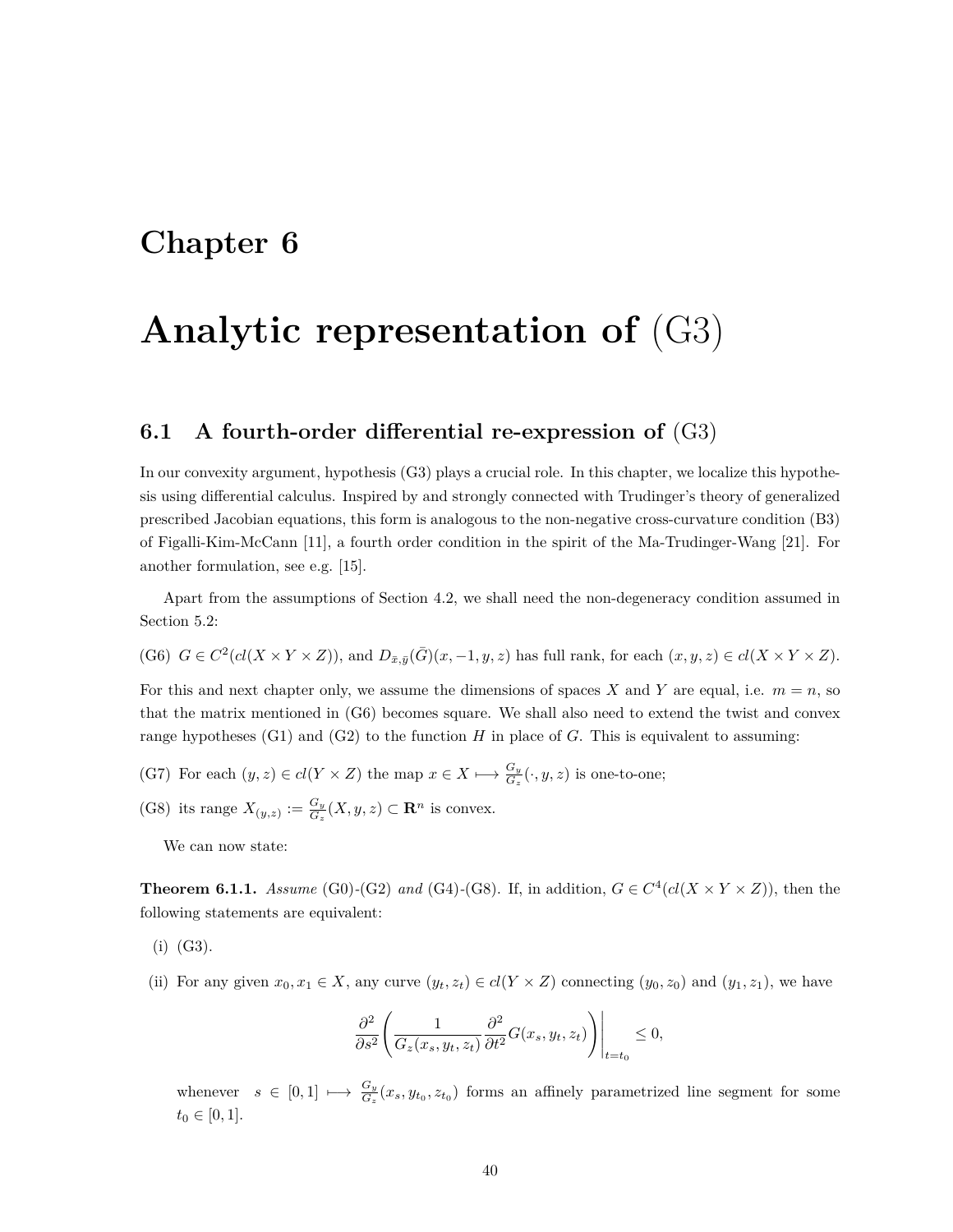(iii) For any given curve  $x_s \in X$  connecting  $x_0$  and  $x_1$ , any  $(y_0, z_0), (y_1, z_1) \in cl(Y \times Z)$ , we have

$$
\left. \frac{\partial^2}{\partial s^2} \left( \frac{1}{G_z(x_s, y_t, z_t)} \frac{\partial^2}{\partial t^2} G(x_s, y_t, z_t) \right) \right|_{s=s_0} \le 0,
$$

whenever  $t \in [0,1] \mapsto (G_x, G)(x_{s_0}, y_t, z_t)$  forms an affinely parametrized line segment for some  $s_0 \in [0, 1].$ 

Its proof and embelleshments are relegated to an appendix:

#### **6.2 Proof and variations on Theorem 6.1.1**

*Proof of Theorem 6.1.1.* (i)  $\Rightarrow$  (ii). Suppose for some  $t_0 \in [0,1]$ ,  $s \in [0,1] \mapsto \frac{G_y}{G_z}(x_s, y_{t_0}, z_{t_0})$  forms an affinely parametrized line segment.

For any fixed  $s_0 \in [0,1]$ , consider  $x_{s_0} \in X$ , there is a *G*-segment  $(x_{s_0}, y_t^{s_0}, z_t^{s_0})$  passing through  $(x_{s_0}, y_{t_0}, z_{t_0})$  at  $t = t_0$  with the same tangent vector as  $(x_{s_0}, y_t, z_t)$  at  $t = t_0$ , i.e., there exists another curve  $(y_t^{s_0}, z_t^{s_0}) \in cl(Y \times Z)$ , such that  $(y_t^{s_0}, z_t^{s_0}) \mid_{t=t_0} = (y_t, z_t) \mid_{t=t_0}$ ,  $(\dot{y}_t^{s_0}, \dot{z}_t^{s_0}) \mid_{t=t_0} ||(\dot{y}_t, \dot{z}_t) \mid_{t=t_0}$ , and  $(G_x,G)(x_{s_0},y_t^{s_0},z_t^{s_0})=(1-t)(G_x,G)(x_{s_0},y_0^{s_0},z_0^{s_0})+t(G_x,G)(x_{s_0},y_1^{s_0},z_1^{s_0}).$ 

Computing the fourth mixed derivative yields

$$
\frac{\partial^2}{\partial s^2} \left( \frac{1}{G_z(x_s,y_t,z_t)} \frac{\partial^2}{\partial t^2} G(x_s,y_t,z_t) \right)
$$
\n
$$
= \frac{\partial^2}{\partial s^2} \left( \frac{1}{G_z} \right) \frac{\partial^2}{\partial t^2} G + 2 \frac{\partial}{\partial s} \left( \frac{1}{G_z} \right) \frac{\partial^3}{\partial s \partial t^2} G + \frac{1}{G_z} \frac{\partial^4}{\partial s^2 \partial t^2} G
$$
\n
$$
= [- (G_z)^{-2} G_{i,z} \dot{x_s}^i - (G_z)^{-2} G_{ij,z} \dot{x_s}^i \dot{x_s}^j + 2(G_z)^{-3} G_{i,z} G_{j,z} \dot{x_s}^i \dot{x_s}^j] \cdot [G_k \ddot{y_t}^k + G_z \ddot{z}_t + G_{,kl} \dot{y_t}^k \dot{y_t}^l + 2G_{,kz} \dot{y_t}^k \dot{y_t}^k + G_{,kz} \ddot{y_t}^k \dot{y_t}^l + 2(G_z)^{-2} G_{i,z} \dot{x_s}^i \dot{y_s}^k + G_{j,z} \dot{x_s}^j \ddot{z}_t + G_{j,kx} \dot{x_s}^j \dot{y_t}^k y_t^l + 2G_{j,kz} \dot{x_s}^j \dot{y_t}^k \dot{z}_t + G_{j,zz} \dot{x_s}^j (z_t)^2 ]
$$
\n
$$
+ (G_z)^{-1} [G_{i,k} \ddot{x_s}^i \ddot{y_t}^k + G_{ij,k} \dot{x_s}^i \dot{x_s}^j \ddot{y_t}^k + G_{i,z} \ddot{x_s}^i \ddot{z}_t + G_{ij,k} \dot{x_s}^i \dot{x_s}^j \dot{z}_t + G_{i,kx} \ddot{x_s}^i \dot{y_t}^k y_t^l + G_{i,kx} \ddot{x_s}^i \dot{y_t}^k y_t^l + G_{i,kx} \ddot{x_s}^i \dot{y_t}^k y_t^l + G_{i,kx} \ddot{x_s}^i \dot{y_t}^j y_t^k \right]
$$
\n
$$
+ 2G_{i,kz} \ddot{x_s}^i \dot{y_t}^k \ddot{z}_t + 2
$$

The coefficient of  $\ddot{y_t}^k$  vanishes when this expression is evaluated at  $t = t_0$ , due to the assumption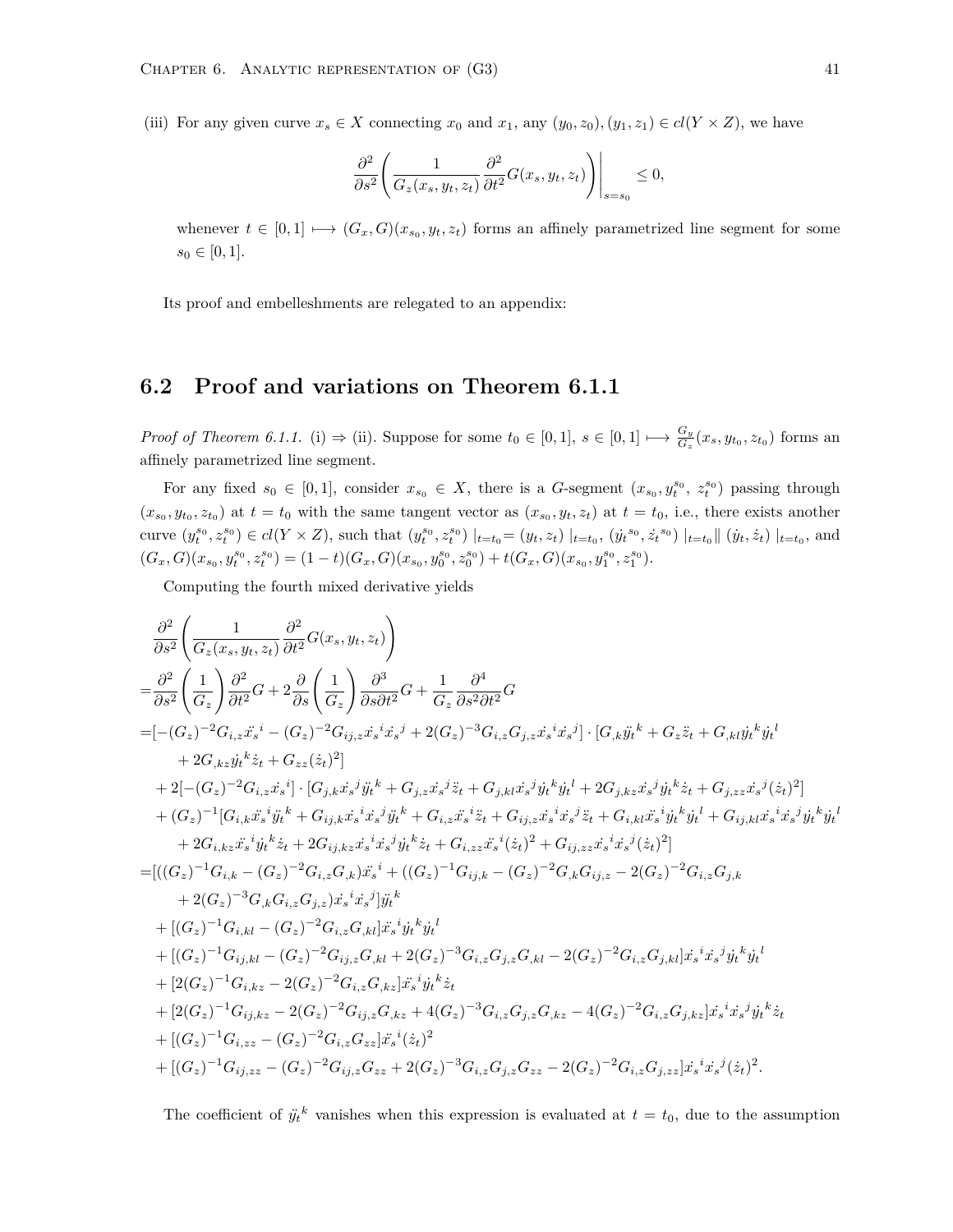that  $s \in [0,1] \longmapsto \frac{G_y}{G_z}(x_s, y_{t_0}, z_{t_0})$  forms an affinely parametrized line segment, which implies

$$
0 = \frac{\partial^2}{\partial s^2} \frac{G_y}{G_z}(x_s, y_{t_0}, z_{t_0})
$$
  
= 
$$
[((G_z)^{-1}G_{i,y} - (G_z)^{-2}G_{i,z}G_{,y})\ddot{x}^i + ((G_z)^{-1}G_{ij,y} - (G_z)^{-2}G_{,y}G_{ij,z}
$$
  

$$
-2(G_z)^{-2}G_{i,z}G_{j,y} + 2(G_z)^{-3}G_{,y}G_{i,z}G_{j,z})\dot{x}^i\dot{x}^j], \text{ for all } s \in [0,1].
$$

Since  $(\dot{y}_t^{s_0}, \dot{z}_t^{s_0})|_{t=t_0} \parallel (\dot{y}_t, \dot{z}_t)|_{t=t_0}$ , there exists some constant  $C_1 > 0$ , such that  $(\dot{y}_t, \dot{z}_t)|_{t=t_0} =$  $C_1(\dot{y}_t^{s_0}, \dot{z}_t^{s_0})|_{t=t_0}$ . Moreover, since  $(y_t, z_t) |_{t=t_0} = (y_t^{s_0}, z_t^{s_0}) |_{t=t_0}$ , we have

$$
\frac{\partial^2}{\partial s^2} \left( \frac{1}{G_z(x_s, y_t, z_t)} \frac{\partial^2}{\partial t^2} G(x_s, y_t, z_t) \right) \Big|_{t=t_0}
$$
\n
$$
= C_1^2 \frac{\partial^2}{\partial s^2} \left( \frac{1}{G_z(x_s, y_t^{s_0}, z_t^{s_0})} \frac{\partial^2}{\partial t^2} G(x_s, y_t^{s_0}, z_t^{s_0}) \right) \Big|_{t=t_0}
$$

*.*

Denote  $g(s) := \frac{\partial^2}{\partial t^2}\big|_{t=t_0} G(x_s, y_t^{s_0}, z_t^{s_0})$ , for  $s \in [0,1]$ . Since  $(x_{s_0}, y_t^{s_0}, z_t^{s_0})$  is a G-segment, by (G3), we have  $g(s) \geq 0$ , for all  $s \in [0,1]$ . By definition of  $(y_t^{s_0}, z_t^{s_0})$ , it is clear that  $g(s_0) = 0$ . The first- and second-order conditions for an interior minimum then give  $g'(s_0) = 0 \le g''(s_0)$ ; (in fact  $g'(s_0) = 0$  also follows directly from the definition of a *G*-segment).

By the assumption (G4), we have  $G_z < 0$ , thus,

$$
\frac{\partial^2}{\partial s^2} \left( \frac{1}{G_z(x_s, y_t, z_t)} \frac{\partial^2}{\partial t^2} G(x_s, y_t, z_t) \right) \Big|_{(s,t)=(s_0, t_0)}
$$
\n
$$
= C_1^2 \frac{\partial^2}{\partial s^2} \left( \frac{1}{G_z(x_s, y_t^{s_0}, z_t^{s_0})} \frac{\partial^2}{\partial t^2} G(x_s, y_t^{s_0}, z_t^{s_0}) \right) \Big|_{(s,t)=(s_0, t_0)}
$$
\n
$$
= C_1^2 \frac{\partial^2}{\partial s^2} \Big|_{(s,t)=(s_0, t_0)} \left( \frac{1}{G_z}(x_s, y_t^{s_0}, z_t^{s_0}) \right) g(s_0)
$$
\n
$$
+ 2C_1^2 \frac{\partial}{\partial s} \Big|_{(s,t)=(s_0, t_0)} \left( \frac{1}{G_z(x_s, y_t^{s_0}, z_t^{s_0})} \right) g'(s_0) + \frac{C_1^2}{G_z(x_s, y_t^{s_0}, z_t^{s_0})} g''(s_0)
$$
\n
$$
\leq 0.
$$

(ii)  $\Rightarrow$  (i). For any fixed  $x_0 \in X$  and G-segment  $(x_0, y_t, z_t)$ , we need to show  $\frac{\partial^2}{\partial t^2} G(x_1, y_t, z_t) \ge 0$ , for all  $t \in [0, 1]$  and  $x_1 \in X$ .

For any fixed  $t_0 \in [0,1]$  and  $x_1 \in X$ , define  $x_s$  as the solution  $\hat{x}$  to the equation

$$
\frac{G_y}{G_z}(\hat{x}, y_{t_0}, z_{t_0}) = (1 - s) \frac{G_y}{G_z}(x_0, y_{t_0}, z_{t_0}) + s \frac{G_y}{G_z}(x_1, y_{t_0}, z_{t_0}).
$$
\n(6.2.1)

By (G7) and (G8),  $x_s$  is uniquely determined for each  $s \in (0,1)$ . In addition,  $x_0$  and  $x_1$  satisfy the above equation for  $s = 0$  and  $s = 1$ , respectively.

Define  $g(s) := \frac{1}{G_z(x_s, y_t, z_t)} \frac{\partial^2}{\partial t^2} G(x_s, y_t, z_t) \Big|_{t=t_0}$  for  $s \in [0, 1]$ .

Then  $g(0) = 0 = g'(0)$  from the two conditions defining a *G*-segment.

In our setting,  $s \in [0,1] \mapsto \frac{G_y}{G_z}(x_s, y_{t_0}, z_{t_0})$  forms an affinely parametrized line segment, thus 0 ≥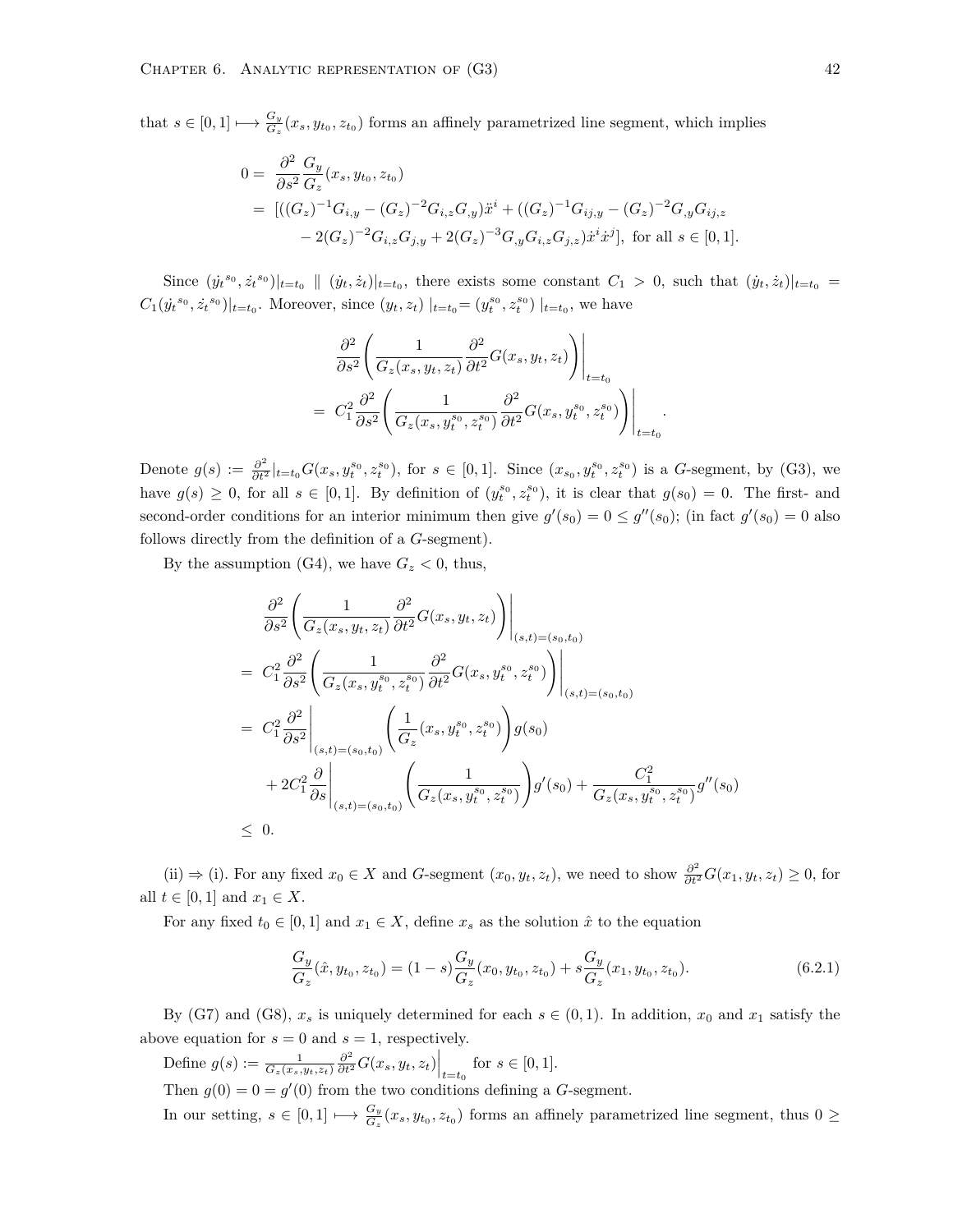*∂* 2  $\frac{\partial^2}{\partial s^2} \left( \frac{1}{G_z(x_s, y_t, z_t)} \frac{\partial^2}{\partial t^2} G(x_s, y_t, z_t) \right) \Big|_{t=t_s} = g''(s)$  for all  $s \in [0, 1]$  by hypothesis (ii). Hence *g* is concave in [0, 1], and  $g(0) = 0$  is a critical point, thus  $g(1) \leq 0$ . Since  $G_z < 0$  this implies *∂* 2  $\left. \frac{\partial^2}{\partial t^2} \right|_{t=t_0} G(x_1, y_t, z_t) \geq 0$  for any  $t_0 \in [0, 1]$  and  $x_1 \in X$ , as desired.

(i)  $\Rightarrow$  (iii). For any fixed  $s_0 \in [0,1]$ , suppose  $t \in [0,1] \mapsto (G_x,G)(x_{s_0},y_t, z_t)$  forms an affinely parametrized line segment. For any fixed  $t_0 \in [0,1]$ , define  $g(s) := \left( \frac{1}{G_z(x_s, y_t, z_t)} \frac{\partial^2}{\partial t^2} G(x_s, y_t, z_t) \right) \Big|_{t=t_0}$ , for  $\overline{\phantom{a}}$ all  $s \in [0,1]$ . By (G3)-(G4), we know  $g(s) \leq 0$ , for all  $s \in [0,1]$ . By the definition of  $(y_t, z_t)$ , we have  $g(s_0) = g'(s_0) = 0$ . Thus  $g''(s_0) \leq 0$ .

(iii)  $\Rightarrow$  (i). For any fixed  $x_0 \in X$ , suppose  $(x_0, y_t^0, z_t^0)$  is a *G*-segment, then we need to show  $\frac{\partial^2}{\partial t^2} G(x_1, y_t^0, z_t^0) \geq 0$ , for all  $t \in [0, 1], x_1 \in X$ .

For any fixed  $t_0 \in [0,1], x_1 \in X$ , define  $x_s$  as the solution  $\hat{x}$  of equation

$$
\frac{G_y}{G_z}(\hat{x}, y_{t_0}^0, z_{t_0}^0) = (1 - s) \frac{G_y}{G_z}(x_0, y_{t_0}^0, z_{t_0}^0) + s \frac{G_y}{G_z}(x_1, y_{t_0}^0, z_{t_0}^0).
$$

By (G7) and (G8),  $x_s$  is uniquely determined for each  $s \in (0,1)$ . In addition,  $x_0$  and  $x_1$  satisfy the above equation for  $s = 0$  and  $s = 1$  respectively.

Define  $g(s) := \frac{1}{G_z(x_s, y_t^0, z_t^0)} \frac{\partial^2}{\partial t^2} G(x_s, y_t^0, z_t^0) \Big|_{t=t_0}$ , for  $s \in [0, 1]$ .

Then  $g(0) = g'(0) = 0$  by the two conditions defining a *G*-segment.

For any fixed  $s_0 \in [0,1]$ , there is a G-segment  $(x_{s_0}, y_t^{s_0}, z_t^{s_0})$  passing through  $(x_{s_0}, y_{t_0}^0, z_{t_0}^0)$  at  $t = t_0$ with the same tangent vector as  $(x_{s_0}, y_t^0, z_t^0)$  at  $t = t_0$ , i.e., there exists another curve  $(y_t^{s_0}, z_t^{s_0}) \in cl(Y \times Z)$ and some constant  $C_2 > 0$ , such that  $(y_t^{s_0}, z_t^{s_0}) |_{t=t_0} = (y_t^0, z_t^0) |_{t=t_0}$ ,  $(\dot{y}_t^{s_0}, \dot{z}_t^{s_0}) |_{t=t_0} = \frac{1}{C_2}(\dot{y}_t^0, \dot{z}_t^0) |_{t=t_0}$ and  $(G_x, G)(x_{s_0}, y_t^{s_0}, z_t^{s_0}) = (1-t)(G_x, G)(x_{s_0}, y_0^{s_0}, z_0^{s_0}) + t(G_x, G)(x_{s_0}, y_1^{s_0}, z_1^{s_0}).$ 

Computing the mixed fourth derivative yields

$$
\frac{\partial^2}{\partial s^2} \left( \frac{1}{G_z(x_s, y_t^0, z_t^0)} \frac{\partial^2}{\partial t^2} G(x_s, y_t^0, z_t^0) \right) \Big|_{(s,t)=(s_0,t_0)} \n= C_2^2 \frac{\partial^2}{\partial s^2} \left( \frac{1}{G_z(x_s, y_t^{s_0}, z_t^{s_0})} \frac{\partial^2}{\partial t^2} G(x_s, y_t^{s_0}, z_t^{s_0}) \right) \Big|_{(s,t)=(s_0,t_0)},
$$

where the equality is derived from the condition that  $s \in [0,1] \mapsto \frac{G_y}{G_z}(x_s, y_{t_0}, z_{t_0})$  forms an affinely parametrized line segment,  $(y_t^{s_0}, z_t^{s_0})|_{t=t_0} = (y_t, z_t)|_{t=t_0}$  and  $(\dot{y}_t^0, \dot{z}_t^0)|_{t=t_0} = C_2(\dot{y}_t^{s_0}, \dot{z}_t^{s_0})|_{t=t_0}$ . Moreover, the latter expression is non-positive by assumption (iii).

Thus  $g''(s_0) \leq 0$  for all  $s_0 \in [0,1]$ . Since g is concave in  $[0,1]$ , and  $g(0) = 0$  is a critical point, we have  $g(1) \leq 0$ . Thus  $G_z < 0$  implies  $\frac{\partial^2}{\partial t^2}$  $\frac{\partial^2}{\partial t^2}\Big|_{t=t_0} G(x_1, y_t^0, z_t^0) \ge 0$  for all  $t_0 \in [0, 1]$  and  $x_1 \in X$ , as desired.  $\Box$ 

For strictly concavity of the profit functional, one might need a strict version of hypothesis (G3):

 $(G3)_s$  For each  $x, x_0 \in X$  and  $x \neq x_0$ , assume  $t \in [0, 1] \longmapsto G(x, y_t, z_t)$  is strictly convex along all *G*-segments  $(x_0, y_t, z_t)$  defined in  $(4.2.1)$ .

*Remark* 6.2.1. Strict inequality in (ii) [or (iii)] implies  $(G3)$ , but the reverse is not necessarily true, i.e.  $(G3)_s$  is intermediate in strength between  $(G3)$  and strict inequality version of (ii) [or (iii)]. Besides, strict inequality versions of (ii) and (iii) are equivalent, and denoted by  $(G3)_u$ .

Note inequality (6.2.2) below and its strict and uniform versions  $(G3)_s$  and  $(G3)_u$  precisely generalize of the analogous hypotheses  $(B3)$ ,  $(B3)$ <sub>s</sub> and  $(B3)$ <sub>u</sub> from the quasilinear case [11].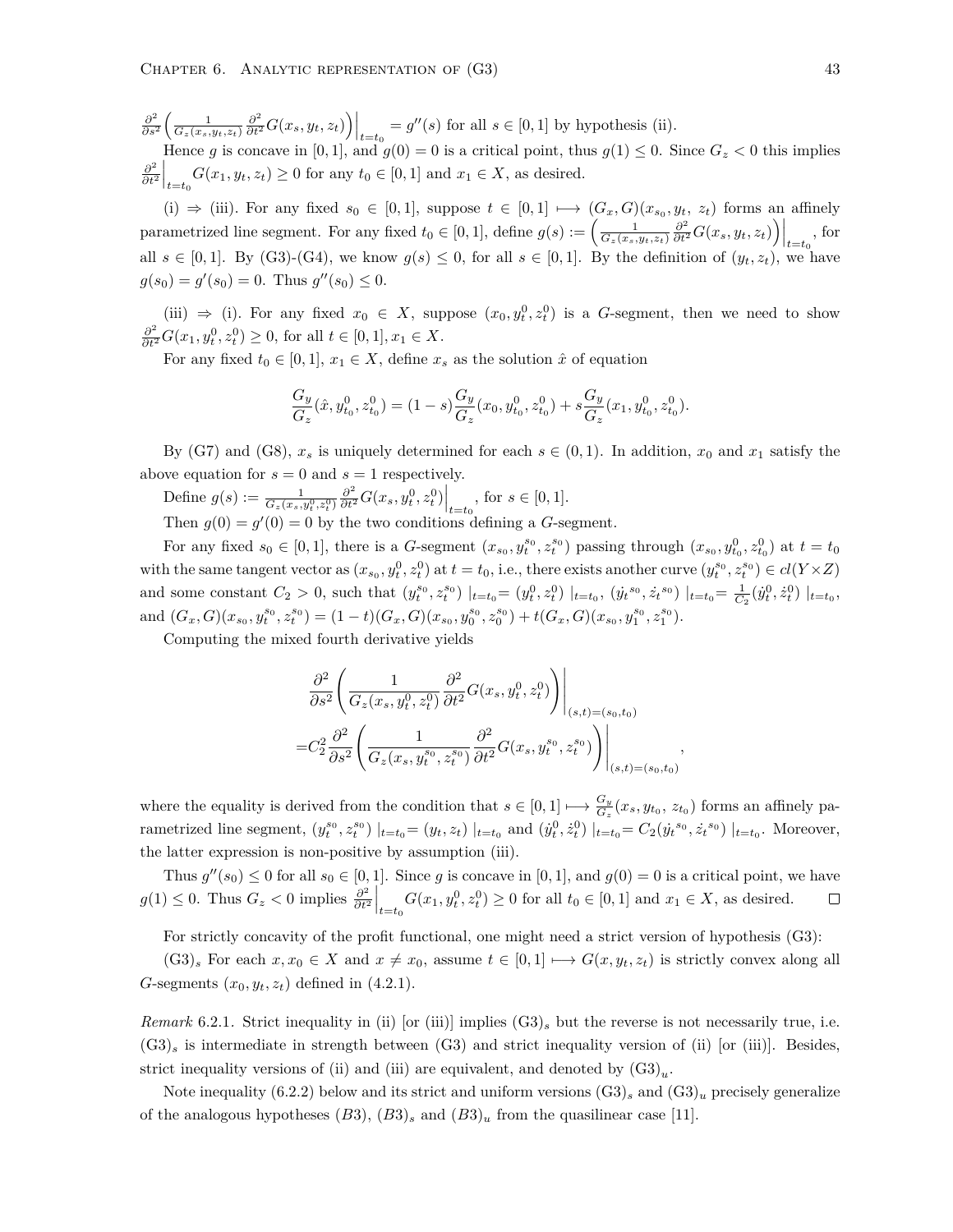*Proof.* We only show strict inequality of (ii) implies that of (iii) here, since the other direction is similar.

For any fixed  $s_0 \in [0,1]$ , suppose  $t \in [0,1] \mapsto (G_x, G)(x_{s_0}, y_t, z_t)$  forms an affinely parametrized line segment. For any fixed  $t_0 \in [0,1]$ , define  $x_s^{t_0}$  as a solution to the equation  $\frac{G_y}{G_z}(x_s^{t_0}, y_{t_0}, z_{t_0}) =$  $(1-s)\frac{G_y}{G}$  $\frac{G_y}{G_z}(x_0^{t_0}, y_{t_0}, z_{t_0}) + s\frac{G_y}{G_z}$  $\frac{G_y}{G_z}(x_1^{t_0}, y_{t_0}, z_{t_0}),$  with initial conditions  $x_s^{t_0}|_{s=s_0} = x_{s_0}$  and  $\dot{x}_s^{t_0}|_{s=s_0} = C_1$  $\cdot \dot{x}_s|_{s=s_0}$ , for some constant  $C_1 > 0$ . Thus, by strict inequality of (ii), we have

$$
0 > \frac{\partial^2}{\partial s^2} \Big( \frac{1}{G_z(x_s^{t_0}, y_t, z_t)} \frac{\partial^2}{\partial t^2} G(x_s^{t_0}, y_t, z_t) \Big) \Big|_{(s,t)=(s_0,t_0)} = \frac{\partial^2}{\partial s^2} \Big( \frac{1}{G_z(x_s^{t_0}, y_t, z_t)} \Big) \frac{\partial^2}{\partial t^2} G(x_s^{t_0}, y_t, z_t) \Big|_{(s,t)=(s_0,t_0)} + \frac{\partial}{\partial s} \Big( \frac{1}{G_z(x_s^{t_0}, y_t, z_t)} \Big) \frac{\partial^3}{\partial s \partial t^2} G(x_s^{t_0}, y_t, z_t) \Big|_{(s,t)=(s_0,t_0)} + \frac{1}{G_z(x_s^{t_0}, y_t, z_t)} \frac{\partial^4}{\partial s^2 \partial t^2} G(x_s^{t_0}, y_t, z_t) \Big|_{(s,t)=(s_0,t_0)} = -\frac{G_{x,z}(x_s^{t_0}, y_t, z_t)}{G_z^2(x_s^{t_0}, y_t, z_t)} \frac{\partial^2}{\partial t^2} G_x(x_s^{t_0}, y_t, z_t) (\dot{x}_s^{t_0})^2 \Big|_{(s,t)=(s_0,t_0)} + \frac{1}{G_z(x_s^{t_0}, y_t, z_t)} \frac{\partial^2}{\partial t^2} G_{xx}(x_s^{t_0}, y_t, z_t) (\dot{x}_s^{t_0})^2 \Big|_{(s,t)=(s_0,t_0)} = C_1^2 \Big[ -\frac{G_{x,z}(x_s, y_t, z_t)}{G_z^2(x_s, y_t, z_t)} \frac{\partial^2}{\partial t^2} G_x(x_s, y_t, z_t) (\dot{x}_s)^2 \Big|_{(s,t)=(s_0,t_0)} + \frac{1}{G_z(x_s, y_t, z_t)} \frac{\partial^2}{\partial t^2} G_{xx}(x_s, y_t, z_t) (\dot{x}_s)^2 \Big|_{(s,t)=(s_0,t_0)} \Big] = C_1^2 \frac{\partial^2}{\partial s^2} \Big( \frac{1}{G_z(x_s, y_t, z_t)} \frac{\partial^2}{\partial t^2} G(x_s, y_t, z_t) \Big) \Big|_{(s,t)=(s_0,t_0)}.
$$

Here we use the initial condition  $x_s^{t_0}|_{s=s_0} = x_{s_0}$  and  $\dot{x}_s^{t_0}|_{s=s_0} = C_1 \dot{x}_s|_{s=s_0}$ . Besides, since  $(x_{s_0}, y_t, z_t)$ forms a *G*-segment, therefore we have

$$
\frac{\partial^2}{\partial t^2} G(x_s^{t_0}, y_t, z_t) \Big|_{(s,t)=(s_0,t_0)} = \frac{\partial^2}{\partial t^2} G(x_s, y_t, z_t) \Big|_{(s,t)=(s_0,t_0)} = 0,
$$
\nand\n
$$
\frac{\partial^2}{\partial t^2} G_x(x_s^{t_0}, y_t, z_t) \Big|_{(s,t)=(s_0,t_0)} = \frac{\partial^2}{\partial t^2} G_x(x_s, y_t, z_t) \Big|_{(s,t)=(s_0,t_0)} = 0.
$$

From the above inequality and  $C_1 > 0$ , one has

$$
\frac{\partial^2}{\partial s^2} \Big( \frac{1}{G_z(x_s, y_t, z_t)} \frac{\partial^2}{\partial t^2} G(x_s, y_t, z_t) \Big) \Big|_{(s,t)=(s_0,t_0)} < 0,
$$

whenever  $\dot{x}_s|_{s=s_0}$  and  $(\dot{y}_t, \dot{z}_t)|_{t=t_0}$  are nonzero. Since this inequality holds for each fixed  $t_0 \in [0, 1]$ , the strict version of (iii) is proved.  $\Box$ 

Combining (ii) and (iii), one can conclude they are also equivalent to the following statement (iv).

**Corollary 6.2.2.** *Assuming* (G0) $-(G2)$ , (G4) $-(G8)$  and  $G \in C^4(cl(X \times Y \times Z))$ , then (G3) is equivalent to the following statement:

(iv). For any given curve  $x_s \in X$  connecting  $x_0$  and  $x_1$ , and any curve  $(y_t, z_t) \in cl(Y \times Z)$  connecting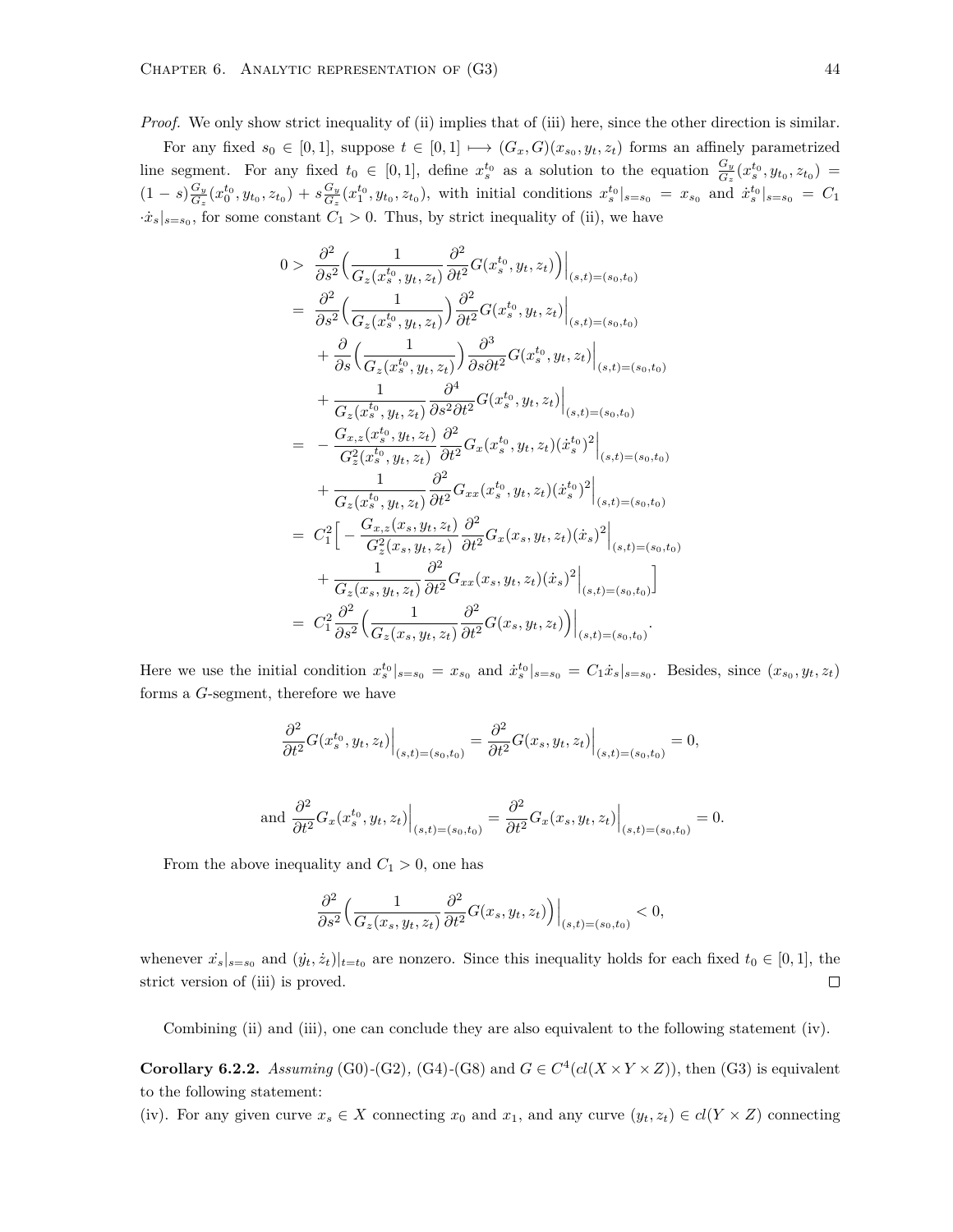$(y_0, z_0)$  and  $(y_1, z_1)$ , we have

$$
\frac{\partial^2}{\partial s^2} \left( \frac{1}{G_z(x_s, y_t, z_t)} \frac{\partial^2}{\partial t^2} G(x_s, y_t, z_t) \right) \Big|_{(s,t)=(s_0,t_0)} \le 0,
$$
\n(6.2.2)

whenever either of the two curves  $t \in [0,1] \longmapsto (G_x, G)(x_{s_0}, y_t, z_t)$  and  $s \in [0,1] \longmapsto \frac{G_y}{G_z}(x_s, y_{t_0}, z_{t_0})$ forms an affinely parametrized line segment.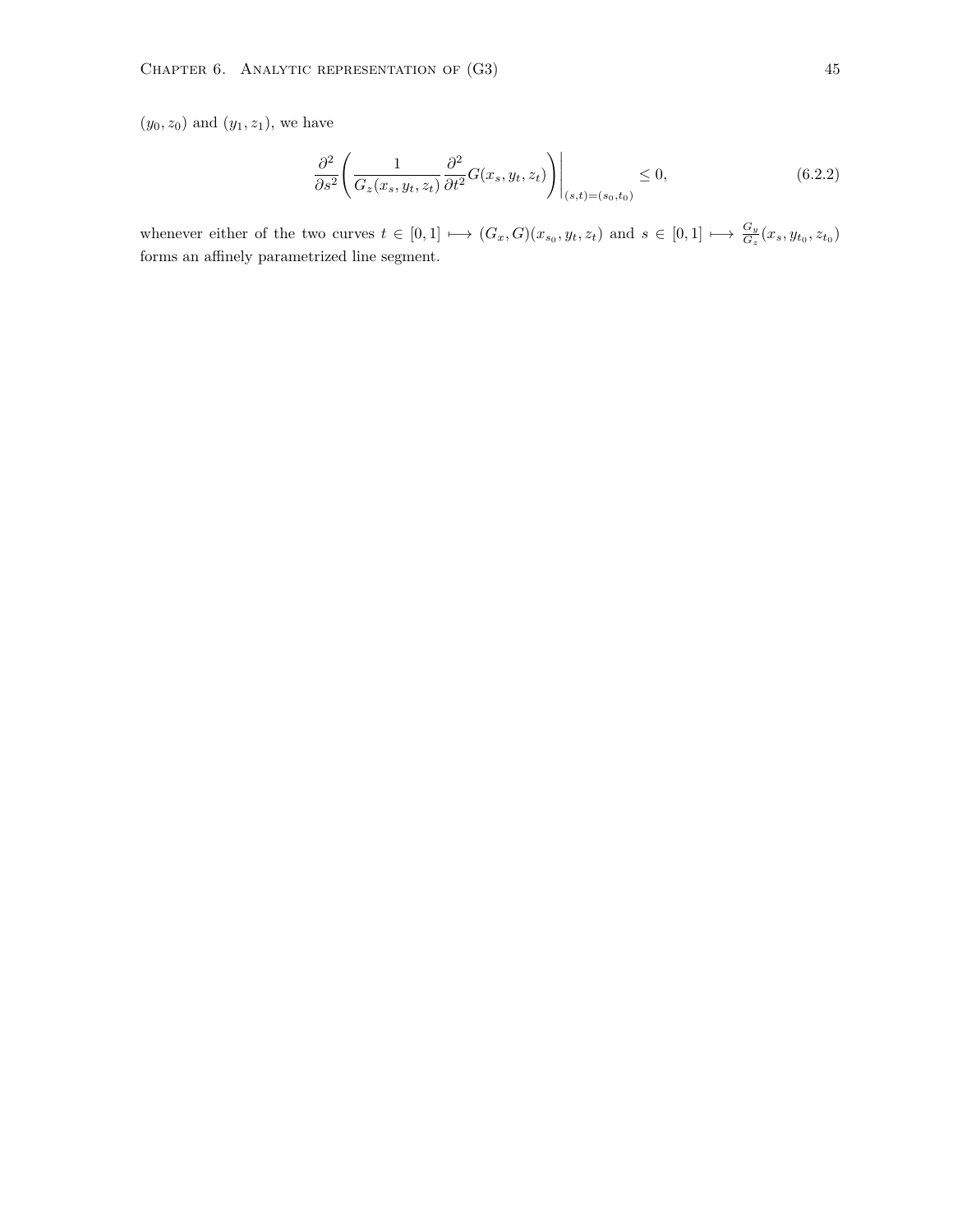### **Chapter 7**

## **Geometric re-expression of** (G3)

#### **7.1 Introduction**

In optimal transportation theory, Ma-Trudinger-Wang [21] in 2005 gave sufficient conditions on a transportation cost to guarantee smoothness of the optimal transportation map, while Leoper [20] showed these conditions are also necessary. In 2010, Kim-McCann [18] expressed them via non-negativity of the sectional curvature of certain null-planes in a novel but natural pseudo-Riemannian geometry which was induced by the cost function on some product space.

In chapter 6, we've shown (G3) is in fact a fourth order condition in the spirit of the Ma-Trudinger-Wang condition. Inspired by Kim-McCann [18], we will show in this chapter a geometric representation of (G3), which is non-negativity of the sectional curvature in some pseudo-Riemannian geometry induced by the utility  $\bar{G}$ , up to the additional variable, on the product space  $X \times \mathbf{R} \times Y \times \mathbf{R}$ .

#### **7.2 Settings**

In this section, we will define the pseudo-Riemannian metric *g* and calculate the Christoffel symbols Γ and the curvature tensor *R*.

Let  $\bar{G}(x, w, y, z) = wG(x, y, z), \ \bar{x} = (x, w), \ \bar{y} = (y, z), \text{ and } \delta(\bar{x}, \bar{y}, \bar{x}_0, \bar{y}_0) = -\bar{G}(\bar{x}, \bar{y}) - \bar{G}(\bar{x}_0, \bar{y}_0) +$  $\bar{G}(\bar{x}, \bar{y}_0) + \bar{G}(\bar{x}_0, \bar{y}).$ 

For some fixed  $(\bar{x}_0, \bar{y}_0)$ , one can view the *δ* defined above as a function of variable  $\Xi = (\bar{x}, \bar{y})$  on the space  $M = X \times \mathbf{R} \times Y \times \mathbf{R}$ , with the following first order derivatives.

$$
\nabla_i \delta(\bar{x}, \bar{y}, \bar{x}_0, \bar{y}_0) = \begin{cases}\n-\bar{G}_{i,}(\bar{x}, \bar{y}) + \bar{G}_{i,}(\bar{x}, \bar{y}_0), & i \leq n+1 \\
-\bar{G}_{\bar{i}}(\bar{x}, \bar{y}) + \bar{G}_{\bar{i}}(\bar{x}_0, \bar{y}), & i > n+1\n\end{cases}
$$
\n(7.2.1)

Here we adopt this notation  $\overline{i} := i - (n + 1)$  for  $n + 1 < i \leq 2(n + 1)$ . For notation convention, we use comma to separate subscripts of  $\bar{G}$ , which correspond to the derivatives with respect to the variables  $\bar{x}$ in spaces  $X \times \mathbf{R}$  (before comma) and  $\bar{y}$  in  $Y \times \mathbf{R}$  (after comma), respectively.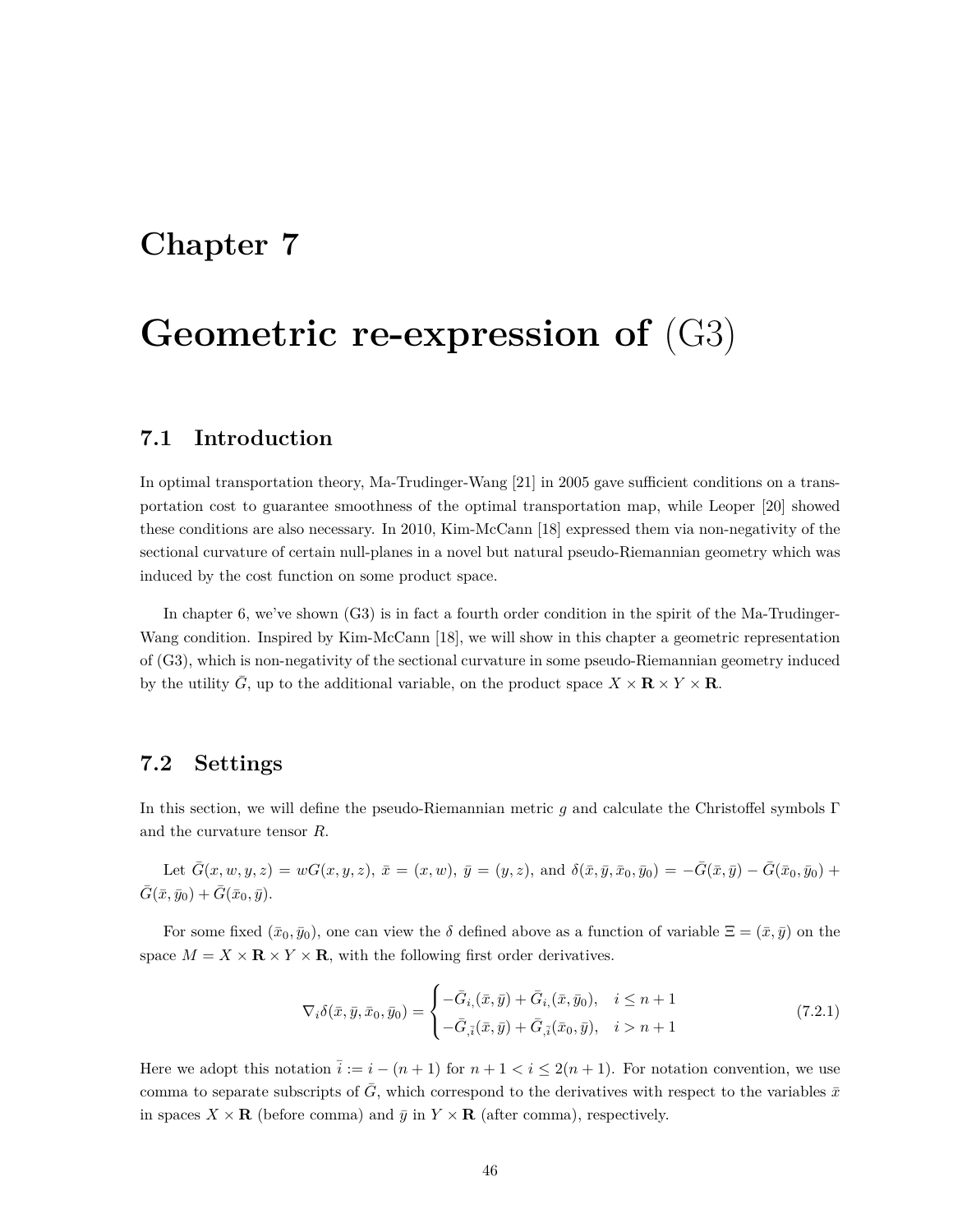The second order derivatives of  $\delta$  at  $\Xi_0 = (\bar{x}_0, \bar{y}_0)$  is written as follows.

$$
\nabla_{ij}\delta(\bar{x},\bar{y},\bar{x}_0,\bar{y}_0)|_{(\bar{x},\bar{y})=(\bar{x}_0,\bar{y}_0)} = \begin{cases}\n-\bar{G}_{i,\bar{j}}(\bar{x}_0,\bar{y}_0), & i \leq n+1 < j \\
-\bar{G}_{j,\bar{i}}(\bar{x}_0,\bar{y}_0), & i > n+1 \geq j \\
0, & \text{otherwise}\n\end{cases}
$$
\n(7.2.2)

Let  $T_{\Xi_0}M$  denote the tangent spaces to  $M$  at  $\Xi_0$ . Define the pseudo-Riemannian metric  $g_{\Xi_0}$ :  $T_{\Xi_0}M \times T_{\Xi_0}M \to \mathbf{R}$  at  $\Xi_0$  on *M* to be the above  $2(n+1) \times 2(n+1)$  symmetric matrix.

One can calculate the Christoffel symbols using the following formula with Einstein summation convention and  $g^{ml}$  being the inverse matrix of  $g$ :

$$
\Gamma_{ij}^{m} = \frac{1}{2} g^{ml} \left( \frac{\partial g_{il}}{\partial \Xi_j} + \frac{\partial g_{jl}}{\partial \Xi_i} - \frac{\partial g_{ij}}{\partial \Xi_l} \right).
$$
\n(7.2.3)

Here are calculation of each components.

$$
g_{il;j} := \frac{\partial g_{il}}{\partial \Xi_j} = \begin{cases} -\bar{G}_{i,\bar{j}l}, & i \le n+1 < j, l; \\ -\bar{G}_{ij,\bar{l}}, & i, j \le n+1 < l; \\ -\bar{G}_{l,\bar{i}\bar{j}}, & l \le n+1 < i, j; \\ -\bar{G}_{j\bar{l},\bar{i}}, & j, l \le n+1 < i; \\ 0 & \text{otherwise.} \end{cases} \tag{7.2.4}
$$

Similarly, one has

$$
g_{lj;i} := \frac{\partial g_{lj}}{\partial \Xi_i} = \begin{cases} -\bar{G}_{j,\bar{i}l}, & j \le n+1 < i, l; \\ -\bar{G}_{ij,\bar{l}}, & i, j \le n+1 < l; \\ -\bar{G}_{l,\bar{i}j}, & l \le n+1 < i, j; \\ -\bar{G}_{il,\bar{j}}, & i, l \le n+1 < j; \\ 0 & \text{otherwise.} \end{cases}
$$
(7.2.5)  

$$
g_{ij;l} := \frac{\partial g_{ij}}{\partial \Xi_l} = \begin{cases} -\bar{G}_{i,\bar{j}l}, & i \le n+1 < j, l; \\ -\bar{G}_{il,\bar{j}}, & i, l \le n+1 < j; \\ -\bar{G}_{il,\bar{j}}, & i, l \le n+1 < j; \\ -\bar{G}_{j,\bar{i}l}, & j \le n+1 < i, l; \\ -\bar{G}_{jl,\bar{i}}, & j, l \le n+1 < i; \\ 0 & \text{otherwise.} \end{cases}
$$
(7.2.6)

$$
0\qquad\qquad\text{otherwise.}
$$

Therefore, putting together these three terms, one has

$$
\frac{\partial g_{il}}{\partial \Xi_j} + \frac{\partial g_{lj}}{\partial \Xi_i} - \frac{\partial g_{ij}}{\partial \Xi_l} = \begin{cases}\n-2\bar{G}_{ij,\bar{l}}, & i, j \le n+1 < l; \\
-2\bar{G}_{l,\bar{i}\bar{j}}, & i, j > n+1 \ge l; \\
0, & \text{otherwise.} \n\end{cases}
$$
\n(7.2.7)

Denote  $\bar{G}^{m,\bar{l}}$  as the inverse matrix of  $\bar{G}_{k,\bar{l}}$ . Since  $g^{ml}g_{lk} = g_k^m$ , one has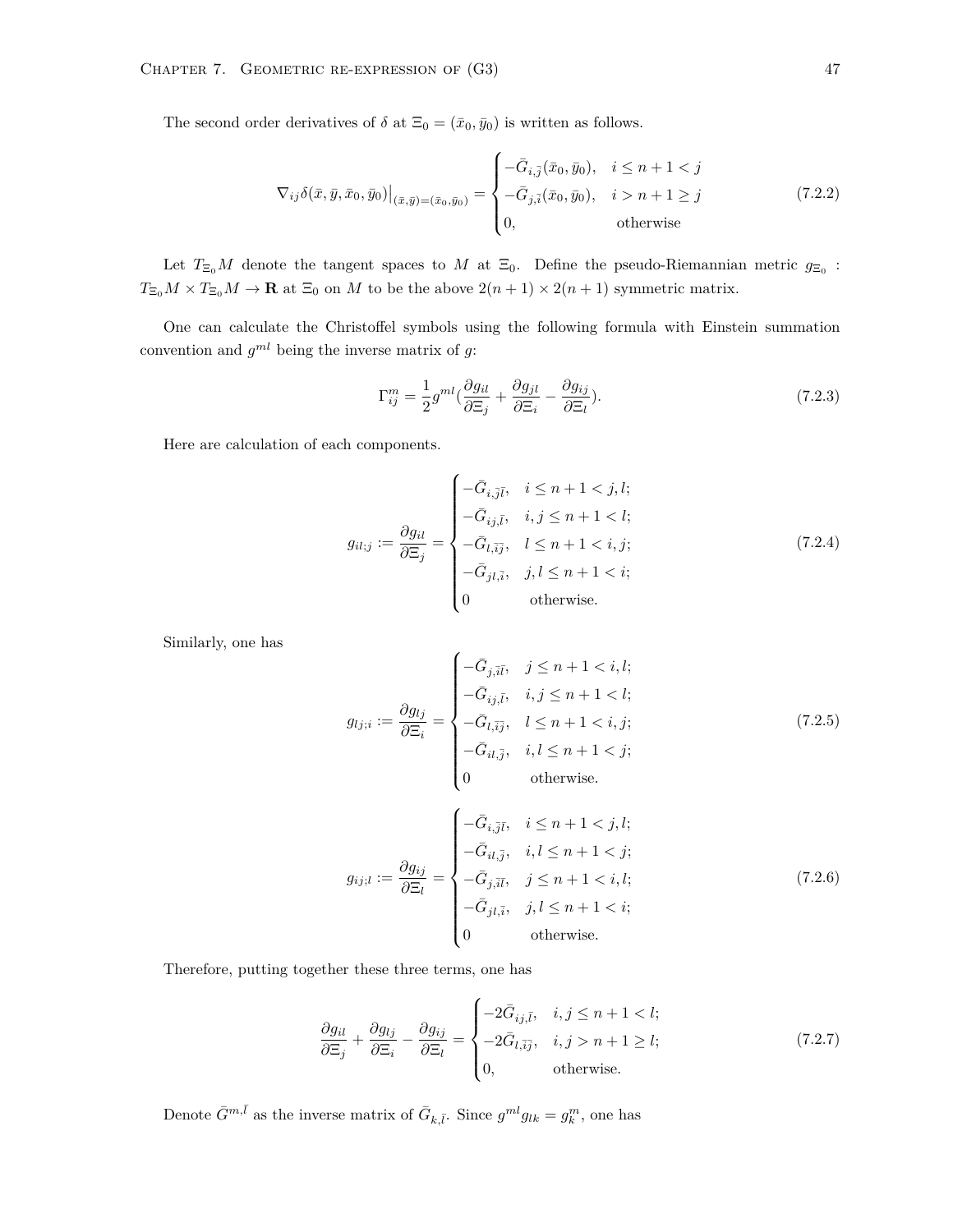$$
g^{ml} = \begin{cases} -\bar{G}^{m,\bar{l}}, & m \le n+1 < l; \\ -\bar{G}^{l,\bar{m}}, & l \le n+1 < m; \\ 0, & \text{otherwise.} \end{cases} \tag{7.2.8}
$$

Therefore, the Christoffel symbols could be represented as follows.

$$
\Gamma_{ij}^{m} = \frac{1}{2} g^{ml} (g_{il;j} + g_{lj;i} - g_{ij;l})
$$
\n
$$
= \begin{cases}\n\bar{G}^{m,\bar{l}} \bar{G}_{ij,\bar{l}}, & i, j, m \le n+1 < l; \\
\bar{G}^{l,\bar{m}} \bar{G}_{l,\bar{i}\bar{j}}, & i, j, m > n+1 \ge l; \\
0, & \text{otherwise.} \n\end{cases}
$$
\n(7.2.9)

Then one can calculate the curvature tensor *R*.

$$
R_{ijkl} = g_{im} R_{jkl}^m \tag{7.2.10}
$$

$$
= -g_{im} \left[ \frac{\partial}{\partial \Xi_l} \Gamma_{jk}^m - \frac{\partial}{\partial \Xi_k} \Gamma_{jl}^m + \Gamma_{l\alpha}^m \Gamma_{jk}^\alpha - \Gamma_{k\alpha}^m \Gamma_{jl}^\alpha \right]
$$
(7.2.11)

$$
= \begin{cases}\n-\bar{G}_{il,\alpha}\bar{G}^{\beta,\alpha}\bar{G}_{\beta,\bar{j}\bar{k}} + \bar{G}_{il,\bar{j}\bar{k}}, & i,l \leq n+1 < k, j; \\
\bar{G}_{ik,\alpha}\bar{G}^{\beta,\alpha}\bar{G}_{\beta,\bar{j}\bar{l}} - \bar{G}_{ik,\bar{j}\bar{l}}, & i,k \leq n+1 < l, j; \\
-\bar{G}_{jk,\alpha}\bar{G}^{\beta,\alpha}\bar{G}_{\beta,\bar{i}\bar{l}} + \bar{G}_{jk,\bar{i}\bar{l}}, & j,k \leq n+1 < l, i; \\
\bar{G}_{jl,\alpha}\bar{G}^{\beta,\alpha}\bar{G}_{\beta,\bar{i}\bar{k}} - \bar{G}_{jl,\bar{i}\bar{k}}, & j,l \leq n+1 < k, i; \\
0, & \text{otherwise.} \n\end{cases} (7.2.12)
$$

### **7.3 G-segments are geodesics**

**Definition 7.3.1** (G-segment with the notion of additional variable). For each  $\bar{x}_0 = (x_0, w_0) \in X \times \mathbf{R}$ ,  $\bar{y}_0, \bar{y}_1 \in cl(Y \times Z)$  with  $w_0 \neq 0$ , define  $\bar{y}_t \in cl(Y \times Z)$  such that the following equation holds:

$$
D_{\bar{x}}\bar{G}(\bar{x}_0, \bar{y}_t) = (1-t)D_{\bar{x}}\bar{G}(\bar{x}_0, \bar{y}_0) + tD_{\bar{x}}\bar{G}(\bar{x}_0, \bar{y}_1),
$$
  
for each  $t \in [0, 1]$ . (7.3.1)

By (G1) and (G2),  $\bar{y}_t$  is uniquely determined by (7.3.1). We call  $t \in [0,1] \mapsto (\bar{x}_0, \bar{y}_t)$  the *G*-segment connecting  $(\bar{x}_0, \bar{y}_0)$  and  $(\bar{x}_0, \bar{y}_1)$  on *M*.

For any continuous, piecewise continuously differentiable curves  $\gamma : [0,1] \longrightarrow M$ , let  $E(\cdot)$  denote the energy functional:

$$
E(\gamma) = \frac{1}{2} \int_0^1 g_{\gamma(t)}(\dot{\gamma}(t), \dot{\gamma}(t)) dt.
$$
\n(7.3.2)

Then the Euler-Lagrange equations of motion for the functional *E* are given by

$$
\frac{d^2\Xi^m}{dt^2} + \Gamma_{ij}^m \frac{d\Xi^i}{dt} \frac{d\Xi^j}{dt} = 0,\tag{7.3.3}
$$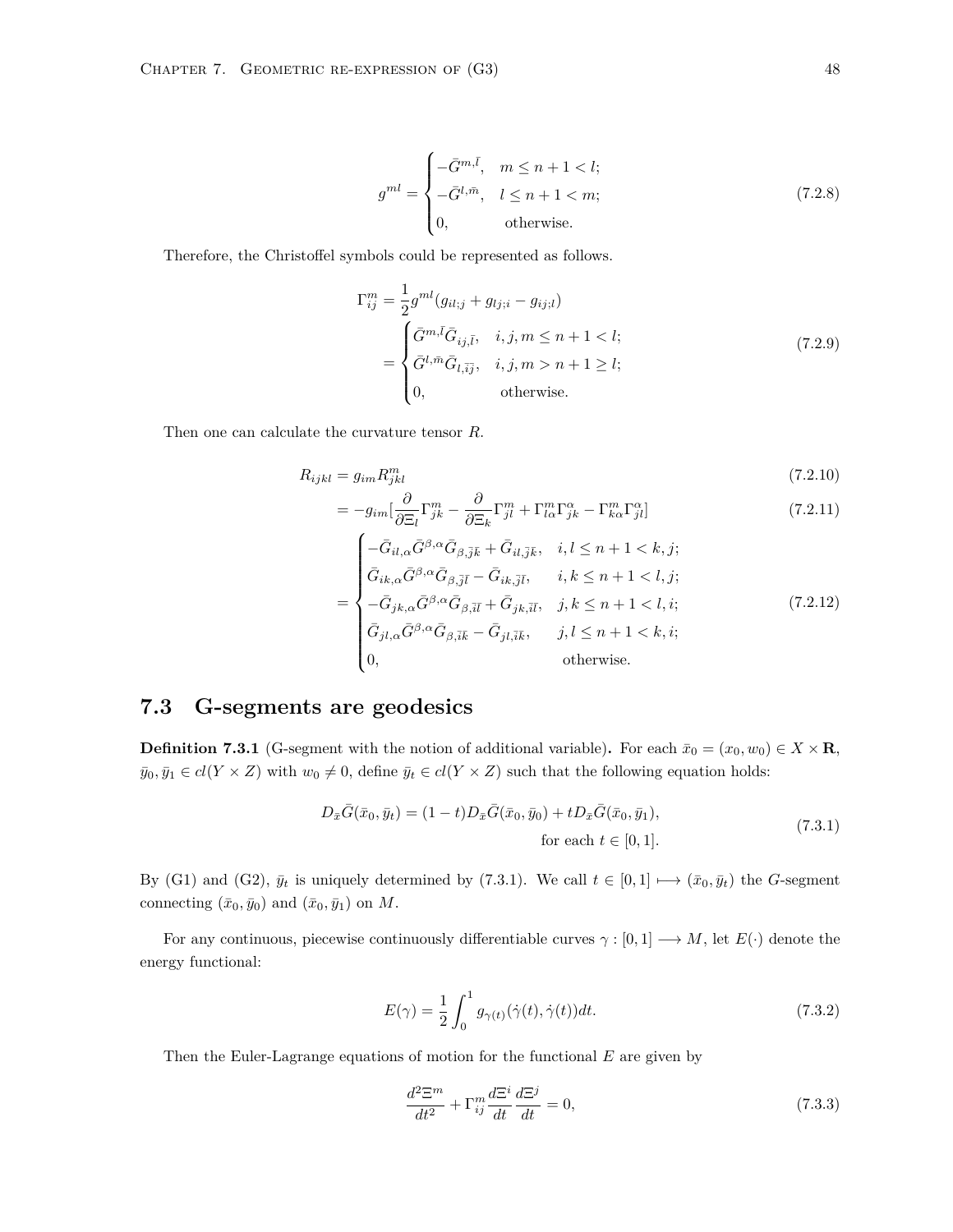where  $\Gamma_{ij}^m$  is the Christoffel symbol define in (7.2.3). The above equality (7.3.3) is the so-called geodesic equation.

**Proposition 7.3.2** (G-segments are geodesics). *Assume* (G1) *and* (G2)*. For any G-segment*  $t \in$  $[0,1] \mapsto (\bar{x}_0, \bar{y}_t)$ , defined in Definition 7.3.1, connecting  $(\bar{x}_0, \bar{y}_0)$  and  $(\bar{x}_0, \bar{y}_1)$  on M, it satisfies the *geodesic equation* (7.3.3)*.*

*Proof.* Since G-segment  $t \in [0, 1] \mapsto (\bar{x}_0, \bar{y}_t)$  satisfies (7.3.1), the following equations hold:

$$
0 = \partial_t^2 D_{\bar{x}} \bar{G}(\bar{x}_0, \bar{y}_t) \tag{7.3.4}
$$

$$
=D_{\bar{x}^k\bar{y}^m}\bar{G}\cdot\ddot{\bar{y}}_t^m+D_{\bar{x}^k\bar{y}^i\bar{y}^j}\bar{G}\cdot\dot{\bar{y}}_t^i\dot{\bar{y}}_t^j.
$$
\n(7.3.5)

This implies

$$
\ddot{\bar{y}}_t^m + [(D_{\bar{x}^k \bar{y}^m} \bar{G})^{-1}]^{k,m} \cdot D_{\bar{x}^k \bar{y}^i \bar{y}^j} \bar{G} \cdot \dot{\bar{y}}_t^i \ \dot{\bar{y}}_t^j = 0. \tag{7.3.6}
$$

Rewrite the above equation in terms of variable Ξ, then one has

$$
\ddot{\Xi}_t^m + \bar{G}^{k,\bar{m}} \cdot \bar{G}_{k,\bar{i}\bar{j}} \cdot \dot{\Xi}_t^i \dot{\Xi}_t^j = 0, \text{ where } k \le n+1 < i, j, m. \tag{7.3.7}
$$

Combining with (7.2.9), this implies the geodesic equation (7.3.3).

### **7.4** (G3) **is a non-negative curvature condition**

Recall that in concavity arguments in Chapter 5, condition (G3) plays the most important role. In Section 6.1, we introduced the fourth-order differential re-expression of (G3). One may also wonder what is the geometric meaning of the (G3) condition. In this section, we are going to show the geometric re-expression of (G3).

(G3) For any  $\bar{x} = (x, w)$  with  $w > 0$ , assume  $\partial_t^2 \bar{G}(\bar{x}, \bar{y}_t) \geq 0$ , whenever there exists  $\bar{x}_0 = (x_0, 1)$  such that  $\partial_t^2 D_{\bar{x}} \bar{G}(\bar{x}_0, \bar{y}_t) = 0.$ 

For the pseudo Riemannian metric tensor *g* defined in (7.2.2) and any two tangent vector  $P, Q \in$  $T_{\Xi_0}M$ , define the sectional curvature at the point  $\Xi_0 \in M$  as

$$
\sec_{\Xi_0}^{(M,g)} P \wedge Q := R_{ijkl}(\Xi_0) \cdot P^i \cdot P^l \cdot Q^j \cdot Q^k,\tag{7.4.1}
$$

where  $R$  is the curvature tensor shown in  $(7.2.12)$ .

The following theorem describes equivalent expressions of the (G3) condition. Part (i) and (iii) are taken from Theorem 6.1.1, part  $(v)$  is a variation of (iii) by rewriting  $(G3)$  condition with the notion of the additional variable, while part (vi) is the non-negative sectional curvature condition on the manifold *M* defined in section 7.2.

**Theorem 7.4.1.** *Assume* (G0) $-(G2)$  *and* (G4) $-(G8)$ . If, in addition,  $G \in C^4(cl(X \times Y \times Z))$ , then the following statements are equivalent:

 $(i)$   $(G3)$ .

 $\Box$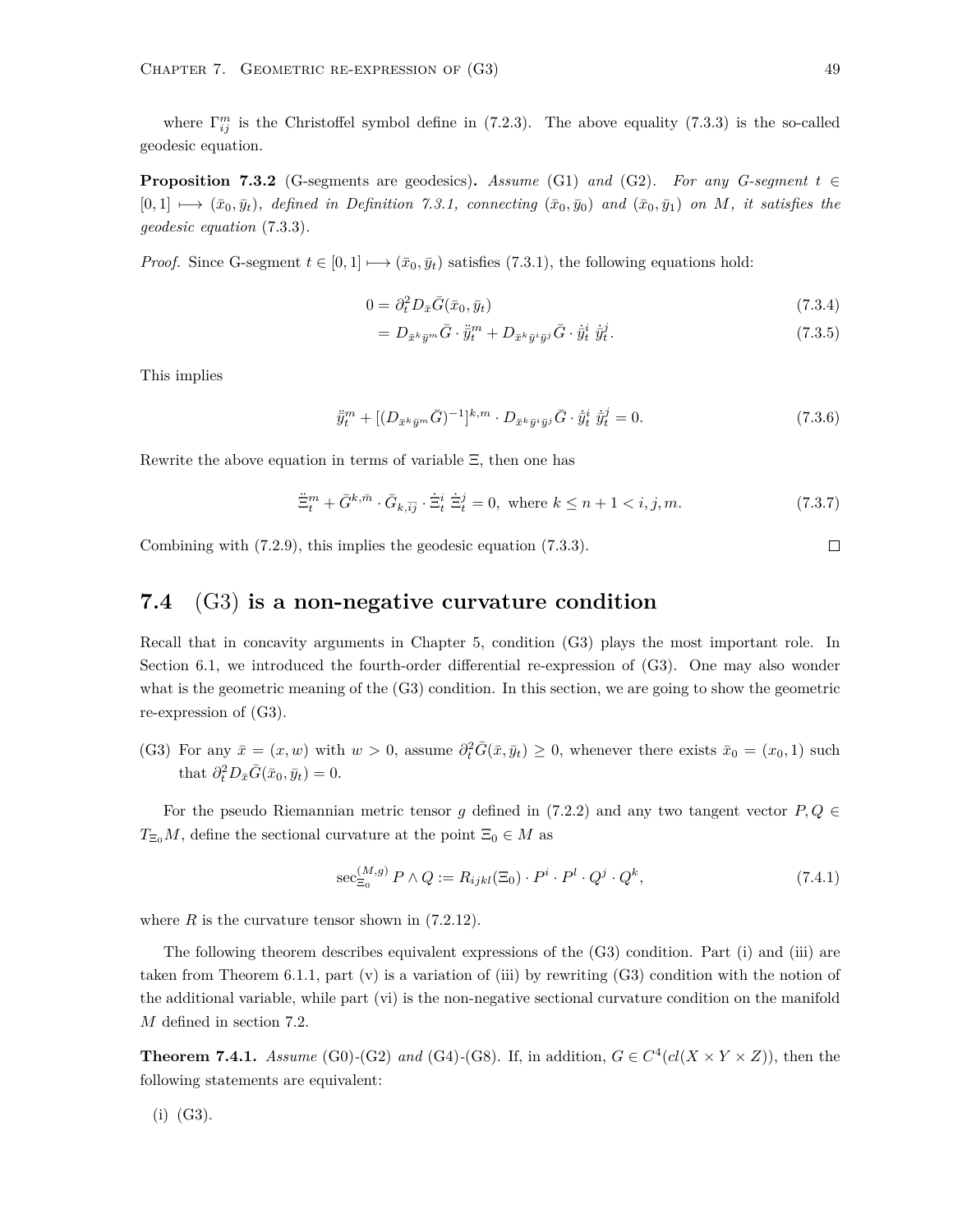(iii) For any given curve  $x_s \in X$  connecting  $x_0$  and  $x_1$ , any  $(y_0, z_0), (y_1, z_1) \in cl(Y \times Z)$ , we have

$$
\left. \frac{\partial^2}{\partial s^2} \left( \frac{1}{G_z(x_s, y_t, z_t)} \frac{\partial^2}{\partial t^2} G(x_s, y_t, z_t) \right) \right|_{s=s_0} \le 0,
$$
\n(7.4.2)

whenever  $t \in [0,1] \mapsto (G_x, G)(x_{s_0}, y_t, z_t)$  forms an affinely parametrized line segment for some  $s_0 \in [0, 1].$ 

(v) Let  $s \in [0,1] \longmapsto w_s \in (0,\infty)$ , for any given curve  $x_s \in X$  connecting  $x_0$  and  $x_1$ , any  $\bar{y}_0, \bar{y}_1 \in$  $cl(Y \times Z)$ , we have

$$
\left. \frac{\partial^4}{\partial s^2 \partial t^2} \right|_{s=s_0} \bar{G}(\bar{x}_s, \bar{y}_t) \ge 0,
$$
\n(7.4.3)

whenever  $t \in [0, 1] \mapsto (\bar{x}_{s_0}, \bar{y}_t)$  forms a G-segment for some  $s_0 \in [0, 1]$ .

(vi) For any vector  $P = p \oplus 0$ ,  $Q = 0 \oplus q \in \mathbb{R}^{2n+2}$ , and  $\Xi_{\emptyset} = (x_{\emptyset}, w_{\emptyset}, \bar{y}_{\emptyset}) \in M$  with  $w_{\emptyset} \in (0, \infty)$ , the sectional curvature satisfies

$$
\sec_{\Xi_{\emptyset}}^{(M,g)} P \wedge Q \ge 0. \tag{7.4.4}
$$

*Proof.* (i) and (iii) are equivalent from Theorem 6.1.1. Only need to show the equivalences of (iii) and  $(v)$ ,  $(v)$  and  $(vi)$ .

(iii)  $\Rightarrow$  (v). Let  $x_0, x_1$  be any two points on  $X, (y_0, z_0), (y_1, z_1)$  be any two points on  $cl(Y \times Z)$ ,  $w_s$ be any curve on  $(0, \infty)$ ,  $x_s \in X$  be any curve connecting  $x_0$  and  $x_1$ , and  $(y_t, z_t) \in cl(Y \times Z)$  be any curve connecting  $(y_0, z_0)$  and  $(y_1, z_1)$ . Suppose there exists  $s_0 \in [0, 1]$ , such that  $t \in [0, 1] \mapsto (\bar{x}_{s_0}, \bar{y}_t)$  forms a G-segment. Then from (7.3.4), we know  $t \in [0,1] \mapsto (G_x, G)(x_{s_0}, y_t, z_t)$  forms an affinely parametrized line segment, i.e.,

$$
0 = \frac{\partial^2}{\partial t^2} G_x(x_{s_0}, y_t, z_t)
$$
\n(7.4.5)

$$
0 = \frac{\partial^2}{\partial t^2} G(x_{s_0}, y_t, z_t)
$$
\n(7.4.6)

Therefore, one has

$$
0 \geq \frac{\partial^2}{\partial s^2} \left( \frac{1}{G_z(x_s, y_t, z_t)} \frac{\partial^2}{\partial t^2} G(x_s, y_t, z_t) \right) \Big|_{s=s_0}
$$
\n(7.4.7)

$$
= \frac{1}{G_z(x_{s_0}, y_t, z_t)} \frac{\partial^4}{\partial s^2 \partial t^2} \bigg|_{s=s_0} G(x_s, y_t, z_t) + \frac{\partial^2}{\partial s^2} \bigg|_{s=s_0} \frac{1}{G_z}(x_s, y_t, z_t) \cdot \frac{\partial^2}{\partial t^2} G(x_{s_0}, y_t, z_t) \tag{7.4.8}
$$

$$
+2\frac{\partial}{\partial s}\Big|_{s=s_0}\frac{1}{G_z(x_s,y_t,z_t)}\cdot\frac{\partial^2}{\partial t^2}G_x(x_{s_0},y_t,z_t)\cdot\dot{x}_s\Big|_{s=s_0} \tag{7.4.9}
$$

$$
=\frac{1}{G_z(x_{s_0},y_t,z_t)}\frac{\partial^4}{\partial s^2\partial t^2}\Big|_{s=s_0}G(x_s,y_t,z_t),\tag{7.4.10}
$$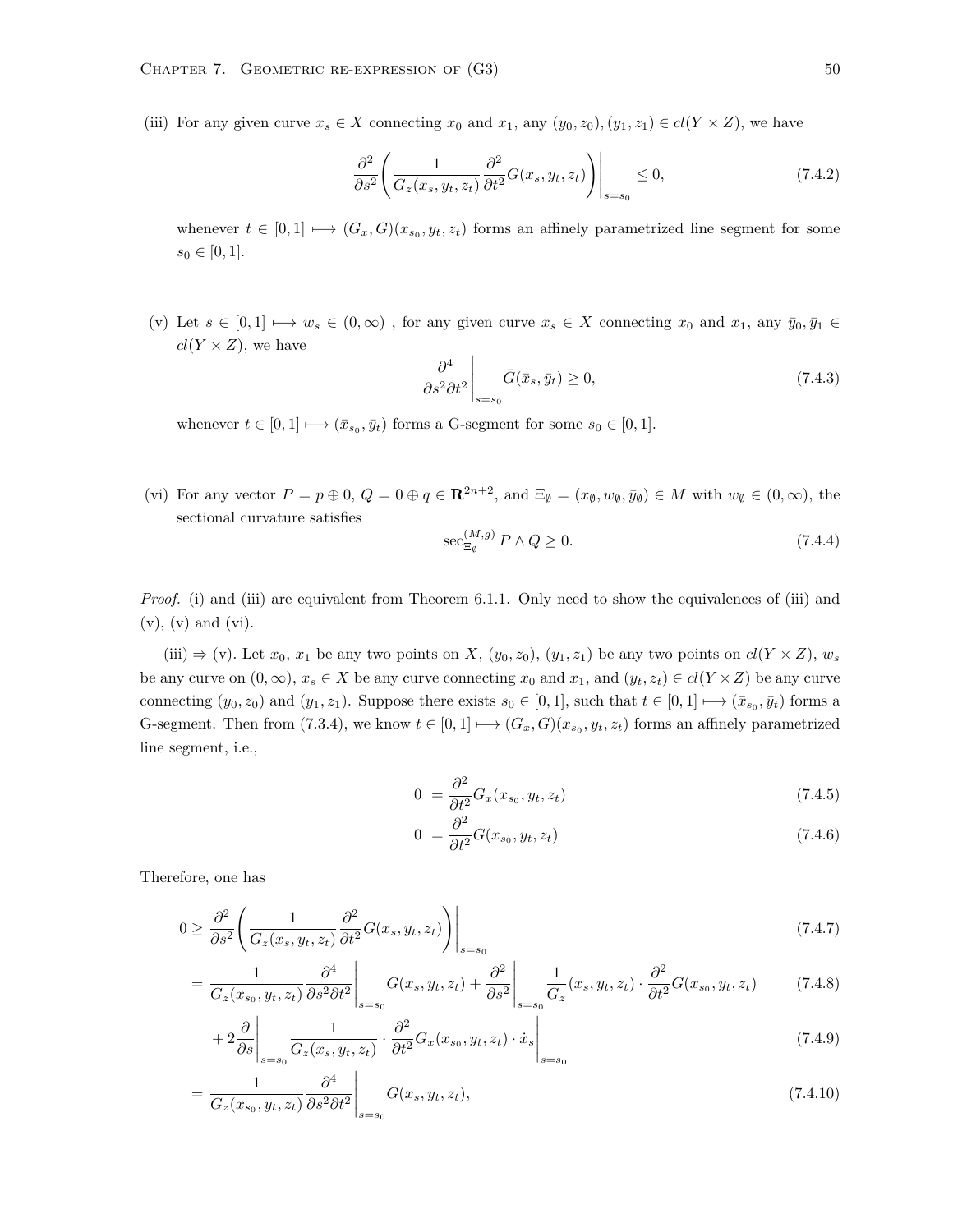Notice that  $G_z < 0$  because of (G4). Thus, the above inequality is equivalent to

$$
\left. \frac{\partial^4}{\partial s^2 \partial t^2} \right|_{s=s_0} G(x_s, y_t, z_t) \ge 0. \tag{7.4.11}
$$

On the other hand, for the same curves described above, since  $\bar{G}(\bar{x}_s, \bar{y}_t) = \bar{G}(x_s, w_s, y_t, z_t) = w_s G(x_s, y_t, z_t)$ , applying  $(7.4.5)$  and  $(7.4.6)$ , one has

$$
\frac{\partial}{\partial s}\bar{G}(\bar{x}_s, \bar{y}_t) = \dot{w}_s G(x_s, y_t, z_t) + w_s \frac{\partial}{\partial s} G(x_s, y_t, z_t)
$$
\n(7.4.12)

$$
\frac{\partial^2}{\partial s^2}\bar{G}(\bar{x}_s, \bar{y}_t) = \ddot{w}_s G(x_s, y_t, z_t) + 2\dot{w}_s \frac{\partial}{\partial s}G(x_s, y_t, z_t) + w_s \frac{\partial^2}{\partial s^2}G(x_s, y_t, z_t)
$$
\n(7.4.13)

$$
\frac{\partial^4}{\partial s^2 \partial t^2} \Big|_{s=s_0} \bar{G}(\bar{x}_s, \bar{y}_t) = \ddot{w}_{s_0} \frac{\partial^2}{\partial t^2} G(x_{s_0}, y_t, z_t) + 2\dot{w}_{s_0} \dot{x}_{s_0} \frac{\partial^2}{\partial t^2} G_x(x_{s_0}, y_t, z_t) + w_{s_0} \frac{\partial^4}{\partial s^2 \partial t^2} \Big|_{s=s_0} G(x_s, y_t, z_t)
$$
\n(7.4.14)

$$
= w_{s_0} \frac{\partial^4}{\partial s^2 \partial t^2} \bigg|_{s=s_0} G(x_s, y_t, z_t). \tag{7.4.15}
$$

Since  $w_{s_0}$  is positive, the equation  $(7.4.11)$  is equivalent to

$$
\left. \frac{\partial^4}{\partial s^2 \partial t^2} \right|_{s=s_0} \bar{G}(\bar{x}_s, \bar{y}_t) \ge 0. \tag{7.4.16}
$$

(v) *⇒* (iii)*.* Let *x*0, *x*<sup>1</sup> be any two points on *X*, (*y*0*, z*0), (*y*1*, z*1) be any two points on *cl*(*Y × Z*),  $x_s \in X$  be any curve connecting  $x_0$  and  $x_1$ , and  $(y_t, z_t) \in cl(Y \times Z)$  be any curve connecting  $(y_0, z_0)$ and  $(y_1, z_1)$ , satisfying that  $t \in [0, 1] \mapsto (G_x, G)(x_{s_0}, y_t, z_t)$  forms an affinely parametrized line segment. Let  $w_s \equiv 1$ , for all  $s = \in [0, 1]$ . Then, by definition,  $t \in [0, 1] \mapsto (\bar{x}_{s_0}, \bar{y}_t)$  forms a G-segment. From (v), one has

$$
\left. \frac{\partial^4}{\partial s^2 \partial t^2} \right|_{s=s_0} \bar{G}(\bar{x}_s, \bar{y}_t) \ge 0. \tag{7.4.17}
$$

By the similar computations as in the first part and  $G_z < 0$  because of (G4), one has

$$
\frac{\partial^2}{\partial s^2} \left( \frac{1}{G_z(x_s, y_t, z_t)} \frac{\partial^2}{\partial t^2} G(x_s, y_t, z_t) \right) \Big|_{s=s_0} = \frac{1}{G_z(x_{s_0}, y_t, z_t)} \frac{\partial^4}{\partial s^2 \partial t^2} \Big|_{s=s_0} G(x_s, y_t, z_t) \tag{7.4.18}
$$

$$
= \frac{1}{G_z(x_{s_0}, y_t, z_t)} \frac{\partial^4}{\partial s^2 \partial t^2} \bigg|_{s=s_0} \bar{G}(\bar{x}_s, \bar{y}_t) \le 0. \tag{7.4.19}
$$

(v)  $\Rightarrow$  (vi). Let  $\bar{x}_s$  be any curve on  $X \times (0, \infty)$  with  $\bar{x}_s|_{s=0} = (x_{\emptyset}, w_{\emptyset})$  and  $\dot{\bar{x}}_s|_{s=0} = p$ ,  $\bar{y}_t$  be any curve on  $cl(Y \times Z)$ , satisfying  $\bar{y}_t|_{t=0} = \bar{y}_\emptyset$ ,  $\dot{\bar{y}}_t|_{t=0} = q$  and the following equation

$$
\partial_t^2 D_{\bar{x}} \bar{G}(\bar{x}_0, \bar{y}_t) = 0. \tag{7.4.20}
$$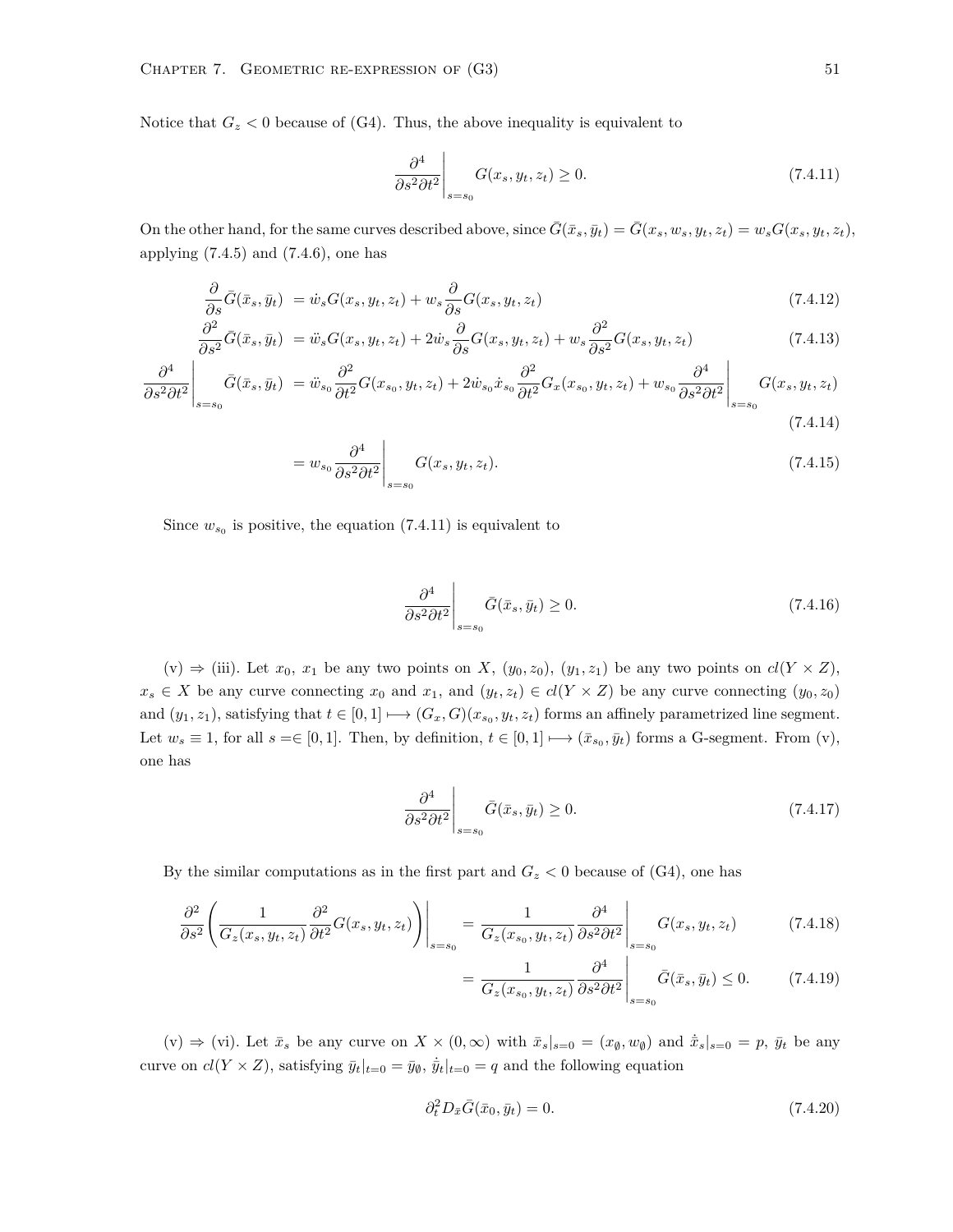That is, the curve  $t \in [0, 1] \longmapsto (\bar{x}_0, \bar{y}_t)$  forms a G-segment. Thus by (v) we know

$$
\left. \frac{\partial^4}{\partial s^2 \partial t^2} \right|_{s=0} \bar{G}(\bar{x}_s, \bar{y}_t) \ge 0. \tag{7.4.21}
$$

On the other hand, from (7.4.20) we know

$$
\bar{G}_{i,j}(\bar{x}_0, \bar{y}_t) \cdot \ddot{\bar{y}}_t^j + \bar{G}_{i,kl}(\bar{x}_0, \bar{y}_t) \cdot \dot{\bar{y}}_t^k \cdot \dot{\bar{y}}_t^l = 0.
$$
\n(7.4.22)

This implies

$$
\ddot{\bar{y}}_t^j = -\bar{G}^{i,j}(\bar{x}_0, \bar{y}_t) \cdot \bar{G}_{i,kl}(\bar{x}_0, \bar{y}_t) \cdot \dot{\bar{y}}_t^k \cdot \dot{\bar{y}}_t^l.
$$
\n(7.4.23)

Thus

$$
\left. \frac{\partial^4}{\partial s^2 \partial t^2} \bar{G}(\bar{x}_s, \bar{y}_t) \right|_{s=0} \tag{7.4.24}
$$

$$
= \frac{\partial^2}{\partial t^2} [\bar{G}_{i,}(\bar{x}_s, \bar{y}_t) \cdot \ddot{\bar{x}}_s^i + \bar{G}_{il,}(\bar{x}_s, \bar{y}_t) \cdot \dot{\bar{x}}_s^i \cdot \dot{\bar{x}}_s^l] \Big|_{s=0}
$$
\n(7.4.25)

$$
=\frac{\partial^2}{\partial t^2}\bar{G}_{il,}(\bar{x}_0,\bar{y}_t)\cdot\dot{\bar{x}}_0^i\cdot\dot{\bar{x}}_0^l\tag{7.4.26}
$$

$$
= \bar{G}_{il,j}(\bar{x}_0, \bar{y}_t) \cdot \dot{\bar{x}}_0^i \cdot \dot{\bar{x}}_0^l \cdot \ddot{\bar{y}}_t^j + \bar{G}_{il,jk}(\bar{x}_0, \bar{y}_t) \cdot \dot{\bar{x}}_0^i \cdot \dot{\bar{x}}_0^l \cdot \dot{\bar{y}}_t^j \cdot \dot{\bar{y}}_t^k \tag{7.4.27}
$$

$$
= [-\bar{G}_{il,\alpha}(\bar{x}_0, \bar{y}_t) \cdot \bar{G}^{\beta,\alpha}(\bar{x}_0, \bar{y}_t) \cdot \bar{G}_{\beta,jk}(\bar{x}_0, \bar{y}_t) + \bar{G}_{il,jk}(\bar{x}_0, \bar{y}_t)] \cdot \dot{\bar{x}}_0^i \cdot \dot{\bar{x}}_0^l \cdot \dot{\bar{y}}_t^j \cdot \dot{\bar{y}}_t^k, \tag{7.4.28}
$$

where  $i, l, j, k, \alpha, \beta = 1, 2, ..., n + 1$ .

Denote  $\Xi_t := (\bar{x}_0, \bar{y}_t)$ . Since  $P = \dot{\bar{x}}_0 \oplus 0$ , one can rewrite (7.4.28) as

$$
\sum_{i,l=1}^{n+1} \sum_{j,k=n+2}^{2n+2} \sum_{\alpha,\beta=1}^{n+1} \left[ -\bar{G}_{il,\alpha}(\Xi_t) \cdot \bar{G}^{\beta,\alpha}(\Xi_t) \cdot \bar{G}_{\beta,\bar{j}\bar{k}}(\Xi_t) + \bar{G}_{il,\bar{j}\bar{k}}(\Xi_t) \right] \cdot P^i \cdot P^l \cdot \dot{\Xi}_t^j \cdot \dot{\Xi}_t^k \tag{7.4.29}
$$

$$
= \sum_{i,l=1}^{n+1} \sum_{j,k=n+2}^{2n+2} R_{ijkl}(\Xi_t) \cdot P^i \cdot P^l \cdot \dot{\Xi}_t^j \cdot \dot{\Xi}_t^k \tag{7.4.30}
$$

$$
= \sum_{i,l,j,k=1}^{2n+2} R_{ijkl}(\Xi_t) \cdot P^i \cdot P^l \cdot \dot{\Xi}_t^j \cdot \dot{\Xi}_t^k \tag{7.4.31}
$$

$$
= \sec_{\Xi_t}^{(M,g)} P \wedge \dot{\Xi}_t. \tag{7.4.32}
$$

Therefore, equation (7.4.21) implies

$$
\sec_{\Xi_t}^{(M,g)} P \wedge \dot{\Xi}_t \ge 0. \tag{7.4.33}
$$

In particular, for  $t = 0$ , since  $Q = \dot{\Xi}_0 \in \mathbb{R}^{2n+2}$ ,

$$
\sec_{\Xi_0}^{(M,g)} P \wedge Q \ge 0. \tag{7.4.34}
$$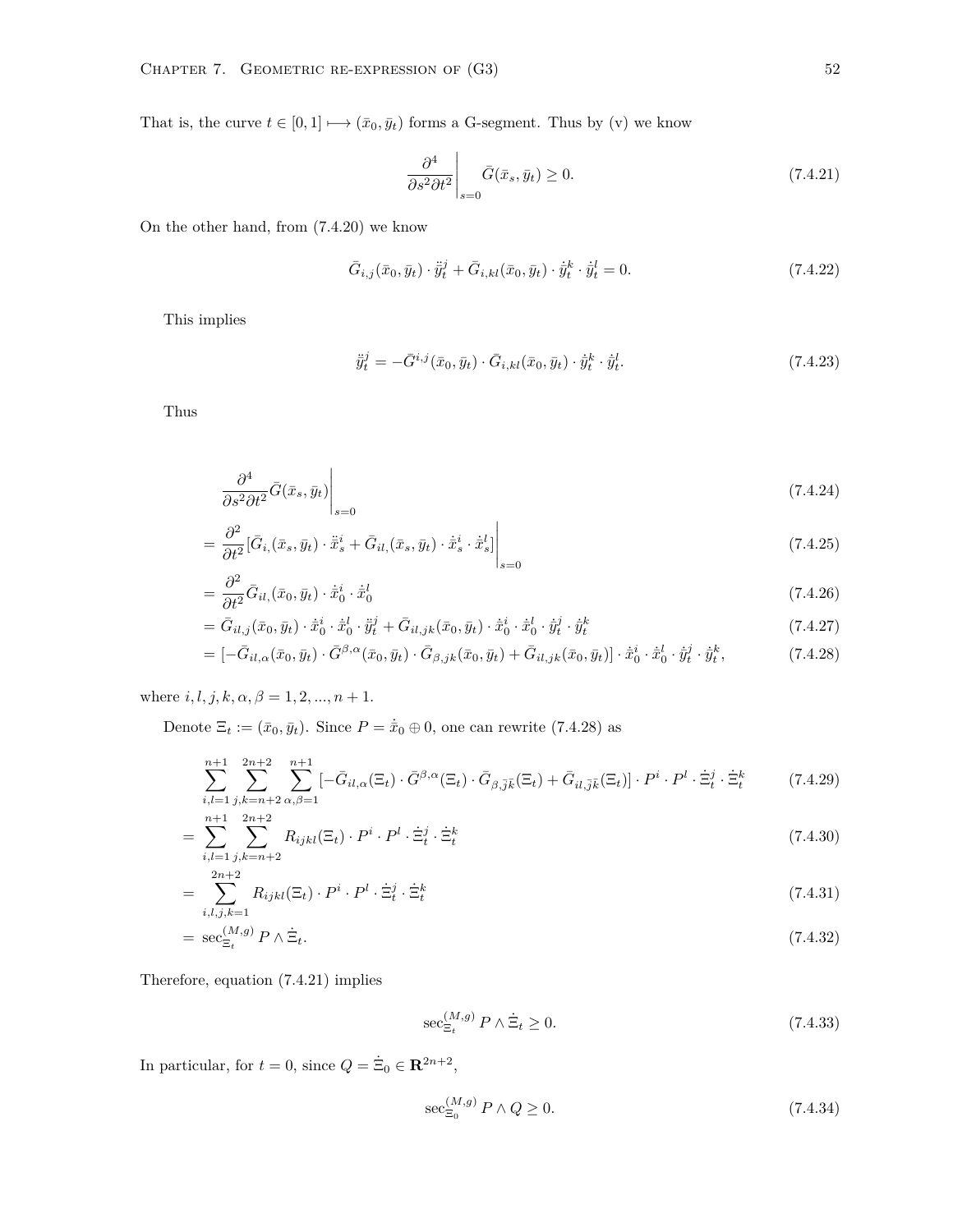(vi)  $\Rightarrow$  (v). Let *x*<sub>0</sub>, *x*<sub>1</sub> be any two points on *X*, (*y*<sub>0</sub>, *z*<sub>0</sub>), (*y*<sub>1</sub>, *z*<sub>1</sub>) be any two points on *cl*(*Y* × *Z*), *w*<sub>*s*</sub> be any curve on  $(0, \infty)$ ,  $x_s \in X$  be any curve connecting  $x_0$  and  $x_1$ , and  $(y_t, z_t) \in cl(Y \times Z)$  be any curve connecting  $(y_0, z_0)$  and  $(y_1, z_1)$ . Suppose there exists  $s_0 \in [0, 1]$ , such that  $t \in [0, 1] \mapsto (\bar{x}_{s_0}, \bar{y}_t)$ forms a G-segment. Then from (7.3.4), we know

$$
\bar{G}_{i,j}(\bar{x}_{s_0}, \bar{y}_t) \cdot \ddot{y}_t^j + \bar{G}_{i,kl}(\bar{x}_{s_0}, \bar{y}_t) \cdot \dot{y}_t^k \cdot \dot{y}_t^l = 0.
$$
\n(7.4.35)

$$
\ddot{\bar{y}}_t^j = -\bar{G}^{i,j}(\bar{x}_{s_0}, \bar{y}_t) \cdot \bar{G}_{i,kl}(\bar{x}_{s_0}, \bar{y}_t) \cdot \dot{\bar{y}}_t^k \cdot \dot{\bar{y}}_t^l. \tag{7.4.36}
$$

Denote  $\Xi_t := (\bar{x}_{s_0}, \bar{y}_t)$ . For any fixed  $t_0 \in [0, 1]$ , let  $P = \dot{\bar{x}}_{s_0} \oplus 0$ ,  $Q = \dot{\Xi}_{t_0} = 0 \oplus \dot{\bar{y}}_{t_0} \in \mathbb{R}^{2n+2}$ . Thus from part (vi),

$$
\sec_{\Xi_{t_0}}^{(M,g)} P \wedge Q \ge 0. \tag{7.4.37}
$$

On the other hand, with similar calculations as above, one has

$$
\left. \frac{\partial^4}{\partial s^2 \partial t^2} \bar{G}(\bar{x}_s, \bar{y}_t) \right|_{s=s_0, t=t_0} \tag{7.4.38}
$$

$$
= [-\bar{G}_{il,\alpha}(\bar{x}_{s_0}, \bar{y}_{t_0}) \cdot \bar{G}^{\beta,\alpha}(\bar{x}_{s_0}, \bar{y}_{t_0}) \cdot \bar{G}_{\beta,jk}(\bar{x}_{s_0}, \bar{y}_{t_0}) + \bar{G}_{il,jk}(\bar{x}_{s_0}, \bar{y}_{t_0})] \cdot \dot{\bar{x}}_{s_0}^i \cdot \dot{\bar{x}}_{s_0}^l \cdot \dot{\bar{y}}_{t_0}^j \cdot \dot{\bar{y}}_{t_0}^k \qquad (7.4.39)
$$
  
=  $\sec_{\varphi}^{(M,g)} P \wedge Q.$  (7.4.40)

$$
= \sec_{\Xi_{t_0}}^{(M,g)} P \wedge Q. \tag{7.4.40}
$$

Therefore,  $(7.4.3)$  holds for all  $t \in [0, 1]$ .

*Remark* 7.4.2*.* Strict inequality versions of (v) and (vi) in Theorem 7.4.1 are equivalent to strict inequality of (iii), and thus  $(G3)_u$ .

 $\Box$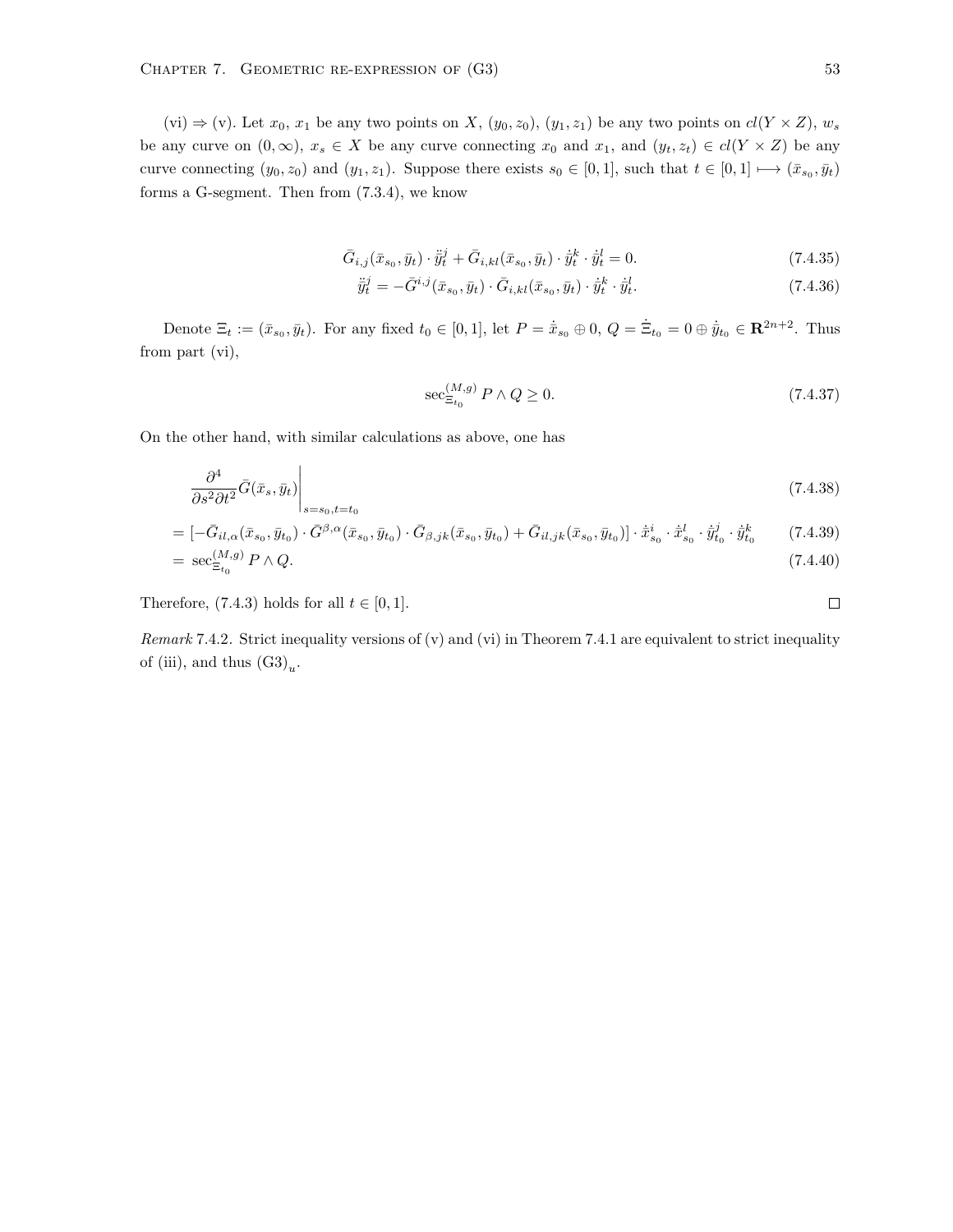## **Chapter 8**

## **Examples**

### **8.1 Several examples for the quasilinear case with explicit solutions**

In 2011, Figalli-Kim-McCann [11] provided a non-negative curvature condition (B3) which is equivalent to concavity of the maximization functional  $\Pi$  or convexity of the functional  $\mathcal L$  defined below, under some other constraints. One may wonder whether this curvature condition (B3) is equivalent to uniqueness of the functionals as well. According to Loeper [20], (B3) is satisfied if and only if the Riemannian sectional curvature is non-negative. This section shows a negative answer, via uniqueness examples on the hyperbolic spaces with constant negative curvatures, where (B3) is violated.

Let *D* be a disk with a small radius  $\bar{r}$  on  $\mathbf{H}^n(n \geq 2)$ , and consider spaces  $X = Y = D$ , utility  $G(x, y, z) = -\frac{1}{2}d_H^2(x, y) - z$ , and profit  $\pi(x, y, z) = z$  (i.e.,  $\pi(x, y, z) = z - a(y)$  with  $a \equiv 0$ ), where

$$
d_H(x, y) = R \cosh^{-1}(\frac{x_0 y_0 - x_1 y_1 - \cdots - x_n y_n}{R^2}) = R \cosh^{-1}[\cosh \frac{r}{R} \cosh \frac{s}{R} - \sinh \frac{r}{R} \sinh \frac{s}{R} M],
$$
  
\n
$$
M = \sum_{i=1}^{n-1} \cos \theta_i \cos \varphi_i \left(\prod_{j=1}^{i-1} \sin \theta_j \sin \varphi_j\right) + \prod_{j=1}^{n-1} \sin \theta_j \sin \varphi_j,
$$
  
\nhere  $x = (x_0, x_1, ..., x_n), y = (y_0, y_1, ..., y_n) \in D,$   
\n
$$
x_0 = R \cosh \frac{r}{R}, x_i = R \sinh \frac{r}{R} \cos \theta_i \Pi_{j=1}^{i-1} \sin \theta_j, \forall i = 1, 2, ..., n-1, x_n = R \sinh \frac{r}{R} \Pi_{j=1}^{n-1} \sin \theta_j;
$$
  
\n
$$
y_0 = R \cosh \frac{s}{R}, y_i = R \sinh \frac{s}{R} \cos \varphi_i \Pi_{j=1}^{i-1} \sin \varphi_j, \forall i = 1, 2, ..., n-1, y_n = R \sinh \frac{s}{R} \Pi_{j=1}^{n-1} \sin \varphi_j.
$$
  
\n(8.1.1)

Here  $\prod$  means the product notation. In order to distinguish it from the profit functional  $\Pi$ , equivalently, in this section, we minimize  $\mathcal{L} := -\Pi$ . We take  $\mu$  be uniform measure on this hyperbolic disk *D*, and participation constraint  $u_{\emptyset}(x) = -\frac{1}{2}|x|^2$ .

Then the monopolist problem becomes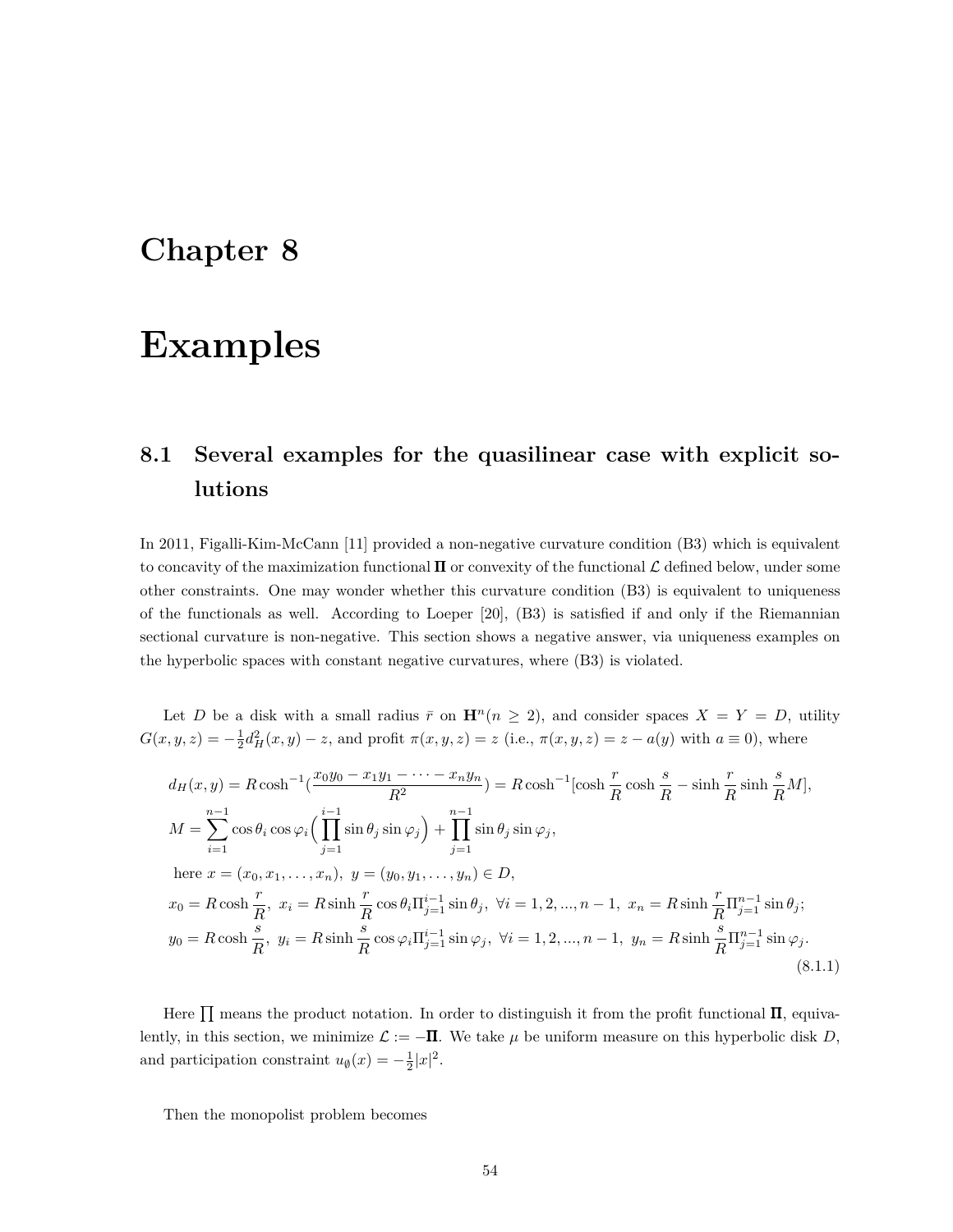$$
\max_{\substack{u \ge u_0 \\ u \text{ is } G\text{-convex}}} \Pi(u) = \max_{\substack{u \ge u_0 \\ u \text{ is } G\text{-convex}}} \int_X \pi(x, \bar{y}_G(x, u(x), Du(x))) d\mu(x) \tag{8.1.2}
$$

$$
= \max_{\substack{u \ge u_0 \\ u \text{ is } G\text{-convex}}} \int_X -\frac{1}{2} d_H^2(x, y_G(x, u(x), Du(x))) - u(x) d\mu(x). \tag{8.1.3}
$$

$$
= - \min_{u \ge u_{\emptyset} \atop u \text{ is } G\text{-convex}} \int_X \frac{1}{2} d_H^2(x, y_G(x, u(x), Du(x))) + u(x) d\mu(x). \tag{8.1.4}
$$

$$
(P_5) \qquad \qquad = - \min_{\substack{u \geq u_{\emptyset} \\ u \text{ is } G\text{-convex}}} \mathcal{L}(u). \tag{8.1.5}
$$

**Lemma 8.1.1.** Let  $x(t)$  be any curve on D, with  $|\dot{x}(t_0)| = 1$ , y be any point on D. If  $D_t d_H(x(t), y)|_{t=t_0}$ *exists, then*  $|D_t d_H(x(t), y)|_{t=t_0}| \leq 1$ .

*Proof.* By triangular inequality, we have

$$
|D_t d_H(x(t), y)|_{t=t_0}| = \left| \lim_{t \to t_0} \frac{d_H(x(t), y) - d_H(x(t_0), y)}{t - t_0} \right| = \lim_{t \to t_0} \left| \frac{d_H(x(t), y) - d_H(x(t_0), y)}{t - t_0} \right|
$$
  

$$
\leq \lim_{t \to t_0^+} \frac{d_H(x(t), x(t_0))}{t - t_0} = |\dot{x}(t_0)| = 1.
$$

**Proposition 8.1.2.** *Since*  $\frac{\partial x(r,\theta_1,...,\theta_{n-1})}{\partial r}$  =  $\lim_{s\to 0} \frac{d(x(r,\theta_1,...,\theta_{n-1}),x(r+s,\theta_1,...,\theta_{n-1}))}{s}$  =  $\lim_{s\to 0} \frac{s}{s}$  = 1, by *Lemma (8.1.1), we have*  $|D_r d_H(x(r, \theta_1, ..., \theta_{n-1}), y)| \leq 1, \forall x, y \in D$ .

**Theorem 8.1.3.** *The program* (*P*5) *has an unique minimizer on D. And*

$$
\operatornamewithlimits{argmin}_{\begin{array}{c}\begin{array}{c}\begin{array}{c}\begin{array}{c}\begin{array}{c}\text{argmin}\end{array}\\\begin{array}{c}\begin{array}{c}\begin{array}{c}\text{argmin}\end{array}\\\begin{array}{c}\begin{array}{c}\text{argmin}\end{array}\\\begin{array}{c}\begin{array}{c}\text{argmin}\end{array}\\\begin{array}{c}\begin{array}{c}\text{argmin}\end{array}\\\begin{array}{c}\begin{array}{c}\text{argmin}\end{array}\\\begin{array}{c}\begin{array}{c}\text{argmin}\end{array}\\\begin{array}{c}\begin{array}{c}\text{argmin}\end{array}\\\begin{array}{c}\begin{array}{c}\text{argmin}\end{array}\\\begin{array}{c}\begin{array}{c}\text{argmax}\end{array}\\\begin{array}{c}\text{argmax}\end{array}\\\begin{array}{c}\begin{array}{c}\text{argmax}\end{array}\\\begin{array}{c}\text{argmax}\end{array}\\\begin{array}{c}\begin{array}{c}\text{argmax}\end{array}\\\begin{array}{c}\text{argmax}\end{array}\end{array}\end{array}\end{array}\end{array}\end{array}
$$

*where*

$$
\bar{u}(r) = \begin{cases}\n-\frac{1}{2}r^2 & , 0 \le r \le \tilde{r} \\
\int_{\tilde{r}}^r \sinh^{1-n}(\frac{t}{R}) \int_0^t \sinh^{n-1}(\frac{\sigma}{R}) d\sigma dt - \int_0^{\bar{r}} \sinh^{n-1}(\frac{\sigma}{R}) d\sigma \int_{\tilde{r}}^r \sinh^{1-n}(\frac{t}{R}) dt - \frac{1}{2}(\tilde{r})^2 & , \tilde{r} & < r \le \bar{r}\n\end{cases}
$$

*Here r*˜ *satisfies*

$$
\int_{\tilde{r}}^{\tilde{r}} \sinh^{n-1}(\frac{\sigma}{R}) d\sigma + \tilde{r} \sinh^{n-1}(\frac{\tilde{r}}{R}) = 0.
$$

*Proof.* **Step 1:** Firstly, find the minimizer of  $\mathcal{L}(u)$  for all *u* satisfying  $u(r) \geq -\frac{1}{2}r^2$  and *u* is radially symmetric. Assume  $\bar{u} \in C^2$  piecewisely on *D* is such a minimizer. For each agent *x*,  $\bar{u}(x) = \sup_y \frac{1}{2}d_H^2(x,y) - v(y)$ , one can find the optimal  $y_G(x, \bar{u}(x), D\bar{u}(x))$  via

$$
D_r \bar{u}(x) = D_r(-\frac{1}{2}d_H^2(x, y_G(x, \bar{u}(x), D\bar{u}(x))))
$$
  
\n
$$
D_{\theta_i} \bar{u}(x) = D_{\theta_i}(-\frac{1}{2}d_H^2(x, y_G(x, \bar{u}(x), D\bar{u}(x))))
$$
\n(8.1.6)

From the above equations, we can see that  $y_G(x, \bar{u}(x), D\bar{u}(x))$  could be uniquely determined by x and

*.*

 $\Box$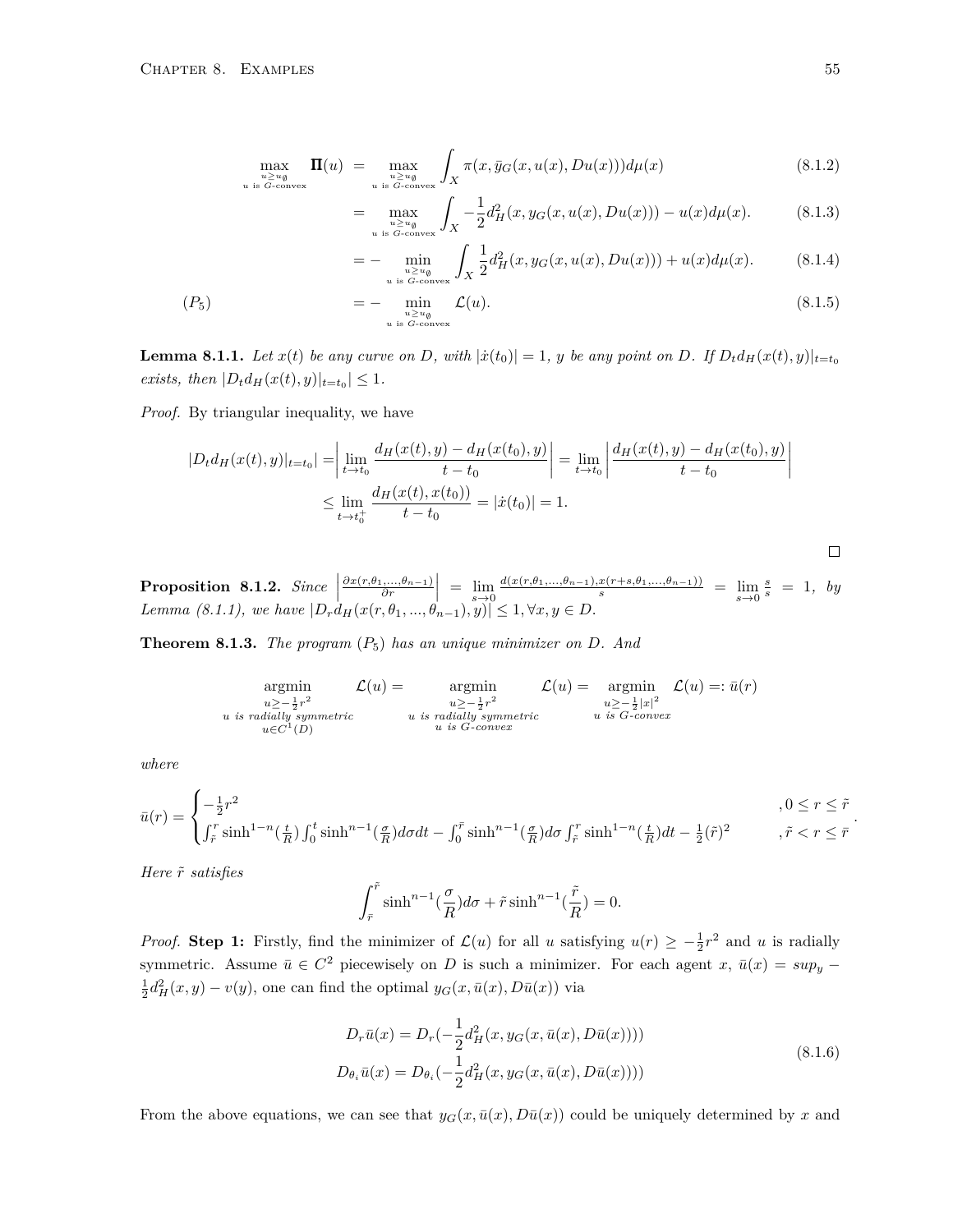$D\bar{u}(x)$ . In this section, we use  $y_G(x, D\bar{u}(x))$  to denote  $y_G(x, \bar{u}(x), D\bar{u}(x))$ .

Since  $\bar{u}$  is radially symmetric, thus  $D_{\theta_i}\bar{u}(x) = 0$ , for all  $i = 1, 2, ..., n - 1$ , and  $D_r\bar{u}(x) = \bar{u}'(r)$ . From (8.1.6), one can derive  $\theta_i = \varphi_i$ , for all  $i = 1, 2, ..., n-1$ , and  $d_H(x, y_G(x, D\bar{u}(x))) = |r - s|$ ,  $D_r d_H(x, y_G(x, D\bar{u}(x))) = \frac{\sin \frac{r-s}{R}}{|\sin \frac{r-s}{R}|} = sign(r-s)$ , for  $x, y_G(x, D\bar{u}(x)) \in D$  with polar coordinates introduced in (8.1.1).

Again from (8.1.6),  $\bar{u}'(r) + |r - s| \cdot sign(r - s) = 0$  implies  $s = r + \bar{u}'(r)$ , and  $(\bar{u}'(r))^2 = (s - r)^2 =$  $d_H^2(x, y_G(x, D\bar{u}(x)))$ . Notice here magnitude of  $y_G(x, D\bar{u}(x))$  should be non-negative, so we have constraint  $r + \bar{u}'(r) \geq 0$ , which will be used later.

After calculating  $y_G(x, D\bar{u}(x))$ , one can compute

$$
\mathcal{L}(\bar{u}) = \int_{D} \frac{1}{2} d_{H}^{2}(x, y_{G}(x, D\bar{u}(x))) + \bar{u}(x) d\mu(x)
$$
  
\n
$$
= \int_{0}^{\bar{r}} \int_{0}^{\pi} \cdots \int_{0}^{\pi} \int_{0}^{2\pi} \left[ \frac{(\bar{u}'(r))^{2}}{2} + \bar{u}(r) \right] R^{n-1} (\sinh \frac{r}{R})^{n-1} (\sin \theta_{1})^{n-2} \cdots (\sin \theta_{n-2}) d\theta_{n-1} \cdots d\theta_{1} dr
$$
  
\n
$$
= C_{0} \int_{0}^{\bar{r}} \left[ \frac{(\bar{u}'(r))^{2}}{2} + \bar{u}(r) \right] (\sinh \frac{r}{R})^{n-1} dr,
$$
  
\nwhere  $C_{0} = \int_{0}^{\pi} \cdots \int_{0}^{\pi} \int_{0}^{2\pi} R^{n-1} (\sin \theta_{1})^{n-2} \cdots (\sin \theta_{n-2}) d\theta_{n-1} \cdots d\theta_{1}$  is a positive constant.

Since  $\bar{u}(r) \geq -\frac{1}{2}r^2$ , let  $A \in [0, \bar{r}]$ , such that  $A \times [0, \pi]^{n-2} \times [0, 2\pi] = \{(r, \theta_1, ..., \theta_{n-1}) | \bar{u}(r) = -\frac{1}{2}r^2\}.$ Define  $B = [0, \bar{r}] \setminus A$ , so  $\bar{u}(r) > -\frac{1}{2}r^2$  on *B*. Since  $\bar{u}$  is a minimizer of  $\mathcal{L}(u)$ , for all radially symmetric functions *w* satisfying  $w = 0$  on A, one has

$$
0 = \frac{\partial \mathcal{L}(\bar{u} + \varepsilon w)}{\partial \varepsilon}\Big|_{\varepsilon=0} = C_0 \int_B [\bar{u}'(r)w'(r) + w(r)] (\sinh \frac{r}{R})^{n-1} dr
$$
  

$$
= C_0 \int_B w[(\sinh \frac{r}{R})^{n-1} - \bar{u}''(r)(\sinh \frac{r}{R})^{n-1} - \frac{n-1}{R} \bar{u}'(r)(\sinh \frac{r}{R})^{n-2} \cosh \frac{r}{R}] dr
$$
  

$$
+ C_0 \bar{u}'(r)w(r)(\sinh \frac{r}{R})^{n-1}\Big|_{\partial B}
$$

By fundamental lemma of Calculus of Variations, together with the inequality we derived from nonnegativity of magnitude of  $y_G(x, D\bar{u}(x))$ , we have following constraints for  $\bar{u}$ .

$$
(ODE) \begin{cases} r + \bar{u}'(r) \ge 0, & (1) \text{ on } B \\ \bar{u}''(r) + \frac{n-1}{R} \cdot \bar{u}'(r)(\coth \frac{r}{R}) - 1 = 0, & (2) \text{ on } Int(B) \\ w(r)\bar{u}'(r)(\sinh \frac{r}{R})^{n-1} |_{\partial B} = 0, & (3) \text{ for all } w \in \{w \text{ is radially symmetric } |w = 0 \text{ on } A\} \end{cases}
$$

The equation  $(ODE)(2)$  implies,  $\forall r \in B$ ,

$$
\bar{u}(r) = \int_0^r (\sinh\frac{t}{R})^{1-n} \int_0^t (\sinh\frac{\sigma}{R})^{n-1} d\sigma dt + C_1 \int_0^r (\sinh\frac{t}{R})^{1-n} dt + C_2
$$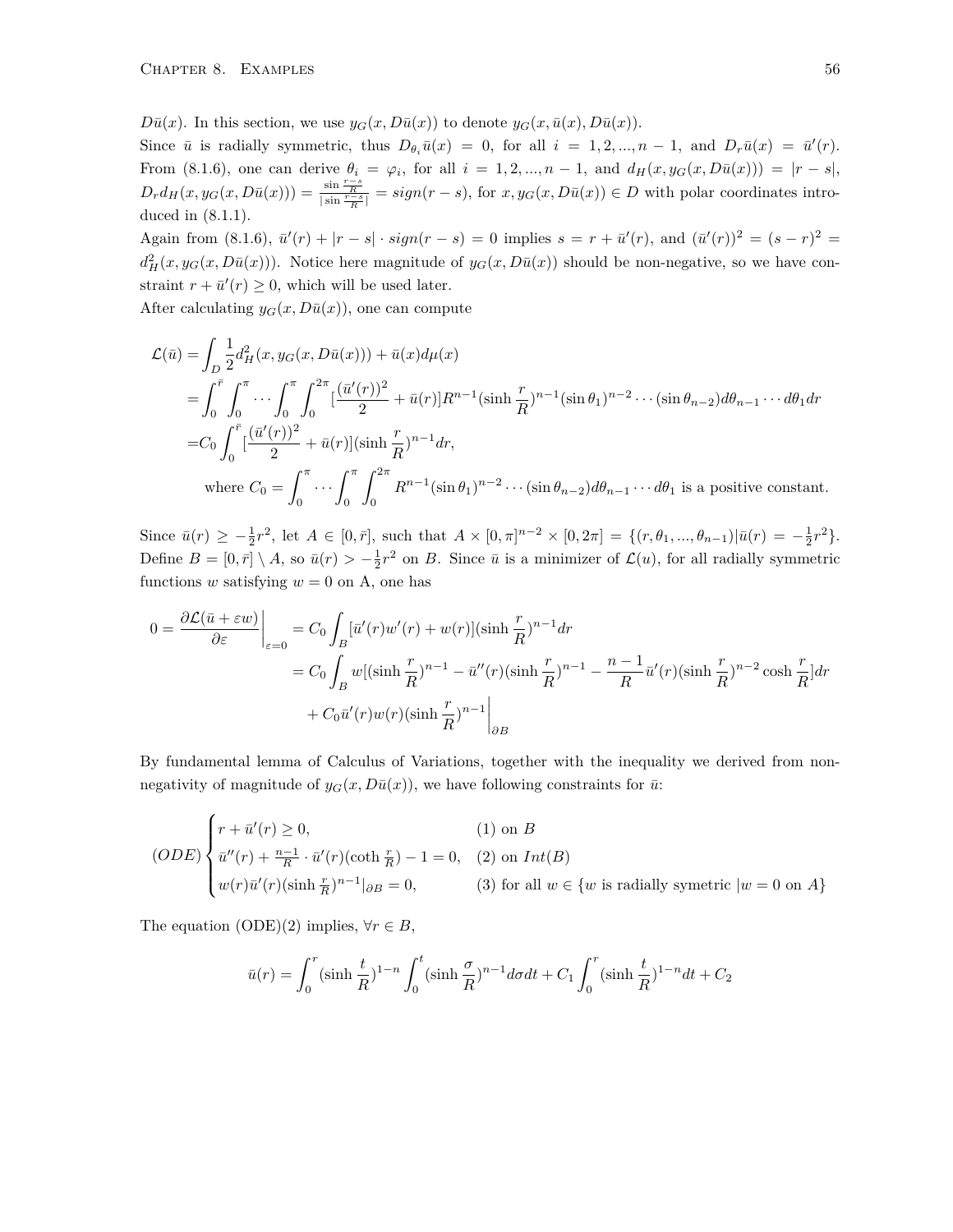Taking derivative of  $\bar{u}$ ,

$$
\bar{u}'(r) = (\sinh\frac{r}{R})^{1-n} \left[\int_0^r (\sinh\frac{\sigma}{R})^{n-1} d\sigma + C_1\right],
$$
  

$$
\bar{u}''(r) = 1 - \frac{n-1}{R} \cdot \frac{\cosh\frac{r}{R}}{\sinh\frac{r}{R}\left[\int_0^r (\sinh\frac{\sigma}{R})^{n-1} d\sigma + C_1\right]}.
$$

Consider the sign of  $C_1$ , there are two cases:

- 1). If  $C_1 \geq 0$ , then  $\bar{u}'(r) \geq 0$ , which implies  $\bar{u}(r)$  is increasing on *B*.
- 2). If  $C_1 < 0$ , then  $\bar{u}''(r) \geq 1 \frac{n-1}{R} \cdot \frac{\cosh \frac{r}{R}}{\sinh^n(\frac{r}{R})} \int_0^r (\sinh \frac{\sigma}{R})^{n-1} d\sigma$ . Define

$$
h_1(r) := \frac{R \sinh^n(\frac{r}{R})}{(n-1)\cosh(\frac{r}{R})} - \int_0^r (\sinh\frac{\sigma}{R})^{n-1} d\sigma.
$$

Then  $h_1(0) = 0, h'_1(r) = \frac{\sinh^{n-1}(\frac{r}{R})}{(n-1)\cosh^2(\frac{r}{R})} \ge 0, \forall r \in [0, \bar{r}].$  Thus,  $h_1(r) \ge 0, \forall r \in [0, \bar{r}],$  which implies,  $u''(r) \geq 0$ , i.e.,  $\bar{u}$  is convex on *B*.

In either case, *A* is path-connected, since one cannot join two points on  $u_{\emptyset}(r) = -\frac{1}{2}r^2$  by either increasing or convex curve above the graph of  $u_{\emptyset}$ .

Assume  $A = [\alpha_1, \alpha_2] \neq [0, \bar{r}]$ . For the relative position of *A* and *B*, considering  $A \cup B = [0, \bar{r}]$ , there are three cases:

1). If  $\alpha_1 > 0, \alpha_2 < \bar{r}$ , assume  $B = B_1 \cup B_2$  with  $B_1 = [0, \alpha_1)$  and  $B_2 = (\alpha_2, \bar{r}]$ . Let  $\bar{u}'(r) =$  $(\sinh \frac{r}{R})^{1-n} \left[\int_0^r (\sinh \frac{\sigma}{R})^{n-1} d\sigma + C_{1_0} \right]$  on  $B_1$  and  $\bar{u}'(r) = (\sinh \frac{r}{R})^{1-n} \left[\int_0^r (\sinh \frac{\sigma}{R})^{n-1} d\sigma + C_{1_r} \right]$  on  $B_2$ . Then by (ODE)(3), one has  $\bar{u}'(r)(\sinh \frac{r}{R})^{n-1} \vert_{r=0}^{\bar{r}} = 0$ , i.e.  $\left[\int_0^{\bar{r}} (\sinh \frac{\sigma}{R})^{n-1} d\sigma + C_{1_{\bar{r}}}\right] - C_{1_0} = 0$ , which implies

$$
C_{1_{\bar{r}}} = C_{1_0} - \int_0^{\bar{r}} (\sinh \frac{\sigma}{R})^{n-1} d\sigma.
$$
 (8.1.7)

Since  $\bar{u}(r) \geq u_{\emptyset}(r)$  on  $B_1$  with equality holds at  $r = \alpha_1$ , we know  $\bar{u}$  could not be increasing on  $B_1$ . Therefore, by the above discussion, we know  $C_{10} < 0$  and  $C_{1<sub>\bar{r}} < 0</sub>$  by (8.1.7). Thus  $\bar{u}$  is convex on *B*. In particular,  $\bar{u}$  is convex and decreasing on  $B_1$ . Let  $\tilde{u} = \bar{u}$  on  $A \cup B_2$ , and  $\tilde{u} = u_{\emptyset}$  on  $B_1$ . Then for any  $r \in B_1$ ,  $\tilde{u}(r) - \bar{u}(r) \le 0$  and  $0 \ge \tilde{u}'(r) > u'_{\emptyset}(\alpha_1) \ge \bar{u}'(\alpha_1) \ge \bar{u}'(r)$ . Thus,

$$
\mathcal{L}(\tilde{u}) - \mathcal{L}(\bar{u}) = C_0 \int_0^{\alpha_1} \left\{ \left[ \frac{(\tilde{u}'(r))^2}{2} - \frac{(\bar{u}'(r))^2}{2} \right] + [\tilde{u} - \bar{u}(r)] \right\} (\sinh \frac{r}{R})^{n-1} dr < 0.
$$
 (8.1.8)

Therefore, this case is reduced to the following one where  $\alpha_1 = 0$ .

- 2). If  $\alpha_1 = 0, \alpha_2 \neq \overline{r}$ , then by (ODE)(3), one has  $\overline{u}'(r)(\sinh \frac{r}{R})^{n-1}|_{r=\overline{r}} = 0$ , which implies  $\overline{u}'(\overline{r}) = 0$ . Thus,  $C_1 = -\int_0^{\bar{r}} (\sinh \frac{\sigma}{R})^{n-1} d\sigma$ . In this case,  $\bar{u}$  is convex and decreasing on *B*.
- 3). If  $\alpha_1 \neq 0, \alpha_2 = \overline{r}$ , then by (ODE)(3), one has  $\overline{u}'(r)(\sinh \frac{r}{R})^{n-1}|_{r=0} = 0$ , i.e.  $\int_0^r (\sinh \frac{\sigma}{R})^{n-1} d\sigma +$  $C_1$ <sup>*|*</sup> $r=0$  = 0, which implies  $C_1 = 0$ . In this case,  $\bar{u}$  is increasing on *B*. Notice that  $\bar{u}(r) \geq -\frac{1}{2}r^2$ with equality holds at  $r = \alpha_1$ . Contradiction!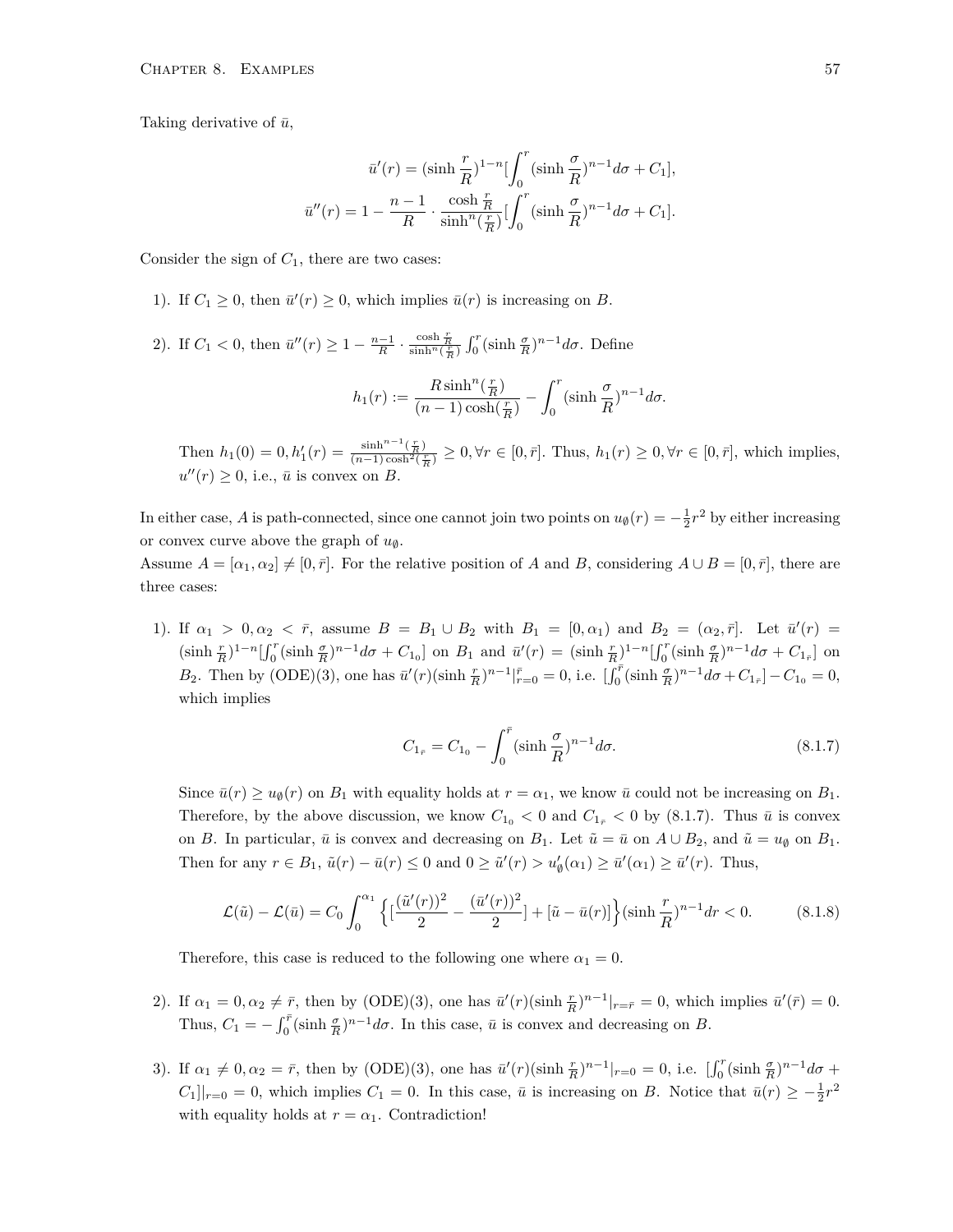Summing up all the possible cases above, we know there exist  $\alpha \in [0, \bar{r}]$ , such that  $A = [0, \alpha]$ ,  $B =$  $(\alpha, \bar{r}]$ . By  $(ODE)(1)$ , we have on B,  $\int_{\bar{r}}^{r} \sinh^{n-1}(\frac{\sigma}{R}) d\sigma + r \sinh^{n-1}(\frac{r}{R}) \ge 0$ . Define

$$
h_2(r) = \int_{\bar{r}}^r \sinh^{n-1}(\frac{\sigma}{R})d\sigma + r \sinh^{n-1}(\frac{r}{R}).
$$

Then  $h'_2(r) = 2\sinh^{n-1}(\frac{r}{R}) + (n-1)\sinh^{n-2}(\frac{r}{R})(\cosh \frac{r}{R})\frac{r}{R} > 0$ , which means  $h_2$  is strictly increasing. Notice that  $h_2(\bar{r}) > 0$ , and  $h_2(0) < 0$ . Thus there is a unique solution of  $h_2(r) = 0$  in  $[0, \bar{r}]$ , denote it  $\tilde{r}$ . Then  $(ODE)(1)$  implies,  $\alpha \geq \tilde{r}$ , where  $\tilde{r}$  satisfies

$$
\int_{\tilde{r}}^{\tilde{r}} \sinh^{n-1}\left(\frac{\sigma}{R}\right) d\sigma + \tilde{r} \sinh^{n-1}\left(\frac{\tilde{r}}{R}\right) = 0.
$$
\n(8.1.9)

Since  $\bar{u}$  is continuous, at  $r = \alpha$ , one have

$$
-\frac{1}{2}\alpha^2 = \int_0^{\alpha} (\sinh\frac{t}{R})^{1-n} \int_0^t (\sinh\frac{\sigma}{R})^{n-1} d\sigma dt - \int_0^{\bar{r}} (\sinh\frac{\sigma}{R})^{n-1} d\sigma \int_0^{\alpha} (\sinh\frac{t}{R})^{1-n} dt + C_2,
$$

which implies

$$
C_2 = -\frac{1}{2}\alpha^2 - \int_0^{\alpha} (\sinh\frac{t}{R})^{1-n} \int_0^t (\sinh\frac{\sigma}{R})^{n-1} d\sigma dt + \int_0^{\bar{\tau}} (\sinh\frac{\sigma}{R})^{n-1} d\sigma \int_0^{\alpha} (\sinh\frac{t}{R})^{1-n} dt
$$

For any given  $\alpha \in [\tilde{r}, \bar{r}]$ , denote

$$
\bar{u}_{\alpha}(r) = \begin{cases}\n-\frac{1}{2}r^2, & 0 \le r \le \alpha \\
\int_{\alpha}^r (\sinh\frac{t}{R})^{1-n} \int_0^t (\sinh\frac{\sigma}{R})^{n-1} d\sigma dt - \int_0^{\bar{r}} (\sinh\frac{\sigma}{R})^{n-1} d\sigma \int_{\alpha}^r (\sinh\frac{t}{R})^{1-n} dt - \frac{1}{2}\alpha^2, & \alpha < r \le \bar{r}\n\end{cases}
$$

Define  $h_3(\alpha) = \mathcal{L}(\bar{u}_\alpha), \forall \alpha \in [\tilde{r}, \bar{r}].$ Then  $h'_3(\alpha) = \frac{C_0}{2} \sinh^{1-n}(\frac{\alpha}{R})[\alpha \sinh^{n-1}(\frac{\alpha}{R}) - \int_{\alpha}^{\overline{r}} \sinh^{n-1}(\frac{\sigma}{R}) d\sigma]^2 \ge 0$ , for all  $\alpha \in [\tilde{r}, \bar{r}]$ . Define  $h_4(\alpha) := \alpha \sinh^{n-1}(\frac{\alpha}{R}) - \int_{\alpha}^{\bar{r}} \sinh^{n-1}(\frac{\sigma}{R}) d\sigma.$ Then  $h'_4(\alpha) = 2\sinh^{n-1}(\frac{\alpha}{R}) + \frac{n-1}{R}\alpha\sinh^{n-2}(\frac{\alpha}{R})\cosh(\frac{\alpha}{R}) > 0$  on  $[\tilde{r}, \bar{r}]$  and  $h_4(\tilde{r}) = 0$ , which implies  $h_4(\alpha) > 0$ , for  $\alpha \in (\tilde{r}, \bar{r}]$ .

Thus,  $h'_3(\alpha) > 0$ , for all  $\alpha \in (\tilde{r}, \bar{r}]$ , which implies

$$
\min_{\alpha \in [\tilde{r}, \bar{r}]} \mathcal{L}(\bar{u}_{\alpha}) = \min_{\alpha \in [\tilde{r}, \bar{r}]} h_3(\alpha) = h_3(\tilde{r}) = \mathcal{L}(\bar{u}_{\tilde{r}}).
$$

Therefore,  $\bar{u}(r) = \bar{u}_{\tilde{r}}(r)$ . And

$$
\bar{u}(r) = \begin{cases}\n-\frac{1}{2}r^2 & , 0 \le r \le \tilde{r} \\
\int_{\tilde{r}}^r \sinh^{1-n}(\frac{t}{R}) \int_0^t \sinh^{n-1}(\frac{\sigma}{R}) d\sigma dt - \int_0^{\bar{r}} \sinh^{n-1}(\frac{\sigma}{R}) d\sigma \int_{\tilde{r}}^r \sinh^{1-n}(\frac{t}{R}) dt - \frac{1}{2}(\tilde{r})^2 & , \tilde{r} < r \le \bar{r}\n\end{cases}
$$

$$
\bar{u}'(r) = \begin{cases}\n-r & , 0 \le r \le \tilde{r} \\
\sinh^{1-n}(\tau) & f' \sinh^{n-1}(\tau) \, d\tau\n\end{cases}
$$

$$
\int \sinh^{1-n}(\frac{r}{R}) \int_{\bar{r}}^{r} \sinh^{n-1}(\frac{\sigma}{R}) d\sigma , \qquad , \tilde{r} < r \leq \bar{r}
$$

$$
\bar{u}''(r) = \begin{cases}\n-1 & , 0 \le r \le \tilde{r} \\
1 - \frac{(n-1)\cosh(\frac{r}{R})\int_{\tilde{r}}^r \sinh^{n-1}(\frac{\sigma}{R})d\sigma}{R\sinh^n(\frac{r}{R})} & , \tilde{r} & < r \le \bar{r}\n\end{cases}
$$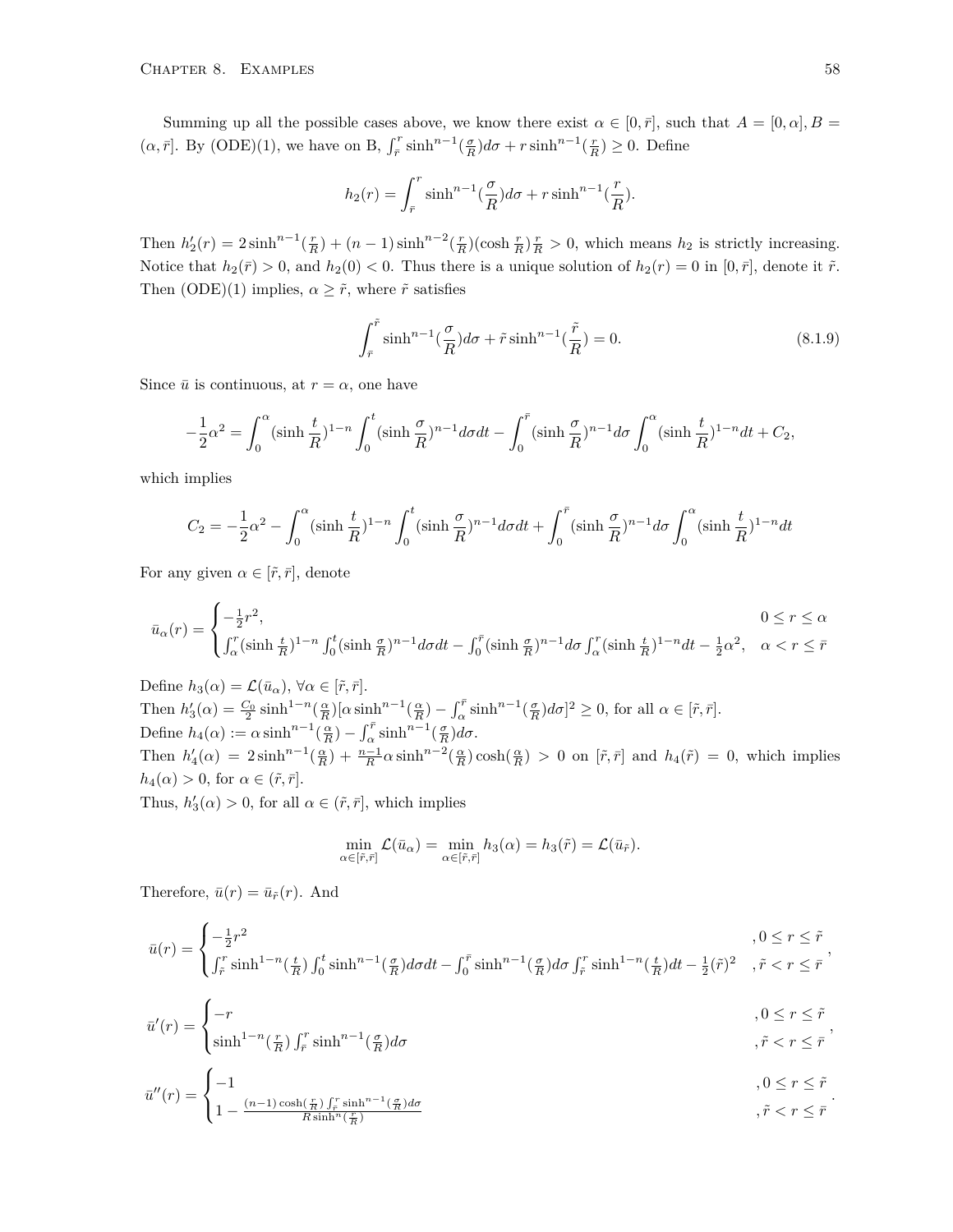Since  $\partial_{-} \bar{u}'(\tilde{r}) = \partial_{+} \bar{u}'(\tilde{r}) = -\tilde{r}$ , thus  $\bar{u}'(\tilde{r})$  exists, and  $\bar{u}'(\tilde{r}) = -\tilde{r}$ . We now show the above  $\bar{u}(r)$  is indeed the (global) minimizer, i.e.,

$$
\bar{u}(r) = \operatorname*{argmin}_{\substack{u \ge -\frac{1}{2}r^2 \\ u \text{ is radially symmetric} \\ u \in C^1(D)}} \mathcal{L}(u).
$$

Let *w* be any symmetric  $C^1$  function such that  $w \geq 0$  on  $A \times [0, \pi]^{n-2} \times [0, 2\pi]$ , then

$$
\mathcal{L}(\bar{u} + w) - \mathcal{L}(\bar{u})
$$
\n
$$
= C_0 \int_0^{\bar{r}} \left[ \frac{1}{2} (\bar{u}'(r) + w'(r))^2 - \frac{1}{2} (\bar{u}'(r))^2 + w \right] \sinh^{n-1}(\frac{r}{R}) dr
$$
\n
$$
\geq C_0 \int_0^{\bar{r}} [\bar{u}'(r)w'(r) + w] \sinh^{n-1}(\frac{r}{R}) dr
$$
\n
$$
= C_0 \int_0^{\bar{r}} [-rw'(r) + w] \sinh^{n-1}(\frac{r}{R}) dr + C_0 \int_{\bar{r}}^{\bar{r}} [\bar{u}'(r)w'(r) + w] \sinh^{n-1}(\frac{r}{R}) dr
$$
\n
$$
= C_0 \int_0^{\bar{r}} w[2 \sinh^{n-1}(\frac{r}{R}) + \frac{n-1}{R} r \sinh^{n-2}(\frac{r}{R}) \cosh(\frac{r}{R})] dr - C_0 r w(r) \sinh^{n-1}(\frac{r}{R}) \Big|_0^{\bar{r}}
$$
\n
$$
+ C_0 \int_{\bar{r}}^{\bar{r}} w[(1 - \bar{u}''(r)) \sinh^{n-1}(\frac{r}{R}) - \frac{n-1}{R} \bar{u}'(r) \sinh^{n-2}(\frac{r}{R}) \cosh(\frac{r}{R})] dr
$$
\n
$$
+ C_0 \bar{u}'(r) w(r) \sinh^{n-1}(\frac{r}{R}) \Big|_{\bar{r}}^{\bar{r}}
$$
\n
$$
\geq - C_0 r w(r) \sinh^{n-1}(\frac{r}{R}) \Big|_{0}^{\bar{r}} + C_0 \bar{u}'(r) w(r) \sinh^{n-1}(\frac{r}{R}) \Big|_{\bar{r}}^{\bar{r}}
$$
\n
$$
= 0.
$$

In addition, if  $\mathcal{L}(\bar{u} + w) - \mathcal{L}(\bar{u}) = 0$ , from above inequalities and since  $w \in C^1$ , we have  $w'(r) = 0$  on D, i.e.,  $w = C_3$ , for some non-negative constant  $C_3$ . Then  $0 = \mathcal{L}(\bar{u} + w) - \mathcal{L}(\bar{u}) \ge C_0 \int_0^{\bar{r}} [\bar{u}'(r)w'(r) +$ w] $\sinh^{n-1}(\frac{r}{R})dr = C_0C_3\int_0^{\bar{r}} \sinh^{n-1}(\frac{r}{R})dr \ge 0$ . Since both  $C_0$  and  $\int_0^{\bar{r}} \sinh^{n-1}(\frac{r}{R})dr$  are positive, we have  $C_3 = 0$ , i.e.  $w \equiv 0$  on *D*. Therefore,  $\bar{u}$  is the unique minimizer.

**Step 2:** To check that  $\bar{u}(x)$  is *G*-convex, it is equivalent to prove  $\bar{u}(x)$  is *b*-convex in the sense of [11], or equivalently  $-\bar{u}(x)$  is  $-b$ -concave in the sense of Definition 5.3.1, where  $b(x, y) := -\frac{1}{2}d_H^2(x, y)$ . That is, we need to show  $\bar{u}(x) = -((-\bar{u})^{(-b)^*})^{(-b)}(x)$ , for all  $x \in D$ . Denote  $\psi(y) = -(-\bar{u})^{(-b)^*}(y)$ , and  $\phi(x) = -(-\psi)^{(-b)}(x)$ . Then it is equivalent to show  $\bar{u}(x) = \phi(x)$ , where

$$
\phi(x) = \sup_{y} b(x, y) - \psi(y),
$$
  
and 
$$
\psi(y) = \sup_{x} b(x, y) - \bar{u}(x).
$$

By definition, we have

$$
\psi(y) = \sup_{x} -\frac{1}{2}d_{H}^{2}(x, y) - \bar{u}(x)
$$
  
= 
$$
\sup_{r} -\frac{1}{2}(r - s)^{2} - \bar{u}(r)
$$
 (because  $|M| \le 1$ , and  $M = 1$  when  $\theta_{i} = \varphi_{i}, \forall i = 1, 2, ..., n - 1$ ).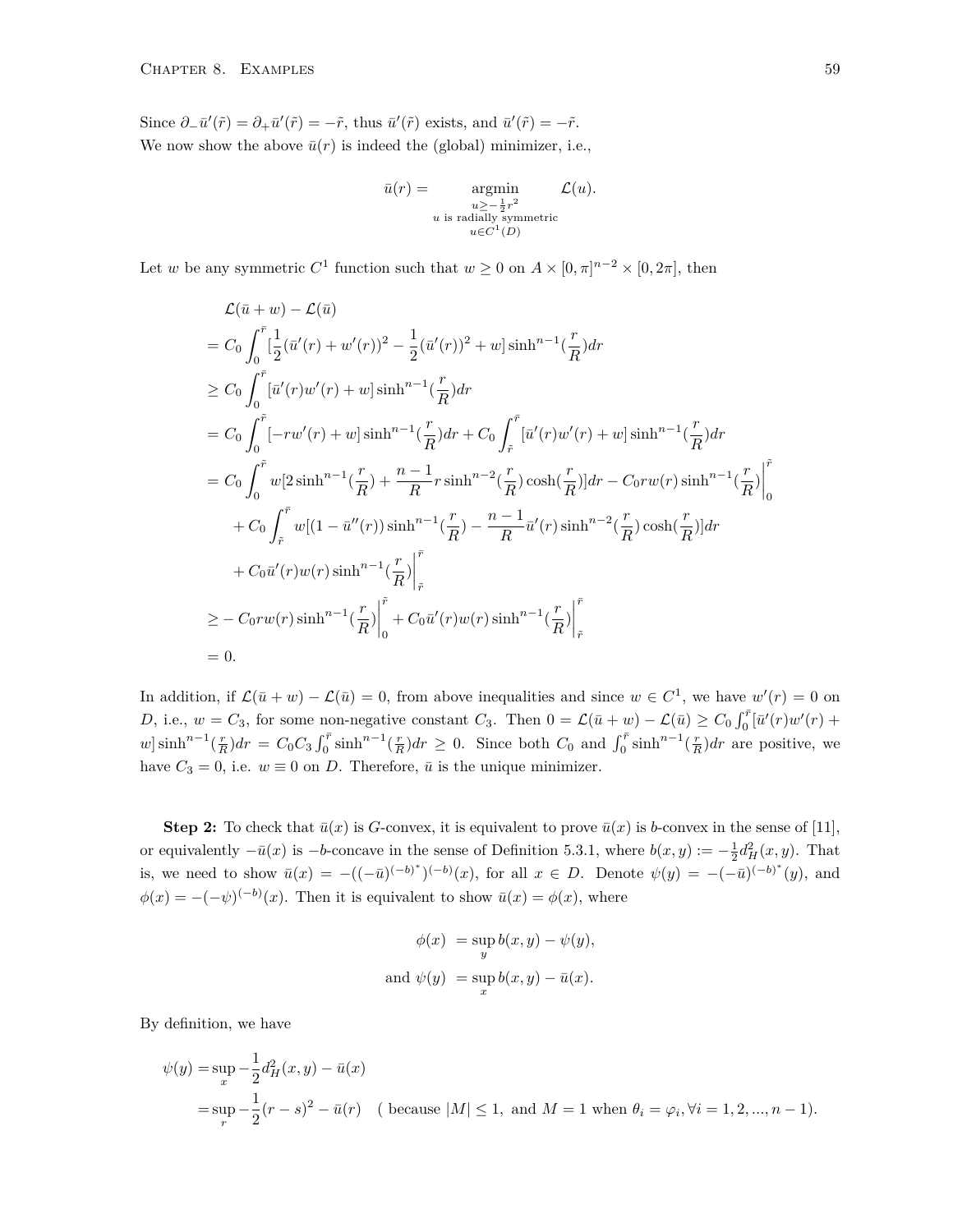For each  $s \in [0, \bar{r}]$ , define  $h_5^s(r) := -\frac{1}{2}(r - s)^2 - \bar{u}(r)$ . Then

$$
(h_5^s)'(r) = \begin{cases} s & , 0 \le r \le \tilde{r} \\ s - r - \sinh^{1-n}(\frac{r}{R}) \int_{\tilde{r}}^r \sinh^{n-1}(\frac{\sigma}{R}) d\sigma & , \tilde{r} < r \le \bar{r} \end{cases},
$$

$$
(h_5^s)''(r) = \begin{cases} 0 & , 0 \le r \le \tilde{r} \\ -1 - \bar{u}''(r) < -1 & , \tilde{r} < r \le \bar{r} \end{cases}.
$$

Thus,  $h_5^s(r)$  is concave on  $[0, \bar{r}]$  and strictly concave on  $[\tilde{r}, \bar{r}]$ . Since  $\bar{u}'$  is continuous, thus  $(h_5^s)'(r)$  is continuous. Notice  $(h_5^s)'(\tilde{r}) = s > 0$  and  $(h_5^s)'(\tilde{r}) < 0$ . Therefore, for each  $s \in [0, \tilde{r}]$ ,  $(h_5^s)'(\beta) = 0$  has exactly one solution on  $[0, \bar{r}],$  which is located on  $[\tilde{r}, \bar{r}]$  and takes the maximum value of  $h_5^s$ . Let  $h_6(s)$  be the unique solution of  $(h_5^s)'(\beta) = 0$ , for all  $s \in [0, \bar{r}]$ .

Then  $h_6(s) \in [\tilde{r}, \bar{r}],$  and  $h_6(0) = \tilde{r}, h_6(\bar{r}) = \bar{r}.$ 

Since  $(h_5^{s})'(s) > 0 = (h_5^{s})'(h_6(s))$  and  $(h_5^{s})'$  is strictly decreasing on  $[\tilde{r}, \bar{r}]$ , we have  $h_6(s) > s$ . For any  $0 \le s_1 < s_2 \le \bar{r}$ ,  $(h_5^{s_2})'(h_6(s_2)) = 0 = (h_5^{s_1})'(h_6(s_1)) < (h_5^{s_2})'(h_6(s_1))$ , thus  $h_6(s_1) < h_6(s_2)$ , i.e.,  $h_6$  is strictly increasing. By Implicit Function Theorem, one has  $h_6 \in C^1$ . Thus,  $h'_6 > 0$ . Here, denote

$$
\bar{u}(r) = \begin{cases} u_1(r) & , 0 \le r \le \tilde{r} \\ u_2(r) & , \tilde{r} < r \le \bar{r} \end{cases}.
$$

Then  $\psi(y) = \sup_r h_5^s(r) = h_5^s(h_6(s)) = -\frac{1}{2}(h_6(s) - s)^2 - u_2(h_6(s)).$ 

$$
\phi(x) = \sup_{y} -\frac{1}{2}d_H^2(x, y) - \psi(y)
$$

$$
= \sup_{s} -\frac{1}{2}(r - s)^2 + \frac{1}{2}(h_6(s) - s)^2 + u_2(h_6(s))
$$

For each  $r \in [0, \bar{r}]$ , define  $h_7^r(s) := -\frac{1}{2}(r-s)^2 + \frac{1}{2}(h_6(s) - s)^2 + u_2(h_6(s))$ . Then

$$
(h_7^r)'(s) = r - h_6(s),
$$
  

$$
(h_7^r)''(s) = -(h_6)'(s) < 0.
$$

Plugging in *s* = 0,  $\bar{r}$ , we have  $(h_7^r)'(0) = r - \tilde{r}$ ,  $(h_7^r)'(\bar{r}) = r - \bar{r} \le 0$ . Therefore,

1). For  $r \in [0, \tilde{r}], (h_7^r)'(s) < (h_7^r)'(0) \le 0$ , then we have  $\phi(x) = \sup_s(h_7^r)(s) = (h_7^r)(0) = -\frac{1}{2}$  $\frac{1}{2}r^2 = u_1(r);$ 2). For  $r \in [\tilde{r}, \bar{r}],$  since  $(h_7^r)'(0) \ge 0$ ,  $(h_7^r)'(\bar{r}) \le 0$ , then we have  $\phi(x) = \sup_s(h_7^r)(s) = (h_7^r)((h_6^{-1})(r)) = u_2(r)$ .

Thus,  $\phi(x) = \bar{u}(x)$ , which implies  $\bar{u}$  is *G*-convex. So,

$$
\bar{u}(r) = \operatorname*{argmin}_{\substack{u \ge -\frac{1}{2}r^2 \\ u \text{ is radially symmetric} \\ u \text{ is } G\text{-convex}}} \mathcal{L}(u).
$$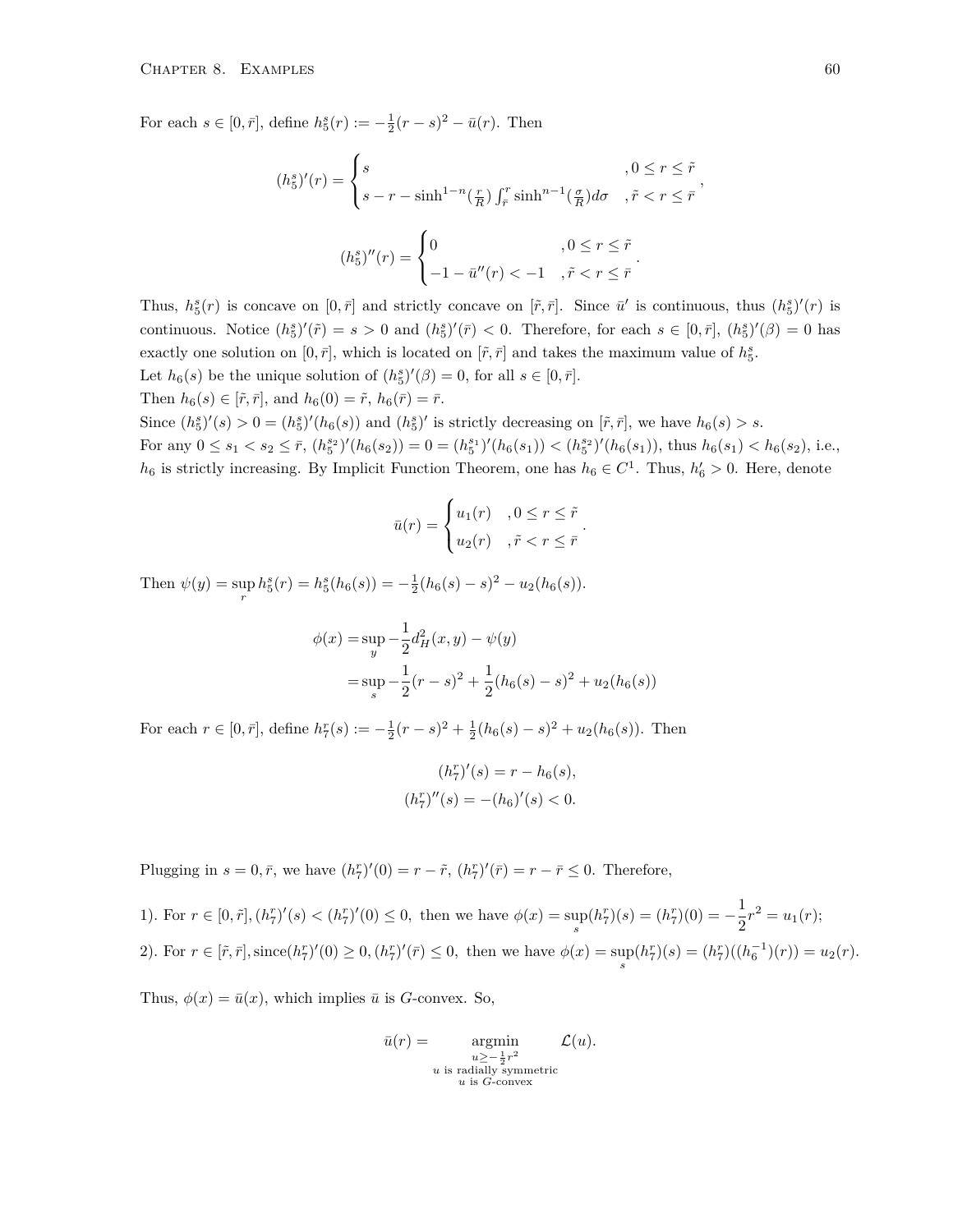**Step 3:** We are going to show

$$
\bar{u} = \operatorname*{argmin}_{\substack{u \ge -\frac{1}{2}|x|^2 \\ u \text{ is } G\text{-convex}}} \mathcal{L}(u).
$$

Suppose *u* is any *G*-convex function (not necessarily radially symmetric), then there exists a function *v*, such that  $u(x) = \max_{y} b(x, y) - v(y)$ . Thus,

$$
D_r u(x) = D_r b(x, y_G(x, Du(x))) = -d_H(x, y_G(x, Du(x))) \cdot D_r d_H(x, y_G(x, Du(x))),
$$

where  $y_G(x, Du(x)) = \arg \max_y b(x, y) - v(y)$ . By Proposition (8.1.2), we have

$$
-b(x,y_G(x,Du(x))) = \frac{1}{2}d_H^2(x,y_G(x,Du(x))) = \frac{|D_r u(x)|^2}{2|D_r d_H(x,y_G(x,Du(x)))|^2} \ge \frac{|D_r u(x)|^2}{2}.
$$

For any *w* on *D*, such that  $\bar{u} + w$  is *G*-convex, and  $w \ge 0$  on  $A \times [0, \pi]^{n-2} \times [0, 2\pi]$ , we have

$$
\mathcal{L}(\bar{u} + w) - \mathcal{L}(\bar{u})
$$
\n
$$
= \int_{D} -b(x, y_G(x, D\bar{u}(x) + Dw(x))) + b(x, y_G(x, D\bar{u}(x))) + w(x)d\mu(x)
$$
\n
$$
\geq \int_{D} \frac{1}{2} |D_r \bar{u} + D_r w|^2 - \frac{1}{2} |\bar{u}'(r)|^2 + w(x)d\mu(x)
$$
\n
$$
\geq \int_{D} [\bar{u}'(r) \cdot D_r w + w] R^{n-1} \sinh^{n-1}(\frac{r}{R}) \sin^{n-2} \theta_1 \cdots \sin \theta_{n-2} dr d\theta_1 \cdots d\theta_{n-1}
$$
\n
$$
= \int_{A \times [0, \pi]^{n-2} \times [0, 2\pi]} \left[ -r \cdot \sinh^{n-1}(\frac{r}{R}) \cdot D_r w + w \cdot \sinh^{n-1}(\frac{r}{R}) \right] R^{n-1} \sin^{n-2} \theta_1 \cdots \sin \theta_{n-2} dr d\theta_1 \cdots d\theta_{n-1}
$$
\n
$$
+ \int_{B \times [0, \pi]^{n-2} \times [0, 2\pi]} \left[ \int_r^r \sinh^{n-1}(\frac{t}{R}) dt \cdot D_r w + w \cdot \sinh^{n-1}(\frac{r}{R}) \right] R^{n-1} \sin^{n-2} \theta_1 \cdots \sin \theta_{n-2} dr d\theta_1 \cdots d\theta_{n-1}
$$
\n
$$
= \int_{[0, \pi]^{n-2} \times [0, 2\pi]} \left\{ \int_0^r w \left[ 2 \sinh^{n-1}(\frac{r}{R}) + \frac{n-1}{R} r \sinh^{n-2}(\frac{r}{R}) \cosh(\frac{r}{R}) \right] dr - \left[ r \sinh^{n-1}(\frac{r}{R}) \cdot w \right] \right|_{r=0}^r \right\} R^{n-1}.
$$
\n
$$
\sin^{n-2} \theta_1 \cdots \sin \theta_{n-2} d\theta_1 \cdots d\theta_{n-1}
$$
\n
$$
+ \int_{[0, \pi]^{n-2} \times [0, 2\pi]} \left[ \int_r^r \sinh^{n-1}(\frac{r
$$

Thus

$$
\bar{u} \in \operatorname*{argmin}_{\substack{u \ge -\frac{1}{2}|x|^2 \\ u \text{ is } G\text{-convex}}} \mathcal{L}(u).
$$

If, in addition,  $\mathcal{L}(\bar{u} + w) - \mathcal{L}(\bar{u}) = 0$ , then the above equalities must be equality. Thus  $D_r w(x) = 0$ , a.e.  $x \in D$ . Since both  $\bar{u} + w$  and  $\bar{u}$  are G-convex,  $w \in C^{1,1}$ , thus  $D_r w(x) \equiv 0, \forall x \in D$ . So, one can write  $w(x) = w(\theta_1, ..., \theta_{n-1})$ . Since for  $x \in A \times [0, \pi]^{n-1} \times [0, 2\pi]$ ,  $w(x) \ge 0$ , we have  $w \ge 0$  on D. Then from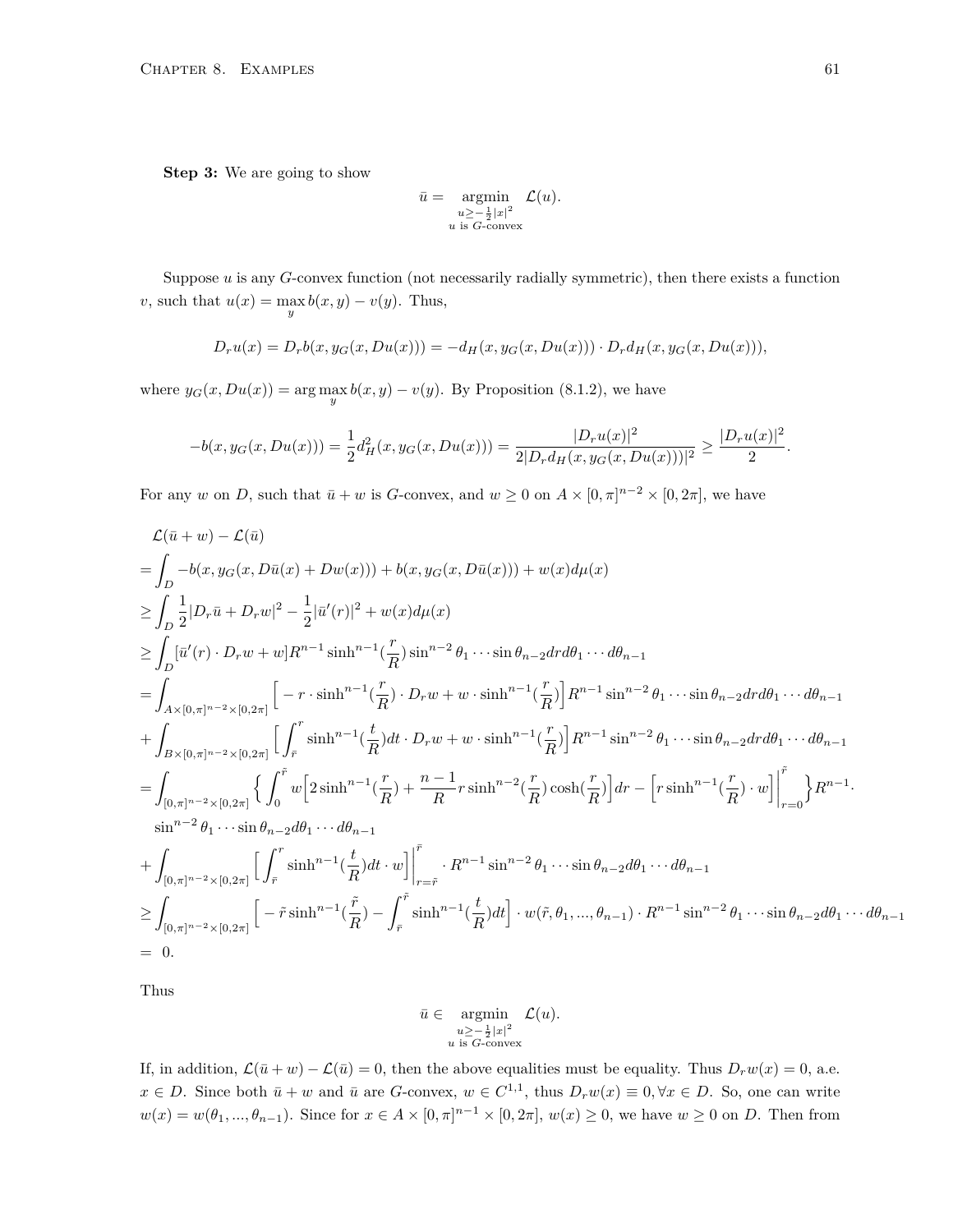the above inequalities, we get

$$
0 = \mathcal{L}(\bar{u} + w) - \mathcal{L}(\bar{u}) \ge \int_D w(x) R^{n-1} \sinh^{n-1}(\frac{r}{R}) \sin^{n-2} \theta_1 \cdots \sin \theta_{n-2} dr d\theta_1 \cdots d\theta_{n-1} \ge 0
$$

Thus,  $w(x)R^{n-1}\sinh^{n-1}(\frac{r}{R})\sin^{n-2}\theta_1\cdots\sin\theta_{n-2}=0$ , for a.e.  $x\in D$ , which implies  $w\equiv 0$  on D. So,  $\bar{u}$ is the unique minimizer, i.e.

$$
\bar{u} = \operatorname*{argmin}_{\substack{u \ge -\frac{1}{2}|x|^2 \\ u \text{ is } G\text{-convex}}} \mathcal{L}(u).
$$

 $\Box$ 

*Remark* 8.1.4. We also have uniqueness results with different explicit solutions on  $S<sup>n</sup>$  and  $\mathbb{R}<sup>n</sup>$ , where the uniqueness is also ensured by Figalli-Kim-McCann[11]. Moreover, the solutions on  $\mathbf{S}^n$ ,  $\mathbf{H}^n$  converge to those on  $\mathbb{R}^n$ , as curvatures go to 0.

The unique minimizer of the principal-agent problem on  $\mathbb{R}^n$  is given by

$$
\bar{u}_{\mathbf{R}^n}(r) = \begin{cases}\n-\frac{1}{2}r^2 & , 0 \le r \le \tilde{r}_{\mathbf{R}^n} \\
\frac{(\bar{r})^n}{n(n-2)}r^{2-n} + \frac{r^2}{2n} - \frac{(\bar{r})^2}{2(n-2)(n+1)^{\frac{2-n}{n}}} & , \tilde{r}_{\mathbf{R}^n} < r \le \bar{r}\n\end{cases}
$$

where  $\tilde{r}_{\mathbf{R}^n} = \frac{\bar{r}}{r}$  $\frac{\bar{r}}{(n+1)^{\frac{1}{n}}}.$ 

And the unique minimizer on  $S<sup>n</sup>$  is given by

$$
\bar{u}_{\mathbf{S}^n}(r) = \begin{cases}\n-\frac{1}{2}r^2 & , 0 \le r \le \tilde{r}_{\mathbf{S}^n} \\
\int_{\tilde{r}_{\mathbf{S}^n}}^r \sin^{1-n}(\frac{t}{R}) \int_0^t \sin^{n-1}(\frac{\sigma}{R}) d\sigma dt - \int_0^{\bar{r}} \sin^{n-1}(\frac{\sigma}{R}) d\sigma \int_{\tilde{r}_{\mathbf{S}^n}}^r \sin^{1-n}(\frac{t}{R}) dt - \frac{(\tilde{r}_{\mathbf{S}^n})^2}{2} & , \tilde{r}_{\mathbf{S}^n} < r \le \bar{r}\n\end{cases}
$$

where  $\tilde{r}_{\mathbf{S}^n}$  satisfies

$$
\int_{\bar{r}}^{\tilde{r}_{\mathbf{S}^n}} \sin^{n-1}(\frac{\sigma}{R}) d\sigma + \tilde{r}_{\mathbf{S}^n} \sin^{n-1}(\frac{\tilde{r}_{\mathbf{S}^n}}{R}) = 0.
$$

And the proofs are similar to that of Theorem 8.1.2.

### **8.2 Convexity results on several examples for the non-quasilinear case**

We close with several examples, which are established by computing two derivatives of  $\pi(x, y_t, z_t)$  along an arbitrary *G*-segment  $t \in [0, 1] \mapsto (x, y_t, z_t)$ . These computations are tedious but straightforward.

For specific non-quasilinear agent preferences, we use the explicit expression in Lemma 5.2.8 for the desired second derivative to establish the following examples, which assume the principal is indifferent to whom she transacts business with and that her preferences depend linearly on payments. These examples give conditions under which the principal's program inherits concavity or convexity from the agents' price sensitivity. Although the resulting conditions appear complicated, they illustrate the subtle interplay between the preferences of agent and principal for products in the first example, and between the preferences of the agents for products as opposed to prices in the second.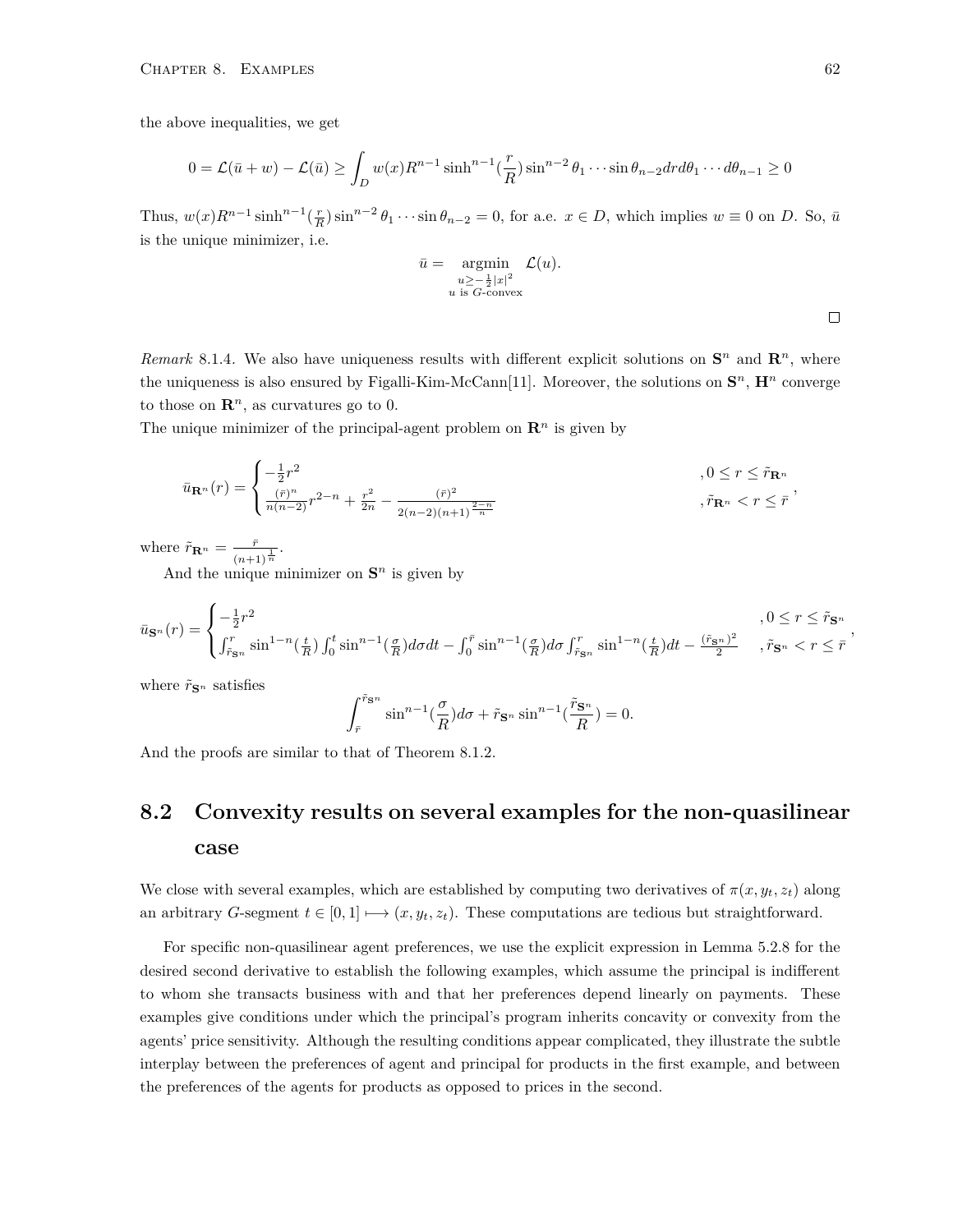**Example 8.2.1** (Nonlinear yet homogeneous sensitivity of agents to prices). Take  $\pi(x, y, z) = z - a(y)$ ,  $G(x, y, z) = b(x, y) - f(z)$ , satisfying (G0)-(G6),  $G \in C^{3}(cl(X \times Y \times Z))$ ,  $\pi \in C^{2}(cl(X \times Y \times Z))$ , and assume  $\bar{z}$  <  $+\infty$ .

1. If  $f(z)$  is convex [respectively concave] in  $cl(Z)$ , then  $\Pi(u)$  is concave [respectively convex] for all  $\mu \ll \mathcal{L}^m$  if and only if there exists  $\varepsilon \geq 0$  such that each  $(x, y, z) \in X \times Y \times Z$  and  $\xi \in \mathbb{R}^n$  satisfy

$$
\pm \left\{ a_{kj}(y) - \frac{b_{,kj}(x,y)}{f'(z)} + \left( \frac{b_{,l}(x,y)}{f'(z)} - a_{l}(y) \right) b^{i,l}(x,y) b_{i,kj}(x,y) \right\} \xi^{k} \xi^{j} \n\ge \varepsilon |\xi|^{2}.
$$
\n(8.2.1)

2. In addition,  $\Pi(u)$  is uniformly concave [respectively uniformly convex] on  $W^{1,2}(X, d\mu)$  uniformly for all  $\mu \ll \mathcal{L}^m$  if and only if  $\pm f'' > 0$  and (8.2.1) holds with  $\varepsilon > 0$ .

*Proof.* From Lemma 5.2.8,  $\Pi(u)$  is concave for all  $\mu \ll \mathcal{L}^m$  if and only if  $(\pi_{,\bar{k}\bar{j}} - \pi_{,\bar{l}}\bar{G}^{\bar{i},\bar{l}}\bar{G}_{\bar{i},\bar{k}\bar{j}})|_{x_0=-1}$ is non-positive definite, and uniformly concave uniformly for all  $\mu \ll \mathcal{L}^m$  if and only if this matrix is uniform negative definite.

In this example, we have  $\pi(x, y, z) = z - a(y)$ ,  $\bar{G}(x, x_0, y, z) = x_0 G(x, y, z) = x_0 (b(x, y) - f(z)).$ Thus,

$$
\pi_{,\bar{k}\bar{j}} = \begin{pmatrix} -a_{kj} & \mathbf{0} \\ \mathbf{0} & 0 \end{pmatrix}, \quad \pi_{,\bar{l}} = (-a_l, 1), \quad \bar{G}_{\bar{i},\bar{l}}\big|_{x_0=-1} = \begin{pmatrix} -b_{i,l} & \mathbf{0} \\ b_{,l} & -f'(z) \end{pmatrix}.
$$

By (G4),  $f'(z) > 0$  for all  $z \in cl(Z)$ . By (G6), since  $\bar{G}_{\bar{i},\bar{l}}|_{x_0=-1}$  has the full rank, the matrix  $(b_{i,l})$ also has its full rank. Taking  $b^{i,l}$  as its left inverse, we have

$$
\bar{G}^{\bar{i},\bar{l}}\big|_{x_0=-1} = \begin{pmatrix} -b^{i,l} & \mathbf{0} \\ -\frac{b_{,l}b^{i,l}}{f'(z)} & \frac{1}{-f'(z)} \end{pmatrix}, \quad \bar{G}_{\bar{i},\bar{k}\bar{j}}\big|_{x_0=-1} = \begin{pmatrix} -b_{i,k\bar{j}} & \mathbf{0} \\ b_{,k\bar{j}} & (-f'(z))_{\bar{j}} \end{pmatrix}.
$$

Therefore,

$$
(\pi_{,\bar{k}\bar{j}} - \pi_{,\bar{l}}\bar{G}^{\bar{i},\bar{l}}\bar{G}_{\bar{i},\bar{k}\bar{j}})|_{x_0=-1}
$$
  
=  $\begin{pmatrix} -a_{kj} & \mathbf{0} \\ \mathbf{0} & 0 \end{pmatrix} - \left( (-a_l b^{i,l} + \frac{b_{,l}}{f'(z)} b^{i,l}) b_{i,k\bar{j}} - \frac{b_{,k\bar{j}}}{f'(z)}, \frac{(f'(z))\bar{j}}{f'(z)} \right)$   
=  $-\begin{pmatrix} a_{kj} + (-a_l + \frac{b_{,l}}{f'(z)}) b^{i,l} b_{i,kj} - \frac{b_{,kj}}{f'(z)} & \mathbf{0} \\ \mathbf{0} & \frac{f''(z)}{f'(z)} \end{pmatrix}.$ 

Since (G4) and f is convex, we have  $f'(z) > 0$  and  $f''(z) \ge 0$ , for all  $z \in cl(Z)$ . Thus,  $\pi_{,\bar{k},\bar{j}} - \pi_{,\bar{l}} \bar{G}^{\bar{i},\bar{l}} \bar{G}_{\bar{i},\bar{k},\bar{j}}$ is non-positive definite if and only if  $a_{kj} + (-a_l + \frac{b_{,l}}{f'(z)})b^{i,l}b_{i,kj} - \frac{b_{,kj}}{f'(z)}$  is non-negative definite, i.e., there exist  $\varepsilon \geq 0$  such that each  $(x, y, z) \in X \times Y \times Z$  and  $\xi \in \mathbb{R}^n$  satisfy

$$
\left\{ a_{kj}(y) - \frac{b_{,kj}(x,y)}{f'(z)} + \Big( \frac{b_{,l}(x,y)}{f'(z)} - a_{l}(y) \Big) b^{i,l}(x,y) b_{i,kj}(x,y) \right\} \xi^{k} \xi^{j} \geq \varepsilon | \xi |^{2}.
$$

In addition,  $\pi_{,\bar{k}\bar{j}} - \pi_{,\bar{l}}\bar{G}^{\bar{i},\bar{l}}\bar{G}_{\bar{i},\bar{k}\bar{j}}$  is uniform negative definite if and only if  $f'' > 0$  and  $\varepsilon > 0$ , which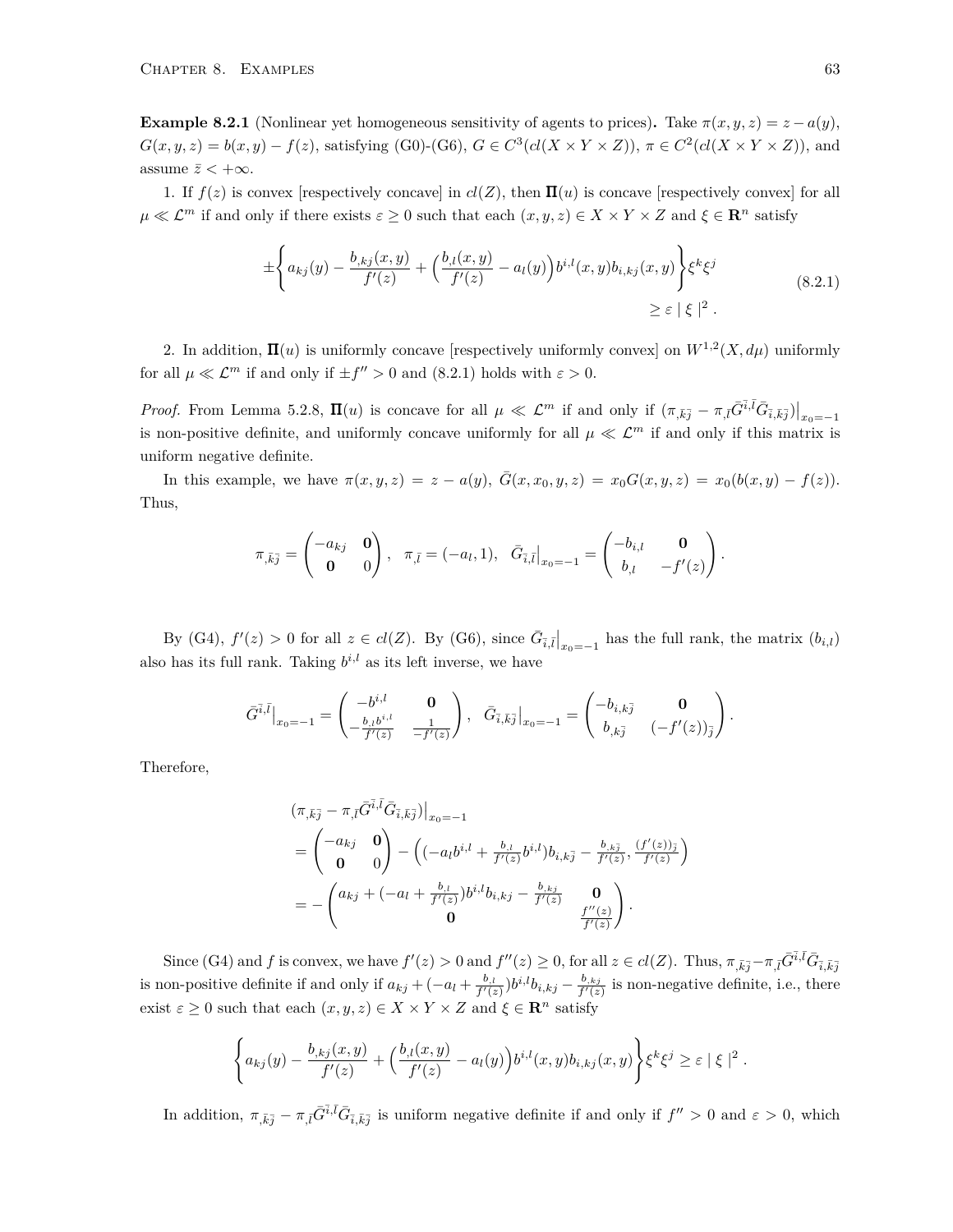is equivalent to that  $\Pi(u)$  is uniformly concave uniformly for all  $\mu \ll \mathcal{L}^m$ . Similarly, one can show equivalent conditions for  $\Pi(u)$  being convex or uniformly convex.  $\Box$ 

Although the next two examples are not completely general, they have the following economic interpretation. The same selling price impacts utility differently for different types of agents. In other words, it models the situation where agents have different sensitivities to the same price. In Example 8*.*2*.*2, the principal's utility is linear and depends exclusively on her revenue, which is a simple special case of Example 8*.*2*.*3.

**Example 8.2.2** (Inhomogeneous sensitivity of agents to prices, zero cost). Take  $\pi(x, y, z) = z$ ,  $G(x, y, z)$  $= b(x, y) - f(x, z)$ , satisfying (G0)-(G6),  $G \in C^{3}(cl(X \times Y \times Z))$ ,  $\pi \in C^{2}(cl(X \times Y \times Z))$ , and assume *z* < +∞. Suppose  $D_{x,y}b(x, y)$  has full rank for each  $(x, y) \in X \times Y$ , and denote its left inverse  $b^{i,l}(x, y)$ .

1. If  $(x, y, z) \mapsto h(x, y, z) := f(x, z) - b$ , $l(x, y)b^{i,l}(x, y)f_i(x, z)$  is strictly increasing and convex [respectively concave] with respect to z, then  $\Pi(u)$  is concave [respectively convex] for all  $\mu \ll \mathcal{L}^m$  if and only if there exists  $\varepsilon > 0$  such that each  $(x, y) \in X \times Y$  and  $\xi \in \mathbb{R}^n$  satisfy

$$
\pm \Big\{ -b_{,kj}(x,y) + b_{,l}(x,y)b^{i,l}(x,y)b_{i,kj}(x,y) \Big\} \xi^k \xi^j \geq \varepsilon \mid \xi \mid^2. \tag{8.2.2}
$$

2. In addition,  $\Pi(u)$  is uniformly concave [respectively uniformly convex] on  $W^{1,2}(X, d\mu)$  uniformly for all  $\mu \ll \mathcal{L}^m$  if and only if  $\pm h_{zz} > 0$  and (8.2.2) holds with  $\varepsilon > 0$ .

**Example 8.2.3** (Inhomogeneous sensitivity of agents to prices). Take  $\pi(x, y, z) = z - a(y)$ ,  $G(x, y, z) = z$  $b(x, y) - f(x, z)$ , satisfying (G0)-(G6),  $G \in C^{3}(cl(X \times Y \times Z))$ ,  $\pi \in C^{2}(cl(X \times Y \times Z))$ , and assume  $\bar{z} < +\infty$ . Suppose  $D_{x,y}b(x,y)$  has full rank for each  $(x,y) \in X \times Y$ , and  $1-(f_z)^{-1}b_{,\beta}b^{\alpha,\beta}f_{\alpha,z} \neq 0$ , for all  $(x, y, z) \in X \times Y \times Z$ .

1. If  $(x, y, z) \mapsto h(x, y, z) := a_l b^{i,l} f_{i,zz} + \frac{(a_\beta b^{\alpha,\beta} f_{\alpha,z}-1)(b_\beta b^{i,l} f_{i,zz} - f_{zz})}{f_{\alpha,\beta} b^{\alpha,\beta} f_{\alpha,z}}$  $f_{z}$ <sup>*a*</sup>,*z*<sup>*z*</sup></sub>  $f_{z}$ <sup>*d*</sup>  $g_{\alpha,\beta}$ <sup>*f*</sup><sub>*a*,*z*</sub>  $\geq 0$  [≤ 0], then  $\Pi(u)$  is concave [respectively convex] for all  $\mu \ll \mathcal{L}^m$  if and only if there exists  $\varepsilon \geq 0$  such that each  $(x, y, z) \in X \times Y \times Z$ and  $\xi \in \mathbb{R}^n$  satisfy

$$
\pm \left\{ a_{kj} - a_l b^{i,l} b_{i,kj} + \frac{1 - a_\beta b^{\alpha,\beta} f_{\alpha,z}}{1 - (f_z)^{-1} b_\beta b^{\alpha,\beta} f_{\alpha,z}} \left( -\frac{b_{,kj}}{f_z} + \frac{b_{,l}}{f_z} b^{i,l} b_{i,kj} \right) \right\} \xi^k \xi^j \ge \varepsilon |\xi|^2.
$$
\n(8.2.3)

2. If in addition,  $\Pi(u)$  is uniformly concave [respectively uniformly convex] on  $W^{1,2}(X, d\mu)$  uniformly for all  $\mu \ll \mathcal{L}^m$  if and only if  $\pm h > 0$  and (8.2.3) holds with  $\varepsilon > 0$ .

*Proof.* Similar to the proof of Example 8.2.1,  $\Pi(u)$  is concave for all  $\mu \ll L^m$  if and only if  $(\pi_{\bar{k}\bar{j}} \pi_{,\bar{l}}\bar{G}^{\bar{i},\bar{l}}\bar{G}_{\bar{i},\bar{k}\bar{j}}$  is non-positive definite, and uniformly concave uniformly for all  $\mu \ll \mathcal{L}^m$  if and only if this tensor is uniform negative definite.

Since  $D_{x,y}b(x,y)$  has full rank for each  $(x,y) \in X \times Y$ , and for all  $(x,y,z) \in X \times Y \times Z$ , 1 −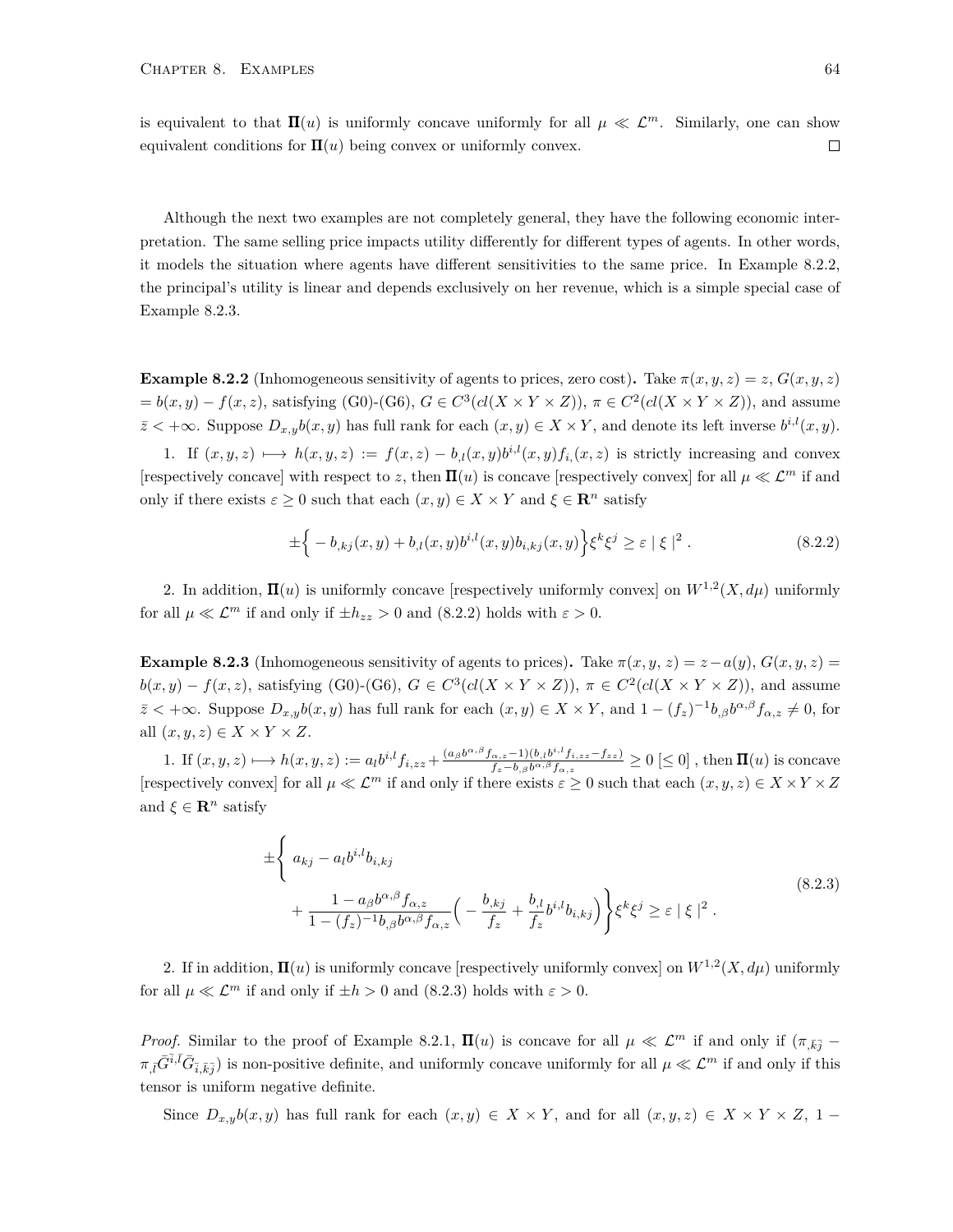$(f_z)^{-1}b_{,\beta}b^{\alpha,\beta}f_{\alpha,z}\neq 0$ , for  $\pi(x,y,z)=z-a(y), \bar{G}(x,x_0,y,z)=x_0(b(x,y)-f(x,z))$ , we have

$$
-(\pi_{,\bar{k}_{J}} - \pi_{,\bar{l}}\bar{G}^{\bar{i},\bar{l}}\bar{G}_{\bar{i},\bar{k}_{J}}) = \begin{pmatrix} a_{kj} - a_{l}b^{i,l}b_{i,kj} + \frac{(a_{\beta}b^{\alpha,\beta}f_{\alpha,z} - 1)(b_{,kj} - b_{,l}b^{i,l}b_{i,kj})}{f_{z} - b_{,\beta}b^{\alpha,\beta}f_{\alpha,z}} & 0 \\ 0 & 0 & h(x,y,z) \end{pmatrix},
$$

where  $h(x, y, z) = a_l b^{i,l} f_{i,zz} + \frac{(a_\beta b^{\alpha, \beta} f_{\alpha, z} - 1)(b_\beta b^{i,l} f_{i,zz} - f_{zz})}{f_{z} - b_\beta b^{\alpha, \beta} f_{\alpha, z}}$ *fz−b,βbα,βfα,z* . Since *<sup>h</sup>*(*x, y, z*) *<sup>≥</sup>* <sup>0</sup>, then (*π,k*¯¯*<sup>j</sup> <sup>−</sup>π,*¯*lG*¯ ¯*i,*¯*lG*¯¯*i,k*¯¯*<sup>j</sup>* ) is non-positive definite if and only if there exist  $\varepsilon \geq 0$  such that each  $(x, y, z) \in X \times Y \times Z$  and  $\xi \in \mathbb{R}^n$ satisfy

$$
\left\{a_{kj}-a_{l}b^{i,l}b_{i,kj}+\frac{(a_{\beta}b^{\alpha,\beta}f_{\alpha,z}-1)(b_{,kj}-b_{,l}b^{i,l}b_{i,kj})}{f_{z}-b_{,\beta}b^{\alpha,\beta}f_{\alpha,z}}\right\}\xi^{k}\xi^{j}\geq\varepsilon\mid\xi\mid^{2}.
$$

In addition,  $\Pi(u)$  is uniformly concave uniformly for all  $\mu \ll \mathcal{L}^m$  if and only if  $h > 0$  and  $\varepsilon > 0$ .

Example 8.2.4 asserts the concavity of monopolist's maximization in the zero-sum setting, where the agent's utilities are relatively general but the principal's profit is extremely special. In addition, more non-quasilinear examples could be discovered by applying Lemma 5*.*2*.*8.

**Example 8.2.4** (Zero sum transactions). Take  $\pi(x, y, z) = -G(x, y, z)$ , satisfying (G0)-(G5) and  $\mu \ll$  $\mathcal{L}^m$ , which means the monopolist's profit in each transaction coincides exactly with the agent's loss. From (4.2.1), since *G* is linear on *G*-segments, we know  $\Pi(u)$  is linear.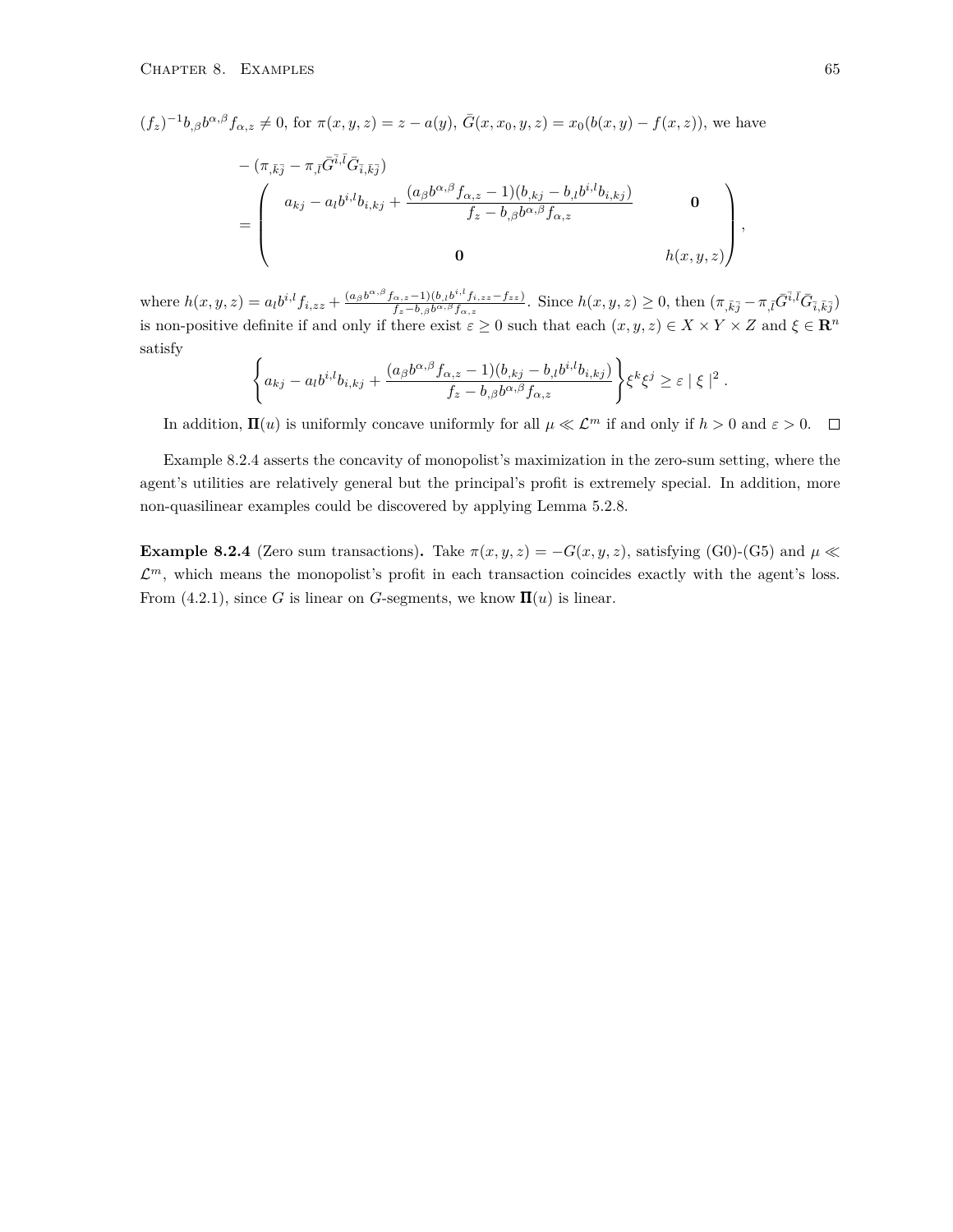# **Bibliography**

- [1] M. Armstrong. Multiproduct nonlinear pricing. *Econometrica*, 64:51–75, 1996.
- [2] E. J. Balder. An extension of duality-stability relations to non-convex optimization problems. *SIAM J. Control Optim.*, 15:329–343, 1977.
- [3] D. P. Baron and R. B. Myerson. Regulating a monopolist with unknown costs. *Econometrica*, 50:911–930, 1982.
- [4] S. Basov. *Multidimensional screening.* Springer-Verlag, Berlin, 2005.
- [5] G. Carlier. A general existence result for the principal-agent problem with adverse selection. *J. Math. Econom.*, 35:129–150, 2001.
- [6] G. Carlier and T. Lachand-Robert. Regularity of solutions for some variational problems subject to convexity constraint. *Comm. Pure Appl. Math.*, 54:583–594, 2001.
- [7] S. Dolecki and S. Kurcyusz. On *ϕ*-convexity in extremal problems. *SIAM J. Control Optim.*, 16:277–300, 1978.
- [8] I. Ekeland and R. Temam. *Analyse convexe et problémes variationnels*. Dunod (Libraire), Paris, 1976.
- [9] K.-H. Elster and R. Nehse. Zur theorie der polarfunktionale. *Math. Operationsforsch. Statist.*, 5:3–21, 1974.
- [10] L. C. Evans. *Partial Differential Equations*. American Mathematical Society, Providence, Rhode Island, 1998.
- [11] A. Figalli, Y.-H. Kim, and R. J. McCann. When is multidimensional screening a convex program? *J. Econom. Theory*, 146:454–478, 2011.
- [12] W. Gangbo and R. J. McCann. The geometry of optimal transportation. *Acta Math.*, 177:113–161, 1996.
- [13] N. Gigli. On the inverse implication of brenier-mccann theorems and the structure of  $(p_2(m), w_2)$ . *Methods Appl. Anal.*, 18:127–158, 2011.
- [14] R. Guesnerie and J.-J. Laffont. Taxing price makers. *J. Econom. Theory*, 19:423–455, 1978.
- [15] N. Guillen and J. Kitagawa. On the local geometry of maps with c-convex potentials. *Calc. Var. Partial Differential Equations*, 52(1-2):345–387, 2015.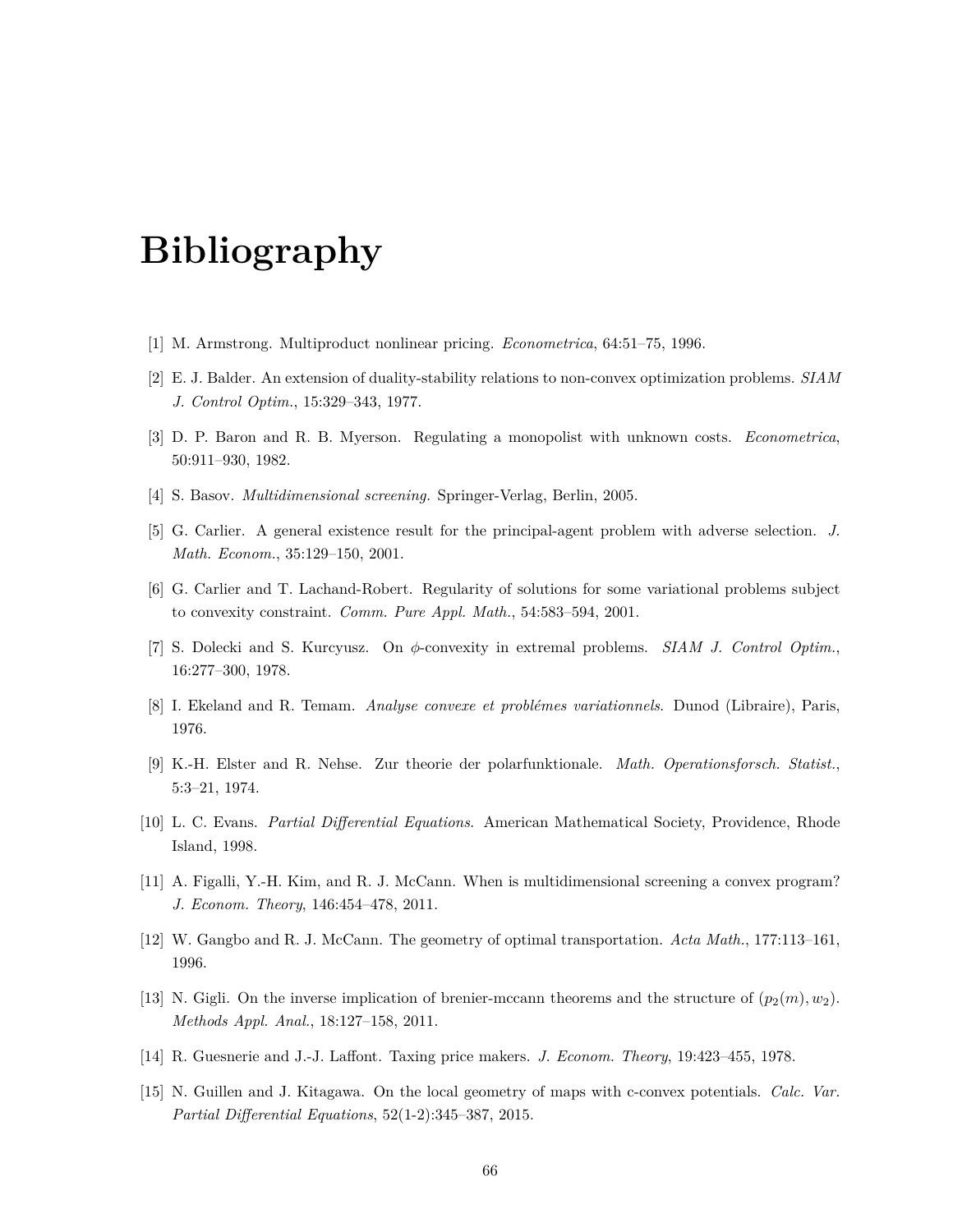- [16] N. Guillen and J. Kitagawa. Pointwise estimates and regularity in geometric optics and other generated jacobian equations. *Comm. Pure Appl. Math.*, 70:1146–1220, 2017.
- [17] O. Kadan, P. J. Reny, and J. M. Swinkels. Existence of optimal mechanisms in principal-agent problems. *Econometrica*, 85(3):769–823, 2017.
- [18] Y.-H. Kim and R. J. McCann. Continuity, curvature, and the general covariance of optimal transportation. *J. Eur. Math. Soc.*, 12:1009–1040, 2010.
- [19] S. S. Kutateladze and A. M. Rubinov. Minkowski duality and its applications. *Russian Math. Surveys*, 27:137–192, 1972.
- [20] G. Loeper. On the regularity of solutions of optimal transportation problems. *Acta Math.*, 202:241– 283, 2009.
- [21] X.-N. Ma, N. S. Trudinger, and X.-J. Wang. Regularity of potential functions of the optimal transportation problem. *Arch. Ration. Mech. Anal.*, 177:151–183, 2005.
- [22] J. E. Martínez-Legaz. Generalized convex duality and its economic applications. In *Handbook of generalized convexity and generalized monotonicity*, pages 237–292. Springer, New York, 2005.
- [23] E. Maskin and J. Riley. Monopoly with incomplete information. *Rand J. Econom.*, 15:171–196, 1984.
- [24] R. P. McAfee and J. McMillan. Multidimensional incentive compatibility and mechanism design. *J. Econom. Theory*, 46:335–354, 1988.
- [25] R.J. McCann and K.S. Zhang. On concavity of the monopolist's problem facing consumers with nonlinear price preferences. *To appear in Comm. Pure and Applied Math.*
- [26] J. A. Mirrlees. An exploration in the theory of optimum income taxation. *Rev. Econom. Stud.*, 38:175–208, 1971.
- [27] P. K. Monteiro and F. H. Page Jr. Optimal selling mechanisms for multiproduct monopolists: incentive compatibility in the presence of budget constraints. *J. Math. Econom.*, 30:473–502, 1998.
- [28] J.-J. Moreau. Inf-convolution, sous-additivité, convexité des fonctions numériques. *J. Math. Pures Appl.*, 49:109–154, 1970.
- [29] M. Mussa and S. Rosen. Monopoly product and quality. *J. Econom. Theory*, 18:301–317, 1978.
- [30] R. B. Myerson. Incentive compatibility and the bargaining problem. *Econometrica*, 47:61–73, 1979.
- [31] R. B. Myerson. Optimal auction design. *Math. Oper. Res.*, 6:58–73, 1981.
- [32] G. Nöldeke and L. Samuelson. The implementation duality. *Cowles foundation discussion paper No. 1993R. Available at SSRN: https://ssrn.com/abstract=3061819*, 2017.
- [33] M. Quinzii and J.-C. Rochet. Multidimensional screening. *J. Math. Econom.*, 14:261–284, 1985.
- [34] K. W. S. Roberts. Welfare considerations of nonlinear pricing. *The Economic Journal*, 89:66–83, 1979.